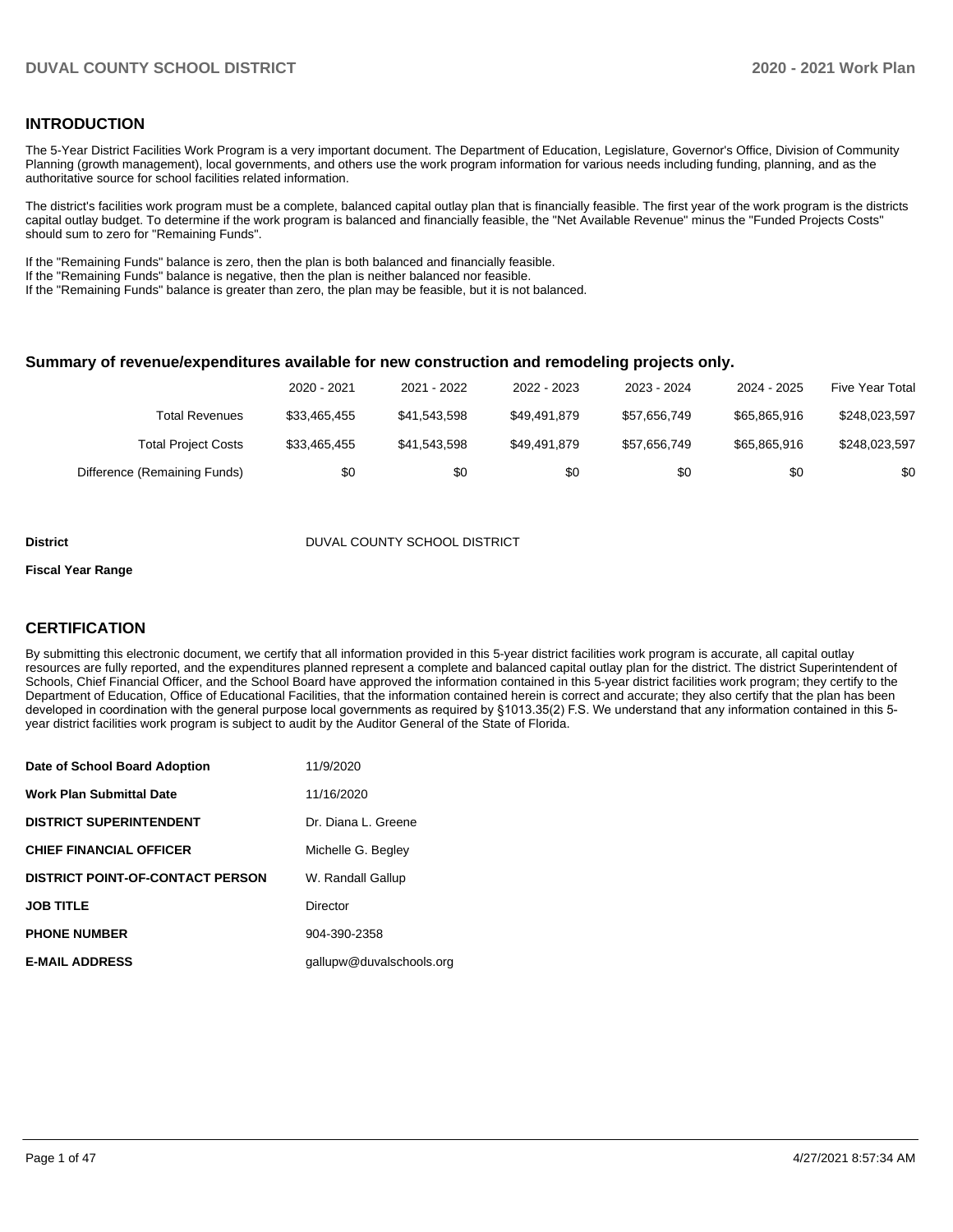# **Expenditures**

#### **Expenditure for Maintenance, Repair and Renovation from 1.50-Mills and PECO**

Annually, prior to the adoption of the district school budget, each school board must prepare a tentative district facilities work program that includes a schedule of major repair and renovation projects necessary to maintain the educational and ancillary facilities of the district.

| Item                                                                                                                                                                                                                                                                                                                                                                                                                                                                                                                                                                                                                                                                                                                                                                                                                                                                                                                                                                                                                                                                                                                                                                                                                                                                                                                                                                                                                                                                                                                                                                                                                                                                                                                                                                                                                                                                                                                                                                                                                                                                                                                                                                                                                                                                                                                                                                                                                                                                                                                                                                                                                                                                                                                                                                                                                                                                                                                                                                                                                                                                                                                                                                                                                                                                                                                                                                                                                                                                                                                                                                                                                                                                                                                                                                                                                                                                                                                                                                                                                                                                                                                                                                                                                                                                                                                                                                                                                                                                                                                                                                                                                                                                                              | 2020 - 2021<br><b>Actual Budget</b> | 2021 - 2022<br>Projected | 2022 - 2023<br>Projected | 2023 - 2024<br>Projected | 2024 - 2025<br>Projected | <b>Total</b> |
|---------------------------------------------------------------------------------------------------------------------------------------------------------------------------------------------------------------------------------------------------------------------------------------------------------------------------------------------------------------------------------------------------------------------------------------------------------------------------------------------------------------------------------------------------------------------------------------------------------------------------------------------------------------------------------------------------------------------------------------------------------------------------------------------------------------------------------------------------------------------------------------------------------------------------------------------------------------------------------------------------------------------------------------------------------------------------------------------------------------------------------------------------------------------------------------------------------------------------------------------------------------------------------------------------------------------------------------------------------------------------------------------------------------------------------------------------------------------------------------------------------------------------------------------------------------------------------------------------------------------------------------------------------------------------------------------------------------------------------------------------------------------------------------------------------------------------------------------------------------------------------------------------------------------------------------------------------------------------------------------------------------------------------------------------------------------------------------------------------------------------------------------------------------------------------------------------------------------------------------------------------------------------------------------------------------------------------------------------------------------------------------------------------------------------------------------------------------------------------------------------------------------------------------------------------------------------------------------------------------------------------------------------------------------------------------------------------------------------------------------------------------------------------------------------------------------------------------------------------------------------------------------------------------------------------------------------------------------------------------------------------------------------------------------------------------------------------------------------------------------------------------------------------------------------------------------------------------------------------------------------------------------------------------------------------------------------------------------------------------------------------------------------------------------------------------------------------------------------------------------------------------------------------------------------------------------------------------------------------------------------------------------------------------------------------------------------------------------------------------------------------------------------------------------------------------------------------------------------------------------------------------------------------------------------------------------------------------------------------------------------------------------------------------------------------------------------------------------------------------------------------------------------------------------------------------------------------------------------------------------------------------------------------------------------------------------------------------------------------------------------------------------------------------------------------------------------------------------------------------------------------------------------------------------------------------------------------------------------------------------------------------------------------------------------------------------------|-------------------------------------|--------------------------|--------------------------|--------------------------|--------------------------|--------------|
| <b>HVAC</b>                                                                                                                                                                                                                                                                                                                                                                                                                                                                                                                                                                                                                                                                                                                                                                                                                                                                                                                                                                                                                                                                                                                                                                                                                                                                                                                                                                                                                                                                                                                                                                                                                                                                                                                                                                                                                                                                                                                                                                                                                                                                                                                                                                                                                                                                                                                                                                                                                                                                                                                                                                                                                                                                                                                                                                                                                                                                                                                                                                                                                                                                                                                                                                                                                                                                                                                                                                                                                                                                                                                                                                                                                                                                                                                                                                                                                                                                                                                                                                                                                                                                                                                                                                                                                                                                                                                                                                                                                                                                                                                                                                                                                                                                                       | \$3.025.910                         | \$0 <sub>1</sub>         | \$0                      | \$0                      | \$0                      | \$3,025,910  |
| A PHILIP RANDOLPH ACADEMY OF TECHNOLOGIES, ABESS PARK ELEMENTARY, ADMINISTRATION BUILDING KING STREET,<br>Locations:<br>ADMINISTRATIVE OFFICES ARLINGTON, ALDEN ROAD EXCEPTIONAL CENTER, ALFRED I DUPONT MIDDLE, ALIMACINI<br>ELEMENTARY, ANDREW A ROBINSON ELEMENTARY, ANDREW JACKSON SENIOR HIGH, ANNIE R MORGAN ELEMENTARY,<br>ARLINGTON ELEMENTARY, ARLINGTON HEIGHTS ELEMENTARY, ARLINGTON MIDDLE, ATLANTIC BEACH ELEMENTARY, ATLANTIC<br>COAST SENIOR HIGH, BALDWIN JUNIOR SENIOR HIGH, BARTRAM SPRINGS ELEMENTARY, BAYVIEW ELEMENTARY, BEAUCLERC<br>ELEMENTARY, BILTMORE ELEMENTARY, BISCAYNE ELEMENTARY, BRENTWOOD ELEMENTARY, BRIDGE TO SUCCESS AT WEST<br>JACKSONVILLE, BROOKVIEW ELEMENTARY, CARTER G WOODSON ELEMENTARY, CEDAR HILLS ELEMENTARY, CENTRAL<br>ADMINISTATIVE OFFICE, CENTRAL RIVERSIDE ELEMENTARY, CHAFFEE TRAIL ELEMENTARY, CHET'S CREEK ELEMENTARY,<br>CHIMNEY LAKES ELEMENTARY, CONSOLIDATED SERVICE CENTER, CROWN POINT ELEMENTARY, CRYSTAL SPRINGS<br>ELEMENTARY, DARNELL COOKMAN JUNIOR SENIOR HIGH, DINSMORE ELEMENTARY, DON BREWER ELEMENTARY, DOUGLAS<br>ANDERSON SCHOOL OF THE ARTS. DUNCAN U FLETCHER MIDDLE. DUNCAN U FLETCHER SENIOR HIGH. EDWARD H WHITE<br>SENIOR HIGH, ENGLEWOOD ELEMENTARY, ENGLEWOOD SENIOR HIGH, ENTERPRISE LEARNING ACADEMY, FIRST COAST SENIOR<br>HIGH, FISHWEIR ELEMENTARY, FORT CAROLINE ELEMENTARY, FORT CAROLINE MIDDLE, FRANK H PETERSON ACADEMY OF<br>TECHNOLOGIES, GARDEN CITY ELEMENTARY, GEORGE WASHINGTON CARVER ELEMENTARY, GRAND PARK CAREER CENTER,<br>GRASP ACADEMY, GREENFIELD ELEMENTARY, GREENLAND PINES ELEMENTARY, GREGORY DRIVE ELEMENTARY, HENDRICKS<br>AVENUE ELEMENTARY, HENRY F KITE ELEMENTARY, HIGHLANDS ELEMENTARY, HIGHLANDS MIDDLE, HOGAN-SPRING GLEN<br>ELEMENTARY, HOLIDAY HILL ELEMENTARY, HYDE GROVE ELEMENTARY, HYDE PARK ELEMENTARY, J E B STUART MIDDLE,<br>JACKSONVILLE BEACH ELEMENTARY, JACKSONVILLE HEIGHTS ELEMENTARY, JAMES WELDON JOHNSON COLLEGE<br>PREPARATORY MIDDLE, JEAN RIBAULT MIDDLE, JEAN RIBAULT SENIOR HIGH, JEFFERSON DAVIS MIDDLE, JOHN ALLEN AXSON<br>ELEMENTARY, JOHN E FORD K-8, JOHN LOVE ELEMENTARY, JOHN STOCKTON ELEMENTARY, JOSEPH FINEGAN ELEMENTARY,<br>JOSEPH STILWELL MIDDLE, KERNAN MIDDLE, KERNAN TRAIL ELEMENTARY, KINGS TRAIL ELEMENTARY, KIRBY-SMITH MIDDLE,<br>LACKAWANNA ALTERNATIVE EDUCATION CENTER, LAKE FOREST ELEMENTARY, LAKE LUCINA ELEMENTARY, LAKE SHORE<br>MIDDLE, LANDMARK MIDDLE, LANDON MIDDLE, LAVILLA SCHOOL OF THE ARTS, LONE STAR ELEMENTARY, LONG BRANCH<br>ELEMENTARY, LORETTO ELEMENTARY, LOUIS S SHEFFIELD ELEMENTARY, LOVE GROVE ELEMENTARY, MAINTENANCE # 1<br>LIBERTY STREET, MAINTENANCE # 2 POWERS AVENUE, MAINTENANCE # 3 STRICKLAND, MAINTENANCE SUBSTATION #13, MAMIE<br>AGNES JONES ELEMENTARY, MANDARIN MIDDLE, MANDARIN OAKS ELEMENTARY, MANDARIN SENIOR HIGH, MARINE SCIENCE<br>EDUCATION CENTER, MARTIN LUTHER KING ELEMENTARY, MATTHEW W GILBERT MIDDLE, MATTIE V RUTHERFORD ALTERNATIVE<br>EDUCATION, MAYPORT ELEMENTARY, MAYPORT MIDDLE, MERRILL ROAD ELEMENTARY, MOUNT HERMAN EXCEPTIONAL STUDEN<br>CENTER, NEPTUNE BEACH ELEMENTARY, NEW BERLIN ELEMENTARY, NORMANDY VILLAGE ELEMENTARY, NORTH SHORE<br>ELEMENTARY, NORTHWESTERN LEGENDS ELEMENTARY, NORTHWESTERN MIDDLE, NUTRITION SERVICE CENTER, OAK HILL<br>ACADEMY, OCEANWAY ELEMENTARY, OCEANWAY MIDDLE, ORTEGA ELEMENTARY, PALM AVENUE EXCEPTIONAL STUDENT<br>CENTER, PARKWOOD HEIGHTS ELEMENTARY, PAXON SCHOOL FOR ADVANCED STUDIES, PICKETT ELEMENTARY, PINE ESTATES<br>ELEMENTARY, PINE FOREST ELEMENTARY, PINEDALE ELEMENTARY, R V DANIELS ELEMENTARY, RAMONA ELEMENTARY,<br>REYNOLDS LANE ELEMENTARY, RICHARD L BROWN GIFTED & TALENTED, ROBERT E LEE SENIOR HIGH, RUFUS E PAYNE<br>ELEMENTARY, RUTH N UPSON ELEMENTARY, RUTLEDGE H PEARSON ELEMENTARY, S A HULL ELEMENTARY, SABAL PALM<br>ELEMENTARY, SADIE TILLIS ELEMENTARY, SALLYE B MATHIS ELEMENTARY, SAMUEL W WOLFSON SENIOR HIGH, SAN JOSE<br>ELEMENTARY, SAN MATEO ELEMENTARY, SAN PABLO ELEMENTARY, SANDALWOOD SENIOR HIGH, SEABREEZE ELEMENTARY,<br>SMART POPE LIVINGSTON ELEMENTARY, SOUTHSIDE ADMINISTRATION, SOUTHSIDE ESTATES ELEMENTARY, SOUTHSIDE MIDDLE<br>SPRING PARK ELEMENTARY. STANTON COLLEGE PREPARATORY SCHOOL. STONEWALL JACKSON ELEMENTARY. SUSIE E<br>TOLBERT ELEMENTARY, TEAM CENTER-SHULTZ CENTER, TERRY PARKER SENIOR HIGH, THOMAS JEFFERSON ELEMENTARY,<br>TIMUCUAN ELEMENTARY, TWIN LAKES ELEMENTARY, TWIN LAKES MIDDLE, VENETIA ELEMENTARY, WATERLEAF ELEMENTARY,<br>WEST RIVERSIDE ELEMENTARY, WESTSIDE HIGH SCHOOL, WESTVIEW K-8, WHITEHOUSE ELEMENTARY, WILLIAM M RAINES<br>SENIOR HIGH, WINDY HILL ELEMENTARY, WOODLAND ACRES ELEMENTARY, YWLA/YMLA<br>Flooring | \$950,000                           | \$0                      | \$0                      | \$0                      | \$0                      | \$950,000    |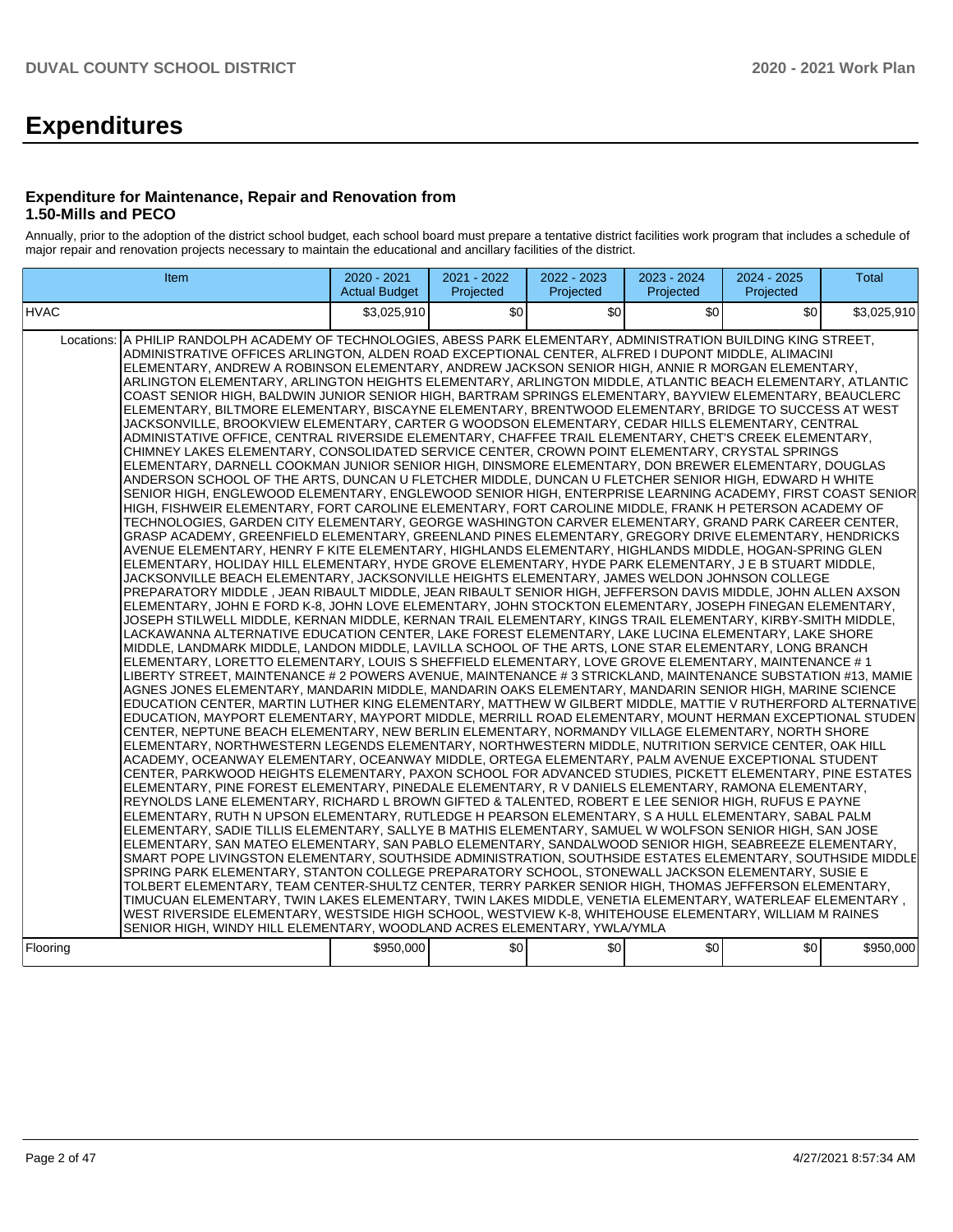|         | Locations: A PHILIP RANDOLPH ACADEMY OF TECHNOLOGIES, ABESS PARK ELEMENTARY, ADMINISTRATION BUILDING KING STREET,<br>ADMINISTRATIVE OFFICES ARLINGTON, ALDEN ROAD EXCEPTIONAL CENTER, ALFRED I DUPONT MIDDLE, ALIMACINI<br>ELEMENTARY, ANDREW A ROBINSON ELEMENTARY, ANDREW JACKSON SENIOR HIGH, ANNIE R MORGAN ELEMENTARY,<br>ARLINGTON ELEMENTARY, ARLINGTON HEIGHTS ELEMENTARY, ARLINGTON MIDDLE, ATLANTIC BEACH ELEMENTARY, ATLANTIC<br>COAST SENIOR HIGH, BALDWIN JUNIOR SENIOR HIGH, BARTRAM SPRINGS ELEMENTARY, BAYVIEW ELEMENTARY, BEAUCLERC<br>ELEMENTARY, BILTMORE ELEMENTARY, BISCAYNE ELEMENTARY, BRENTWOOD ELEMENTARY, BRIDGE TO SUCCESS AT WEST<br>JACKSONVILLE, BROOKVIEW ELEMENTARY, CARTER G WOODSON ELEMENTARY, CEDAR HILLS ELEMENTARY, CENTRAL<br>ADMINISTATIVE OFFICE, CENTRAL RIVERSIDE ELEMENTARY, CHAFFEE TRAIL ELEMENTARY, CHET'S CREEK ELEMENTARY,<br>CHIMNEY LAKES ELEMENTARY, CONSOLIDATED SERVICE CENTER, CROWN POINT ELEMENTARY, CRYSTAL SPRINGS<br>ELEMENTARY, DARNELL COOKMAN JUNIOR SENIOR HIGH, DINSMORE ELEMENTARY, DON BREWER ELEMENTARY, DOUGLAS<br>ANDERSON SCHOOL OF THE ARTS, DUNCAN U FLETCHER MIDDLE, DUNCAN U FLETCHER SENIOR HIGH, EDWARD H WHITE<br>SENIOR HIGH, ENGLEWOOD ELEMENTARY, ENGLEWOOD SENIOR HIGH, ENTERPRISE LEARNING ACADEMY, FIRST COAST SENIOR<br>HIGH. FISHWEIR ELEMENTARY. FORT CAROLINE ELEMENTARY. FORT CAROLINE MIDDLE. FRANK H PETERSON ACADEMY OF<br>TECHNOLOGIES, GARDEN CITY ELEMENTARY, GEORGE WASHINGTON CARVER ELEMENTARY, GRAND PARK CAREER CENTER,<br>GRASP ACADEMY, GREENFIELD ELEMENTARY, GREENLAND PINES ELEMENTARY, GREGORY DRIVE ELEMENTARY, HENDRICKS<br>AVENUE ELEMENTARY, HENRY F KITE ELEMENTARY, HIGHLANDS ELEMENTARY, HIGHLANDS MIDDLE, HOGAN-SPRING GLEN<br>ELEMENTARY, HOLIDAY HILL ELEMENTARY, HYDE GROVE ELEMENTARY, HYDE PARK ELEMENTARY, J E B STUART MIDDLE,<br>JACKSONVILLE BEACH ELEMENTARY, JACKSONVILLE HEIGHTS ELEMENTARY, JAMES WELDON JOHNSON COLLEGE<br>PREPARATORY MIDDLE , JEAN RIBAULT MIDDLE, JEAN RIBAULT SENIOR HIGH, JEFFERSON DAVIS MIDDLE, JOHN ALLEN AXSON<br>ELEMENTARY, JOHN E FORD K-8, JOHN LOVE ELEMENTARY, JOHN STOCKTON ELEMENTARY, JOSEPH FINEGAN ELEMENTARY,<br>JOSEPH STILWELL MIDDLE, KERNAN MIDDLE, KERNAN TRAIL ELEMENTARY, KINGS TRAIL ELEMENTARY, KIRBY-SMITH MIDDLE,<br>LACKAWANNA ALTERNATIVE EDUCATION CENTER, LAKE FOREST ELEMENTARY, LAKE LUCINA ELEMENTARY, LAKE SHORE<br>MIDDLE, LANDMARK MIDDLE, LANDON MIDDLE, LAVILLA SCHOOL OF THE ARTS, LONE STAR ELEMENTARY, LONG BRANCH<br>ELEMENTARY, LORETTO ELEMENTARY, LOUIS S SHEFFIELD ELEMENTARY, LOVE GROVE ELEMENTARY, MAINTENANCE # 1<br>LIBERTY STREET, MAINTENANCE # 2 POWERS AVENUE, MAINTENANCE # 3 STRICKLAND, MAINTENANCE SUBSTATION #13, MAMIE<br>AGNES JONES ELEMENTARY, MANDARIN MIDDLE, MANDARIN OAKS ELEMENTARY, MANDARIN SENIOR HIGH, MARINE SCIENCE<br>EDUCATION CENTER, MARTIN LUTHER KING ELEMENTARY, MATTHEW W GILBERT MIDDLE, MATTIE V RUTHERFORD ALTERNATIVE<br>EDUCATION, MAYPORT ELEMENTARY, MAYPORT MIDDLE, MERRILL ROAD ELEMENTARY, MOUNT HERMAN EXCEPTIONAL STUDEN<br>CENTER, NEPTUNE BEACH ELEMENTARY, NEW BERLIN ELEMENTARY, NORMANDY VILLAGE ELEMENTARY, NORTH SHORE<br>ELEMENTARY, NORTHWESTERN LEGENDS ELEMENTARY, NORTHWESTERN MIDDLE, NUTRITION SERVICE CENTER, OAK HILL<br>ACADEMY, OCEANWAY ELEMENTARY, OCEANWAY MIDDLE, ORTEGA ELEMENTARY, PALM AVENUE EXCEPTIONAL STUDENT<br>CENTER, PARKWOOD HEIGHTS ELEMENTARY, PAXON SCHOOL FOR ADVANCED STUDIES, PICKETT ELEMENTARY, PINE ESTATES<br>ELEMENTARY, PINE FOREST ELEMENTARY, PINEDALE ELEMENTARY, R V DANIELS ELEMENTARY, RAMONA ELEMENTARY,<br>REYNOLDS LANE ELEMENTARY, RICHARD L BROWN GIFTED & TALENTED, ROBERT E LEE SENIOR HIGH, RUFUS E PAYNE<br>ELEMENTARY, RUTH N UPSON ELEMENTARY, RUTLEDGE H PEARSON ELEMENTARY, S A HULL ELEMENTARY, SABAL PALM<br>ELEMENTARY, SADIE TILLIS ELEMENTARY, SALLYE B MATHIS ELEMENTARY, SAMUEL W WOLFSON SENIOR HIGH, SAN JOSE<br>ELEMENTARY, SAN MATEO ELEMENTARY, SAN PABLO ELEMENTARY, SANDALWOOD SENIOR HIGH, SEABREEZE ELEMENTARY,<br>SMART POPE LIVINGSTON ELEMENTARY, SOUTHSIDE ADMINISTRATION, SOUTHSIDE ESTATES ELEMENTARY, SOUTHSIDE MIDDLE<br>SPRING PARK ELEMENTARY, STANTON COLLEGE PREPARATORY SCHOOL, STONEWALL JACKSON ELEMENTARY, SUSIE E<br>TOLBERT ELEMENTARY, TEAM CENTER-SHULTZ CENTER, TERRY PARKER SENIOR HIGH, THOMAS JEFFERSON ELEMENTARY,<br>, TIMUCUAN ELEMENTARY, TWIN LAKES ELEMENTARY, TWIN LAKES MIDDLE, VENETIA ELEMENTARY, WATERLEAF ELEMENTARY<br>WEST RIVERSIDE ELEMENTARY, WESTSIDE HIGH SCHOOL, WESTVIEW K-8, WHITEHOUSE ELEMENTARY, WILLIAM M RAINES<br>SENIOR HIGH, WINDY HILL ELEMENTARY, WOODLAND ACRES ELEMENTARY, YWLA/YMLA |             |     |     |                  |     |             |
|---------|--------------------------------------------------------------------------------------------------------------------------------------------------------------------------------------------------------------------------------------------------------------------------------------------------------------------------------------------------------------------------------------------------------------------------------------------------------------------------------------------------------------------------------------------------------------------------------------------------------------------------------------------------------------------------------------------------------------------------------------------------------------------------------------------------------------------------------------------------------------------------------------------------------------------------------------------------------------------------------------------------------------------------------------------------------------------------------------------------------------------------------------------------------------------------------------------------------------------------------------------------------------------------------------------------------------------------------------------------------------------------------------------------------------------------------------------------------------------------------------------------------------------------------------------------------------------------------------------------------------------------------------------------------------------------------------------------------------------------------------------------------------------------------------------------------------------------------------------------------------------------------------------------------------------------------------------------------------------------------------------------------------------------------------------------------------------------------------------------------------------------------------------------------------------------------------------------------------------------------------------------------------------------------------------------------------------------------------------------------------------------------------------------------------------------------------------------------------------------------------------------------------------------------------------------------------------------------------------------------------------------------------------------------------------------------------------------------------------------------------------------------------------------------------------------------------------------------------------------------------------------------------------------------------------------------------------------------------------------------------------------------------------------------------------------------------------------------------------------------------------------------------------------------------------------------------------------------------------------------------------------------------------------------------------------------------------------------------------------------------------------------------------------------------------------------------------------------------------------------------------------------------------------------------------------------------------------------------------------------------------------------------------------------------------------------------------------------------------------------------------------------------------------------------------------------------------------------------------------------------------------------------------------------------------------------------------------------------------------------------------------------------------------------------------------------------------------------------------------------------------------------------------------------------------------------------------------------------------------------------------------------------------------------------------------------------------------------------------------------------------------------------------------------------------------------------------------------------------------------------------------------------------------------------------------------------------------------------------------------------------------------------------------------------------------------------|-------------|-----|-----|------------------|-----|-------------|
| Roofing |                                                                                                                                                                                                                                                                                                                                                                                                                                                                                                                                                                                                                                                                                                                                                                                                                                                                                                                                                                                                                                                                                                                                                                                                                                                                                                                                                                                                                                                                                                                                                                                                                                                                                                                                                                                                                                                                                                                                                                                                                                                                                                                                                                                                                                                                                                                                                                                                                                                                                                                                                                                                                                                                                                                                                                                                                                                                                                                                                                                                                                                                                                                                                                                                                                                                                                                                                                                                                                                                                                                                                                                                                                                                                                                                                                                                                                                                                                                                                                                                                                                                                                                                                                                                                                                                                                                                                                                                                                                                                                                                                                                                                                                                                      | \$2,900,000 | \$0 | \$0 | \$0 <sub>1</sub> | \$0 | \$2,900,000 |
|         |                                                                                                                                                                                                                                                                                                                                                                                                                                                                                                                                                                                                                                                                                                                                                                                                                                                                                                                                                                                                                                                                                                                                                                                                                                                                                                                                                                                                                                                                                                                                                                                                                                                                                                                                                                                                                                                                                                                                                                                                                                                                                                                                                                                                                                                                                                                                                                                                                                                                                                                                                                                                                                                                                                                                                                                                                                                                                                                                                                                                                                                                                                                                                                                                                                                                                                                                                                                                                                                                                                                                                                                                                                                                                                                                                                                                                                                                                                                                                                                                                                                                                                                                                                                                                                                                                                                                                                                                                                                                                                                                                                                                                                                                                      |             |     |     |                  |     |             |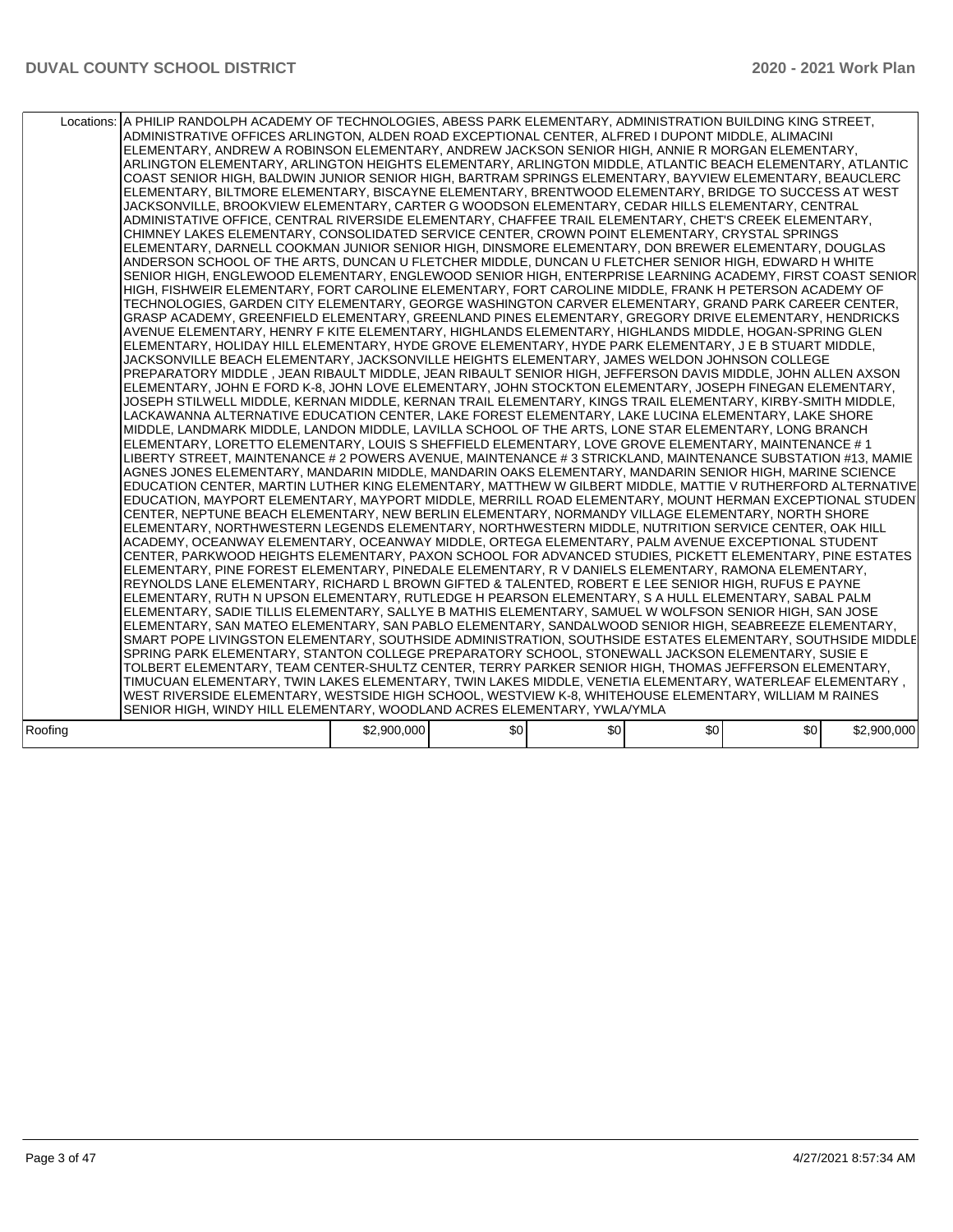|                | Locations: A PHILIP RANDOLPH ACADEMY OF TECHNOLOGIES, ABESS PARK ELEMENTARY, ADMINISTRATION BUILDING KING STREET,<br>ADMINISTRATIVE OFFICES ARLINGTON, ALDEN ROAD EXCEPTIONAL CENTER, ALFRED I DUPONT MIDDLE, ALIMACINI<br>ELEMENTARY, ANDREW A ROBINSON ELEMENTARY, ANDREW JACKSON SENIOR HIGH, ANNIE R MORGAN ELEMENTARY,<br>ARLINGTON ELEMENTARY, ARLINGTON HEIGHTS ELEMENTARY, ARLINGTON MIDDLE, ATLANTIC BEACH ELEMENTARY, ATLANTIC<br>COAST SENIOR HIGH, BALDWIN JUNIOR SENIOR HIGH, BARTRAM SPRINGS ELEMENTARY, BAYVIEW ELEMENTARY, BEAUCLERC<br>ELEMENTARY, BILTMORE ELEMENTARY, BISCAYNE ELEMENTARY, BRENTWOOD ELEMENTARY, BRIDGE TO SUCCESS AT WEST<br>JACKSONVILLE, BROOKVIEW ELEMENTARY, CARTER G WOODSON ELEMENTARY, CEDAR HILLS ELEMENTARY, CENTRAL<br>ADMINISTATIVE OFFICE, CENTRAL RIVERSIDE ELEMENTARY, CHAFFEE TRAIL ELEMENTARY, CHET'S CREEK ELEMENTARY,<br>CHIMNEY LAKES ELEMENTARY, CONSOLIDATED SERVICE CENTER, CROWN POINT ELEMENTARY, CRYSTAL SPRINGS<br>ELEMENTARY, DARNELL COOKMAN JUNIOR SENIOR HIGH, DINSMORE ELEMENTARY, DON BREWER ELEMENTARY, DOUGLAS<br>ANDERSON SCHOOL OF THE ARTS, DUNCAN U FLETCHER MIDDLE, DUNCAN U FLETCHER SENIOR HIGH, EDWARD H WHITE<br>SENIOR HIGH, ENGLEWOOD ELEMENTARY, ENGLEWOOD SENIOR HIGH, ENTERPRISE LEARNING ACADEMY, FIRST COAST SENIOR<br>HIGH. FISHWEIR ELEMENTARY. FORT CAROLINE ELEMENTARY. FORT CAROLINE MIDDLE. FRANK H PETERSON ACADEMY OF<br>TECHNOLOGIES, GARDEN CITY ELEMENTARY, GEORGE WASHINGTON CARVER ELEMENTARY, GRAND PARK CAREER CENTER,<br>GRASP ACADEMY, GREENFIELD ELEMENTARY, GREENLAND PINES ELEMENTARY, GREGORY DRIVE ELEMENTARY, HENDRICKS<br>AVENUE ELEMENTARY, HENRY F KITE ELEMENTARY, HIGHLANDS ELEMENTARY, HIGHLANDS MIDDLE, HOGAN-SPRING GLEN<br>ELEMENTARY, HOLIDAY HILL ELEMENTARY, HYDE GROVE ELEMENTARY, HYDE PARK ELEMENTARY, J E B STUART MIDDLE,<br>JACKSONVILLE BEACH ELEMENTARY, JACKSONVILLE HEIGHTS ELEMENTARY, JAMES WELDON JOHNSON COLLEGE<br>PREPARATORY MIDDLE , JEAN RIBAULT MIDDLE, JEAN RIBAULT SENIOR HIGH, JEFFERSON DAVIS MIDDLE, JOHN ALLEN AXSON<br>ELEMENTARY, JOHN E FORD K-8, JOHN LOVE ELEMENTARY, JOHN STOCKTON ELEMENTARY, JOSEPH FINEGAN ELEMENTARY,<br>JOSEPH STILWELL MIDDLE, KERNAN MIDDLE, KERNAN TRAIL ELEMENTARY, KINGS TRAIL ELEMENTARY, KIRBY-SMITH MIDDLE,<br>LACKAWANNA ALTERNATIVE EDUCATION CENTER, LAKE FOREST ELEMENTARY, LAKE LUCINA ELEMENTARY, LAKE SHORE<br>MIDDLE, LANDMARK MIDDLE, LANDON MIDDLE, LAVILLA SCHOOL OF THE ARTS, LONE STAR ELEMENTARY, LONG BRANCH<br>ELEMENTARY, LORETTO ELEMENTARY, LOUIS S SHEFFIELD ELEMENTARY, LOVE GROVE ELEMENTARY, MAINTENANCE # 1<br>LIBERTY STREET, MAINTENANCE # 2 POWERS AVENUE, MAINTENANCE # 3 STRICKLAND, MAINTENANCE SUBSTATION #13, MAMIE<br>AGNES JONES ELEMENTARY, MANDARIN MIDDLE, MANDARIN OAKS ELEMENTARY, MANDARIN SENIOR HIGH, MARINE SCIENCE<br>EDUCATION CENTER, MARTIN LUTHER KING ELEMENTARY, MATTHEW W GILBERT MIDDLE, MATTIE V RUTHERFORD ALTERNATIVE<br>EDUCATION, MAYPORT ELEMENTARY, MAYPORT MIDDLE, MERRILL ROAD ELEMENTARY, MOUNT HERMAN EXCEPTIONAL STUDEN<br>CENTER, NEPTUNE BEACH ELEMENTARY, NEW BERLIN ELEMENTARY, NORMANDY VILLAGE ELEMENTARY, NORTH SHORE<br>ELEMENTARY, NORTHWESTERN LEGENDS ELEMENTARY, NORTHWESTERN MIDDLE, NUTRITION SERVICE CENTER, OAK HILL<br>ACADEMY, OCEANWAY ELEMENTARY, OCEANWAY MIDDLE, ORTEGA ELEMENTARY, PALM AVENUE EXCEPTIONAL STUDENT<br>CENTER, PARKWOOD HEIGHTS ELEMENTARY, PAXON SCHOOL FOR ADVANCED STUDIES, PICKETT ELEMENTARY, PINE ESTATES<br>ELEMENTARY, PINE FOREST ELEMENTARY, PINEDALE ELEMENTARY, R V DANIELS ELEMENTARY, RAMONA ELEMENTARY,<br>REYNOLDS LANE ELEMENTARY, RICHARD L BROWN GIFTED & TALENTED, ROBERT E LEE SENIOR HIGH, RUFUS E PAYNE<br>ELEMENTARY, RUTH N UPSON ELEMENTARY, RUTLEDGE H PEARSON ELEMENTARY, S A HULL ELEMENTARY, SABAL PALM<br>ELEMENTARY, SADIE TILLIS ELEMENTARY, SALLYE B MATHIS ELEMENTARY, SAMUEL W WOLFSON SENIOR HIGH, SAN JOSE<br>ELEMENTARY, SAN MATEO ELEMENTARY, SAN PABLO ELEMENTARY, SANDALWOOD SENIOR HIGH, SEABREEZE ELEMENTARY,<br>SMART POPE LIVINGSTON ELEMENTARY, SOUTHSIDE ADMINISTRATION, SOUTHSIDE ESTATES ELEMENTARY, SOUTHSIDE MIDDLE<br>SPRING PARK ELEMENTARY, STANTON COLLEGE PREPARATORY SCHOOL, STONEWALL JACKSON ELEMENTARY, SUSIE E<br>TOLBERT ELEMENTARY, TEAM CENTER-SHULTZ CENTER, TERRY PARKER SENIOR HIGH, THOMAS JEFFERSON ELEMENTARY,<br>, TIMUCUAN ELEMENTARY, TWIN LAKES ELEMENTARY, TWIN LAKES MIDDLE, VENETIA ELEMENTARY, WATERLEAF ELEMENTARY<br>WEST RIVERSIDE ELEMENTARY, WESTSIDE HIGH SCHOOL, WESTVIEW K-8, WHITEHOUSE ELEMENTARY, WILLIAM M RAINES<br>SENIOR HIGH, WINDY HILL ELEMENTARY, WOODLAND ACRES ELEMENTARY, YWLA/YMLA |             |     |     |                  |     |             |
|----------------|--------------------------------------------------------------------------------------------------------------------------------------------------------------------------------------------------------------------------------------------------------------------------------------------------------------------------------------------------------------------------------------------------------------------------------------------------------------------------------------------------------------------------------------------------------------------------------------------------------------------------------------------------------------------------------------------------------------------------------------------------------------------------------------------------------------------------------------------------------------------------------------------------------------------------------------------------------------------------------------------------------------------------------------------------------------------------------------------------------------------------------------------------------------------------------------------------------------------------------------------------------------------------------------------------------------------------------------------------------------------------------------------------------------------------------------------------------------------------------------------------------------------------------------------------------------------------------------------------------------------------------------------------------------------------------------------------------------------------------------------------------------------------------------------------------------------------------------------------------------------------------------------------------------------------------------------------------------------------------------------------------------------------------------------------------------------------------------------------------------------------------------------------------------------------------------------------------------------------------------------------------------------------------------------------------------------------------------------------------------------------------------------------------------------------------------------------------------------------------------------------------------------------------------------------------------------------------------------------------------------------------------------------------------------------------------------------------------------------------------------------------------------------------------------------------------------------------------------------------------------------------------------------------------------------------------------------------------------------------------------------------------------------------------------------------------------------------------------------------------------------------------------------------------------------------------------------------------------------------------------------------------------------------------------------------------------------------------------------------------------------------------------------------------------------------------------------------------------------------------------------------------------------------------------------------------------------------------------------------------------------------------------------------------------------------------------------------------------------------------------------------------------------------------------------------------------------------------------------------------------------------------------------------------------------------------------------------------------------------------------------------------------------------------------------------------------------------------------------------------------------------------------------------------------------------------------------------------------------------------------------------------------------------------------------------------------------------------------------------------------------------------------------------------------------------------------------------------------------------------------------------------------------------------------------------------------------------------------------------------------------------------------------------------------------------------|-------------|-----|-----|------------------|-----|-------------|
| Safety to Life |                                                                                                                                                                                                                                                                                                                                                                                                                                                                                                                                                                                                                                                                                                                                                                                                                                                                                                                                                                                                                                                                                                                                                                                                                                                                                                                                                                                                                                                                                                                                                                                                                                                                                                                                                                                                                                                                                                                                                                                                                                                                                                                                                                                                                                                                                                                                                                                                                                                                                                                                                                                                                                                                                                                                                                                                                                                                                                                                                                                                                                                                                                                                                                                                                                                                                                                                                                                                                                                                                                                                                                                                                                                                                                                                                                                                                                                                                                                                                                                                                                                                                                                                                                                                                                                                                                                                                                                                                                                                                                                                                                                                                                                                                      | \$1,465,388 | \$0 | \$0 | \$0 <sub>1</sub> | \$0 | \$1,465,388 |
|                |                                                                                                                                                                                                                                                                                                                                                                                                                                                                                                                                                                                                                                                                                                                                                                                                                                                                                                                                                                                                                                                                                                                                                                                                                                                                                                                                                                                                                                                                                                                                                                                                                                                                                                                                                                                                                                                                                                                                                                                                                                                                                                                                                                                                                                                                                                                                                                                                                                                                                                                                                                                                                                                                                                                                                                                                                                                                                                                                                                                                                                                                                                                                                                                                                                                                                                                                                                                                                                                                                                                                                                                                                                                                                                                                                                                                                                                                                                                                                                                                                                                                                                                                                                                                                                                                                                                                                                                                                                                                                                                                                                                                                                                                                      |             |     |     |                  |     |             |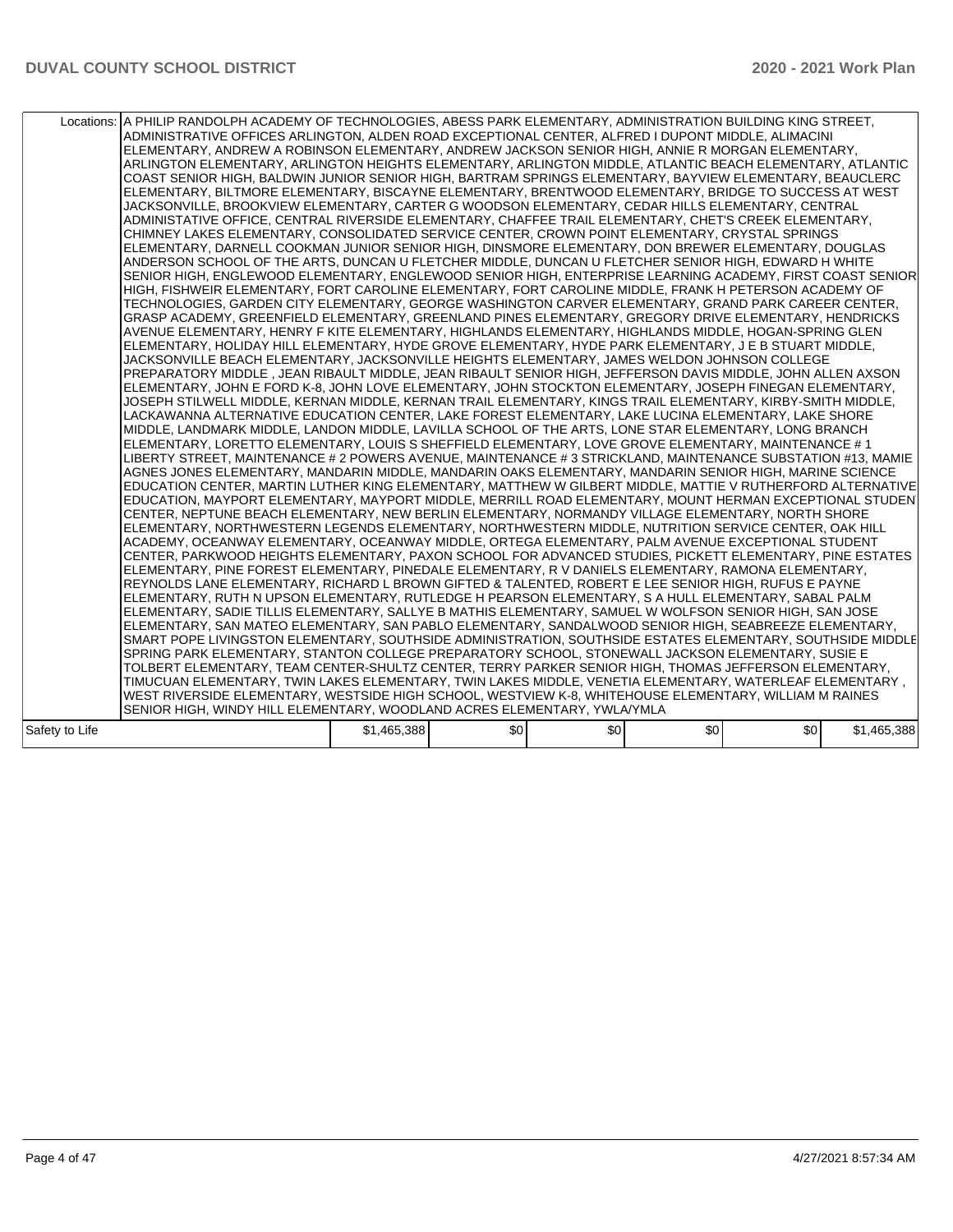|         | Locations: A PHILIP RANDOLPH ACADEMY OF TECHNOLOGIES, ABESS PARK ELEMENTARY, ADMINISTRATION BUILDING KING STREET,<br>ADMINISTRATIVE OFFICES ARLINGTON, ALDEN ROAD EXCEPTIONAL CENTER, ALFRED I DUPONT MIDDLE, ALIMACINI<br>ELEMENTARY, ANDREW A ROBINSON ELEMENTARY, ANDREW JACKSON SENIOR HIGH, ANNIE R MORGAN ELEMENTARY,<br>ARLINGTON ELEMENTARY, ARLINGTON HEIGHTS ELEMENTARY, ARLINGTON MIDDLE, ATLANTIC BEACH ELEMENTARY, ATLANTIC<br>COAST SENIOR HIGH, BALDWIN JUNIOR SENIOR HIGH, BARTRAM SPRINGS ELEMENTARY, BAYVIEW ELEMENTARY, BEAUCLERC<br>ELEMENTARY, BILTMORE ELEMENTARY, BISCAYNE ELEMENTARY, BRENTWOOD ELEMENTARY, BRIDGE TO SUCCESS AT WEST<br>JACKSONVILLE, BROOKVIEW ELEMENTARY, CARTER G WOODSON ELEMENTARY, CEDAR HILLS ELEMENTARY, CENTRAL<br>ADMINISTATIVE OFFICE, CENTRAL RIVERSIDE ELEMENTARY, CHAFFEE TRAIL ELEMENTARY, CHET'S CREEK ELEMENTARY,<br>CHIMNEY LAKES ELEMENTARY, CONSOLIDATED SERVICE CENTER, CROWN POINT ELEMENTARY, CRYSTAL SPRINGS<br>ELEMENTARY, DARNELL COOKMAN JUNIOR SENIOR HIGH, DINSMORE ELEMENTARY, DON BREWER ELEMENTARY, DOUGLAS<br>ANDERSON SCHOOL OF THE ARTS, DUNCAN U FLETCHER MIDDLE, DUNCAN U FLETCHER SENIOR HIGH, EDWARD H WHITE<br>SENIOR HIGH, ENGLEWOOD ELEMENTARY, ENGLEWOOD SENIOR HIGH, ENTERPRISE LEARNING ACADEMY, FIRST COAST SENIOR<br>HIGH, FISHWEIR ELEMENTARY, FORT CAROLINE ELEMENTARY, FORT CAROLINE MIDDLE, FRANK H PETERSON ACADEMY OF<br>TECHNOLOGIES, GARDEN CITY ELEMENTARY, GEORGE WASHINGTON CARVER ELEMENTARY, GRAND PARK CAREER CENTER,<br>GRASP ACADEMY, GREENFIELD ELEMENTARY, GREENLAND PINES ELEMENTARY, GREGORY DRIVE ELEMENTARY, HENDRICKS<br>AVENUE ELEMENTARY, HENRY F KITE ELEMENTARY, HIGHLANDS ELEMENTARY, HIGHLANDS MIDDLE, HOGAN-SPRING GLEN<br>ELEMENTARY, HOLIDAY HILL ELEMENTARY, HYDE GROVE ELEMENTARY, HYDE PARK ELEMENTARY, J E B STUART MIDDLE,<br>JACKSONVILLE BEACH ELEMENTARY, JACKSONVILLE HEIGHTS ELEMENTARY, JAMES WELDON JOHNSON COLLEGE<br>PREPARATORY MIDDLE . JEAN RIBAULT MIDDLE. JEAN RIBAULT SENIOR HIGH. JEFFERSON DAVIS MIDDLE. JOHN ALLEN AXSON<br>ELEMENTARY, JOHN E FORD K-8, JOHN LOVE ELEMENTARY, JOHN STOCKTON ELEMENTARY, JOSEPH FINEGAN ELEMENTARY,<br>JOSEPH STILWELL MIDDLE, KERNAN MIDDLE, KERNAN TRAIL ELEMENTARY, KINGS TRAIL ELEMENTARY, KIRBY-SMITH MIDDLE,<br>LACKAWANNA ALTERNATIVE EDUCATION CENTER, LAKE FOREST ELEMENTARY, LAKE LUCINA ELEMENTARY, LAKE SHORE<br>MIDDLE, LANDMARK MIDDLE, LANDON MIDDLE, LAVILLA SCHOOL OF THE ARTS, LONE STAR ELEMENTARY, LONG BRANCH<br>ELEMENTARY, LORETTO ELEMENTARY, LOUIS S SHEFFIELD ELEMENTARY, LOVE GROVE ELEMENTARY, MAINTENANCE #1<br>LIBERTY STREET, MAINTENANCE # 2 POWERS AVENUE, MAINTENANCE # 3 STRICKLAND, MAINTENANCE SUBSTATION #13, MAMIE<br>AGNES JONES ELEMENTARY, MANDARIN MIDDLE, MANDARIN OAKS ELEMENTARY, MANDARIN SENIOR HIGH, MARINE SCIENCE<br>EDUCATION CENTER, MARTIN LUTHER KING ELEMENTARY, MATTHEW W GILBERT MIDDLE, MATTIE V RUTHERFORD ALTERNATIVE<br>EDUCATION, MAYPORT ELEMENTARY, MAYPORT MIDDLE, MERRILL ROAD ELEMENTARY, MOUNT HERMAN EXCEPTIONAL STUDEN<br>CENTER, NEPTUNE BEACH ELEMENTARY, NEW BERLIN ELEMENTARY, NORMANDY VILLAGE ELEMENTARY, NORTH SHORE<br>ELEMENTARY, NORTHWESTERN LEGENDS ELEMENTARY, NORTHWESTERN MIDDLE, NUTRITION SERVICE CENTER, OAK HILL<br>ACADEMY, OCEANWAY ELEMENTARY, OCEANWAY MIDDLE, ORTEGA ELEMENTARY, PALM AVENUE EXCEPTIONAL STUDENT<br>CENTER, PARKWOOD HEIGHTS ELEMENTARY, PAXON SCHOOL FOR ADVANCED STUDIES, PICKETT ELEMENTARY, PINE ESTATES<br>ELEMENTARY, PINE FOREST ELEMENTARY, PINEDALE ELEMENTARY, R V DANIELS ELEMENTARY, RAMONA ELEMENTARY,<br>REYNOLDS LANE ELEMENTARY, RICHARD L BROWN GIFTED & TALENTED, ROBERT E LEE SENIOR HIGH, RUFUS E PAYNE<br>ELEMENTARY, RUTH N UPSON ELEMENTARY, RUTLEDGE H PEARSON ELEMENTARY, S A HULL ELEMENTARY, SABAL PALM<br>ELEMENTARY, SADIE TILLIS ELEMENTARY, SALLYE B MATHIS ELEMENTARY, SAMUEL W WOLFSON SENIOR HIGH, SAN JOSE<br>ELEMENTARY, SAN MATEO ELEMENTARY, SAN PABLO ELEMENTARY, SANDALWOOD SENIOR HIGH, SEABREEZE ELEMENTARY,<br>SMART POPE LIVINGSTON ELEMENTARY, SOUTHSIDE ADMINISTRATION, SOUTHSIDE ESTATES ELEMENTARY, SOUTHSIDE MIDDLE<br>SPRING PARK ELEMENTARY, STANTON COLLEGE PREPARATORY SCHOOL, STONEWALL JACKSON ELEMENTARY, SUSIE E<br>TOLBERT ELEMENTARY, TEAM CENTER-SHULTZ CENTER, TERRY PARKER SENIOR HIGH, THOMAS JEFFERSON ELEMENTARY,<br>, TIMUCUAN ELEMENTARY, TWIN LAKES ELEMENTARY, TWIN LAKES MIDDLE, VENETIA ELEMENTARY, WATERLEAF ELEMENTARY<br>WEST RIVERSIDE ELEMENTARY, WESTSIDE HIGH SCHOOL, WESTVIEW K-8, WHITEHOUSE ELEMENTARY, WILLIAM M RAINES<br>SENIOR HIGH, WINDY HILL ELEMENTARY, WOODLAND ACRES ELEMENTARY, YWLA/YMLA |           |     |     |                  |     |           |
|---------|-------------------------------------------------------------------------------------------------------------------------------------------------------------------------------------------------------------------------------------------------------------------------------------------------------------------------------------------------------------------------------------------------------------------------------------------------------------------------------------------------------------------------------------------------------------------------------------------------------------------------------------------------------------------------------------------------------------------------------------------------------------------------------------------------------------------------------------------------------------------------------------------------------------------------------------------------------------------------------------------------------------------------------------------------------------------------------------------------------------------------------------------------------------------------------------------------------------------------------------------------------------------------------------------------------------------------------------------------------------------------------------------------------------------------------------------------------------------------------------------------------------------------------------------------------------------------------------------------------------------------------------------------------------------------------------------------------------------------------------------------------------------------------------------------------------------------------------------------------------------------------------------------------------------------------------------------------------------------------------------------------------------------------------------------------------------------------------------------------------------------------------------------------------------------------------------------------------------------------------------------------------------------------------------------------------------------------------------------------------------------------------------------------------------------------------------------------------------------------------------------------------------------------------------------------------------------------------------------------------------------------------------------------------------------------------------------------------------------------------------------------------------------------------------------------------------------------------------------------------------------------------------------------------------------------------------------------------------------------------------------------------------------------------------------------------------------------------------------------------------------------------------------------------------------------------------------------------------------------------------------------------------------------------------------------------------------------------------------------------------------------------------------------------------------------------------------------------------------------------------------------------------------------------------------------------------------------------------------------------------------------------------------------------------------------------------------------------------------------------------------------------------------------------------------------------------------------------------------------------------------------------------------------------------------------------------------------------------------------------------------------------------------------------------------------------------------------------------------------------------------------------------------------------------------------------------------------------------------------------------------------------------------------------------------------------------------------------------------------------------------------------------------------------------------------------------------------------------------------------------------------------------------------------------------------------------------------------------------------------------------------------------------------------------------------------|-----------|-----|-----|------------------|-----|-----------|
| Fencing |                                                                                                                                                                                                                                                                                                                                                                                                                                                                                                                                                                                                                                                                                                                                                                                                                                                                                                                                                                                                                                                                                                                                                                                                                                                                                                                                                                                                                                                                                                                                                                                                                                                                                                                                                                                                                                                                                                                                                                                                                                                                                                                                                                                                                                                                                                                                                                                                                                                                                                                                                                                                                                                                                                                                                                                                                                                                                                                                                                                                                                                                                                                                                                                                                                                                                                                                                                                                                                                                                                                                                                                                                                                                                                                                                                                                                                                                                                                                                                                                                                                                                                                                                                                                                                                                                                                                                                                                                                                                                                                                                                                                                                                                                     | \$475,000 | \$0 | \$0 | \$0 <sub>1</sub> | \$0 | \$475,000 |
|         |                                                                                                                                                                                                                                                                                                                                                                                                                                                                                                                                                                                                                                                                                                                                                                                                                                                                                                                                                                                                                                                                                                                                                                                                                                                                                                                                                                                                                                                                                                                                                                                                                                                                                                                                                                                                                                                                                                                                                                                                                                                                                                                                                                                                                                                                                                                                                                                                                                                                                                                                                                                                                                                                                                                                                                                                                                                                                                                                                                                                                                                                                                                                                                                                                                                                                                                                                                                                                                                                                                                                                                                                                                                                                                                                                                                                                                                                                                                                                                                                                                                                                                                                                                                                                                                                                                                                                                                                                                                                                                                                                                                                                                                                                     |           |     |     |                  |     |           |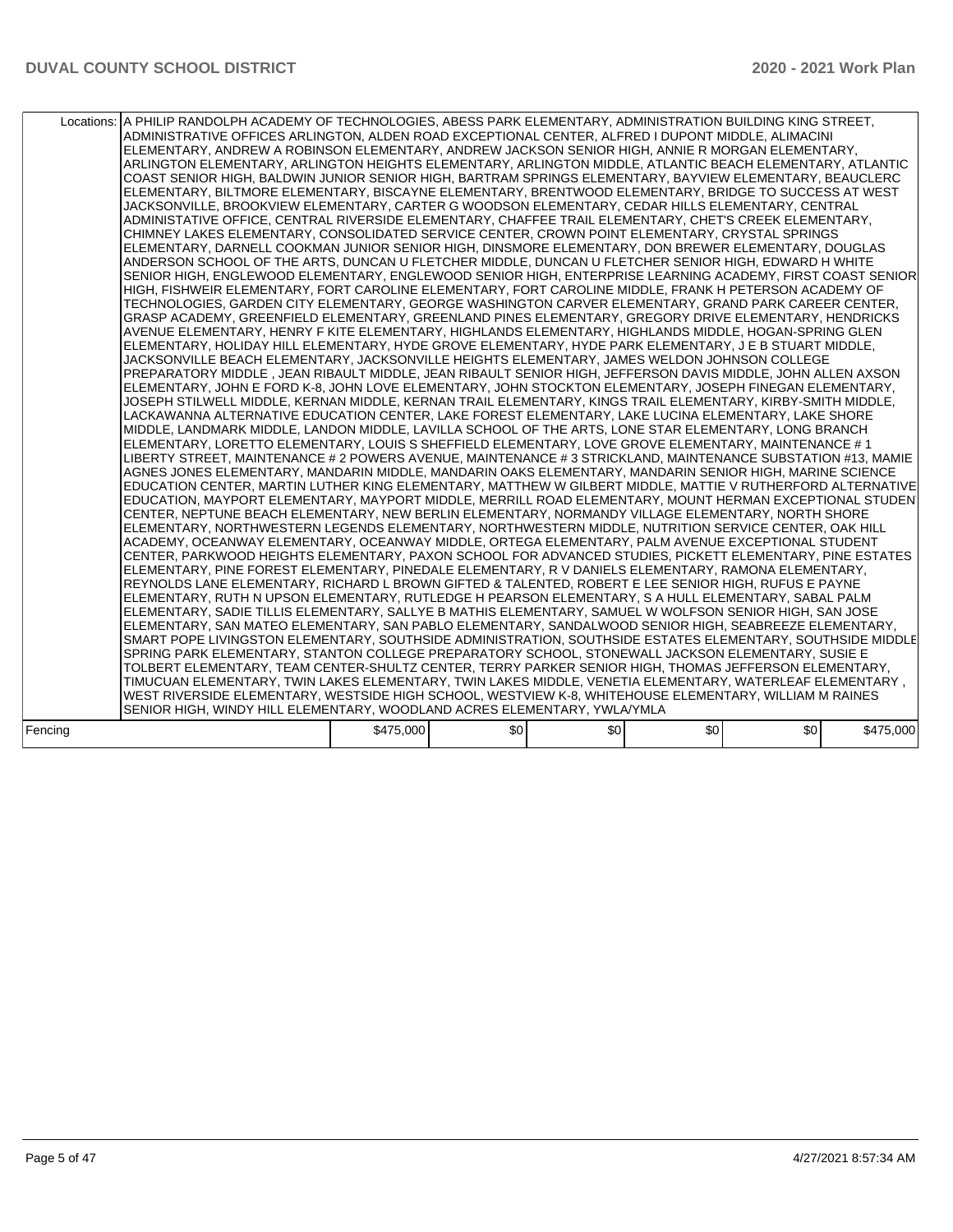|         | Locations: A PHILIP RANDOLPH ACADEMY OF TECHNOLOGIES, ABESS PARK ELEMENTARY, ADMINISTRATION BUILDING KING STREET,<br>ADMINISTRATIVE OFFICES ARLINGTON, ALDEN ROAD EXCEPTIONAL CENTER, ALFRED I DUPONT MIDDLE, ALIMACINI<br>ELEMENTARY, ANDREW A ROBINSON ELEMENTARY, ANDREW JACKSON SENIOR HIGH, ANNIE R MORGAN ELEMENTARY,<br>ARLINGTON ELEMENTARY, ARLINGTON HEIGHTS ELEMENTARY, ARLINGTON MIDDLE, ATLANTIC BEACH ELEMENTARY, ATLANTIC<br>COAST SENIOR HIGH, BALDWIN JUNIOR SENIOR HIGH, BARTRAM SPRINGS ELEMENTARY, BAYVIEW ELEMENTARY, BEAUCLERC<br>ELEMENTARY, BILTMORE ELEMENTARY, BISCAYNE ELEMENTARY, BRENTWOOD ELEMENTARY, BRIDGE TO SUCCESS AT WEST<br>JACKSONVILLE, BROOKVIEW ELEMENTARY, CARTER G WOODSON ELEMENTARY, CEDAR HILLS ELEMENTARY, CENTRAL<br>ADMINISTATIVE OFFICE, CENTRAL RIVERSIDE ELEMENTARY, CHAFFEE TRAIL ELEMENTARY, CHET'S CREEK ELEMENTARY,<br>CHIMNEY LAKES ELEMENTARY, CONSOLIDATED SERVICE CENTER, CROWN POINT ELEMENTARY, CRYSTAL SPRINGS<br>ELEMENTARY, DARNELL COOKMAN JUNIOR SENIOR HIGH, DINSMORE ELEMENTARY, DON BREWER ELEMENTARY, DOUGLAS<br>ANDERSON SCHOOL OF THE ARTS, DUNCAN U FLETCHER MIDDLE, DUNCAN U FLETCHER SENIOR HIGH, EDWARD H WHITE<br>SENIOR HIGH, ENGLEWOOD ELEMENTARY, ENGLEWOOD SENIOR HIGH, ENTERPRISE LEARNING ACADEMY, FIRST COAST SENIOR<br>HIGH. FISHWEIR ELEMENTARY. FORT CAROLINE ELEMENTARY. FORT CAROLINE MIDDLE. FRANK H PETERSON ACADEMY OF<br>TECHNOLOGIES, GARDEN CITY ELEMENTARY, GEORGE WASHINGTON CARVER ELEMENTARY, GRAND PARK CAREER CENTER,<br>GRASP ACADEMY, GREENFIELD ELEMENTARY, GREENLAND PINES ELEMENTARY, GREGORY DRIVE ELEMENTARY, HENDRICKS<br>AVENUE ELEMENTARY, HENRY F KITE ELEMENTARY, HIGHLANDS ELEMENTARY, HIGHLANDS MIDDLE, HOGAN-SPRING GLEN<br>ELEMENTARY, HOLIDAY HILL ELEMENTARY, HYDE GROVE ELEMENTARY, HYDE PARK ELEMENTARY, J E B STUART MIDDLE,<br>JACKSONVILLE BEACH ELEMENTARY, JACKSONVILLE HEIGHTS ELEMENTARY, JAMES WELDON JOHNSON COLLEGE<br>PREPARATORY MIDDLE , JEAN RIBAULT MIDDLE, JEAN RIBAULT SENIOR HIGH, JEFFERSON DAVIS MIDDLE, JOHN ALLEN AXSON<br>ELEMENTARY, JOHN E FORD K-8, JOHN LOVE ELEMENTARY, JOHN STOCKTON ELEMENTARY, JOSEPH FINEGAN ELEMENTARY,<br>JOSEPH STILWELL MIDDLE, KERNAN MIDDLE, KERNAN TRAIL ELEMENTARY, KINGS TRAIL ELEMENTARY, KIRBY-SMITH MIDDLE,<br>LACKAWANNA ALTERNATIVE EDUCATION CENTER, LAKE FOREST ELEMENTARY, LAKE LUCINA ELEMENTARY, LAKE SHORE<br>MIDDLE, LANDMARK MIDDLE, LANDON MIDDLE, LAVILLA SCHOOL OF THE ARTS, LONE STAR ELEMENTARY, LONG BRANCH<br>ELEMENTARY, LORETTO ELEMENTARY, LOUIS S SHEFFIELD ELEMENTARY, LOVE GROVE ELEMENTARY, MAINTENANCE # 1<br>LIBERTY STREET, MAINTENANCE # 2 POWERS AVENUE, MAINTENANCE # 3 STRICKLAND, MAINTENANCE SUBSTATION #13, MAMIE<br>AGNES JONES ELEMENTARY, MANDARIN MIDDLE, MANDARIN OAKS ELEMENTARY, MANDARIN SENIOR HIGH, MARINE SCIENCE<br>EDUCATION CENTER, MARTIN LUTHER KING ELEMENTARY, MATTHEW W GILBERT MIDDLE, MATTIE V RUTHERFORD ALTERNATIVE<br>EDUCATION, MAYPORT ELEMENTARY, MAYPORT MIDDLE, MERRILL ROAD ELEMENTARY, MOUNT HERMAN EXCEPTIONAL STUDEN<br>CENTER, NEPTUNE BEACH ELEMENTARY, NEW BERLIN ELEMENTARY, NORMANDY VILLAGE ELEMENTARY, NORTH SHORE<br>ELEMENTARY, NORTHWESTERN LEGENDS ELEMENTARY, NORTHWESTERN MIDDLE, NUTRITION SERVICE CENTER, OAK HILL<br>ACADEMY, OCEANWAY ELEMENTARY, OCEANWAY MIDDLE, ORTEGA ELEMENTARY, PALM AVENUE EXCEPTIONAL STUDENT<br>CENTER, PARKWOOD HEIGHTS ELEMENTARY, PAXON SCHOOL FOR ADVANCED STUDIES, PICKETT ELEMENTARY, PINE ESTATES<br>ELEMENTARY, PINE FOREST ELEMENTARY, PINEDALE ELEMENTARY, R V DANIELS ELEMENTARY, RAMONA ELEMENTARY,<br>REYNOLDS LANE ELEMENTARY, RICHARD L BROWN GIFTED & TALENTED, ROBERT E LEE SENIOR HIGH, RUFUS E PAYNE<br>ELEMENTARY, RUTH N UPSON ELEMENTARY, RUTLEDGE H PEARSON ELEMENTARY, S A HULL ELEMENTARY, SABAL PALM<br>ELEMENTARY, SADIE TILLIS ELEMENTARY, SALLYE B MATHIS ELEMENTARY, SAMUEL W WOLFSON SENIOR HIGH, SAN JOSE<br>ELEMENTARY, SAN MATEO ELEMENTARY, SAN PABLO ELEMENTARY, SANDALWOOD SENIOR HIGH, SEABREEZE ELEMENTARY,<br>SMART POPE LIVINGSTON ELEMENTARY, SOUTHSIDE ADMINISTRATION, SOUTHSIDE ESTATES ELEMENTARY, SOUTHSIDE MIDDLE<br>SPRING PARK ELEMENTARY, STANTON COLLEGE PREPARATORY SCHOOL, STONEWALL JACKSON ELEMENTARY, SUSIE E<br>TOLBERT ELEMENTARY, TEAM CENTER-SHULTZ CENTER, TERRY PARKER SENIOR HIGH, THOMAS JEFFERSON ELEMENTARY,<br>, TIMUCUAN ELEMENTARY, TWIN LAKES ELEMENTARY, TWIN LAKES MIDDLE, VENETIA ELEMENTARY, WATERLEAF ELEMENTARY<br>WEST RIVERSIDE ELEMENTARY, WESTSIDE HIGH SCHOOL, WESTVIEW K-8, WHITEHOUSE ELEMENTARY, WILLIAM M RAINES<br>SENIOR HIGH, WINDY HILL ELEMENTARY, WOODLAND ACRES ELEMENTARY, YWLA/YMLA |             |     |     |                  |     |             |
|---------|--------------------------------------------------------------------------------------------------------------------------------------------------------------------------------------------------------------------------------------------------------------------------------------------------------------------------------------------------------------------------------------------------------------------------------------------------------------------------------------------------------------------------------------------------------------------------------------------------------------------------------------------------------------------------------------------------------------------------------------------------------------------------------------------------------------------------------------------------------------------------------------------------------------------------------------------------------------------------------------------------------------------------------------------------------------------------------------------------------------------------------------------------------------------------------------------------------------------------------------------------------------------------------------------------------------------------------------------------------------------------------------------------------------------------------------------------------------------------------------------------------------------------------------------------------------------------------------------------------------------------------------------------------------------------------------------------------------------------------------------------------------------------------------------------------------------------------------------------------------------------------------------------------------------------------------------------------------------------------------------------------------------------------------------------------------------------------------------------------------------------------------------------------------------------------------------------------------------------------------------------------------------------------------------------------------------------------------------------------------------------------------------------------------------------------------------------------------------------------------------------------------------------------------------------------------------------------------------------------------------------------------------------------------------------------------------------------------------------------------------------------------------------------------------------------------------------------------------------------------------------------------------------------------------------------------------------------------------------------------------------------------------------------------------------------------------------------------------------------------------------------------------------------------------------------------------------------------------------------------------------------------------------------------------------------------------------------------------------------------------------------------------------------------------------------------------------------------------------------------------------------------------------------------------------------------------------------------------------------------------------------------------------------------------------------------------------------------------------------------------------------------------------------------------------------------------------------------------------------------------------------------------------------------------------------------------------------------------------------------------------------------------------------------------------------------------------------------------------------------------------------------------------------------------------------------------------------------------------------------------------------------------------------------------------------------------------------------------------------------------------------------------------------------------------------------------------------------------------------------------------------------------------------------------------------------------------------------------------------------------------------------------------------------------------------------|-------------|-----|-----|------------------|-----|-------------|
| Parking |                                                                                                                                                                                                                                                                                                                                                                                                                                                                                                                                                                                                                                                                                                                                                                                                                                                                                                                                                                                                                                                                                                                                                                                                                                                                                                                                                                                                                                                                                                                                                                                                                                                                                                                                                                                                                                                                                                                                                                                                                                                                                                                                                                                                                                                                                                                                                                                                                                                                                                                                                                                                                                                                                                                                                                                                                                                                                                                                                                                                                                                                                                                                                                                                                                                                                                                                                                                                                                                                                                                                                                                                                                                                                                                                                                                                                                                                                                                                                                                                                                                                                                                                                                                                                                                                                                                                                                                                                                                                                                                                                                                                                                                                                      | \$1,433,378 | \$0 | \$0 | \$0 <sub>1</sub> | \$0 | \$1,433,378 |
|         |                                                                                                                                                                                                                                                                                                                                                                                                                                                                                                                                                                                                                                                                                                                                                                                                                                                                                                                                                                                                                                                                                                                                                                                                                                                                                                                                                                                                                                                                                                                                                                                                                                                                                                                                                                                                                                                                                                                                                                                                                                                                                                                                                                                                                                                                                                                                                                                                                                                                                                                                                                                                                                                                                                                                                                                                                                                                                                                                                                                                                                                                                                                                                                                                                                                                                                                                                                                                                                                                                                                                                                                                                                                                                                                                                                                                                                                                                                                                                                                                                                                                                                                                                                                                                                                                                                                                                                                                                                                                                                                                                                                                                                                                                      |             |     |     |                  |     |             |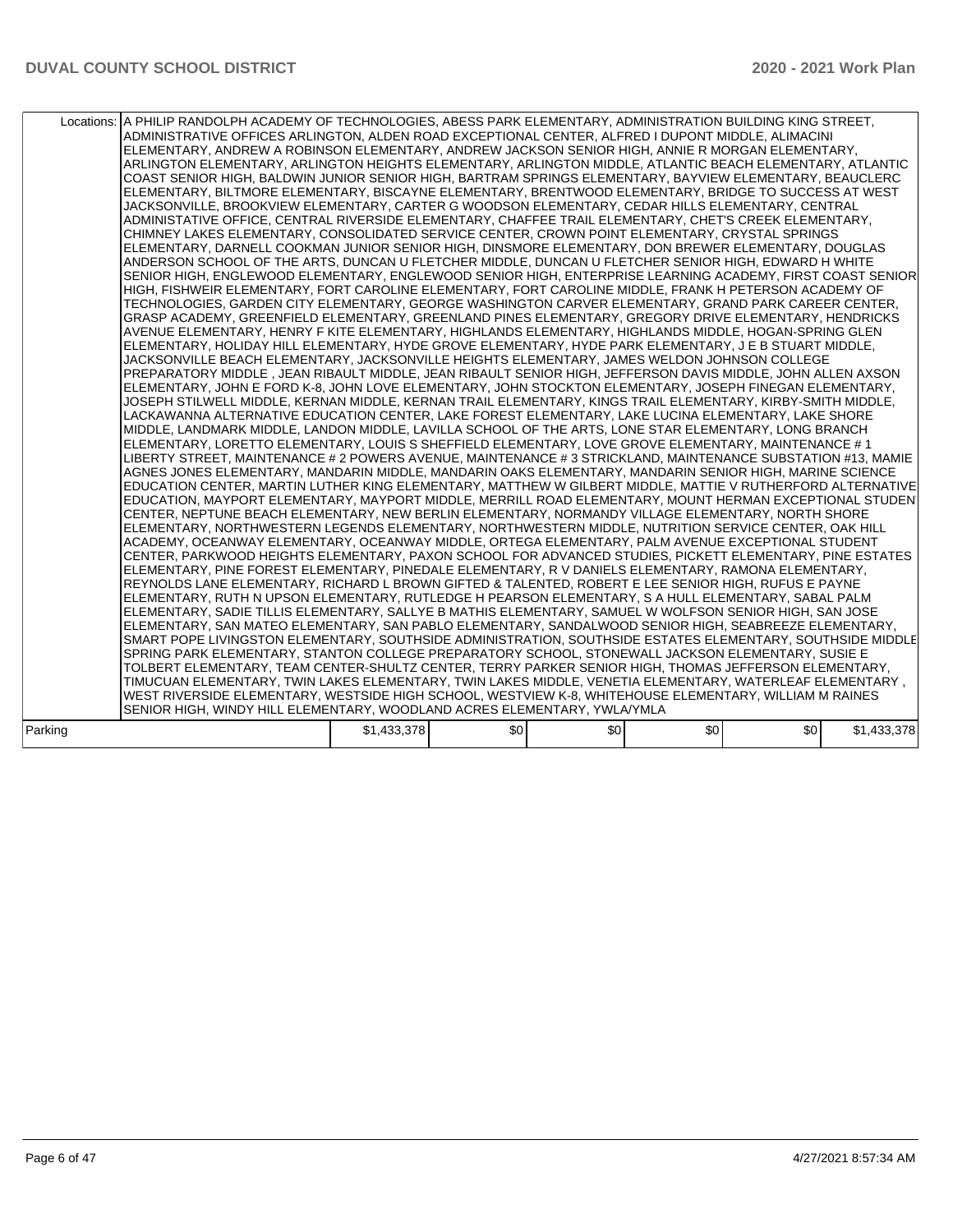|            | Locations: A PHILIP RANDOLPH ACADEMY OF TECHNOLOGIES, ABESS PARK ELEMENTARY, ADMINISTRATION BUILDING KING STREET,<br>ADMINISTRATIVE OFFICES ARLINGTON, ALDEN ROAD EXCEPTIONAL CENTER, ALFRED I DUPONT MIDDLE, ALIMACINI<br>ELEMENTARY, ANDREW A ROBINSON ELEMENTARY, ANDREW JACKSON SENIOR HIGH, ANNIE R MORGAN ELEMENTARY,<br>ARLINGTON ELEMENTARY, ARLINGTON HEIGHTS ELEMENTARY, ARLINGTON MIDDLE, ATLANTIC BEACH ELEMENTARY, ATLANTIC<br>COAST SENIOR HIGH, BALDWIN JUNIOR SENIOR HIGH, BARTRAM SPRINGS ELEMENTARY, BAYVIEW ELEMENTARY, BEAUCLERC<br>ELEMENTARY, BILTMORE ELEMENTARY, BISCAYNE ELEMENTARY, BRENTWOOD ELEMENTARY, BRIDGE TO SUCCESS AT WEST<br>JACKSONVILLE, BROOKVIEW ELEMENTARY, CARTER G WOODSON ELEMENTARY, CEDAR HILLS ELEMENTARY, CENTRAL<br>ADMINISTATIVE OFFICE, CENTRAL RIVERSIDE ELEMENTARY, CHAFFEE TRAIL ELEMENTARY, CHET'S CREEK ELEMENTARY,<br>CHIMNEY LAKES ELEMENTARY, CONSOLIDATED SERVICE CENTER, CROWN POINT ELEMENTARY, CRYSTAL SPRINGS<br>ELEMENTARY, DARNELL COOKMAN JUNIOR SENIOR HIGH, DINSMORE ELEMENTARY, DON BREWER ELEMENTARY, DOUGLAS<br>ANDERSON SCHOOL OF THE ARTS, DUNCAN U FLETCHER MIDDLE, DUNCAN U FLETCHER SENIOR HIGH, EDWARD H WHITE<br>SENIOR HIGH, ENGLEWOOD ELEMENTARY, ENGLEWOOD SENIOR HIGH, ENTERPRISE LEARNING ACADEMY, FIRST COAST SENIOR<br>HIGH, FISHWEIR ELEMENTARY, FORT CAROLINE ELEMENTARY, FORT CAROLINE MIDDLE, FRANK H PETERSON ACADEMY OF<br>TECHNOLOGIES, GARDEN CITY ELEMENTARY, GEORGE WASHINGTON CARVER ELEMENTARY, GRAND PARK CAREER CENTER,<br>GRASP ACADEMY, GREENFIELD ELEMENTARY, GREENLAND PINES ELEMENTARY, GREGORY DRIVE ELEMENTARY, HENDRICKS<br>AVENUE ELEMENTARY, HENRY F KITE ELEMENTARY, HIGHLANDS ELEMENTARY, HIGHLANDS MIDDLE, HOGAN-SPRING GLEN<br>ELEMENTARY, HOLIDAY HILL ELEMENTARY, HYDE GROVE ELEMENTARY, HYDE PARK ELEMENTARY, J E B STUART MIDDLE,<br>JACKSONVILLE BEACH ELEMENTARY, JACKSONVILLE HEIGHTS ELEMENTARY, JAMES WELDON JOHNSON COLLEGE<br>PREPARATORY MIDDLE . JEAN RIBAULT MIDDLE. JEAN RIBAULT SENIOR HIGH. JEFFERSON DAVIS MIDDLE. JOHN ALLEN AXSON<br>ELEMENTARY, JOHN E FORD K-8, JOHN LOVE ELEMENTARY, JOHN STOCKTON ELEMENTARY, JOSEPH FINEGAN ELEMENTARY,<br>JOSEPH STILWELL MIDDLE, KERNAN MIDDLE, KERNAN TRAIL ELEMENTARY, KINGS TRAIL ELEMENTARY, KIRBY-SMITH MIDDLE,<br>LACKAWANNA ALTERNATIVE EDUCATION CENTER, LAKE FOREST ELEMENTARY, LAKE LUCINA ELEMENTARY, LAKE SHORE<br>MIDDLE, LANDMARK MIDDLE, LANDON MIDDLE, LAVILLA SCHOOL OF THE ARTS, LONE STAR ELEMENTARY, LONG BRANCH<br>ELEMENTARY, LORETTO ELEMENTARY, LOUIS S SHEFFIELD ELEMENTARY, LOVE GROVE ELEMENTARY, MAINTENANCE #1<br>LIBERTY STREET, MAINTENANCE # 2 POWERS AVENUE, MAINTENANCE # 3 STRICKLAND, MAINTENANCE SUBSTATION #13, MAMIE<br>AGNES JONES ELEMENTARY, MANDARIN MIDDLE, MANDARIN OAKS ELEMENTARY, MANDARIN SENIOR HIGH, MARINE SCIENCE<br>EDUCATION CENTER, MARTIN LUTHER KING ELEMENTARY, MATTHEW W GILBERT MIDDLE, MATTIE V RUTHERFORD ALTERNATIVE<br>EDUCATION, MAYPORT ELEMENTARY, MAYPORT MIDDLE, MERRILL ROAD ELEMENTARY, MOUNT HERMAN EXCEPTIONAL STUDEN<br>CENTER, NEPTUNE BEACH ELEMENTARY, NEW BERLIN ELEMENTARY, NORMANDY VILLAGE ELEMENTARY, NORTH SHORE<br>ELEMENTARY, NORTHWESTERN LEGENDS ELEMENTARY, NORTHWESTERN MIDDLE, NUTRITION SERVICE CENTER, OAK HILL<br>ACADEMY, OCEANWAY ELEMENTARY, OCEANWAY MIDDLE, ORTEGA ELEMENTARY, PALM AVENUE EXCEPTIONAL STUDENT<br>CENTER, PARKWOOD HEIGHTS ELEMENTARY, PAXON SCHOOL FOR ADVANCED STUDIES, PICKETT ELEMENTARY, PINE ESTATES<br>ELEMENTARY, PINE FOREST ELEMENTARY, PINEDALE ELEMENTARY, R V DANIELS ELEMENTARY, RAMONA ELEMENTARY,<br>REYNOLDS LANE ELEMENTARY, RICHARD L BROWN GIFTED & TALENTED, ROBERT E LEE SENIOR HIGH, RUFUS E PAYNE<br>ELEMENTARY, RUTH N UPSON ELEMENTARY, RUTLEDGE H PEARSON ELEMENTARY, S A HULL ELEMENTARY, SABAL PALM<br>ELEMENTARY, SADIE TILLIS ELEMENTARY, SALLYE B MATHIS ELEMENTARY, SAMUEL W WOLFSON SENIOR HIGH, SAN JOSE<br>ELEMENTARY, SAN MATEO ELEMENTARY, SAN PABLO ELEMENTARY, SANDALWOOD SENIOR HIGH, SEABREEZE ELEMENTARY,<br>SMART POPE LIVINGSTON ELEMENTARY, SOUTHSIDE ADMINISTRATION, SOUTHSIDE ESTATES ELEMENTARY, SOUTHSIDE MIDDLE<br>SPRING PARK ELEMENTARY, STANTON COLLEGE PREPARATORY SCHOOL, STONEWALL JACKSON ELEMENTARY, SUSIE E<br>TOLBERT ELEMENTARY, TEAM CENTER-SHULTZ CENTER, TERRY PARKER SENIOR HIGH, THOMAS JEFFERSON ELEMENTARY,<br>, TIMUCUAN ELEMENTARY, TWIN LAKES ELEMENTARY, TWIN LAKES MIDDLE, VENETIA ELEMENTARY, WATERLEAF ELEMENTARY<br>WEST RIVERSIDE ELEMENTARY, WESTSIDE HIGH SCHOOL, WESTVIEW K-8, WHITEHOUSE ELEMENTARY, WILLIAM M RAINES<br>SENIOR HIGH, WINDY HILL ELEMENTARY, WOODLAND ACRES ELEMENTARY, YWLA/YMLA |             |     |     |                  |     |             |
|------------|-------------------------------------------------------------------------------------------------------------------------------------------------------------------------------------------------------------------------------------------------------------------------------------------------------------------------------------------------------------------------------------------------------------------------------------------------------------------------------------------------------------------------------------------------------------------------------------------------------------------------------------------------------------------------------------------------------------------------------------------------------------------------------------------------------------------------------------------------------------------------------------------------------------------------------------------------------------------------------------------------------------------------------------------------------------------------------------------------------------------------------------------------------------------------------------------------------------------------------------------------------------------------------------------------------------------------------------------------------------------------------------------------------------------------------------------------------------------------------------------------------------------------------------------------------------------------------------------------------------------------------------------------------------------------------------------------------------------------------------------------------------------------------------------------------------------------------------------------------------------------------------------------------------------------------------------------------------------------------------------------------------------------------------------------------------------------------------------------------------------------------------------------------------------------------------------------------------------------------------------------------------------------------------------------------------------------------------------------------------------------------------------------------------------------------------------------------------------------------------------------------------------------------------------------------------------------------------------------------------------------------------------------------------------------------------------------------------------------------------------------------------------------------------------------------------------------------------------------------------------------------------------------------------------------------------------------------------------------------------------------------------------------------------------------------------------------------------------------------------------------------------------------------------------------------------------------------------------------------------------------------------------------------------------------------------------------------------------------------------------------------------------------------------------------------------------------------------------------------------------------------------------------------------------------------------------------------------------------------------------------------------------------------------------------------------------------------------------------------------------------------------------------------------------------------------------------------------------------------------------------------------------------------------------------------------------------------------------------------------------------------------------------------------------------------------------------------------------------------------------------------------------------------------------------------------------------------------------------------------------------------------------------------------------------------------------------------------------------------------------------------------------------------------------------------------------------------------------------------------------------------------------------------------------------------------------------------------------------------------------------------------------------------------------------------------|-------------|-----|-----|------------------|-----|-------------|
| Electrical |                                                                                                                                                                                                                                                                                                                                                                                                                                                                                                                                                                                                                                                                                                                                                                                                                                                                                                                                                                                                                                                                                                                                                                                                                                                                                                                                                                                                                                                                                                                                                                                                                                                                                                                                                                                                                                                                                                                                                                                                                                                                                                                                                                                                                                                                                                                                                                                                                                                                                                                                                                                                                                                                                                                                                                                                                                                                                                                                                                                                                                                                                                                                                                                                                                                                                                                                                                                                                                                                                                                                                                                                                                                                                                                                                                                                                                                                                                                                                                                                                                                                                                                                                                                                                                                                                                                                                                                                                                                                                                                                                                                                                                                                                     | \$2,594,629 | \$0 | \$0 | \$0 <sub>1</sub> | \$0 | \$2,594,629 |
|            |                                                                                                                                                                                                                                                                                                                                                                                                                                                                                                                                                                                                                                                                                                                                                                                                                                                                                                                                                                                                                                                                                                                                                                                                                                                                                                                                                                                                                                                                                                                                                                                                                                                                                                                                                                                                                                                                                                                                                                                                                                                                                                                                                                                                                                                                                                                                                                                                                                                                                                                                                                                                                                                                                                                                                                                                                                                                                                                                                                                                                                                                                                                                                                                                                                                                                                                                                                                                                                                                                                                                                                                                                                                                                                                                                                                                                                                                                                                                                                                                                                                                                                                                                                                                                                                                                                                                                                                                                                                                                                                                                                                                                                                                                     |             |     |     |                  |     |             |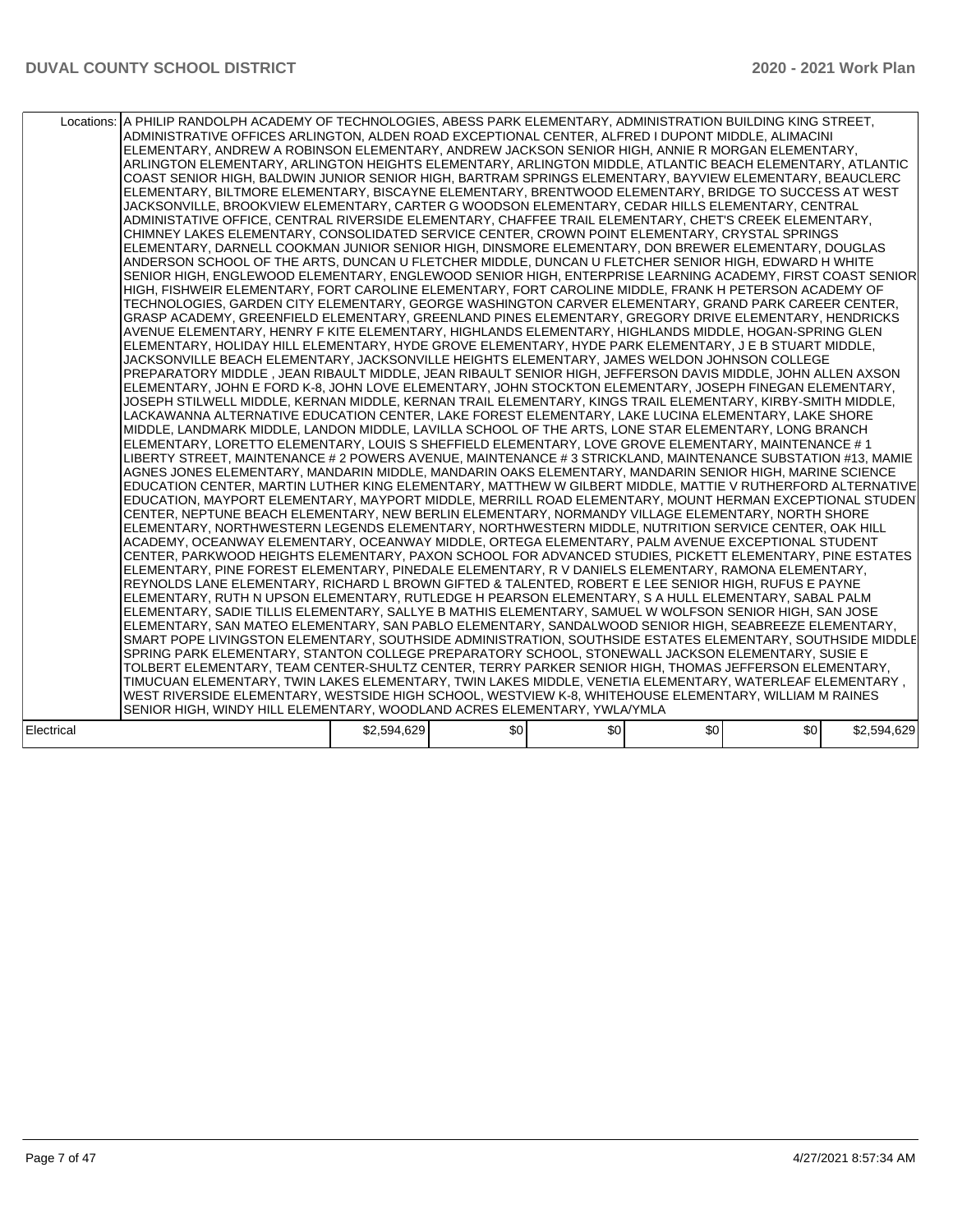|            | Locations: A PHILIP RANDOLPH ACADEMY OF TECHNOLOGIES, ABESS PARK ELEMENTARY, ADMINISTRATION BUILDING KING STREET,<br>ADMINISTRATIVE OFFICES ARLINGTON. ALDEN ROAD EXCEPTIONAL CENTER. ALFRED I DUPONT MIDDLE. ALIMACINI<br>ELEMENTARY, ANDREW A ROBINSON ELEMENTARY, ANDREW JACKSON SENIOR HIGH, ANNIE R MORGAN ELEMENTARY,<br>ARLINGTON ELEMENTARY, ARLINGTON HEIGHTS ELEMENTARY, ARLINGTON MIDDLE, ATLANTIC BEACH ELEMENTARY, ATLANTIC<br>COAST SENIOR HIGH, BALDWIN JUNIOR SENIOR HIGH, BARTRAM SPRINGS ELEMENTARY, BAYVIEW ELEMENTARY, BEAUCLERC<br>ELEMENTARY, BILTMORE ELEMENTARY, BISCAYNE ELEMENTARY, BRENTWOOD ELEMENTARY, BRIDGE TO SUCCESS AT WEST<br>JACKSONVILLE, BROOKVIEW ELEMENTARY, CARTER G WOODSON ELEMENTARY, CEDAR HILLS ELEMENTARY, CENTRAL<br>ADMINISTATIVE OFFICE, CENTRAL RIVERSIDE ELEMENTARY, CHAFFEE TRAIL ELEMENTARY, CHET'S CREEK ELEMENTARY,<br>CHIMNEY LAKES ELEMENTARY, CONSOLIDATED SERVICE CENTER, CROWN POINT ELEMENTARY, CRYSTAL SPRINGS<br>ELEMENTARY, DARNELL COOKMAN JUNIOR SENIOR HIGH, DINSMORE ELEMENTARY, DON BREWER ELEMENTARY, DOUGLAS<br>ANDERSON SCHOOL OF THE ARTS, DUNCAN U FLETCHER MIDDLE, DUNCAN U FLETCHER SENIOR HIGH, EDWARD H WHITE<br>SENIOR HIGH, ENGLEWOOD ELEMENTARY, ENGLEWOOD SENIOR HIGH, ENTERPRISE LEARNING ACADEMY, FIRST COAST SENIOR<br>HIGH, FISHWEIR ELEMENTARY, FORT CAROLINE ELEMENTARY, FORT CAROLINE MIDDLE, FRANK H PETERSON ACADEMY OF<br>TECHNOLOGIES, GARDEN CITY ELEMENTARY, GEORGE WASHINGTON CARVER ELEMENTARY, GRAND PARK CAREER CENTER,<br>GRASP ACADEMY, GREENFIELD ELEMENTARY, GREENLAND PINES ELEMENTARY, GREGORY DRIVE ELEMENTARY, HENDRICKS<br>AVENUE ELEMENTARY, HENRY F KITE ELEMENTARY, HIGHLANDS ELEMENTARY, HIGHLANDS MIDDLE, HOGAN-SPRING GLEN<br>ELEMENTARY, HOLIDAY HILL ELEMENTARY, HYDE GROVE ELEMENTARY, HYDE PARK ELEMENTARY, J E B STUART MIDDLE,<br>JACKSONVILLE BEACH ELEMENTARY, JACKSONVILLE HEIGHTS ELEMENTARY, JAMES WELDON JOHNSON COLLEGE<br>PREPARATORY MIDDLE , JEAN RIBAULT MIDDLE, JEAN RIBAULT SENIOR HIGH, JEFFERSON DAVIS MIDDLE, JOHN ALLEN AXSON<br>ELEMENTARY, JOHN E FORD K-8, JOHN LOVE ELEMENTARY, JOHN STOCKTON ELEMENTARY, JOSEPH FINEGAN ELEMENTARY,<br>JOSEPH STILWELL MIDDLE, KERNAN MIDDLE, KERNAN TRAIL ELEMENTARY, KINGS TRAIL ELEMENTARY, KIRBY-SMITH MIDDLE,<br>LACKAWANNA ALTERNATIVE EDUCATION CENTER, LAKE FOREST ELEMENTARY, LAKE LUCINA ELEMENTARY, LAKE SHORE<br>MIDDLE, LANDMARK MIDDLE, LANDON MIDDLE, LAVILLA SCHOOL OF THE ARTS, LONE STAR ELEMENTARY, LONG BRANCH<br>ELEMENTARY, LORETTO ELEMENTARY, LOUIS S SHEFFIELD ELEMENTARY, LOVE GROVE ELEMENTARY, MAINTENANCE # 1<br>LIBERTY STREET, MAINTENANCE # 2 POWERS AVENUE, MAINTENANCE # 3 STRICKLAND, MAINTENANCE SUBSTATION #13, MAMIE<br>AGNES JONES ELEMENTARY, MANDARIN MIDDLE, MANDARIN OAKS ELEMENTARY, MANDARIN SENIOR HIGH, MARINE SCIENCE<br>EDUCATION CENTER, MARTIN LUTHER KING ELEMENTARY, MATTHEW W GILBERT MIDDLE, MATTIE V RUTHERFORD ALTERNATIVE<br>EDUCATION, MAYPORT ELEMENTARY, MAYPORT MIDDLE, MERRILL ROAD ELEMENTARY, MOUNT HERMAN EXCEPTIONAL STUDEN<br>CENTER, NEPTUNE BEACH ELEMENTARY, NEW BERLIN ELEMENTARY, NORMANDY VILLAGE ELEMENTARY, NORTH SHORE<br>ELEMENTARY, NORTHWESTERN LEGENDS ELEMENTARY, NORTHWESTERN MIDDLE, NUTRITION SERVICE CENTER, OAK HILL<br>ACADEMY, OCEANWAY ELEMENTARY, OCEANWAY MIDDLE, ORTEGA ELEMENTARY, PALM AVENUE EXCEPTIONAL STUDENT<br>CENTER, PARKWOOD HEIGHTS ELEMENTARY, PAXON SCHOOL FOR ADVANCED STUDIES, PICKETT ELEMENTARY, PINE ESTATES<br>ELEMENTARY, PINE FOREST ELEMENTARY, PINEDALE ELEMENTARY, R V DANIELS ELEMENTARY, RAMONA ELEMENTARY,<br>REYNOLDS LANE ELEMENTARY, RICHARD L BROWN GIFTED & TALENTED, ROBERT E LEE SENIOR HIGH, RUFUS E PAYNE<br>ELEMENTARY, RUTH N UPSON ELEMENTARY, RUTLEDGE H PEARSON ELEMENTARY, S A HULL ELEMENTARY, SABAL PALM<br>ELEMENTARY, SADIE TILLIS ELEMENTARY, SALLYE B MATHIS ELEMENTARY, SAMUEL W WOLFSON SENIOR HIGH, SAN JOSE<br>ELEMENTARY, SAN MATEO ELEMENTARY, SAN PABLO ELEMENTARY, SANDALWOOD SENIOR HIGH, SEABREEZE ELEMENTARY,<br>SMART POPE LIVINGSTON ELEMENTARY, SOUTHSIDE ADMINISTRATION, SOUTHSIDE ESTATES ELEMENTARY, SOUTHSIDE MIDDLE<br>SPRING PARK ELEMENTARY, STANTON COLLEGE PREPARATORY SCHOOL, STONEWALL JACKSON ELEMENTARY, SUSIE E<br>TOLBERT ELEMENTARY, TEAM CENTER-SHULTZ CENTER, TERRY PARKER SENIOR HIGH, THOMAS JEFFERSON ELEMENTARY,<br>, TIMUCUAN ELEMENTARY, TWIN LAKES ELEMENTARY, TWIN LAKES MIDDLE, VENETIA ELEMENTARY, WATERLEAF ELEMENTARY<br>WEST RIVERSIDE ELEMENTARY, WESTSIDE HIGH SCHOOL, WESTVIEW K-8, WHITEHOUSE ELEMENTARY, WILLIAM M RAINES<br>SENIOR HIGH, WINDY HILL ELEMENTARY, WOODLAND ACRES ELEMENTARY, YWLA/YMLA |             |     |     |     |     |             |
|------------|--------------------------------------------------------------------------------------------------------------------------------------------------------------------------------------------------------------------------------------------------------------------------------------------------------------------------------------------------------------------------------------------------------------------------------------------------------------------------------------------------------------------------------------------------------------------------------------------------------------------------------------------------------------------------------------------------------------------------------------------------------------------------------------------------------------------------------------------------------------------------------------------------------------------------------------------------------------------------------------------------------------------------------------------------------------------------------------------------------------------------------------------------------------------------------------------------------------------------------------------------------------------------------------------------------------------------------------------------------------------------------------------------------------------------------------------------------------------------------------------------------------------------------------------------------------------------------------------------------------------------------------------------------------------------------------------------------------------------------------------------------------------------------------------------------------------------------------------------------------------------------------------------------------------------------------------------------------------------------------------------------------------------------------------------------------------------------------------------------------------------------------------------------------------------------------------------------------------------------------------------------------------------------------------------------------------------------------------------------------------------------------------------------------------------------------------------------------------------------------------------------------------------------------------------------------------------------------------------------------------------------------------------------------------------------------------------------------------------------------------------------------------------------------------------------------------------------------------------------------------------------------------------------------------------------------------------------------------------------------------------------------------------------------------------------------------------------------------------------------------------------------------------------------------------------------------------------------------------------------------------------------------------------------------------------------------------------------------------------------------------------------------------------------------------------------------------------------------------------------------------------------------------------------------------------------------------------------------------------------------------------------------------------------------------------------------------------------------------------------------------------------------------------------------------------------------------------------------------------------------------------------------------------------------------------------------------------------------------------------------------------------------------------------------------------------------------------------------------------------------------------------------------------------------------------------------------------------------------------------------------------------------------------------------------------------------------------------------------------------------------------------------------------------------------------------------------------------------------------------------------------------------------------------------------------------------------------------------------------------------------------------------------------------------------------------|-------------|-----|-----|-----|-----|-------------|
| Fire Alarm |                                                                                                                                                                                                                                                                                                                                                                                                                                                                                                                                                                                                                                                                                                                                                                                                                                                                                                                                                                                                                                                                                                                                                                                                                                                                                                                                                                                                                                                                                                                                                                                                                                                                                                                                                                                                                                                                                                                                                                                                                                                                                                                                                                                                                                                                                                                                                                                                                                                                                                                                                                                                                                                                                                                                                                                                                                                                                                                                                                                                                                                                                                                                                                                                                                                                                                                                                                                                                                                                                                                                                                                                                                                                                                                                                                                                                                                                                                                                                                                                                                                                                                                                                                                                                                                                                                                                                                                                                                                                                                                                                                                                                                                                                      | \$1,940,254 | \$0 | \$0 | \$0 | \$0 | \$1,940,254 |
|            |                                                                                                                                                                                                                                                                                                                                                                                                                                                                                                                                                                                                                                                                                                                                                                                                                                                                                                                                                                                                                                                                                                                                                                                                                                                                                                                                                                                                                                                                                                                                                                                                                                                                                                                                                                                                                                                                                                                                                                                                                                                                                                                                                                                                                                                                                                                                                                                                                                                                                                                                                                                                                                                                                                                                                                                                                                                                                                                                                                                                                                                                                                                                                                                                                                                                                                                                                                                                                                                                                                                                                                                                                                                                                                                                                                                                                                                                                                                                                                                                                                                                                                                                                                                                                                                                                                                                                                                                                                                                                                                                                                                                                                                                                      |             |     |     |     |     |             |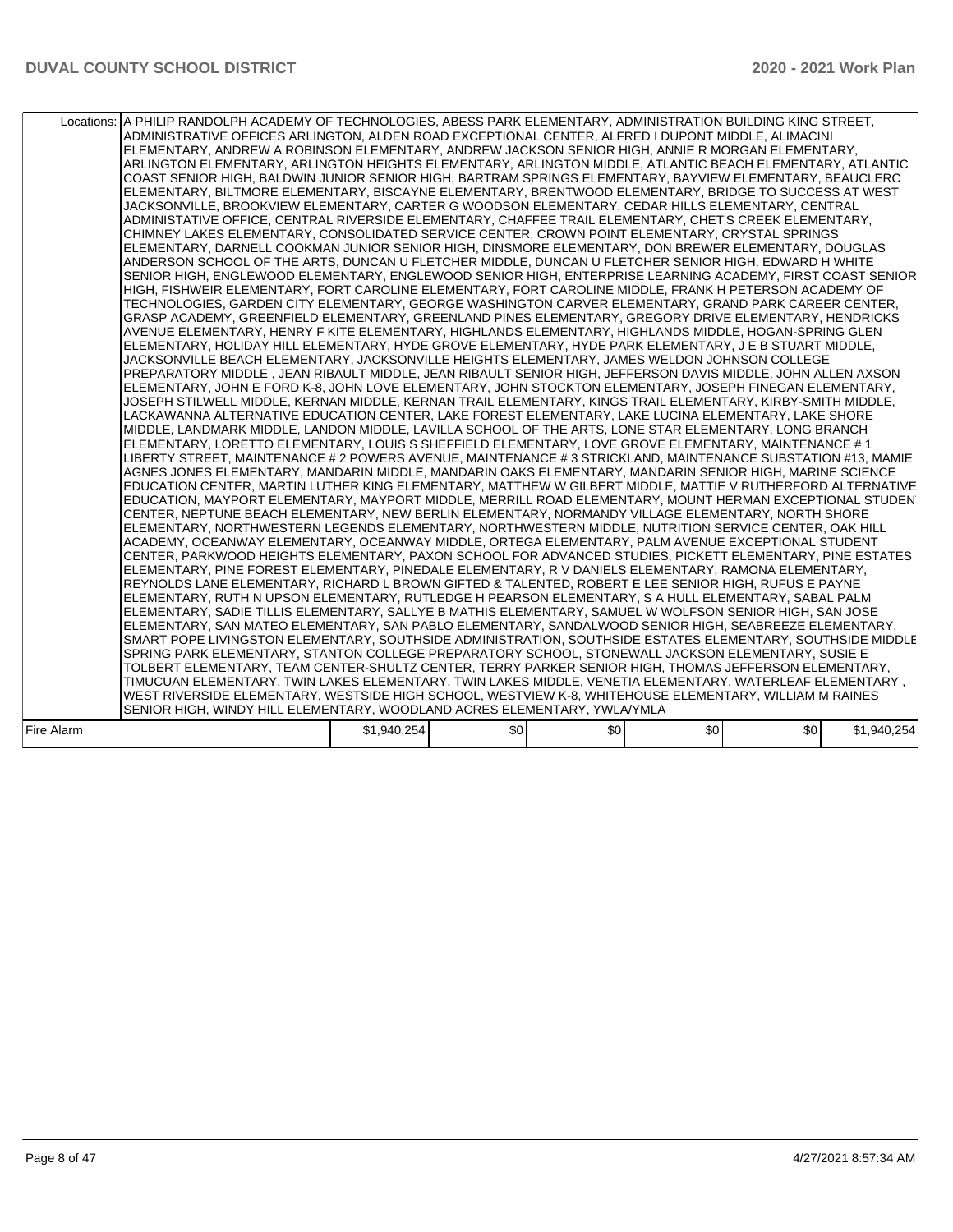|                                  | Locations:   A PHILIP RANDOLPH ACADEMY OF TECHNOLOGIES, ABESS PARK ELEMENTARY, ADMINISTRATION BUILDING KING STREET,<br>ADMINISTRATIVE OFFICES ARLINGTON, ALDEN ROAD EXCEPTIONAL CENTER, ALFRED I DUPONT MIDDLE, ALIMACINI<br>ELEMENTARY, ANDREW A ROBINSON ELEMENTARY, ANDREW JACKSON SENIOR HIGH, ANNIE R MORGAN ELEMENTARY,<br>ARLINGTON ELEMENTARY, ARLINGTON HEIGHTS ELEMENTARY, ARLINGTON MIDDLE, ATLANTIC BEACH ELEMENTARY, ATLANTIC<br>COAST SENIOR HIGH, BALDWIN JUNIOR SENIOR HIGH, BARTRAM SPRINGS ELEMENTARY, BAYVIEW ELEMENTARY, BEAUCLERC<br>ELEMENTARY, BILTMORE ELEMENTARY, BISCAYNE ELEMENTARY, BRENTWOOD ELEMENTARY, BRIDGE TO SUCCESS AT WEST<br>JACKSONVILLE, BROOKVIEW ELEMENTARY, CARTER G WOODSON ELEMENTARY, CEDAR HILLS ELEMENTARY, CENTRAL<br>ADMINISTATIVE OFFICE, CENTRAL RIVERSIDE ELEMENTARY, CHAFFEE TRAIL ELEMENTARY, CHET'S CREEK ELEMENTARY,<br>CHIMNEY LAKES ELEMENTARY, CONSOLIDATED SERVICE CENTER, CROWN POINT ELEMENTARY, CRYSTAL SPRINGS<br>ELEMENTARY, DARNELL COOKMAN JUNIOR SENIOR HIGH, DINSMORE ELEMENTARY, DON BREWER ELEMENTARY, DOUGLAS<br>ANDERSON SCHOOL OF THE ARTS, DUNCAN U FLETCHER MIDDLE, DUNCAN U FLETCHER SENIOR HIGH, EDWARD H WHITE<br>SENIOR HIGH, ENGLEWOOD ELEMENTARY, ENGLEWOOD SENIOR HIGH, ENTERPRISE LEARNING ACADEMY, FIRST COAST SENIOR<br>HIGH, FISHWEIR ELEMENTARY, FORT CAROLINE ELEMENTARY, FORT CAROLINE MIDDLE, FRANK H PETERSON ACADEMY OF<br>TECHNOLOGIES, GARDEN CITY ELEMENTARY, GEORGE WASHINGTON CARVER ELEMENTARY, GRAND PARK CAREER CENTER,<br>GRASP ACADEMY, GREENFIELD ELEMENTARY, GREENLAND PINES ELEMENTARY, GREGORY DRIVE ELEMENTARY, HENDRICKS<br>AVENUE ELEMENTARY, HENRY F KITE ELEMENTARY, HIGHLANDS ELEMENTARY, HIGHLANDS MIDDLE, HOGAN-SPRING GLEN<br>ELEMENTARY, HOLIDAY HILL ELEMENTARY, HYDE GROVE ELEMENTARY, HYDE PARK ELEMENTARY, J E B STUART MIDDLE,<br>JACKSONVILLE BEACH ELEMENTARY, JACKSONVILLE HEIGHTS ELEMENTARY, JAMES WELDON JOHNSON COLLEGE<br>PREPARATORY MIDDLE, JEAN RIBAULT MIDDLE, JEAN RIBAULT SENIOR HIGH, JEFFERSON DAVIS MIDDLE, JOHN ALLEN AXSON<br>ELEMENTARY, JOHN E FORD K-8, JOHN LOVE ELEMENTARY, JOHN STOCKTON ELEMENTARY, JOSEPH FINEGAN ELEMENTARY,<br>JOSEPH STILWELL MIDDLE, KERNAN MIDDLE, KERNAN TRAIL ELEMENTARY, KINGS TRAIL ELEMENTARY, KIRBY-SMITH MIDDLE,<br>LACKAWANNA ALTERNATIVE EDUCATION CENTER, LAKE FOREST ELEMENTARY, LAKE LUCINA ELEMENTARY, LAKE SHORE<br>MIDDLE, LANDMARK MIDDLE, LANDON MIDDLE, LAVILLA SCHOOL OF THE ARTS, LONE STAR ELEMENTARY, LONG BRANCH<br>ELEMENTARY, LORETTO ELEMENTARY, LOUIS S SHEFFIELD ELEMENTARY, LOVE GROVE ELEMENTARY, MAINTENANCE # 1<br>LIBERTY STREET, MAINTENANCE # 2 POWERS AVENUE, MAINTENANCE # 3 STRICKLAND, MAINTENANCE SUBSTATION #13, MAMIE<br>AGNES JONES ELEMENTARY, MANDARIN MIDDLE, MANDARIN OAKS ELEMENTARY, MANDARIN SENIOR HIGH, MARINE SCIENCE<br>EDUCATION CENTER, MARTIN LUTHER KING ELEMENTARY, MATTHEW W GILBERT MIDDLE, MATTIE V RUTHERFORD ALTERNATIVE<br>EDUCATION, MAYPORT ELEMENTARY, MAYPORT MIDDLE, MERRILL ROAD ELEMENTARY, MOUNT HERMAN EXCEPTIONAL STUDEN<br>CENTER, NEPTUNE BEACH ELEMENTARY, NEW BERLIN ELEMENTARY, NORMANDY VILLAGE ELEMENTARY, NORTH SHORE<br>ELEMENTARY, NORTHWESTERN LEGENDS ELEMENTARY, NORTHWESTERN MIDDLE, NUTRITION SERVICE CENTER, OAK HILL<br>ACADEMY, OCEANWAY ELEMENTARY, OCEANWAY MIDDLE, ORTEGA ELEMENTARY, PALM AVENUE EXCEPTIONAL STUDENT<br>CENTER, PARKWOOD HEIGHTS ELEMENTARY, PAXON SCHOOL FOR ADVANCED STUDIES, PICKETT ELEMENTARY, PINE ESTATES<br>ELEMENTARY, PINE FOREST ELEMENTARY, PINEDALE ELEMENTARY, R V DANIELS ELEMENTARY, RAMONA ELEMENTARY,<br>REYNOLDS LANE ELEMENTARY, RICHARD L BROWN GIFTED & TALENTED, ROBERT E LEE SENIOR HIGH, RUFUS E PAYNE<br>ELEMENTARY, RUTH N UPSON ELEMENTARY, RUTLEDGE H PEARSON ELEMENTARY, S A HULL ELEMENTARY, SABAL PALM<br>ELEMENTARY, SADIE TILLIS ELEMENTARY, SALLYE B MATHIS ELEMENTARY, SAMUEL W WOLFSON SENIOR HIGH, SAN JOSE<br>ELEMENTARY, SAN MATEO ELEMENTARY, SAN PABLO ELEMENTARY, SANDALWOOD SENIOR HIGH, SEABREEZE ELEMENTARY,<br>SMART POPE LIVINGSTON ELEMENTARY, SOUTHSIDE ADMINISTRATION, SOUTHSIDE ESTATES ELEMENTARY, SOUTHSIDE MIDDLE<br>SPRING PARK ELEMENTARY, STANTON COLLEGE PREPARATORY SCHOOL, STONEWALL JACKSON ELEMENTARY, SUSIE E<br>TOLBERT ELEMENTARY, TEAM CENTER-SHULTZ CENTER, TERRY PARKER SENIOR HIGH, THOMAS JEFFERSON ELEMENTARY,<br>TIMUCUAN ELEMENTARY, TWIN LAKES ELEMENTARY, TWIN LAKES MIDDLE, VENETIA ELEMENTARY, WATERLEAF ELEMENTARY,<br>WEST RIVERSIDE ELEMENTARY, WESTSIDE HIGH SCHOOL, WESTVIEW K-8, WHITEHOUSE ELEMENTARY, WILLIAM M RAINES<br>SENIOR HIGH, WINDY HILL ELEMENTARY, WOODLAND ACRES ELEMENTARY, YWLA/YMLA |             |     |     |     |     |             |
|----------------------------------|--------------------------------------------------------------------------------------------------------------------------------------------------------------------------------------------------------------------------------------------------------------------------------------------------------------------------------------------------------------------------------------------------------------------------------------------------------------------------------------------------------------------------------------------------------------------------------------------------------------------------------------------------------------------------------------------------------------------------------------------------------------------------------------------------------------------------------------------------------------------------------------------------------------------------------------------------------------------------------------------------------------------------------------------------------------------------------------------------------------------------------------------------------------------------------------------------------------------------------------------------------------------------------------------------------------------------------------------------------------------------------------------------------------------------------------------------------------------------------------------------------------------------------------------------------------------------------------------------------------------------------------------------------------------------------------------------------------------------------------------------------------------------------------------------------------------------------------------------------------------------------------------------------------------------------------------------------------------------------------------------------------------------------------------------------------------------------------------------------------------------------------------------------------------------------------------------------------------------------------------------------------------------------------------------------------------------------------------------------------------------------------------------------------------------------------------------------------------------------------------------------------------------------------------------------------------------------------------------------------------------------------------------------------------------------------------------------------------------------------------------------------------------------------------------------------------------------------------------------------------------------------------------------------------------------------------------------------------------------------------------------------------------------------------------------------------------------------------------------------------------------------------------------------------------------------------------------------------------------------------------------------------------------------------------------------------------------------------------------------------------------------------------------------------------------------------------------------------------------------------------------------------------------------------------------------------------------------------------------------------------------------------------------------------------------------------------------------------------------------------------------------------------------------------------------------------------------------------------------------------------------------------------------------------------------------------------------------------------------------------------------------------------------------------------------------------------------------------------------------------------------------------------------------------------------------------------------------------------------------------------------------------------------------------------------------------------------------------------------------------------------------------------------------------------------------------------------------------------------------------------------------------------------------------------------------------------------------------------------------------------------------------------------------------------------------|-------------|-----|-----|-----|-----|-------------|
| Telephone/Intercom System        |                                                                                                                                                                                                                                                                                                                                                                                                                                                                                                                                                                                                                                                                                                                                                                                                                                                                                                                                                                                                                                                                                                                                                                                                                                                                                                                                                                                                                                                                                                                                                                                                                                                                                                                                                                                                                                                                                                                                                                                                                                                                                                                                                                                                                                                                                                                                                                                                                                                                                                                                                                                                                                                                                                                                                                                                                                                                                                                                                                                                                                                                                                                                                                                                                                                                                                                                                                                                                                                                                                                                                                                                                                                                                                                                                                                                                                                                                                                                                                                                                                                                                                                                                                                                                                                                                                                                                                                                                                                                                                                                                                                                                                                                                      | \$0         | \$0 | \$0 | \$0 | \$0 | \$0         |
|                                  |                                                                                                                                                                                                                                                                                                                                                                                                                                                                                                                                                                                                                                                                                                                                                                                                                                                                                                                                                                                                                                                                                                                                                                                                                                                                                                                                                                                                                                                                                                                                                                                                                                                                                                                                                                                                                                                                                                                                                                                                                                                                                                                                                                                                                                                                                                                                                                                                                                                                                                                                                                                                                                                                                                                                                                                                                                                                                                                                                                                                                                                                                                                                                                                                                                                                                                                                                                                                                                                                                                                                                                                                                                                                                                                                                                                                                                                                                                                                                                                                                                                                                                                                                                                                                                                                                                                                                                                                                                                                                                                                                                                                                                                                                      |             |     |     |     |     |             |
|                                  | Locations: No Locations for this expenditure.                                                                                                                                                                                                                                                                                                                                                                                                                                                                                                                                                                                                                                                                                                                                                                                                                                                                                                                                                                                                                                                                                                                                                                                                                                                                                                                                                                                                                                                                                                                                                                                                                                                                                                                                                                                                                                                                                                                                                                                                                                                                                                                                                                                                                                                                                                                                                                                                                                                                                                                                                                                                                                                                                                                                                                                                                                                                                                                                                                                                                                                                                                                                                                                                                                                                                                                                                                                                                                                                                                                                                                                                                                                                                                                                                                                                                                                                                                                                                                                                                                                                                                                                                                                                                                                                                                                                                                                                                                                                                                                                                                                                                                        |             |     |     |     |     |             |
| <b>Closed Circuit Television</b> |                                                                                                                                                                                                                                                                                                                                                                                                                                                                                                                                                                                                                                                                                                                                                                                                                                                                                                                                                                                                                                                                                                                                                                                                                                                                                                                                                                                                                                                                                                                                                                                                                                                                                                                                                                                                                                                                                                                                                                                                                                                                                                                                                                                                                                                                                                                                                                                                                                                                                                                                                                                                                                                                                                                                                                                                                                                                                                                                                                                                                                                                                                                                                                                                                                                                                                                                                                                                                                                                                                                                                                                                                                                                                                                                                                                                                                                                                                                                                                                                                                                                                                                                                                                                                                                                                                                                                                                                                                                                                                                                                                                                                                                                                      | \$0         | \$0 | \$0 | \$0 | \$0 | \$0         |
|                                  | Locations: No Locations for this expenditure.                                                                                                                                                                                                                                                                                                                                                                                                                                                                                                                                                                                                                                                                                                                                                                                                                                                                                                                                                                                                                                                                                                                                                                                                                                                                                                                                                                                                                                                                                                                                                                                                                                                                                                                                                                                                                                                                                                                                                                                                                                                                                                                                                                                                                                                                                                                                                                                                                                                                                                                                                                                                                                                                                                                                                                                                                                                                                                                                                                                                                                                                                                                                                                                                                                                                                                                                                                                                                                                                                                                                                                                                                                                                                                                                                                                                                                                                                                                                                                                                                                                                                                                                                                                                                                                                                                                                                                                                                                                                                                                                                                                                                                        |             |     |     |     |     |             |
| Paint                            |                                                                                                                                                                                                                                                                                                                                                                                                                                                                                                                                                                                                                                                                                                                                                                                                                                                                                                                                                                                                                                                                                                                                                                                                                                                                                                                                                                                                                                                                                                                                                                                                                                                                                                                                                                                                                                                                                                                                                                                                                                                                                                                                                                                                                                                                                                                                                                                                                                                                                                                                                                                                                                                                                                                                                                                                                                                                                                                                                                                                                                                                                                                                                                                                                                                                                                                                                                                                                                                                                                                                                                                                                                                                                                                                                                                                                                                                                                                                                                                                                                                                                                                                                                                                                                                                                                                                                                                                                                                                                                                                                                                                                                                                                      | \$1,137,500 | \$0 | \$0 | \$0 | \$0 | \$1,137,500 |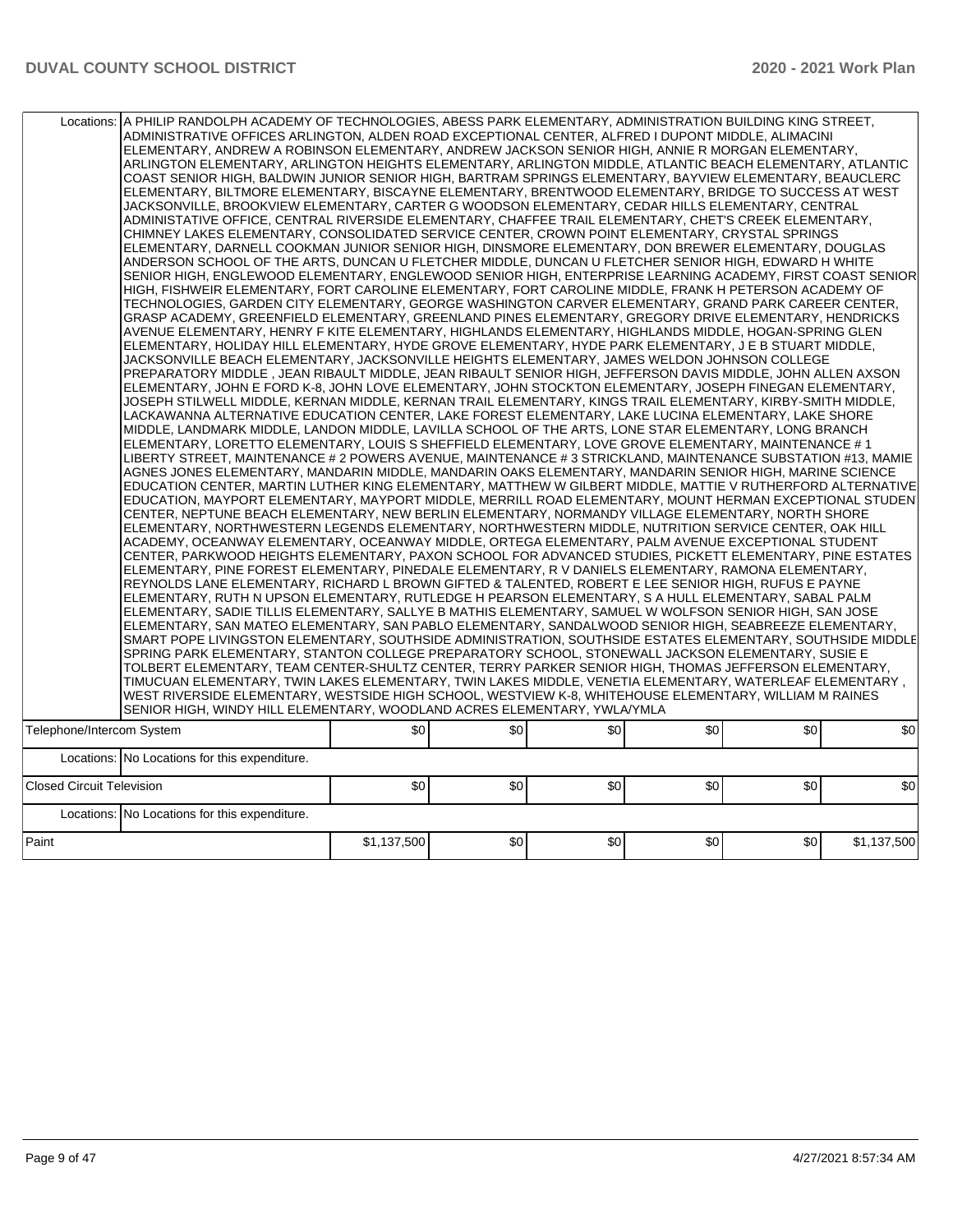|                    | Locations: A PHILIP RANDOLPH ACADEMY OF TECHNOLOGIES, ABESS PARK ELEMENTARY, ADMINISTRATION BUILDING KING STREET,<br>ADMINISTRATIVE OFFICES ARLINGTON, ALDEN ROAD EXCEPTIONAL CENTER, ALFRED I DUPONT MIDDLE, ALIMACINI<br>ELEMENTARY, ANDREW A ROBINSON ELEMENTARY, ANDREW JACKSON SENIOR HIGH, ANNIE R MORGAN ELEMENTARY,<br>ARLINGTON ELEMENTARY, ARLINGTON HEIGHTS ELEMENTARY, ARLINGTON MIDDLE, ATLANTIC BEACH ELEMENTARY, ATLANTIC<br>COAST SENIOR HIGH, BALDWIN JUNIOR SENIOR HIGH, BARTRAM SPRINGS ELEMENTARY, BAYVIEW ELEMENTARY, BEAUCLERC<br>ELEMENTARY, BILTMORE ELEMENTARY, BISCAYNE ELEMENTARY, BRENTWOOD ELEMENTARY, BRIDGE TO SUCCESS AT WEST<br>JACKSONVILLE, BROOKVIEW ELEMENTARY, CARTER G WOODSON ELEMENTARY, CEDAR HILLS ELEMENTARY, CENTRAL<br>ADMINISTATIVE OFFICE, CENTRAL RIVERSIDE ELEMENTARY, CHAFFEE TRAIL ELEMENTARY, CHET'S CREEK ELEMENTARY,<br>CHIMNEY LAKES ELEMENTARY, CONSOLIDATED SERVICE CENTER, CROWN POINT ELEMENTARY, CRYSTAL SPRINGS<br>ELEMENTARY, DARNELL COOKMAN JUNIOR SENIOR HIGH, DINSMORE ELEMENTARY, DON BREWER ELEMENTARY, DOUGLAS<br>ANDERSON SCHOOL OF THE ARTS, DUNCAN U FLETCHER MIDDLE, DUNCAN U FLETCHER SENIOR HIGH, EDWARD H WHITE<br>SENIOR HIGH, ENGLEWOOD ELEMENTARY, ENGLEWOOD SENIOR HIGH, ENTERPRISE LEARNING ACADEMY, FIRST COAST SENIOR<br>HIGH. FISHWEIR ELEMENTARY. FORT CAROLINE ELEMENTARY. FORT CAROLINE MIDDLE. FRANK H PETERSON ACADEMY OF<br>TECHNOLOGIES, GARDEN CITY ELEMENTARY, GEORGE WASHINGTON CARVER ELEMENTARY, GRAND PARK CAREER CENTER,<br>GRASP ACADEMY, GREENFIELD ELEMENTARY, GREENLAND PINES ELEMENTARY, GREGORY DRIVE ELEMENTARY, HENDRICKS<br>AVENUE ELEMENTARY, HENRY F KITE ELEMENTARY, HIGHLANDS ELEMENTARY, HIGHLANDS MIDDLE, HOGAN-SPRING GLEN<br>ELEMENTARY, HOLIDAY HILL ELEMENTARY, HYDE GROVE ELEMENTARY, HYDE PARK ELEMENTARY, J E B STUART MIDDLE,<br>JACKSONVILLE BEACH ELEMENTARY, JACKSONVILLE HEIGHTS ELEMENTARY, JAMES WELDON JOHNSON COLLEGE<br>PREPARATORY MIDDLE , JEAN RIBAULT MIDDLE, JEAN RIBAULT SENIOR HIGH, JEFFERSON DAVIS MIDDLE, JOHN ALLEN AXSON<br>ELEMENTARY, JOHN E FORD K-8, JOHN LOVE ELEMENTARY, JOHN STOCKTON ELEMENTARY, JOSEPH FINEGAN ELEMENTARY,<br>JOSEPH STILWELL MIDDLE, KERNAN MIDDLE, KERNAN TRAIL ELEMENTARY, KINGS TRAIL ELEMENTARY, KIRBY-SMITH MIDDLE,<br>LACKAWANNA ALTERNATIVE EDUCATION CENTER, LAKE FOREST ELEMENTARY, LAKE LUCINA ELEMENTARY, LAKE SHORE<br>MIDDLE, LANDMARK MIDDLE, LANDON MIDDLE, LAVILLA SCHOOL OF THE ARTS, LONE STAR ELEMENTARY, LONG BRANCH<br>ELEMENTARY, LORETTO ELEMENTARY, LOUIS S SHEFFIELD ELEMENTARY, LOVE GROVE ELEMENTARY, MAINTENANCE # 1<br>LIBERTY STREET, MAINTENANCE # 2 POWERS AVENUE, MAINTENANCE # 3 STRICKLAND, MAINTENANCE SUBSTATION #13, MAMIE<br>AGNES JONES ELEMENTARY, MANDARIN MIDDLE, MANDARIN OAKS ELEMENTARY, MANDARIN SENIOR HIGH, MARINE SCIENCE<br>EDUCATION CENTER, MARTIN LUTHER KING ELEMENTARY, MATTHEW W GILBERT MIDDLE, MATTIE V RUTHERFORD ALTERNATIVE<br>EDUCATION, MAYPORT ELEMENTARY, MAYPORT MIDDLE, MERRILL ROAD ELEMENTARY, MOUNT HERMAN EXCEPTIONAL STUDEN<br>CENTER, NEPTUNE BEACH ELEMENTARY, NEW BERLIN ELEMENTARY, NORMANDY VILLAGE ELEMENTARY, NORTH SHORE<br>ELEMENTARY, NORTHWESTERN LEGENDS ELEMENTARY, NORTHWESTERN MIDDLE, NUTRITION SERVICE CENTER, OAK HILL<br>ACADEMY, OCEANWAY ELEMENTARY, OCEANWAY MIDDLE, ORTEGA ELEMENTARY, PALM AVENUE EXCEPTIONAL STUDENT<br>CENTER, PARKWOOD HEIGHTS ELEMENTARY, PAXON SCHOOL FOR ADVANCED STUDIES, PICKETT ELEMENTARY, PINE ESTATES<br>ELEMENTARY, PINE FOREST ELEMENTARY, PINEDALE ELEMENTARY, R V DANIELS ELEMENTARY, RAMONA ELEMENTARY,<br>REYNOLDS LANE ELEMENTARY, RICHARD L BROWN GIFTED & TALENTED, ROBERT E LEE SENIOR HIGH, RUFUS E PAYNE<br>ELEMENTARY, RUTH N UPSON ELEMENTARY, RUTLEDGE H PEARSON ELEMENTARY, S A HULL ELEMENTARY, SABAL PALM <br>ELEMENTARY, SADIE TILLIS ELEMENTARY, SALLYE B MATHIS ELEMENTARY, SAMUEL W WOLFSON SENIOR HIGH, SAN JOSE<br>ELEMENTARY, SAN MATEO ELEMENTARY, SAN PABLO ELEMENTARY, SANDALWOOD SENIOR HIGH, SEABREEZE ELEMENTARY,<br>SMART POPE LIVINGSTON ELEMENTARY, SOUTHSIDE ADMINISTRATION, SOUTHSIDE ESTATES ELEMENTARY, SOUTHSIDE MIDDLE<br>SPRING PARK ELEMENTARY, STANTON COLLEGE PREPARATORY SCHOOL, STONEWALL JACKSON ELEMENTARY, SUSIE E<br>TOLBERT ELEMENTARY, TEAM CENTER-SHULTZ CENTER, TERRY PARKER SENIOR HIGH, THOMAS JEFFERSON ELEMENTARY,<br>TIMUCUAN ELEMENTARY, TWIN LAKES ELEMENTARY, TWIN LAKES MIDDLE, VENETIA ELEMENTARY, WATERLEAF ELEMENTARY, |             |              |              |              |              |               |
|--------------------|------------------------------------------------------------------------------------------------------------------------------------------------------------------------------------------------------------------------------------------------------------------------------------------------------------------------------------------------------------------------------------------------------------------------------------------------------------------------------------------------------------------------------------------------------------------------------------------------------------------------------------------------------------------------------------------------------------------------------------------------------------------------------------------------------------------------------------------------------------------------------------------------------------------------------------------------------------------------------------------------------------------------------------------------------------------------------------------------------------------------------------------------------------------------------------------------------------------------------------------------------------------------------------------------------------------------------------------------------------------------------------------------------------------------------------------------------------------------------------------------------------------------------------------------------------------------------------------------------------------------------------------------------------------------------------------------------------------------------------------------------------------------------------------------------------------------------------------------------------------------------------------------------------------------------------------------------------------------------------------------------------------------------------------------------------------------------------------------------------------------------------------------------------------------------------------------------------------------------------------------------------------------------------------------------------------------------------------------------------------------------------------------------------------------------------------------------------------------------------------------------------------------------------------------------------------------------------------------------------------------------------------------------------------------------------------------------------------------------------------------------------------------------------------------------------------------------------------------------------------------------------------------------------------------------------------------------------------------------------------------------------------------------------------------------------------------------------------------------------------------------------------------------------------------------------------------------------------------------------------------------------------------------------------------------------------------------------------------------------------------------------------------------------------------------------------------------------------------------------------------------------------------------------------------------------------------------------------------------------------------------------------------------------------------------------------------------------------------------------------------------------------------------------------------------------------------------------------------------------------------------------------------------------------------------------------------------------------------------------------------------------------------------------------------------------------------------------------------------------------------------------------------------------------------------------------------------------------------------------------------------------------------------------------------------------------------------------------------------------------------------------------------------------------------------------------------------------------------------------------------|-------------|--------------|--------------|--------------|--------------|---------------|
|                    |                                                                                                                                                                                                                                                                                                                                                                                                                                                                                                                                                                                                                                                                                                                                                                                                                                                                                                                                                                                                                                                                                                                                                                                                                                                                                                                                                                                                                                                                                                                                                                                                                                                                                                                                                                                                                                                                                                                                                                                                                                                                                                                                                                                                                                                                                                                                                                                                                                                                                                                                                                                                                                                                                                                                                                                                                                                                                                                                                                                                                                                                                                                                                                                                                                                                                                                                                                                                                                                                                                                                                                                                                                                                                                                                                                                                                                                                                                                                                                                                                                                                                                                                                                                                                                                                                                                                                                                                                                                                                                |             |              |              |              |              |               |
|                    | WEST RIVERSIDE ELEMENTARY, WESTSIDE HIGH SCHOOL, WESTVIEW K-8, WHITEHOUSE ELEMENTARY, WILLIAM M RAINES                                                                                                                                                                                                                                                                                                                                                                                                                                                                                                                                                                                                                                                                                                                                                                                                                                                                                                                                                                                                                                                                                                                                                                                                                                                                                                                                                                                                                                                                                                                                                                                                                                                                                                                                                                                                                                                                                                                                                                                                                                                                                                                                                                                                                                                                                                                                                                                                                                                                                                                                                                                                                                                                                                                                                                                                                                                                                                                                                                                                                                                                                                                                                                                                                                                                                                                                                                                                                                                                                                                                                                                                                                                                                                                                                                                                                                                                                                                                                                                                                                                                                                                                                                                                                                                                                                                                                                                         |             |              |              |              |              |               |
|                    | SENIOR HIGH, WINDY HILL ELEMENTARY, WOODLAND ACRES ELEMENTARY, YWLA/YMLA                                                                                                                                                                                                                                                                                                                                                                                                                                                                                                                                                                                                                                                                                                                                                                                                                                                                                                                                                                                                                                                                                                                                                                                                                                                                                                                                                                                                                                                                                                                                                                                                                                                                                                                                                                                                                                                                                                                                                                                                                                                                                                                                                                                                                                                                                                                                                                                                                                                                                                                                                                                                                                                                                                                                                                                                                                                                                                                                                                                                                                                                                                                                                                                                                                                                                                                                                                                                                                                                                                                                                                                                                                                                                                                                                                                                                                                                                                                                                                                                                                                                                                                                                                                                                                                                                                                                                                                                                       |             |              |              |              |              |               |
| Maintenance/Repair |                                                                                                                                                                                                                                                                                                                                                                                                                                                                                                                                                                                                                                                                                                                                                                                                                                                                                                                                                                                                                                                                                                                                                                                                                                                                                                                                                                                                                                                                                                                                                                                                                                                                                                                                                                                                                                                                                                                                                                                                                                                                                                                                                                                                                                                                                                                                                                                                                                                                                                                                                                                                                                                                                                                                                                                                                                                                                                                                                                                                                                                                                                                                                                                                                                                                                                                                                                                                                                                                                                                                                                                                                                                                                                                                                                                                                                                                                                                                                                                                                                                                                                                                                                                                                                                                                                                                                                                                                                                                                                | \$2,243,481 | \$24,845,810 | \$24,889,275 | \$24,808,722 | \$28,675,024 | \$105,462,312 |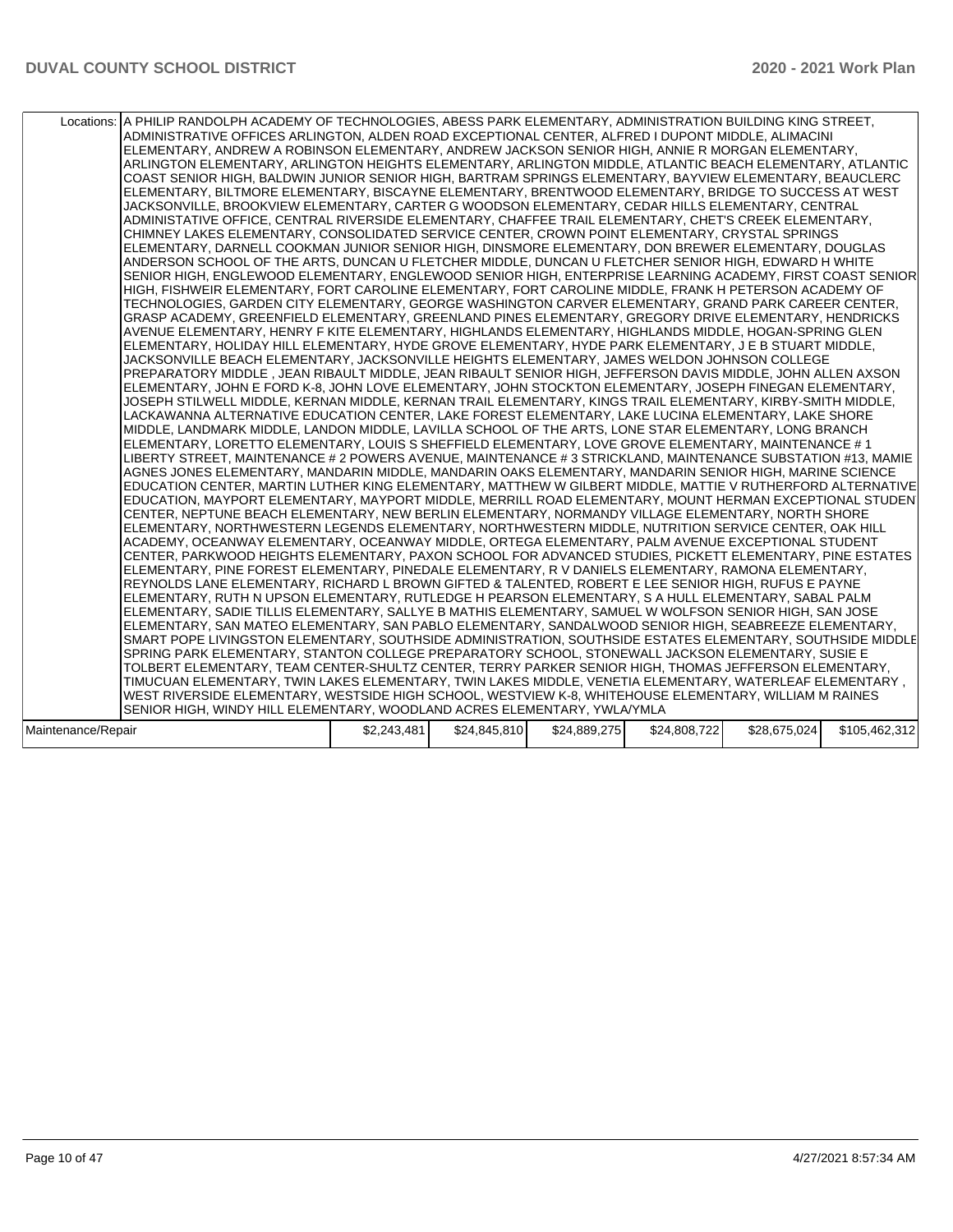| ADMINISTRATIVE OFFICES ARLINGTON, ALDEN ROAD EXCEPTIONAL CENTER, ALFRED I DUPONT MIDDLE, ALIMACINI<br>ELEMENTARY, ANDREW A ROBINSON ELEMENTARY, ANDREW JACKSON SENIOR HIGH, ANNIE R MORGAN ELEMENTARY,<br>ARLINGTON ELEMENTARY, ARLINGTON HEIGHTS ELEMENTARY, ARLINGTON MIDDLE, ATLANTIC BEACH ELEMENTARY, ATLANTIC<br>COAST SENIOR HIGH, BALDWIN JUNIOR SENIOR HIGH, BARTRAM SPRINGS ELEMENTARY, BAYVIEW ELEMENTARY, BEAUCLERC<br>ELEMENTARY, BILTMORE ELEMENTARY, BISCAYNE ELEMENTARY, BRENTWOOD ELEMENTARY, BRIDGE TO SUCCESS AT WEST<br>JACKSONVILLE, BROOKVIEW ELEMENTARY, CARTER G WOODSON ELEMENTARY, CEDAR HILLS ELEMENTARY, CENTRAL<br>ADMINISTATIVE OFFICE, CENTRAL RIVERSIDE ELEMENTARY, CHAFFEE TRAIL ELEMENTARY, CHET'S CREEK ELEMENTARY,<br>CHIMNEY LAKES ELEMENTARY, CONSOLIDATED SERVICE CENTER, CROWN POINT ELEMENTARY, CRYSTAL SPRINGS<br>ELEMENTARY, DARNELL COOKMAN JUNIOR SENIOR HIGH, DINSMORE ELEMENTARY, DON BREWER ELEMENTARY, DOUGLAS<br>ANDERSON SCHOOL OF THE ARTS, DUNCAN U FLETCHER MIDDLE, DUNCAN U FLETCHER SENIOR HIGH, EDWARD H WHITE<br>SENIOR HIGH, ENGLEWOOD ELEMENTARY, ENGLEWOOD SENIOR HIGH, ENTERPRISE LEARNING ACADEMY, FIRST COAST SENIOR<br>HIGH, FISHWEIR ELEMENTARY, FORT CAROLINE ELEMENTARY, FORT CAROLINE MIDDLE, FRANK H PETERSON ACADEMY OF<br>TECHNOLOGIES, GARDEN CITY ELEMENTARY, GEORGE WASHINGTON CARVER ELEMENTARY, GRAND PARK CAREER CENTER,<br>GRASP ACADEMY, GREENFIELD ELEMENTARY, GREENLAND PINES ELEMENTARY, GREGORY DRIVE ELEMENTARY, HENDRICKS<br>AVENUE ELEMENTARY, HENRY F KITE ELEMENTARY, HIGHLANDS ELEMENTARY, HIGHLANDS MIDDLE, HOGAN-SPRING GLEN<br>ELEMENTARY, HOLIDAY HILL ELEMENTARY, HYDE GROVE ELEMENTARY, HYDE PARK ELEMENTARY, J E B STUART MIDDLE,<br>JACKSONVILLE BEACH ELEMENTARY, JACKSONVILLE HEIGHTS ELEMENTARY, JAMES WELDON JOHNSON COLLEGE<br>PREPARATORY MIDDLE, JEAN RIBAULT MIDDLE, JEAN RIBAULT SENIOR HIGH, JEFFERSON DAVIS MIDDLE, JOHN ALLEN AXSON<br>ELEMENTARY, JOHN E FORD K-8, JOHN LOVE ELEMENTARY, JOHN STOCKTON ELEMENTARY, JOSEPH FINEGAN ELEMENTARY,<br>JOSEPH STILWELL MIDDLE, KERNAN MIDDLE, KERNAN TRAIL ELEMENTARY, KINGS TRAIL ELEMENTARY, KIRBY-SMITH MIDDLE,<br>LACKAWANNA ALTERNATIVE EDUCATION CENTER, LAKE FOREST ELEMENTARY, LAKE LUCINA ELEMENTARY, LAKE SHORE<br>MIDDLE, LANDMARK MIDDLE, LANDON MIDDLE, LAVILLA SCHOOL OF THE ARTS, LONE STAR ELEMENTARY, LONG BRANCH<br>ELEMENTARY, LORETTO ELEMENTARY, LOUIS S SHEFFIELD ELEMENTARY, LOVE GROVE ELEMENTARY, MAINTENANCE # 1<br>LIBERTY STREET, MAINTENANCE # 2 POWERS AVENUE, MAINTENANCE # 3 STRICKLAND, MAINTENANCE SUBSTATION #13, MAMIE<br>AGNES JONES ELEMENTARY, MANDARIN MIDDLE, MANDARIN OAKS ELEMENTARY, MANDARIN SENIOR HIGH, MARINE SCIENCE<br>EDUCATION CENTER, MARTIN LUTHER KING ELEMENTARY, MATTHEW W GILBERT MIDDLE, MATTIE V RUTHERFORD ALTERNATIVE<br>EDUCATION, MAYPORT ELEMENTARY, MAYPORT MIDDLE, MERRILL ROAD ELEMENTARY, MOUNT HERMAN EXCEPTIONAL STUDEN<br>CENTER, NEPTUNE BEACH ELEMENTARY, NEW BERLIN ELEMENTARY, NORMANDY VILLAGE ELEMENTARY, NORTH SHORE<br>ELEMENTARY, NORTHWESTERN LEGENDS ELEMENTARY, NORTHWESTERN MIDDLE, NUTRITION SERVICE CENTER, OAK HILL<br>ACADEMY, OCEANWAY ELEMENTARY, OCEANWAY MIDDLE, ORTEGA ELEMENTARY, PALM AVENUE EXCEPTIONAL STUDENT<br>CENTER, PARKWOOD HEIGHTS ELEMENTARY, PAXON SCHOOL FOR ADVANCED STUDIES, PICKETT ELEMENTARY, PINE ESTATES<br>ELEMENTARY, PINE FOREST ELEMENTARY, PINEDALE ELEMENTARY, R V DANIELS ELEMENTARY, RAMONA ELEMENTARY,<br>REYNOLDS LANE ELEMENTARY, RICHARD L BROWN GIFTED & TALENTED, ROBERT E LEE SENIOR HIGH, RUFUS E PAYNE<br>ELEMENTARY, RUTH N UPSON ELEMENTARY, RUTLEDGE H PEARSON ELEMENTARY, S A HULL ELEMENTARY, SABAL PALM<br>ELEMENTARY, SADIE TILLIS ELEMENTARY, SALLYE B MATHIS ELEMENTARY, SAMUEL W WOLFSON SENIOR HIGH, SAN JOSE<br>ELEMENTARY, SAN MATEO ELEMENTARY, SAN PABLO ELEMENTARY, SANDALWOOD SENIOR HIGH, SEABREEZE ELEMENTARY,<br>SMART POPE LIVINGSTON ELEMENTARY, SOUTHSIDE ADMINISTRATION, SOUTHSIDE ESTATES ELEMENTARY, SOUTHSIDE MIDDLE<br>SPRING PARK ELEMENTARY, STANTON COLLEGE PREPARATORY SCHOOL, STONEWALL JACKSON ELEMENTARY, SUSIE E<br>TOLBERT ELEMENTARY, TEAM CENTER-SHULTZ CENTER, TERRY PARKER SENIOR HIGH, THOMAS JEFFERSON ELEMENTARY,<br>TIMUCUAN ELEMENTARY, TWIN LAKES ELEMENTARY, TWIN LAKES MIDDLE, VENETIA ELEMENTARY, WATERLEAF ELEMENTARY ,<br>WEST RIVERSIDE ELEMENTARY, WESTSIDE HIGH SCHOOL, WESTVIEW K-8, WHITEHOUSE ELEMENTARY, WILLIAM M RAINES<br>SENIOR HIGH, WINDY HILL ELEMENTARY, WOODLAND ACRES ELEMENTARY, YWLAYMLA | <b>Sub Total:</b> | \$18,165,540 | \$24,845,810 | \$24,889,275 | \$24,808,722 | \$28,675,024 | \$121,384,371 |
|---------------------------------------------------------------------------------------------------------------------------------------------------------------------------------------------------------------------------------------------------------------------------------------------------------------------------------------------------------------------------------------------------------------------------------------------------------------------------------------------------------------------------------------------------------------------------------------------------------------------------------------------------------------------------------------------------------------------------------------------------------------------------------------------------------------------------------------------------------------------------------------------------------------------------------------------------------------------------------------------------------------------------------------------------------------------------------------------------------------------------------------------------------------------------------------------------------------------------------------------------------------------------------------------------------------------------------------------------------------------------------------------------------------------------------------------------------------------------------------------------------------------------------------------------------------------------------------------------------------------------------------------------------------------------------------------------------------------------------------------------------------------------------------------------------------------------------------------------------------------------------------------------------------------------------------------------------------------------------------------------------------------------------------------------------------------------------------------------------------------------------------------------------------------------------------------------------------------------------------------------------------------------------------------------------------------------------------------------------------------------------------------------------------------------------------------------------------------------------------------------------------------------------------------------------------------------------------------------------------------------------------------------------------------------------------------------------------------------------------------------------------------------------------------------------------------------------------------------------------------------------------------------------------------------------------------------------------------------------------------------------------------------------------------------------------------------------------------------------------------------------------------------------------------------------------------------------------------------------------------------------------------------------------------------------------------------------------------------------------------------------------------------------------------------------------------------------------------------------------------------------------------------------------------------------------------------------------------------------------------------------------------------------------------------------------------------------------------------------------------------------------------------------------------------------------------------------------------------------------------------------------------------------------------------------------------------------------------------------------------------------------------------------------------------------------------------------------------------------------------------------------------------------------------------------------------------------------------------------------------------------------------------------------------------------------------------------------------------------------------------------------------------------------------------------------------------------------------------------------------------------------------------------------------------------------|-------------------|--------------|--------------|--------------|--------------|--------------|---------------|
|                                                                                                                                                                                                                                                                                                                                                                                                                                                                                                                                                                                                                                                                                                                                                                                                                                                                                                                                                                                                                                                                                                                                                                                                                                                                                                                                                                                                                                                                                                                                                                                                                                                                                                                                                                                                                                                                                                                                                                                                                                                                                                                                                                                                                                                                                                                                                                                                                                                                                                                                                                                                                                                                                                                                                                                                                                                                                                                                                                                                                                                                                                                                                                                                                                                                                                                                                                                                                                                                                                                                                                                                                                                                                                                                                                                                                                                                                                                                                                                                                                                                                                                                                                                                                                                                                                                                                                                                                                                                                                                                                               |                   |              |              |              |              |              |               |
|                                                                                                                                                                                                                                                                                                                                                                                                                                                                                                                                                                                                                                                                                                                                                                                                                                                                                                                                                                                                                                                                                                                                                                                                                                                                                                                                                                                                                                                                                                                                                                                                                                                                                                                                                                                                                                                                                                                                                                                                                                                                                                                                                                                                                                                                                                                                                                                                                                                                                                                                                                                                                                                                                                                                                                                                                                                                                                                                                                                                                                                                                                                                                                                                                                                                                                                                                                                                                                                                                                                                                                                                                                                                                                                                                                                                                                                                                                                                                                                                                                                                                                                                                                                                                                                                                                                                                                                                                                                                                                                                                               |                   |              |              |              |              |              |               |
|                                                                                                                                                                                                                                                                                                                                                                                                                                                                                                                                                                                                                                                                                                                                                                                                                                                                                                                                                                                                                                                                                                                                                                                                                                                                                                                                                                                                                                                                                                                                                                                                                                                                                                                                                                                                                                                                                                                                                                                                                                                                                                                                                                                                                                                                                                                                                                                                                                                                                                                                                                                                                                                                                                                                                                                                                                                                                                                                                                                                                                                                                                                                                                                                                                                                                                                                                                                                                                                                                                                                                                                                                                                                                                                                                                                                                                                                                                                                                                                                                                                                                                                                                                                                                                                                                                                                                                                                                                                                                                                                                               |                   |              |              |              |              |              |               |
|                                                                                                                                                                                                                                                                                                                                                                                                                                                                                                                                                                                                                                                                                                                                                                                                                                                                                                                                                                                                                                                                                                                                                                                                                                                                                                                                                                                                                                                                                                                                                                                                                                                                                                                                                                                                                                                                                                                                                                                                                                                                                                                                                                                                                                                                                                                                                                                                                                                                                                                                                                                                                                                                                                                                                                                                                                                                                                                                                                                                                                                                                                                                                                                                                                                                                                                                                                                                                                                                                                                                                                                                                                                                                                                                                                                                                                                                                                                                                                                                                                                                                                                                                                                                                                                                                                                                                                                                                                                                                                                                                               |                   |              |              |              |              |              |               |
|                                                                                                                                                                                                                                                                                                                                                                                                                                                                                                                                                                                                                                                                                                                                                                                                                                                                                                                                                                                                                                                                                                                                                                                                                                                                                                                                                                                                                                                                                                                                                                                                                                                                                                                                                                                                                                                                                                                                                                                                                                                                                                                                                                                                                                                                                                                                                                                                                                                                                                                                                                                                                                                                                                                                                                                                                                                                                                                                                                                                                                                                                                                                                                                                                                                                                                                                                                                                                                                                                                                                                                                                                                                                                                                                                                                                                                                                                                                                                                                                                                                                                                                                                                                                                                                                                                                                                                                                                                                                                                                                                               |                   |              |              |              |              |              |               |
|                                                                                                                                                                                                                                                                                                                                                                                                                                                                                                                                                                                                                                                                                                                                                                                                                                                                                                                                                                                                                                                                                                                                                                                                                                                                                                                                                                                                                                                                                                                                                                                                                                                                                                                                                                                                                                                                                                                                                                                                                                                                                                                                                                                                                                                                                                                                                                                                                                                                                                                                                                                                                                                                                                                                                                                                                                                                                                                                                                                                                                                                                                                                                                                                                                                                                                                                                                                                                                                                                                                                                                                                                                                                                                                                                                                                                                                                                                                                                                                                                                                                                                                                                                                                                                                                                                                                                                                                                                                                                                                                                               |                   |              |              |              |              |              |               |
|                                                                                                                                                                                                                                                                                                                                                                                                                                                                                                                                                                                                                                                                                                                                                                                                                                                                                                                                                                                                                                                                                                                                                                                                                                                                                                                                                                                                                                                                                                                                                                                                                                                                                                                                                                                                                                                                                                                                                                                                                                                                                                                                                                                                                                                                                                                                                                                                                                                                                                                                                                                                                                                                                                                                                                                                                                                                                                                                                                                                                                                                                                                                                                                                                                                                                                                                                                                                                                                                                                                                                                                                                                                                                                                                                                                                                                                                                                                                                                                                                                                                                                                                                                                                                                                                                                                                                                                                                                                                                                                                                               |                   |              |              |              |              |              |               |
|                                                                                                                                                                                                                                                                                                                                                                                                                                                                                                                                                                                                                                                                                                                                                                                                                                                                                                                                                                                                                                                                                                                                                                                                                                                                                                                                                                                                                                                                                                                                                                                                                                                                                                                                                                                                                                                                                                                                                                                                                                                                                                                                                                                                                                                                                                                                                                                                                                                                                                                                                                                                                                                                                                                                                                                                                                                                                                                                                                                                                                                                                                                                                                                                                                                                                                                                                                                                                                                                                                                                                                                                                                                                                                                                                                                                                                                                                                                                                                                                                                                                                                                                                                                                                                                                                                                                                                                                                                                                                                                                                               |                   |              |              |              |              |              |               |
|                                                                                                                                                                                                                                                                                                                                                                                                                                                                                                                                                                                                                                                                                                                                                                                                                                                                                                                                                                                                                                                                                                                                                                                                                                                                                                                                                                                                                                                                                                                                                                                                                                                                                                                                                                                                                                                                                                                                                                                                                                                                                                                                                                                                                                                                                                                                                                                                                                                                                                                                                                                                                                                                                                                                                                                                                                                                                                                                                                                                                                                                                                                                                                                                                                                                                                                                                                                                                                                                                                                                                                                                                                                                                                                                                                                                                                                                                                                                                                                                                                                                                                                                                                                                                                                                                                                                                                                                                                                                                                                                                               |                   |              |              |              |              |              |               |
|                                                                                                                                                                                                                                                                                                                                                                                                                                                                                                                                                                                                                                                                                                                                                                                                                                                                                                                                                                                                                                                                                                                                                                                                                                                                                                                                                                                                                                                                                                                                                                                                                                                                                                                                                                                                                                                                                                                                                                                                                                                                                                                                                                                                                                                                                                                                                                                                                                                                                                                                                                                                                                                                                                                                                                                                                                                                                                                                                                                                                                                                                                                                                                                                                                                                                                                                                                                                                                                                                                                                                                                                                                                                                                                                                                                                                                                                                                                                                                                                                                                                                                                                                                                                                                                                                                                                                                                                                                                                                                                                                               |                   |              |              |              |              |              |               |
|                                                                                                                                                                                                                                                                                                                                                                                                                                                                                                                                                                                                                                                                                                                                                                                                                                                                                                                                                                                                                                                                                                                                                                                                                                                                                                                                                                                                                                                                                                                                                                                                                                                                                                                                                                                                                                                                                                                                                                                                                                                                                                                                                                                                                                                                                                                                                                                                                                                                                                                                                                                                                                                                                                                                                                                                                                                                                                                                                                                                                                                                                                                                                                                                                                                                                                                                                                                                                                                                                                                                                                                                                                                                                                                                                                                                                                                                                                                                                                                                                                                                                                                                                                                                                                                                                                                                                                                                                                                                                                                                                               |                   |              |              |              |              |              |               |
|                                                                                                                                                                                                                                                                                                                                                                                                                                                                                                                                                                                                                                                                                                                                                                                                                                                                                                                                                                                                                                                                                                                                                                                                                                                                                                                                                                                                                                                                                                                                                                                                                                                                                                                                                                                                                                                                                                                                                                                                                                                                                                                                                                                                                                                                                                                                                                                                                                                                                                                                                                                                                                                                                                                                                                                                                                                                                                                                                                                                                                                                                                                                                                                                                                                                                                                                                                                                                                                                                                                                                                                                                                                                                                                                                                                                                                                                                                                                                                                                                                                                                                                                                                                                                                                                                                                                                                                                                                                                                                                                                               |                   |              |              |              |              |              |               |
|                                                                                                                                                                                                                                                                                                                                                                                                                                                                                                                                                                                                                                                                                                                                                                                                                                                                                                                                                                                                                                                                                                                                                                                                                                                                                                                                                                                                                                                                                                                                                                                                                                                                                                                                                                                                                                                                                                                                                                                                                                                                                                                                                                                                                                                                                                                                                                                                                                                                                                                                                                                                                                                                                                                                                                                                                                                                                                                                                                                                                                                                                                                                                                                                                                                                                                                                                                                                                                                                                                                                                                                                                                                                                                                                                                                                                                                                                                                                                                                                                                                                                                                                                                                                                                                                                                                                                                                                                                                                                                                                                               |                   |              |              |              |              |              |               |
|                                                                                                                                                                                                                                                                                                                                                                                                                                                                                                                                                                                                                                                                                                                                                                                                                                                                                                                                                                                                                                                                                                                                                                                                                                                                                                                                                                                                                                                                                                                                                                                                                                                                                                                                                                                                                                                                                                                                                                                                                                                                                                                                                                                                                                                                                                                                                                                                                                                                                                                                                                                                                                                                                                                                                                                                                                                                                                                                                                                                                                                                                                                                                                                                                                                                                                                                                                                                                                                                                                                                                                                                                                                                                                                                                                                                                                                                                                                                                                                                                                                                                                                                                                                                                                                                                                                                                                                                                                                                                                                                                               |                   |              |              |              |              |              |               |
|                                                                                                                                                                                                                                                                                                                                                                                                                                                                                                                                                                                                                                                                                                                                                                                                                                                                                                                                                                                                                                                                                                                                                                                                                                                                                                                                                                                                                                                                                                                                                                                                                                                                                                                                                                                                                                                                                                                                                                                                                                                                                                                                                                                                                                                                                                                                                                                                                                                                                                                                                                                                                                                                                                                                                                                                                                                                                                                                                                                                                                                                                                                                                                                                                                                                                                                                                                                                                                                                                                                                                                                                                                                                                                                                                                                                                                                                                                                                                                                                                                                                                                                                                                                                                                                                                                                                                                                                                                                                                                                                                               |                   |              |              |              |              |              |               |
|                                                                                                                                                                                                                                                                                                                                                                                                                                                                                                                                                                                                                                                                                                                                                                                                                                                                                                                                                                                                                                                                                                                                                                                                                                                                                                                                                                                                                                                                                                                                                                                                                                                                                                                                                                                                                                                                                                                                                                                                                                                                                                                                                                                                                                                                                                                                                                                                                                                                                                                                                                                                                                                                                                                                                                                                                                                                                                                                                                                                                                                                                                                                                                                                                                                                                                                                                                                                                                                                                                                                                                                                                                                                                                                                                                                                                                                                                                                                                                                                                                                                                                                                                                                                                                                                                                                                                                                                                                                                                                                                                               |                   |              |              |              |              |              |               |
|                                                                                                                                                                                                                                                                                                                                                                                                                                                                                                                                                                                                                                                                                                                                                                                                                                                                                                                                                                                                                                                                                                                                                                                                                                                                                                                                                                                                                                                                                                                                                                                                                                                                                                                                                                                                                                                                                                                                                                                                                                                                                                                                                                                                                                                                                                                                                                                                                                                                                                                                                                                                                                                                                                                                                                                                                                                                                                                                                                                                                                                                                                                                                                                                                                                                                                                                                                                                                                                                                                                                                                                                                                                                                                                                                                                                                                                                                                                                                                                                                                                                                                                                                                                                                                                                                                                                                                                                                                                                                                                                                               |                   |              |              |              |              |              |               |
|                                                                                                                                                                                                                                                                                                                                                                                                                                                                                                                                                                                                                                                                                                                                                                                                                                                                                                                                                                                                                                                                                                                                                                                                                                                                                                                                                                                                                                                                                                                                                                                                                                                                                                                                                                                                                                                                                                                                                                                                                                                                                                                                                                                                                                                                                                                                                                                                                                                                                                                                                                                                                                                                                                                                                                                                                                                                                                                                                                                                                                                                                                                                                                                                                                                                                                                                                                                                                                                                                                                                                                                                                                                                                                                                                                                                                                                                                                                                                                                                                                                                                                                                                                                                                                                                                                                                                                                                                                                                                                                                                               |                   |              |              |              |              |              |               |
|                                                                                                                                                                                                                                                                                                                                                                                                                                                                                                                                                                                                                                                                                                                                                                                                                                                                                                                                                                                                                                                                                                                                                                                                                                                                                                                                                                                                                                                                                                                                                                                                                                                                                                                                                                                                                                                                                                                                                                                                                                                                                                                                                                                                                                                                                                                                                                                                                                                                                                                                                                                                                                                                                                                                                                                                                                                                                                                                                                                                                                                                                                                                                                                                                                                                                                                                                                                                                                                                                                                                                                                                                                                                                                                                                                                                                                                                                                                                                                                                                                                                                                                                                                                                                                                                                                                                                                                                                                                                                                                                                               |                   |              |              |              |              |              |               |
|                                                                                                                                                                                                                                                                                                                                                                                                                                                                                                                                                                                                                                                                                                                                                                                                                                                                                                                                                                                                                                                                                                                                                                                                                                                                                                                                                                                                                                                                                                                                                                                                                                                                                                                                                                                                                                                                                                                                                                                                                                                                                                                                                                                                                                                                                                                                                                                                                                                                                                                                                                                                                                                                                                                                                                                                                                                                                                                                                                                                                                                                                                                                                                                                                                                                                                                                                                                                                                                                                                                                                                                                                                                                                                                                                                                                                                                                                                                                                                                                                                                                                                                                                                                                                                                                                                                                                                                                                                                                                                                                                               |                   |              |              |              |              |              |               |
|                                                                                                                                                                                                                                                                                                                                                                                                                                                                                                                                                                                                                                                                                                                                                                                                                                                                                                                                                                                                                                                                                                                                                                                                                                                                                                                                                                                                                                                                                                                                                                                                                                                                                                                                                                                                                                                                                                                                                                                                                                                                                                                                                                                                                                                                                                                                                                                                                                                                                                                                                                                                                                                                                                                                                                                                                                                                                                                                                                                                                                                                                                                                                                                                                                                                                                                                                                                                                                                                                                                                                                                                                                                                                                                                                                                                                                                                                                                                                                                                                                                                                                                                                                                                                                                                                                                                                                                                                                                                                                                                                               |                   |              |              |              |              |              |               |
|                                                                                                                                                                                                                                                                                                                                                                                                                                                                                                                                                                                                                                                                                                                                                                                                                                                                                                                                                                                                                                                                                                                                                                                                                                                                                                                                                                                                                                                                                                                                                                                                                                                                                                                                                                                                                                                                                                                                                                                                                                                                                                                                                                                                                                                                                                                                                                                                                                                                                                                                                                                                                                                                                                                                                                                                                                                                                                                                                                                                                                                                                                                                                                                                                                                                                                                                                                                                                                                                                                                                                                                                                                                                                                                                                                                                                                                                                                                                                                                                                                                                                                                                                                                                                                                                                                                                                                                                                                                                                                                                                               |                   |              |              |              |              |              |               |
|                                                                                                                                                                                                                                                                                                                                                                                                                                                                                                                                                                                                                                                                                                                                                                                                                                                                                                                                                                                                                                                                                                                                                                                                                                                                                                                                                                                                                                                                                                                                                                                                                                                                                                                                                                                                                                                                                                                                                                                                                                                                                                                                                                                                                                                                                                                                                                                                                                                                                                                                                                                                                                                                                                                                                                                                                                                                                                                                                                                                                                                                                                                                                                                                                                                                                                                                                                                                                                                                                                                                                                                                                                                                                                                                                                                                                                                                                                                                                                                                                                                                                                                                                                                                                                                                                                                                                                                                                                                                                                                                                               |                   |              |              |              |              |              |               |
|                                                                                                                                                                                                                                                                                                                                                                                                                                                                                                                                                                                                                                                                                                                                                                                                                                                                                                                                                                                                                                                                                                                                                                                                                                                                                                                                                                                                                                                                                                                                                                                                                                                                                                                                                                                                                                                                                                                                                                                                                                                                                                                                                                                                                                                                                                                                                                                                                                                                                                                                                                                                                                                                                                                                                                                                                                                                                                                                                                                                                                                                                                                                                                                                                                                                                                                                                                                                                                                                                                                                                                                                                                                                                                                                                                                                                                                                                                                                                                                                                                                                                                                                                                                                                                                                                                                                                                                                                                                                                                                                                               |                   |              |              |              |              |              |               |
|                                                                                                                                                                                                                                                                                                                                                                                                                                                                                                                                                                                                                                                                                                                                                                                                                                                                                                                                                                                                                                                                                                                                                                                                                                                                                                                                                                                                                                                                                                                                                                                                                                                                                                                                                                                                                                                                                                                                                                                                                                                                                                                                                                                                                                                                                                                                                                                                                                                                                                                                                                                                                                                                                                                                                                                                                                                                                                                                                                                                                                                                                                                                                                                                                                                                                                                                                                                                                                                                                                                                                                                                                                                                                                                                                                                                                                                                                                                                                                                                                                                                                                                                                                                                                                                                                                                                                                                                                                                                                                                                                               |                   |              |              |              |              |              |               |
|                                                                                                                                                                                                                                                                                                                                                                                                                                                                                                                                                                                                                                                                                                                                                                                                                                                                                                                                                                                                                                                                                                                                                                                                                                                                                                                                                                                                                                                                                                                                                                                                                                                                                                                                                                                                                                                                                                                                                                                                                                                                                                                                                                                                                                                                                                                                                                                                                                                                                                                                                                                                                                                                                                                                                                                                                                                                                                                                                                                                                                                                                                                                                                                                                                                                                                                                                                                                                                                                                                                                                                                                                                                                                                                                                                                                                                                                                                                                                                                                                                                                                                                                                                                                                                                                                                                                                                                                                                                                                                                                                               |                   |              |              |              |              |              |               |
|                                                                                                                                                                                                                                                                                                                                                                                                                                                                                                                                                                                                                                                                                                                                                                                                                                                                                                                                                                                                                                                                                                                                                                                                                                                                                                                                                                                                                                                                                                                                                                                                                                                                                                                                                                                                                                                                                                                                                                                                                                                                                                                                                                                                                                                                                                                                                                                                                                                                                                                                                                                                                                                                                                                                                                                                                                                                                                                                                                                                                                                                                                                                                                                                                                                                                                                                                                                                                                                                                                                                                                                                                                                                                                                                                                                                                                                                                                                                                                                                                                                                                                                                                                                                                                                                                                                                                                                                                                                                                                                                                               |                   |              |              |              |              |              |               |
|                                                                                                                                                                                                                                                                                                                                                                                                                                                                                                                                                                                                                                                                                                                                                                                                                                                                                                                                                                                                                                                                                                                                                                                                                                                                                                                                                                                                                                                                                                                                                                                                                                                                                                                                                                                                                                                                                                                                                                                                                                                                                                                                                                                                                                                                                                                                                                                                                                                                                                                                                                                                                                                                                                                                                                                                                                                                                                                                                                                                                                                                                                                                                                                                                                                                                                                                                                                                                                                                                                                                                                                                                                                                                                                                                                                                                                                                                                                                                                                                                                                                                                                                                                                                                                                                                                                                                                                                                                                                                                                                                               |                   |              |              |              |              |              |               |
|                                                                                                                                                                                                                                                                                                                                                                                                                                                                                                                                                                                                                                                                                                                                                                                                                                                                                                                                                                                                                                                                                                                                                                                                                                                                                                                                                                                                                                                                                                                                                                                                                                                                                                                                                                                                                                                                                                                                                                                                                                                                                                                                                                                                                                                                                                                                                                                                                                                                                                                                                                                                                                                                                                                                                                                                                                                                                                                                                                                                                                                                                                                                                                                                                                                                                                                                                                                                                                                                                                                                                                                                                                                                                                                                                                                                                                                                                                                                                                                                                                                                                                                                                                                                                                                                                                                                                                                                                                                                                                                                                               |                   |              |              |              |              |              |               |
|                                                                                                                                                                                                                                                                                                                                                                                                                                                                                                                                                                                                                                                                                                                                                                                                                                                                                                                                                                                                                                                                                                                                                                                                                                                                                                                                                                                                                                                                                                                                                                                                                                                                                                                                                                                                                                                                                                                                                                                                                                                                                                                                                                                                                                                                                                                                                                                                                                                                                                                                                                                                                                                                                                                                                                                                                                                                                                                                                                                                                                                                                                                                                                                                                                                                                                                                                                                                                                                                                                                                                                                                                                                                                                                                                                                                                                                                                                                                                                                                                                                                                                                                                                                                                                                                                                                                                                                                                                                                                                                                                               |                   |              |              |              |              |              |               |
|                                                                                                                                                                                                                                                                                                                                                                                                                                                                                                                                                                                                                                                                                                                                                                                                                                                                                                                                                                                                                                                                                                                                                                                                                                                                                                                                                                                                                                                                                                                                                                                                                                                                                                                                                                                                                                                                                                                                                                                                                                                                                                                                                                                                                                                                                                                                                                                                                                                                                                                                                                                                                                                                                                                                                                                                                                                                                                                                                                                                                                                                                                                                                                                                                                                                                                                                                                                                                                                                                                                                                                                                                                                                                                                                                                                                                                                                                                                                                                                                                                                                                                                                                                                                                                                                                                                                                                                                                                                                                                                                                               |                   |              |              |              |              |              |               |
|                                                                                                                                                                                                                                                                                                                                                                                                                                                                                                                                                                                                                                                                                                                                                                                                                                                                                                                                                                                                                                                                                                                                                                                                                                                                                                                                                                                                                                                                                                                                                                                                                                                                                                                                                                                                                                                                                                                                                                                                                                                                                                                                                                                                                                                                                                                                                                                                                                                                                                                                                                                                                                                                                                                                                                                                                                                                                                                                                                                                                                                                                                                                                                                                                                                                                                                                                                                                                                                                                                                                                                                                                                                                                                                                                                                                                                                                                                                                                                                                                                                                                                                                                                                                                                                                                                                                                                                                                                                                                                                                                               |                   |              |              |              |              |              |               |
|                                                                                                                                                                                                                                                                                                                                                                                                                                                                                                                                                                                                                                                                                                                                                                                                                                                                                                                                                                                                                                                                                                                                                                                                                                                                                                                                                                                                                                                                                                                                                                                                                                                                                                                                                                                                                                                                                                                                                                                                                                                                                                                                                                                                                                                                                                                                                                                                                                                                                                                                                                                                                                                                                                                                                                                                                                                                                                                                                                                                                                                                                                                                                                                                                                                                                                                                                                                                                                                                                                                                                                                                                                                                                                                                                                                                                                                                                                                                                                                                                                                                                                                                                                                                                                                                                                                                                                                                                                                                                                                                                               |                   |              |              |              |              |              |               |
|                                                                                                                                                                                                                                                                                                                                                                                                                                                                                                                                                                                                                                                                                                                                                                                                                                                                                                                                                                                                                                                                                                                                                                                                                                                                                                                                                                                                                                                                                                                                                                                                                                                                                                                                                                                                                                                                                                                                                                                                                                                                                                                                                                                                                                                                                                                                                                                                                                                                                                                                                                                                                                                                                                                                                                                                                                                                                                                                                                                                                                                                                                                                                                                                                                                                                                                                                                                                                                                                                                                                                                                                                                                                                                                                                                                                                                                                                                                                                                                                                                                                                                                                                                                                                                                                                                                                                                                                                                                                                                                                                               |                   |              |              |              |              |              |               |
|                                                                                                                                                                                                                                                                                                                                                                                                                                                                                                                                                                                                                                                                                                                                                                                                                                                                                                                                                                                                                                                                                                                                                                                                                                                                                                                                                                                                                                                                                                                                                                                                                                                                                                                                                                                                                                                                                                                                                                                                                                                                                                                                                                                                                                                                                                                                                                                                                                                                                                                                                                                                                                                                                                                                                                                                                                                                                                                                                                                                                                                                                                                                                                                                                                                                                                                                                                                                                                                                                                                                                                                                                                                                                                                                                                                                                                                                                                                                                                                                                                                                                                                                                                                                                                                                                                                                                                                                                                                                                                                                                               |                   |              |              |              |              |              |               |
|                                                                                                                                                                                                                                                                                                                                                                                                                                                                                                                                                                                                                                                                                                                                                                                                                                                                                                                                                                                                                                                                                                                                                                                                                                                                                                                                                                                                                                                                                                                                                                                                                                                                                                                                                                                                                                                                                                                                                                                                                                                                                                                                                                                                                                                                                                                                                                                                                                                                                                                                                                                                                                                                                                                                                                                                                                                                                                                                                                                                                                                                                                                                                                                                                                                                                                                                                                                                                                                                                                                                                                                                                                                                                                                                                                                                                                                                                                                                                                                                                                                                                                                                                                                                                                                                                                                                                                                                                                                                                                                                                               |                   |              |              |              |              |              |               |
|                                                                                                                                                                                                                                                                                                                                                                                                                                                                                                                                                                                                                                                                                                                                                                                                                                                                                                                                                                                                                                                                                                                                                                                                                                                                                                                                                                                                                                                                                                                                                                                                                                                                                                                                                                                                                                                                                                                                                                                                                                                                                                                                                                                                                                                                                                                                                                                                                                                                                                                                                                                                                                                                                                                                                                                                                                                                                                                                                                                                                                                                                                                                                                                                                                                                                                                                                                                                                                                                                                                                                                                                                                                                                                                                                                                                                                                                                                                                                                                                                                                                                                                                                                                                                                                                                                                                                                                                                                                                                                                                                               |                   |              |              |              |              |              |               |
|                                                                                                                                                                                                                                                                                                                                                                                                                                                                                                                                                                                                                                                                                                                                                                                                                                                                                                                                                                                                                                                                                                                                                                                                                                                                                                                                                                                                                                                                                                                                                                                                                                                                                                                                                                                                                                                                                                                                                                                                                                                                                                                                                                                                                                                                                                                                                                                                                                                                                                                                                                                                                                                                                                                                                                                                                                                                                                                                                                                                                                                                                                                                                                                                                                                                                                                                                                                                                                                                                                                                                                                                                                                                                                                                                                                                                                                                                                                                                                                                                                                                                                                                                                                                                                                                                                                                                                                                                                                                                                                                                               |                   |              |              |              |              |              |               |
|                                                                                                                                                                                                                                                                                                                                                                                                                                                                                                                                                                                                                                                                                                                                                                                                                                                                                                                                                                                                                                                                                                                                                                                                                                                                                                                                                                                                                                                                                                                                                                                                                                                                                                                                                                                                                                                                                                                                                                                                                                                                                                                                                                                                                                                                                                                                                                                                                                                                                                                                                                                                                                                                                                                                                                                                                                                                                                                                                                                                                                                                                                                                                                                                                                                                                                                                                                                                                                                                                                                                                                                                                                                                                                                                                                                                                                                                                                                                                                                                                                                                                                                                                                                                                                                                                                                                                                                                                                                                                                                                                               |                   |              |              |              |              |              |               |
| Locations: A PHILIP RANDOLPH ACADEMY OF TECHNOLOGIES, ABESS PARK ELEMENTARY, ADMINISTRATION BUILDING KING STREET,                                                                                                                                                                                                                                                                                                                                                                                                                                                                                                                                                                                                                                                                                                                                                                                                                                                                                                                                                                                                                                                                                                                                                                                                                                                                                                                                                                                                                                                                                                                                                                                                                                                                                                                                                                                                                                                                                                                                                                                                                                                                                                                                                                                                                                                                                                                                                                                                                                                                                                                                                                                                                                                                                                                                                                                                                                                                                                                                                                                                                                                                                                                                                                                                                                                                                                                                                                                                                                                                                                                                                                                                                                                                                                                                                                                                                                                                                                                                                                                                                                                                                                                                                                                                                                                                                                                                                                                                                                             |                   |              |              |              |              |              |               |

| <b>PECO Maintenance Expenditures</b> | ሶሰ<br>טס     | ድሰ<br>υŒ     | ¢∩<br>υU     | ሶሳ<br>Ψ      | ሶሳ<br>ა∪     | \$0           |
|--------------------------------------|--------------|--------------|--------------|--------------|--------------|---------------|
| I.50 Mill Sub Total: I               | \$24,798,007 | \$24,845,810 | \$24,889,275 | \$24,808,722 | \$28.675.024 | \$128,016,838 |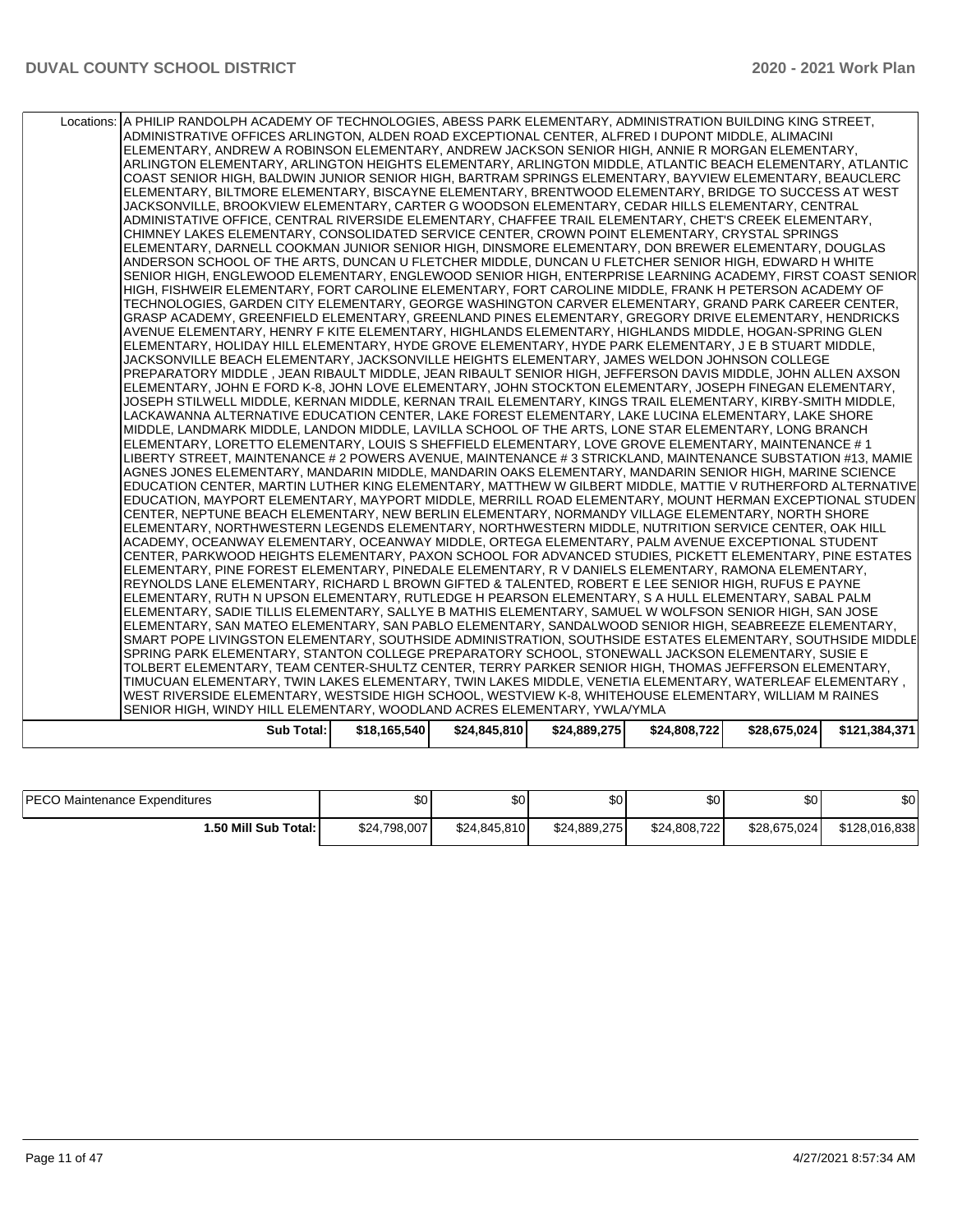| <b>Other Items</b>                                                                                                                                                                                                                                                                                                                                                                                                                                                                                                                                                                                                                                                                                                                                                                                                                                                                                                                                                                                                                                                                                                                                                                                                                                                                                                                                                                                                                                                                                                                                                                                                                                                                                                                                                                                                                                                                                                                                                                                                                                                                                                                                                                                                                                                                                                                                                                                                                                                                                                                                                                                                                                                                                                                                                                                                                                                                                                                                                                                                                                                                                                                                                                                                                                                                                                                                                                                                                                                                                                                                                                                                                                                                                                                                                                                                                                                                                                                                                                                                                                                                                                                                                                                                                                                                                                                                                                                                                                                                                                                                                                                                                                                                                                        | $2020 - 2021$<br><b>Actual Budget</b> | 2021 - 2022<br>Projected | 2022 - 2023<br>Projected | 2023 - 2024<br>Projected | $2024 - 2025$<br>Projected | <b>Total</b> |
|---------------------------------------------------------------------------------------------------------------------------------------------------------------------------------------------------------------------------------------------------------------------------------------------------------------------------------------------------------------------------------------------------------------------------------------------------------------------------------------------------------------------------------------------------------------------------------------------------------------------------------------------------------------------------------------------------------------------------------------------------------------------------------------------------------------------------------------------------------------------------------------------------------------------------------------------------------------------------------------------------------------------------------------------------------------------------------------------------------------------------------------------------------------------------------------------------------------------------------------------------------------------------------------------------------------------------------------------------------------------------------------------------------------------------------------------------------------------------------------------------------------------------------------------------------------------------------------------------------------------------------------------------------------------------------------------------------------------------------------------------------------------------------------------------------------------------------------------------------------------------------------------------------------------------------------------------------------------------------------------------------------------------------------------------------------------------------------------------------------------------------------------------------------------------------------------------------------------------------------------------------------------------------------------------------------------------------------------------------------------------------------------------------------------------------------------------------------------------------------------------------------------------------------------------------------------------------------------------------------------------------------------------------------------------------------------------------------------------------------------------------------------------------------------------------------------------------------------------------------------------------------------------------------------------------------------------------------------------------------------------------------------------------------------------------------------------------------------------------------------------------------------------------------------------------------------------------------------------------------------------------------------------------------------------------------------------------------------------------------------------------------------------------------------------------------------------------------------------------------------------------------------------------------------------------------------------------------------------------------------------------------------------------------------------------------------------------------------------------------------------------------------------------------------------------------------------------------------------------------------------------------------------------------------------------------------------------------------------------------------------------------------------------------------------------------------------------------------------------------------------------------------------------------------------------------------------------------------------------------------------------------------------------------------------------------------------------------------------------------------------------------------------------------------------------------------------------------------------------------------------------------------------------------------------------------------------------------------------------------------------------------------------------------------------------------------------------------------------|---------------------------------------|--------------------------|--------------------------|--------------------------|----------------------------|--------------|
| Asbestos Abatement                                                                                                                                                                                                                                                                                                                                                                                                                                                                                                                                                                                                                                                                                                                                                                                                                                                                                                                                                                                                                                                                                                                                                                                                                                                                                                                                                                                                                                                                                                                                                                                                                                                                                                                                                                                                                                                                                                                                                                                                                                                                                                                                                                                                                                                                                                                                                                                                                                                                                                                                                                                                                                                                                                                                                                                                                                                                                                                                                                                                                                                                                                                                                                                                                                                                                                                                                                                                                                                                                                                                                                                                                                                                                                                                                                                                                                                                                                                                                                                                                                                                                                                                                                                                                                                                                                                                                                                                                                                                                                                                                                                                                                                                                                        | \$389.183                             | \$0                      | \$0                      | \$0                      | \$0                        | \$389,183    |
| Locations A PHILIP RANDOLPH ACADEMY OF TECHNOLOGIES, ABESS PARK ELEMENTARY, ADMINISTRATION BUILDING KING STREET,<br>ADMINISTRATIVE OFFICES ARLINGTON, ALDEN ROAD EXCEPTIONAL CENTER, ALFRED I DUPONT MIDDLE, ALIMACINI<br>ELEMENTARY, ANDREW A ROBINSON ELEMENTARY, ANDREW JACKSON SENIOR HIGH, ANNIE R MORGAN ELEMENTARY,<br>ARLINGTON ELEMENTARY, ARLINGTON HEIGHTS ELEMENTARY, ARLINGTON MIDDLE, ATLANTIC BEACH ELEMENTARY, ATLANTI<br>COAST SENIOR HIGH, BALDWIN JUNIOR SENIOR HIGH, BARTRAM SPRINGS ELEMENTARY, BAYVIEW ELEMENTARY, BEAUCLERC<br>ELEMENTARY, BILTMORE ELEMENTARY, BISCAYNE ELEMENTARY, BRENTWOOD ELEMENTARY, BRIDGE TO SUCCESS AT WEST<br>JACKSONVILLE, BROOKVIEW ELEMENTARY, CARTER G WOODSON ELEMENTARY, CEDAR HILLS ELEMENTARY, CENTRAL<br>ADMINISTATIVE OFFICE, CENTRAL RIVERSIDE ELEMENTARY, CHAFFEE TRAIL ELEMENTARY, CHET'S CREEK ELEMENTARY,<br>CHIMNEY LAKES ELEMENTARY, CONSOLIDATED SERVICE CENTER, CROWN POINT ELEMENTARY, CRYSTAL SPRINGS<br>ELEMENTARY, DARNELL COOKMAN JUNIOR SENIOR HIGH, DINSMORE ELEMENTARY, DON BREWER ELEMENTARY, DOUGLAS<br>ANDERSON SCHOOL OF THE ARTS, DUNCAN U FLETCHER MIDDLE, DUNCAN U FLETCHER SENIOR HIGH, EDWARD H WHITE<br>SENIOR HIGH, ENGLEWOOD ELEMENTARY, ENGLEWOOD SENIOR HIGH, ENTERPRISE LEARNING ACADEMY, FIRST COAST<br>SENIOR HIGH, FISHWEIR ELEMENTARY, FORT CAROLINE ELEMENTARY, FORT CAROLINE MIDDLE, FRANK H PETERSON<br>ACADEMY OF TECHNOLOGIES, GARDEN CITY ELEMENTARY, GEORGE WASHINGTON CARVER ELEMENTARY, GRAND PARK<br>CAREER CENTER, GRASP ACADEMY, GREENFIELD ELEMENTARY, GREENLAND PINES ELEMENTARY, GREGORY DRIVE<br>ELEMENTARY, HENDRICKS AVENUE ELEMENTARY, HENRY F KITE ELEMENTARY, HIGHLANDS ELEMENTARY, HIGHLANDS MIDDL<br>HOGAN-SPRING GLEN ELEMENTARY, HOLIDAY HILL ELEMENTARY, HYDE GROVE ELEMENTARY, HYDE PARK ELEMENTARY, J E I<br>STUART MIDDLE, JACKSONVILLE BEACH ELEMENTARY, JACKSONVILLE HEIGHTS ELEMENTARY, JAMES WELDON JOHNSON<br>COLLEGE PREPARATORY MIDDLE, JEAN RIBAULT MIDDLE, JEAN RIBAULT SENIOR HIGH, JEFFERSON DAVIS MIDDLE, JOHN<br>ALLEN AXSON ELEMENTARY, JOHN E FORD K-8, JOHN LOVE ELEMENTARY, JOHN STOCKTON ELEMENTARY, JOSEPH FINEGAN<br>ELEMENTARY, JOSEPH STILWELL MIDDLE, KERNAN MIDDLE, KERNAN TRAIL ELEMENTARY, KINGS TRAIL ELEMENTARY, KIRBY-<br>SMITH MIDDLE, LACKAWANNA ALTERNATIVE EDUCATION CENTER, LAKE FOREST ELEMENTARY, LAKE LUCINA ELEMENTARY,<br>LAKE SHORE MIDDLE, LANDMARK MIDDLE, LANDON MIDDLE, LAVILLA SCHOOL OF THE ARTS, LONE STAR ELEMENTARY, LONG<br>BRANCH ELEMENTARY, LORETTO ELEMENTARY, LOUIS S SHEFFIELD ELEMENTARY, LOVE GROVE ELEMENTARY, MAINTENANCI<br># 1 LIBERTY STREET, MAINTENANCE # 2 POWERS AVENUE, MAINTENANCE # 3 STRICKLAND, MAINTENANCE SUBSTATION #13,<br>MAMIE AGNES JONES ELEMENTARY, MANDARIN MIDDLE, MANDARIN OAKS ELEMENTARY, MANDARIN SENIOR HIGH, MARINE<br>SCIENCE EDUCATION CENTER, MARTIN LUTHER KING ELEMENTARY, MATTHEW W GILBERT MIDDLE, MATTIE V RUTHERFORD<br>ALTERNATIVE EDUCATION, MAYPORT ELEMENTARY, MAYPORT MIDDLE, MERRILL ROAD ELEMENTARY, MOUNT HERMAN<br>EXCEPTIONAL STUDENT CENTER, NEPTUNE BEACH ELEMENTARY, NEW BERLIN ELEMENTARY, NORMANDY VILLAGE<br>ELEMENTARY, NORTH SHORE ELEMENTARY, NORTHWESTERN LEGENDS ELEMENTARY, NORTHWESTERN MIDDLE, NUTRITION<br>SERVICE CENTER, OAK HILL ACADEMY, OCEANWAY ELEMENTARY, OCEANWAY MIDDLE, ORTEGA ELEMENTARY, PALM AVENUE<br>EXCEPTIONAL STUDENT CENTER, PARKWOOD HEIGHTS ELEMENTARY, PAXON SCHOOL FOR ADVANCED STUDIES, PICKETT<br>ELEMENTARY, PINE ESTATES ELEMENTARY, PINE FOREST ELEMENTARY, PINEDALE ELEMENTARY, R V DANIELS ELEMENTARY.<br>RAMONA ELEMENTARY, REYNOLDS LANE ELEMENTARY, RICHARD L BROWN GIFTED & TALENTED, ROBERT E LEE SENIOR HIGH<br>RUFUS E PAYNE ELEMENTARY, RUTH N UPSON ELEMENTARY, RUTLEDGE H PEARSON ELEMENTARY, S A HULL ELEMENTARY,<br>SABAL PALM ELEMENTARY, SADIE TILLIS ELEMENTARY, SALLYE B MATHIS ELEMENTARY, SAMUEL W WOLFSON SENIOR HIGH,<br>SAN JOSE ELEMENTARY, SAN MATEO ELEMENTARY, SAN PABLO ELEMENTARY, SANDALWOOD SENIOR HIGH, SEABREEZE<br>ELEMENTARY, SMART POPE LIVINGSTON ELEMENTARY, SOUTHSIDE ADMINISTRATION, SOUTHSIDE ESTATES ELEMENTARY,<br>SOUTHSIDE MIDDLE, SPRING PARK ELEMENTARY, STANTON COLLEGE PREPARATORY SCHOOL, STONEWALL JACKSON<br>ELEMENTARY, SUSIE E TOLBERT ELEMENTARY, TEAM CENTER-SHULTZ CENTER, TERRY PARKER SENIOR HIGH, THOMAS<br>JEFFERSON ELEMENTARY, TIMUCUAN ELEMENTARY, TWIN LAKES ELEMENTARY, TWIN LAKES MIDDLE, VENETIA ELEMENTARY,<br>WATERLEAF ELEMENTARY , WEST RIVERSIDE ELEMENTARY, WESTSIDE HIGH SCHOOL, WESTVIEW K-8, WHITEHOUSE<br>ELEMENTARY, WILLIAM M RAINES SENIOR HIGH, WINDY HILL ELEMENTARY, WOODLAND ACRES ELEMENTARY, YWLA/YMLA<br><b>Contracted Carpenter Services</b> | \$825,000                             | \$0                      | \$0                      | \$0                      | \$0                        | \$825,000    |
|                                                                                                                                                                                                                                                                                                                                                                                                                                                                                                                                                                                                                                                                                                                                                                                                                                                                                                                                                                                                                                                                                                                                                                                                                                                                                                                                                                                                                                                                                                                                                                                                                                                                                                                                                                                                                                                                                                                                                                                                                                                                                                                                                                                                                                                                                                                                                                                                                                                                                                                                                                                                                                                                                                                                                                                                                                                                                                                                                                                                                                                                                                                                                                                                                                                                                                                                                                                                                                                                                                                                                                                                                                                                                                                                                                                                                                                                                                                                                                                                                                                                                                                                                                                                                                                                                                                                                                                                                                                                                                                                                                                                                                                                                                                           |                                       |                          |                          |                          |                            |              |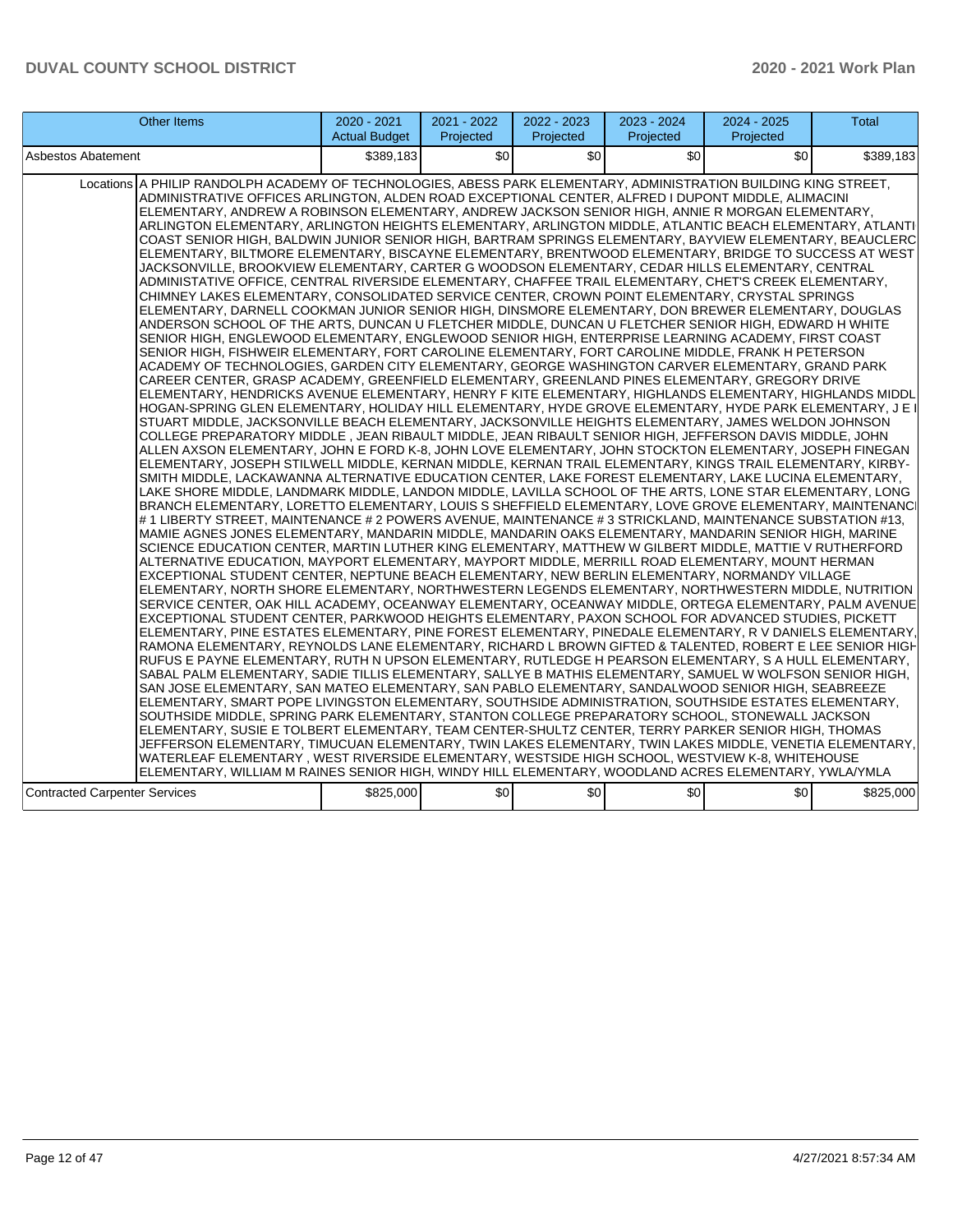|                    | Locations A PHILIP RANDOLPH ACADEMY OF TECHNOLOGIES, ABESS PARK ELEMENTARY, ADMINISTRATION BUILDING KING STREET,<br>ADMINISTRATIVE OFFICES ARLINGTON, ALDEN ROAD EXCEPTIONAL CENTER, ALFRED I DUPONT MIDDLE, ALIMACINI<br>ELEMENTARY, ANDREW A ROBINSON ELEMENTARY, ANDREW JACKSON SENIOR HIGH, ANNIE R MORGAN ELEMENTARY,<br>ARLINGTON ELEMENTARY, ARLINGTON HEIGHTS ELEMENTARY, ARLINGTON MIDDLE, ATLANTIC BEACH ELEMENTARY, ATLANTI<br>COAST SENIOR HIGH, BALDWIN JUNIOR SENIOR HIGH, BARTRAM SPRINGS ELEMENTARY, BAYVIEW ELEMENTARY, BEAUCLERC<br>ELEMENTARY, BILTMORE ELEMENTARY, BISCAYNE ELEMENTARY, BRENTWOOD ELEMENTARY, BRIDGE TO SUCCESS AT WEST<br>JACKSONVILLE, BROOKVIEW ELEMENTARY, CARTER G WOODSON ELEMENTARY, CEDAR HILLS ELEMENTARY, CENTRAL<br>ADMINISTATIVE OFFICE, CENTRAL RIVERSIDE ELEMENTARY, CHAFFEE TRAIL ELEMENTARY, CHET'S CREEK ELEMENTARY,<br>CHIMNEY LAKES ELEMENTARY, CONSOLIDATED SERVICE CENTER, CROWN POINT ELEMENTARY, CRYSTAL SPRINGS<br>ELEMENTARY, DARNELL COOKMAN JUNIOR SENIOR HIGH, DINSMORE ELEMENTARY, DON BREWER ELEMENTARY, DOUGLAS<br>ANDERSON SCHOOL OF THE ARTS, DUNCAN U FLETCHER MIDDLE, DUNCAN U FLETCHER SENIOR HIGH, EDWARD H WHITE<br>SENIOR HIGH, ENGLEWOOD ELEMENTARY, ENGLEWOOD SENIOR HIGH, ENTERPRISE LEARNING ACADEMY, FIRST COAST<br>SENIOR HIGH, FISHWEIR ELEMENTARY, FORT CAROLINE ELEMENTARY, FORT CAROLINE MIDDLE, FRANK H PETERSON<br>ACADEMY OF TECHNOLOGIES, GARDEN CITY ELEMENTARY, GEORGE WASHINGTON CARVER ELEMENTARY, GRAND PARK<br>CAREER CENTER, GRASP ACADEMY, GREENFIELD ELEMENTARY, GREENLAND PINES ELEMENTARY, GREGORY DRIVE<br>ELEMENTARY, HENDRICKS AVENUE ELEMENTARY, HENRY F KITE ELEMENTARY, HIGHLANDS ELEMENTARY, HIGHLANDS MIDDL<br>HOGAN-SPRING GLEN ELEMENTARY, HOLIDAY HILL ELEMENTARY, HYDE GROVE ELEMENTARY, HYDE PARK ELEMENTARY, J E I<br>STUART MIDDLE, JACKSONVILLE BEACH ELEMENTARY, JACKSONVILLE HEIGHTS ELEMENTARY, JAMES WELDON JOHNSON<br>COLLEGE PREPARATORY MIDDLE , JEAN RIBAULT MIDDLE, JEAN RIBAULT SENIOR HIGH, JEFFERSON DAVIS MIDDLE, JOHN<br>ALLEN AXSON ELEMENTARY, JOHN E FORD K-8, JOHN LOVE ELEMENTARY, JOHN STOCKTON ELEMENTARY, JOSEPH FINEGAN<br>ELEMENTARY, JOSEPH STILWELL MIDDLE, KERNAN MIDDLE, KERNAN TRAIL ELEMENTARY, KINGS TRAIL ELEMENTARY, KIRBY-<br>SMITH MIDDLE, LACKAWANNA ALTERNATIVE EDUCATION CENTER, LAKE FOREST ELEMENTARY, LAKE LUCINA ELEMENTARY,<br>LAKE SHORE MIDDLE, LANDMARK MIDDLE, LANDON MIDDLE, LAVILLA SCHOOL OF THE ARTS, LONE STAR ELEMENTARY, LONG<br>BRANCH ELEMENTARY, LORETTO ELEMENTARY, LOUIS S SHEFFIELD ELEMENTARY, LOVE GROVE ELEMENTARY, MAINTENANCI<br># 1 LIBERTY STREET, MAINTENANCE # 2 POWERS AVENUE, MAINTENANCE # 3 STRICKLAND, MAINTENANCE SUBSTATION #13,<br>MAMIE AGNES JONES ELEMENTARY, MANDARIN MIDDLE, MANDARIN OAKS ELEMENTARY, MANDARIN SENIOR HIGH, MARINE<br>SCIENCE EDUCATION CENTER, MARTIN LUTHER KING ELEMENTARY, MATTHEW W GILBERT MIDDLE, MATTIE V RUTHERFORD<br>ALTERNATIVE EDUCATION, MAYPORT ELEMENTARY, MAYPORT MIDDLE, MERRILL ROAD ELEMENTARY, MOUNT HERMAN<br>EXCEPTIONAL STUDENT CENTER, NEPTUNE BEACH ELEMENTARY, NEW BERLIN ELEMENTARY, NORMANDY VILLAGE<br>ELEMENTARY, NORTH SHORE ELEMENTARY, NORTHWESTERN LEGENDS ELEMENTARY, NORTHWESTERN MIDDLE, NUTRITION<br>SERVICE CENTER, OAK HILL ACADEMY, OCEANWAY ELEMENTARY, OCEANWAY MIDDLE, ORTEGA ELEMENTARY, PALM AVENUE<br>EXCEPTIONAL STUDENT CENTER, PARKWOOD HEIGHTS ELEMENTARY, PAXON SCHOOL FOR ADVANCED STUDIES, PICKETT<br>ELEMENTARY, PINE ESTATES ELEMENTARY, PINE FOREST ELEMENTARY, PINEDALE ELEMENTARY, R V DANIELS ELEMENTARY,<br>RAMONA ELEMENTARY, REYNOLDS LANE ELEMENTARY, RICHARD L BROWN GIFTED & TALENTED, ROBERT E LEE SENIOR HIGH<br>RUFUS E PAYNE ELEMENTARY, RUTH N UPSON ELEMENTARY, RUTLEDGE H PEARSON ELEMENTARY, S A HULL ELEMENTARY,<br>SABAL PALM ELEMENTARY, SADIE TILLIS ELEMENTARY, SALLYE B MATHIS ELEMENTARY, SAMUEL W WOLFSON SENIOR HIGH,<br>SAN JOSE ELEMENTARY, SAN MATEO ELEMENTARY, SAN PABLO ELEMENTARY, SANDALWOOD SENIOR HIGH, SEABREEZE<br>ELEMENTARY, SMART POPE LIVINGSTON ELEMENTARY, SOUTHSIDE ADMINISTRATION, SOUTHSIDE ESTATES ELEMENTARY,<br>SOUTHSIDE MIDDLE, SPRING PARK ELEMENTARY, STANTON COLLEGE PREPARATORY SCHOOL, STONEWALL JACKSON<br>ELEMENTARY, SUSIE E TOLBERT ELEMENTARY, TEAM CENTER-SHULTZ CENTER, TERRY PARKER SENIOR HIGH, THOMAS<br>JEFFERSON ELEMENTARY, TIMUCUAN ELEMENTARY, TWIN LAKES ELEMENTARY, TWIN LAKES MIDDLE, VENETIA ELEMENTARY,<br>WATERLEAF ELEMENTARY , WEST RIVERSIDE ELEMENTARY, WESTSIDE HIGH SCHOOL, WESTVIEW K-8, WHITEHOUSE<br>ELEMENTARY, WILLIAM M RAINES SENIOR HIGH, WINDY HILL ELEMENTARY, WOODLAND ACRES ELEMENTARY, YWLA/YMLA |           |     |     |     |     |           |
|--------------------|------------------------------------------------------------------------------------------------------------------------------------------------------------------------------------------------------------------------------------------------------------------------------------------------------------------------------------------------------------------------------------------------------------------------------------------------------------------------------------------------------------------------------------------------------------------------------------------------------------------------------------------------------------------------------------------------------------------------------------------------------------------------------------------------------------------------------------------------------------------------------------------------------------------------------------------------------------------------------------------------------------------------------------------------------------------------------------------------------------------------------------------------------------------------------------------------------------------------------------------------------------------------------------------------------------------------------------------------------------------------------------------------------------------------------------------------------------------------------------------------------------------------------------------------------------------------------------------------------------------------------------------------------------------------------------------------------------------------------------------------------------------------------------------------------------------------------------------------------------------------------------------------------------------------------------------------------------------------------------------------------------------------------------------------------------------------------------------------------------------------------------------------------------------------------------------------------------------------------------------------------------------------------------------------------------------------------------------------------------------------------------------------------------------------------------------------------------------------------------------------------------------------------------------------------------------------------------------------------------------------------------------------------------------------------------------------------------------------------------------------------------------------------------------------------------------------------------------------------------------------------------------------------------------------------------------------------------------------------------------------------------------------------------------------------------------------------------------------------------------------------------------------------------------------------------------------------------------------------------------------------------------------------------------------------------------------------------------------------------------------------------------------------------------------------------------------------------------------------------------------------------------------------------------------------------------------------------------------------------------------------------------------------------------------------------------------------------------------------------------------------------------------------------------------------------------------------------------------------------------------------------------------------------------------------------------------------------------------------------------------------------------------------------------------------------------------------------------------------------------------------------------------------------------------------------------------------------------------------------------------------------------------------------------------------------------------------------------------------------------------------------------------------------------------------------------------------------------------------------------------------------------------------------------------------------------------------------------------------------------------------------------------------------------------------------|-----------|-----|-----|-----|-----|-----------|
| Drainage/Site Work |                                                                                                                                                                                                                                                                                                                                                                                                                                                                                                                                                                                                                                                                                                                                                                                                                                                                                                                                                                                                                                                                                                                                                                                                                                                                                                                                                                                                                                                                                                                                                                                                                                                                                                                                                                                                                                                                                                                                                                                                                                                                                                                                                                                                                                                                                                                                                                                                                                                                                                                                                                                                                                                                                                                                                                                                                                                                                                                                                                                                                                                                                                                                                                                                                                                                                                                                                                                                                                                                                                                                                                                                                                                                                                                                                                                                                                                                                                                                                                                                                                                                                                                                                                                                                                                                                                                                                                                                                                                                                                                                                                                                                                                                                    | \$389,183 | \$0 | \$0 | \$0 | \$0 | \$389,183 |
|                    |                                                                                                                                                                                                                                                                                                                                                                                                                                                                                                                                                                                                                                                                                                                                                                                                                                                                                                                                                                                                                                                                                                                                                                                                                                                                                                                                                                                                                                                                                                                                                                                                                                                                                                                                                                                                                                                                                                                                                                                                                                                                                                                                                                                                                                                                                                                                                                                                                                                                                                                                                                                                                                                                                                                                                                                                                                                                                                                                                                                                                                                                                                                                                                                                                                                                                                                                                                                                                                                                                                                                                                                                                                                                                                                                                                                                                                                                                                                                                                                                                                                                                                                                                                                                                                                                                                                                                                                                                                                                                                                                                                                                                                                                                    |           |     |     |     |     |           |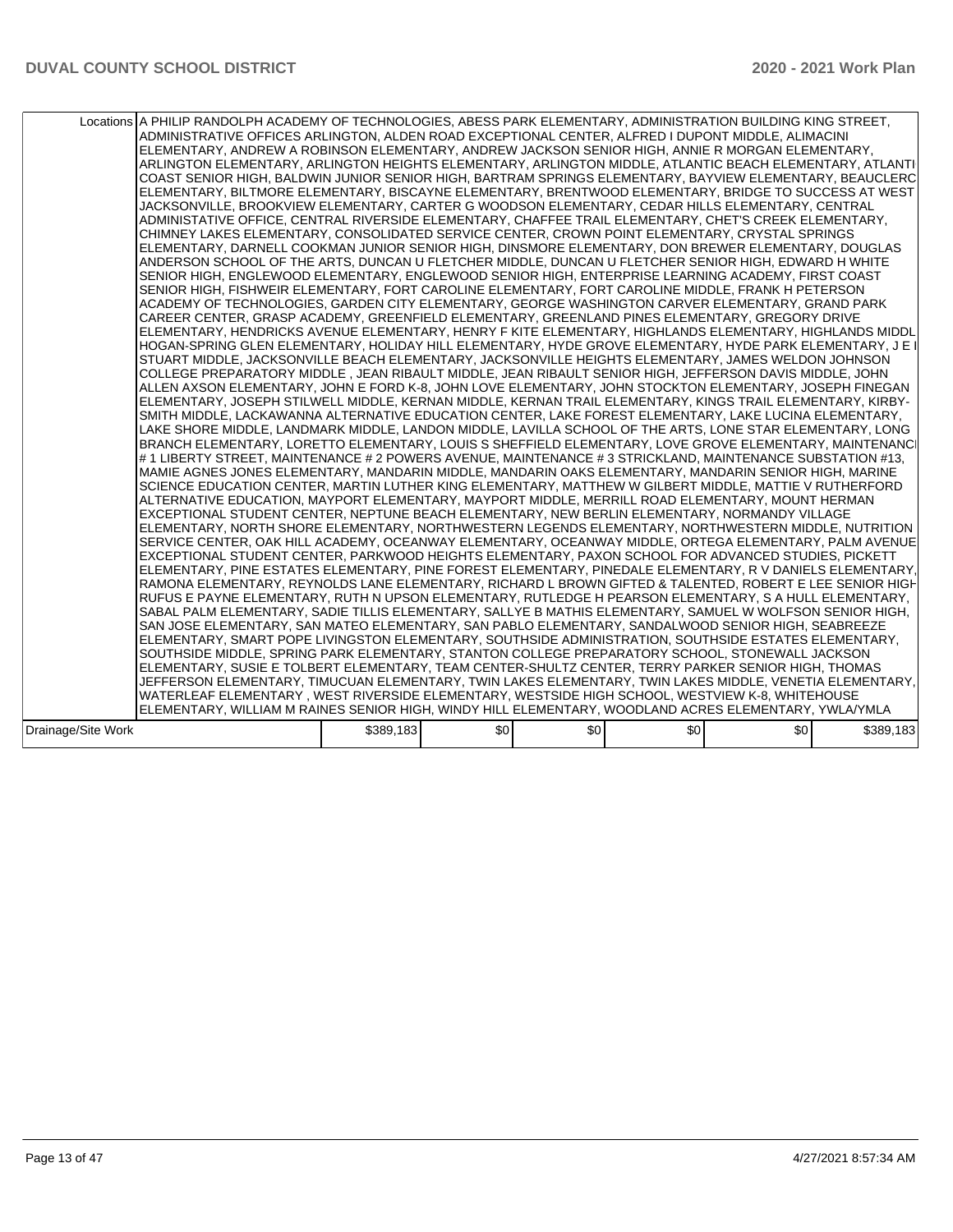|                     | Locations A PHILIP RANDOLPH ACADEMY OF TECHNOLOGIES, ABESS PARK ELEMENTARY, ADMINISTRATION BUILDING KING STREET,<br>ADMINISTRATIVE OFFICES ARLINGTON, ALDEN ROAD EXCEPTIONAL CENTER, ALFRED I DUPONT MIDDLE, ALIMACINI<br>ELEMENTARY, ANDREW A ROBINSON ELEMENTARY, ANDREW JACKSON SENIOR HIGH, ANNIE R MORGAN ELEMENTARY,<br>ARLINGTON ELEMENTARY, ARLINGTON HEIGHTS ELEMENTARY, ARLINGTON MIDDLE, ATLANTIC BEACH ELEMENTARY, ATLANTI<br>COAST SENIOR HIGH, BALDWIN JUNIOR SENIOR HIGH, BARTRAM SPRINGS ELEMENTARY, BAYVIEW ELEMENTARY, BEAUCLERC<br>ELEMENTARY, BILTMORE ELEMENTARY, BISCAYNE ELEMENTARY, BRENTWOOD ELEMENTARY, BRIDGE TO SUCCESS AT WEST<br>JACKSONVILLE. BROOKVIEW ELEMENTARY. CARTER G WOODSON ELEMENTARY. CEDAR HILLS ELEMENTARY. CENTRAL<br>ADMINISTATIVE OFFICE, CENTRAL RIVERSIDE ELEMENTARY, CHAFFEE TRAIL ELEMENTARY, CHET'S CREEK ELEMENTARY,<br>CHIMNEY LAKES ELEMENTARY, CONSOLIDATED SERVICE CENTER, CROWN POINT ELEMENTARY, CRYSTAL SPRINGS<br>ELEMENTARY, DARNELL COOKMAN JUNIOR SENIOR HIGH, DINSMORE ELEMENTARY, DON BREWER ELEMENTARY, DOUGLAS<br>ANDERSON SCHOOL OF THE ARTS, DUNCAN U FLETCHER MIDDLE, DUNCAN U FLETCHER SENIOR HIGH, EDWARD H WHITE<br>SENIOR HIGH, ENGLEWOOD ELEMENTARY, ENGLEWOOD SENIOR HIGH, ENTERPRISE LEARNING ACADEMY, FIRST COAST<br>SENIOR HIGH, FISHWEIR ELEMENTARY, FORT CAROLINE ELEMENTARY, FORT CAROLINE MIDDLE, FRANK H PETERSON<br>ACADEMY OF TECHNOLOGIES, GARDEN CITY ELEMENTARY, GEORGE WASHINGTON CARVER ELEMENTARY, GRAND PARK<br>CAREER CENTER, GRASP ACADEMY, GREENFIELD ELEMENTARY, GREENLAND PINES ELEMENTARY, GREGORY DRIVE<br>ELEMENTARY, HENDRICKS AVENUE ELEMENTARY, HENRY F KITE ELEMENTARY, HIGHLANDS ELEMENTARY, HIGHLANDS MIDDL<br>HOGAN-SPRING GLEN ELEMENTARY. HOLIDAY HILL ELEMENTARY. HYDE GROVE ELEMENTARY. HYDE PARK ELEMENTARY. J E I<br>STUART MIDDLE, JACKSONVILLE BEACH ELEMENTARY, JACKSONVILLE HEIGHTS ELEMENTARY, JAMES WELDON JOHNSON<br>COLLEGE PREPARATORY MIDDLE , JEAN RIBAULT MIDDLE, JEAN RIBAULT SENIOR HIGH, JEFFERSON DAVIS MIDDLE, JOHN<br>ALLEN AXSON ELEMENTARY, JOHN E FORD K-8, JOHN LOVE ELEMENTARY, JOHN STOCKTON ELEMENTARY, JOSEPH FINEGAN<br>IELEMENTARY. JOSEPH STILWELL MIDDLE. KERNAN MIDDLE. KERNAN TRAIL ELEMENTARY. KINGS TRAIL ELEMENTARY. KIRBY-<br>SMITH MIDDLE, LACKAWANNA ALTERNATIVE EDUCATION CENTER, LAKE FOREST ELEMENTARY, LAKE LUCINA ELEMENTARY,<br>LAKE SHORE MIDDLE, LANDMARK MIDDLE, LANDON MIDDLE, LAVILLA SCHOOL OF THE ARTS, LONE STAR ELEMENTARY, LONG<br>IBRANCH ELEMENTARY. LORETTO ELEMENTARY. LOUIS S SHEFFIELD ELEMENTARY. LOVE GROVE ELEMENTARY. MAINTENANCI<br># 1 LIBERTY STREET, MAINTENANCE # 2 POWERS AVENUE, MAINTENANCE # 3 STRICKLAND, MAINTENANCE SUBSTATION #13,<br>MAMIE AGNES JONES ELEMENTARY, MANDARIN MIDDLE, MANDARIN OAKS ELEMENTARY, MANDARIN SENIOR HIGH, MARINE<br>ISCIENCE EDUCATION CENTER. MARTIN LUTHER KING ELEMENTARY. MATTHEW W GILBERT MIDDLE. MATTIE V RUTHERFORD<br>ALTERNATIVE EDUCATION, MAYPORT ELEMENTARY, MAYPORT MIDDLE, MERRILL ROAD ELEMENTARY, MOUNT HERMAN<br>EXCEPTIONAL STUDENT CENTER, NEPTUNE BEACH ELEMENTARY, NEW BERLIN ELEMENTARY, NORMANDY VILLAGE<br>ELEMENTARY, NORTH SHORE ELEMENTARY, NORTHWESTERN LEGENDS ELEMENTARY, NORTHWESTERN MIDDLE, NUTRITION<br>SERVICE CENTER, OAK HILL ACADEMY, OCEANWAY ELEMENTARY, OCEANWAY MIDDLE, ORTEGA ELEMENTARY, PALM AVENUE<br>EXCEPTIONAL STUDENT CENTER, PARKWOOD HEIGHTS ELEMENTARY, PAXON SCHOOL FOR ADVANCED STUDIES, PICKETT<br>ELEMENTARY, PINE ESTATES ELEMENTARY, PINE FOREST ELEMENTARY, PINEDALE ELEMENTARY, R V DANIELS ELEMENTARY,<br>RAMONA ELEMENTARY, REYNOLDS LANE ELEMENTARY, RICHARD L BROWN GIFTED & TALENTED, ROBERT E LEE SENIOR HIGH<br>RUFUS E PAYNE ELEMENTARY, RUTH N UPSON ELEMENTARY, RUTLEDGE H PEARSON ELEMENTARY, S A HULL ELEMENTARY,<br>SABAL PALM ELEMENTARY, SADIE TILLIS ELEMENTARY, SALLYE B MATHIS ELEMENTARY, SAMUEL W WOLFSON SENIOR HIGH,<br>SAN JOSE ELEMENTARY, SAN MATEO ELEMENTARY, SAN PABLO ELEMENTARY, SANDALWOOD SENIOR HIGH, SEABREEZE<br>ELEMENTARY, SMART POPE LIVINGSTON ELEMENTARY, SOUTHSIDE ADMINISTRATION, SOUTHSIDE ESTATES ELEMENTARY,<br>SOUTHSIDE MIDDLE, SPRING PARK ELEMENTARY, STANTON COLLEGE PREPARATORY SCHOOL, STONEWALL JACKSON<br>ELEMENTARY, SUSIE E TOLBERT ELEMENTARY, TEAM CENTER-SHULTZ CENTER, TERRY PARKER SENIOR HIGH, THOMAS<br>JEFFERSON ELEMENTARY, TIMUCUAN ELEMENTARY, TWIN LAKES ELEMENTARY, TWIN LAKES MIDDLE, VENETIA ELEMENTARY,<br>WATERLEAF ELEMENTARY , WEST RIVERSIDE ELEMENTARY, WESTSIDE HIGH SCHOOL, WESTVIEW K-8, WHITEHOUSE<br>ELEMENTARY, WILLIAM M RAINES SENIOR HIGH, WINDY HILL ELEMENTARY, WOODLAND ACRES ELEMENTARY, YWLA/YMLA |           |     |     |     |     |           |
|---------------------|---------------------------------------------------------------------------------------------------------------------------------------------------------------------------------------------------------------------------------------------------------------------------------------------------------------------------------------------------------------------------------------------------------------------------------------------------------------------------------------------------------------------------------------------------------------------------------------------------------------------------------------------------------------------------------------------------------------------------------------------------------------------------------------------------------------------------------------------------------------------------------------------------------------------------------------------------------------------------------------------------------------------------------------------------------------------------------------------------------------------------------------------------------------------------------------------------------------------------------------------------------------------------------------------------------------------------------------------------------------------------------------------------------------------------------------------------------------------------------------------------------------------------------------------------------------------------------------------------------------------------------------------------------------------------------------------------------------------------------------------------------------------------------------------------------------------------------------------------------------------------------------------------------------------------------------------------------------------------------------------------------------------------------------------------------------------------------------------------------------------------------------------------------------------------------------------------------------------------------------------------------------------------------------------------------------------------------------------------------------------------------------------------------------------------------------------------------------------------------------------------------------------------------------------------------------------------------------------------------------------------------------------------------------------------------------------------------------------------------------------------------------------------------------------------------------------------------------------------------------------------------------------------------------------------------------------------------------------------------------------------------------------------------------------------------------------------------------------------------------------------------------------------------------------------------------------------------------------------------------------------------------------------------------------------------------------------------------------------------------------------------------------------------------------------------------------------------------------------------------------------------------------------------------------------------------------------------------------------------------------------------------------------------------------------------------------------------------------------------------------------------------------------------------------------------------------------------------------------------------------------------------------------------------------------------------------------------------------------------------------------------------------------------------------------------------------------------------------------------------------------------------------------------------------------------------------------------------------------------------------------------------------------------------------------------------------------------------------------------------------------------------------------------------------------------------------------------------------------------------------------------------------------------------------------------------------------------------------------------------------------------------------------------------------------------------|-----------|-----|-----|-----|-----|-----------|
|                     |                                                                                                                                                                                                                                                                                                                                                                                                                                                                                                                                                                                                                                                                                                                                                                                                                                                                                                                                                                                                                                                                                                                                                                                                                                                                                                                                                                                                                                                                                                                                                                                                                                                                                                                                                                                                                                                                                                                                                                                                                                                                                                                                                                                                                                                                                                                                                                                                                                                                                                                                                                                                                                                                                                                                                                                                                                                                                                                                                                                                                                                                                                                                                                                                                                                                                                                                                                                                                                                                                                                                                                                                                                                                                                                                                                                                                                                                                                                                                                                                                                                                                                                                                                                                                                                                                                                                                                                                                                                                                                                                                                                                                                                                                       |           |     |     |     |     |           |
| Playgrounds/PE Area |                                                                                                                                                                                                                                                                                                                                                                                                                                                                                                                                                                                                                                                                                                                                                                                                                                                                                                                                                                                                                                                                                                                                                                                                                                                                                                                                                                                                                                                                                                                                                                                                                                                                                                                                                                                                                                                                                                                                                                                                                                                                                                                                                                                                                                                                                                                                                                                                                                                                                                                                                                                                                                                                                                                                                                                                                                                                                                                                                                                                                                                                                                                                                                                                                                                                                                                                                                                                                                                                                                                                                                                                                                                                                                                                                                                                                                                                                                                                                                                                                                                                                                                                                                                                                                                                                                                                                                                                                                                                                                                                                                                                                                                                                       | \$500,000 | \$0 | \$0 | \$0 | \$0 | \$500,000 |
|                     |                                                                                                                                                                                                                                                                                                                                                                                                                                                                                                                                                                                                                                                                                                                                                                                                                                                                                                                                                                                                                                                                                                                                                                                                                                                                                                                                                                                                                                                                                                                                                                                                                                                                                                                                                                                                                                                                                                                                                                                                                                                                                                                                                                                                                                                                                                                                                                                                                                                                                                                                                                                                                                                                                                                                                                                                                                                                                                                                                                                                                                                                                                                                                                                                                                                                                                                                                                                                                                                                                                                                                                                                                                                                                                                                                                                                                                                                                                                                                                                                                                                                                                                                                                                                                                                                                                                                                                                                                                                                                                                                                                                                                                                                                       |           |     |     |     |     |           |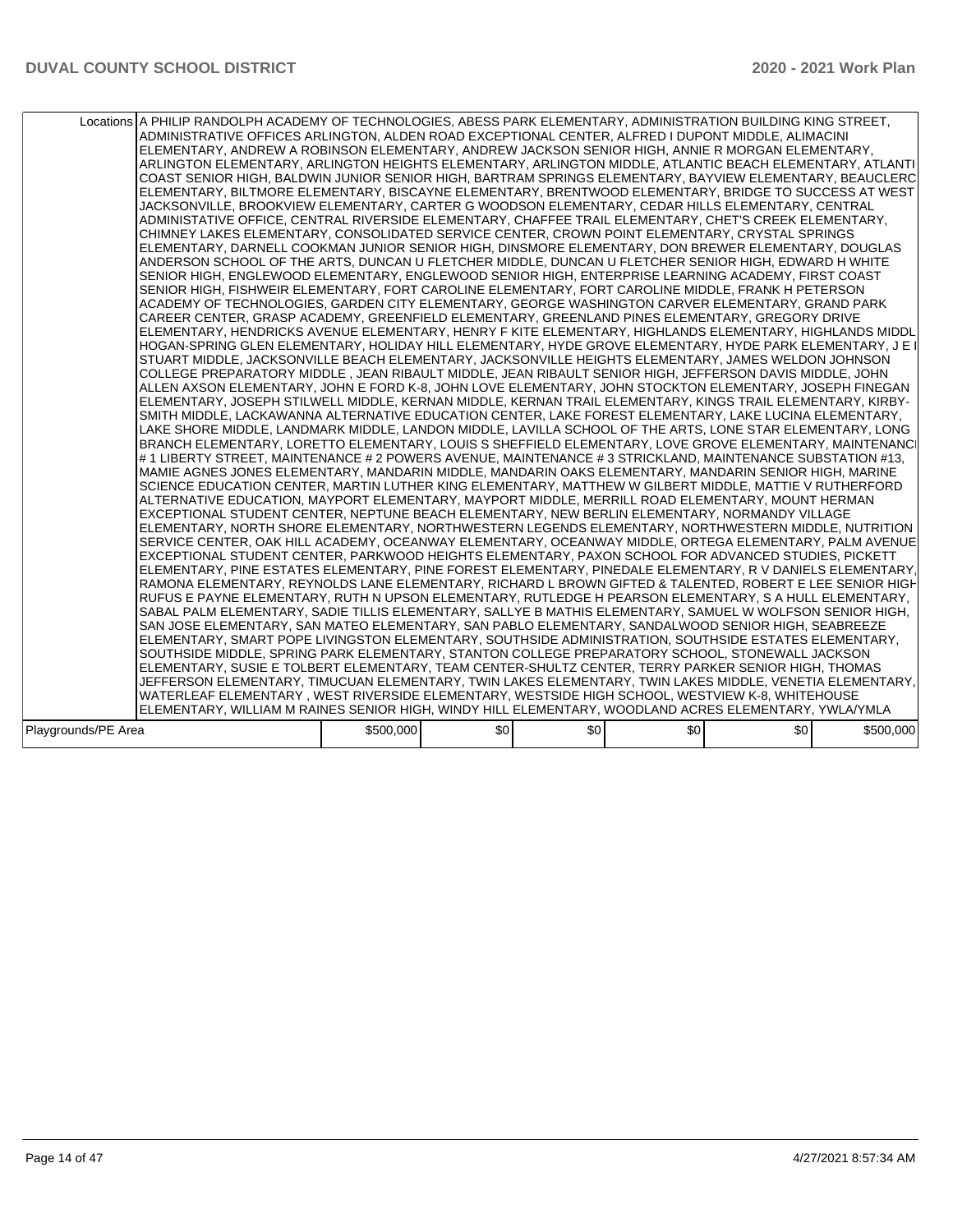|          | Locations A PHILIP RANDOLPH ACADEMY OF TECHNOLOGIES, ABESS PARK ELEMENTARY, ADMINISTRATION BUILDING KING STREET,<br>ADMINISTRATIVE OFFICES ARLINGTON, ALDEN ROAD EXCEPTIONAL CENTER, ALFRED I DUPONT MIDDLE, ALIMACINI<br>ELEMENTARY, ANDREW A ROBINSON ELEMENTARY, ANDREW JACKSON SENIOR HIGH, ANNIE R MORGAN ELEMENTARY,<br>ARLINGTON ELEMENTARY, ARLINGTON HEIGHTS ELEMENTARY, ARLINGTON MIDDLE, ATLANTIC BEACH ELEMENTARY, ATLANTI<br>ICOAST SENIOR HIGH. BALDWIN JUNIOR SENIOR HIGH. BARTRAM SPRINGS ELEMENTARY. BAYVIEW ELEMENTARY. BEAUCLERCI<br>ELEMENTARY, BILTMORE ELEMENTARY, BISCAYNE ELEMENTARY, BRENTWOOD ELEMENTARY, BRIDGE TO SUCCESS AT WEST<br>JACKSONVILLE, BROOKVIEW ELEMENTARY, CARTER G WOODSON ELEMENTARY, CEDAR HILLS ELEMENTARY, CENTRAL<br>ADMINISTATIVE OFFICE, CENTRAL RIVERSIDE ELEMENTARY, CHAFFEE TRAIL ELEMENTARY, CHET'S CREEK ELEMENTARY,<br>CHIMNEY LAKES ELEMENTARY, CONSOLIDATED SERVICE CENTER, CROWN POINT ELEMENTARY, CRYSTAL SPRINGS<br>ELEMENTARY, DARNELL COOKMAN JUNIOR SENIOR HIGH, DINSMORE ELEMENTARY, DON BREWER ELEMENTARY, DOUGLAS<br>ANDERSON SCHOOL OF THE ARTS, DUNCAN U FLETCHER MIDDLE, DUNCAN U FLETCHER SENIOR HIGH, EDWARD H WHITE<br>SENIOR HIGH, ENGLEWOOD ELEMENTARY, ENGLEWOOD SENIOR HIGH, ENTERPRISE LEARNING ACADEMY, FIRST COAST<br>ISENIOR HIGH. FISHWEIR ELEMENTARY. FORT CAROLINE ELEMENTARY. FORT CAROLINE MIDDLE. FRANK H PETERSON<br>ACADEMY OF TECHNOLOGIES, GARDEN CITY ELEMENTARY, GEORGE WASHINGTON CARVER ELEMENTARY, GRAND PARK<br>CAREER CENTER, GRASP ACADEMY, GREENFIELD ELEMENTARY, GREENLAND PINES ELEMENTARY, GREGORY DRIVE<br>ELEMENTARY, HENDRICKS AVENUE ELEMENTARY, HENRY F KITE ELEMENTARY, HIGHLANDS ELEMENTARY, HIGHLANDS MIDDL<br>HOGAN-SPRING GLEN ELEMENTARY, HOLIDAY HILL ELEMENTARY, HYDE GROVE ELEMENTARY, HYDE PARK ELEMENTARY, J E I<br>STUART MIDDLE, JACKSONVILLE BEACH ELEMENTARY, JACKSONVILLE HEIGHTS ELEMENTARY, JAMES WELDON JOHNSON<br>COLLEGE PREPARATORY MIDDLE , JEAN RIBAULT MIDDLE, JEAN RIBAULT SENIOR HIGH, JEFFERSON DAVIS MIDDLE, JOHN<br>ALLEN AXSON ELEMENTARY, JOHN E FORD K-8, JOHN LOVE ELEMENTARY, JOHN STOCKTON ELEMENTARY, JOSEPH FINEGAN<br>ELEMENTARY, JOSEPH STILWELL MIDDLE, KERNAN MIDDLE, KERNAN TRAIL ELEMENTARY, KINGS TRAIL ELEMENTARY, KIRBY-<br>SMITH MIDDLE, LACKAWANNA ALTERNATIVE EDUCATION CENTER, LAKE FOREST ELEMENTARY, LAKE LUCINA ELEMENTARY,<br>LAKE SHORE MIDDLE, LANDMARK MIDDLE, LANDON MIDDLE, LAVILLA SCHOOL OF THE ARTS, LONE STAR ELEMENTARY, LONG<br>BRANCH ELEMENTARY, LORETTO ELEMENTARY, LOUIS S SHEFFIELD ELEMENTARY, LOVE GROVE ELEMENTARY, MAINTENANCI<br># 1 LIBERTY STREET, MAINTENANCE # 2 POWERS AVENUE, MAINTENANCE # 3 STRICKLAND, MAINTENANCE SUBSTATION #13,<br>MAMIE AGNES JONES ELEMENTARY, MANDARIN MIDDLE, MANDARIN OAKS ELEMENTARY, MANDARIN SENIOR HIGH, MARINE<br>SCIENCE EDUCATION CENTER, MARTIN LUTHER KING ELEMENTARY, MATTHEW W GILBERT MIDDLE, MATTIE V RUTHERFORD<br>ALTERNATIVE EDUCATION, MAYPORT ELEMENTARY, MAYPORT MIDDLE, MERRILL ROAD ELEMENTARY, MOUNT HERMAN<br>EXCEPTIONAL STUDENT CENTER, NEPTUNE BEACH ELEMENTARY, NEW BERLIN ELEMENTARY, NORMANDY VILLAGE<br>ELEMENTARY, NORTH SHORE ELEMENTARY, NORTHWESTERN LEGENDS ELEMENTARY, NORTHWESTERN MIDDLE, NUTRITION<br>SERVICE CENTER, OAK HILL ACADEMY, OCEANWAY ELEMENTARY, OCEANWAY MIDDLE, ORTEGA ELEMENTARY, PALM AVENUE<br>EXCEPTIONAL STUDENT CENTER, PARKWOOD HEIGHTS ELEMENTARY, PAXON SCHOOL FOR ADVANCED STUDIES, PICKETT<br>ELEMENTARY, PINE ESTATES ELEMENTARY, PINE FOREST ELEMENTARY, PINEDALE ELEMENTARY, R V DANIELS ELEMENTARY,<br>RAMONA ELEMENTARY, REYNOLDS LANE ELEMENTARY, RICHARD L BROWN GIFTED & TALENTED, ROBERT E LEE SENIOR HIGH<br>IRUFUS E PAYNE ELEMENTARY. RUTH N UPSON ELEMENTARY. RUTLEDGE H PEARSON ELEMENTARY. S A HULL ELEMENTARY.<br>SABAL PALM ELEMENTARY, SADIE TILLIS ELEMENTARY, SALLYE B MATHIS ELEMENTARY, SAMUEL W WOLFSON SENIOR HIGH,<br>SAN JOSE ELEMENTARY, SAN MATEO ELEMENTARY, SAN PABLO ELEMENTARY, SANDALWOOD SENIOR HIGH, SEABREEZE<br>ELEMENTARY, SMART POPE LIVINGSTON ELEMENTARY, SOUTHSIDE ADMINISTRATION, SOUTHSIDE ESTATES ELEMENTARY,<br>SOUTHSIDE MIDDLE, SPRING PARK ELEMENTARY, STANTON COLLEGE PREPARATORY SCHOOL, STONEWALL JACKSON<br>ELEMENTARY, SUSIE E TOLBERT ELEMENTARY, TEAM CENTER-SHULTZ CENTER, TERRY PARKER SENIOR HIGH, THOMAS<br>JEFFERSON ELEMENTARY, TIMUCUAN ELEMENTARY, TWIN LAKES ELEMENTARY, TWIN LAKES MIDDLE, VENETIA ELEMENTARY,<br>WATERLEAF ELEMENTARY , WEST RIVERSIDE ELEMENTARY, WESTSIDE HIGH SCHOOL, WESTVIEW K-8, WHITEHOUSE<br>ELEMENTARY, WILLIAM M RAINES SENIOR HIGH, WINDY HILL ELEMENTARY, WOODLAND ACRES ELEMENTARY, YWLA/YMLA |             |     |     |     |       |             |
|----------|----------------------------------------------------------------------------------------------------------------------------------------------------------------------------------------------------------------------------------------------------------------------------------------------------------------------------------------------------------------------------------------------------------------------------------------------------------------------------------------------------------------------------------------------------------------------------------------------------------------------------------------------------------------------------------------------------------------------------------------------------------------------------------------------------------------------------------------------------------------------------------------------------------------------------------------------------------------------------------------------------------------------------------------------------------------------------------------------------------------------------------------------------------------------------------------------------------------------------------------------------------------------------------------------------------------------------------------------------------------------------------------------------------------------------------------------------------------------------------------------------------------------------------------------------------------------------------------------------------------------------------------------------------------------------------------------------------------------------------------------------------------------------------------------------------------------------------------------------------------------------------------------------------------------------------------------------------------------------------------------------------------------------------------------------------------------------------------------------------------------------------------------------------------------------------------------------------------------------------------------------------------------------------------------------------------------------------------------------------------------------------------------------------------------------------------------------------------------------------------------------------------------------------------------------------------------------------------------------------------------------------------------------------------------------------------------------------------------------------------------------------------------------------------------------------------------------------------------------------------------------------------------------------------------------------------------------------------------------------------------------------------------------------------------------------------------------------------------------------------------------------------------------------------------------------------------------------------------------------------------------------------------------------------------------------------------------------------------------------------------------------------------------------------------------------------------------------------------------------------------------------------------------------------------------------------------------------------------------------------------------------------------------------------------------------------------------------------------------------------------------------------------------------------------------------------------------------------------------------------------------------------------------------------------------------------------------------------------------------------------------------------------------------------------------------------------------------------------------------------------------------------------------------------------------------------------------------------------------------------------------------------------------------------------------------------------------------------------------------------------------------------------------------------------------------------------------------------------------------------------------------------------------------------------------------------------------------------------------------------------------------------------------------------------------------------|-------------|-----|-----|-----|-------|-------------|
| Plumbing |                                                                                                                                                                                                                                                                                                                                                                                                                                                                                                                                                                                                                                                                                                                                                                                                                                                                                                                                                                                                                                                                                                                                                                                                                                                                                                                                                                                                                                                                                                                                                                                                                                                                                                                                                                                                                                                                                                                                                                                                                                                                                                                                                                                                                                                                                                                                                                                                                                                                                                                                                                                                                                                                                                                                                                                                                                                                                                                                                                                                                                                                                                                                                                                                                                                                                                                                                                                                                                                                                                                                                                                                                                                                                                                                                                                                                                                                                                                                                                                                                                                                                                                                                                                                                                                                                                                                                                                                                                                                                                                                                                                                                                                                                        | \$2,953,313 | \$0 | \$0 | \$0 | \$0 I | \$2,953,313 |
|          |                                                                                                                                                                                                                                                                                                                                                                                                                                                                                                                                                                                                                                                                                                                                                                                                                                                                                                                                                                                                                                                                                                                                                                                                                                                                                                                                                                                                                                                                                                                                                                                                                                                                                                                                                                                                                                                                                                                                                                                                                                                                                                                                                                                                                                                                                                                                                                                                                                                                                                                                                                                                                                                                                                                                                                                                                                                                                                                                                                                                                                                                                                                                                                                                                                                                                                                                                                                                                                                                                                                                                                                                                                                                                                                                                                                                                                                                                                                                                                                                                                                                                                                                                                                                                                                                                                                                                                                                                                                                                                                                                                                                                                                                                        |             |     |     |     |       |             |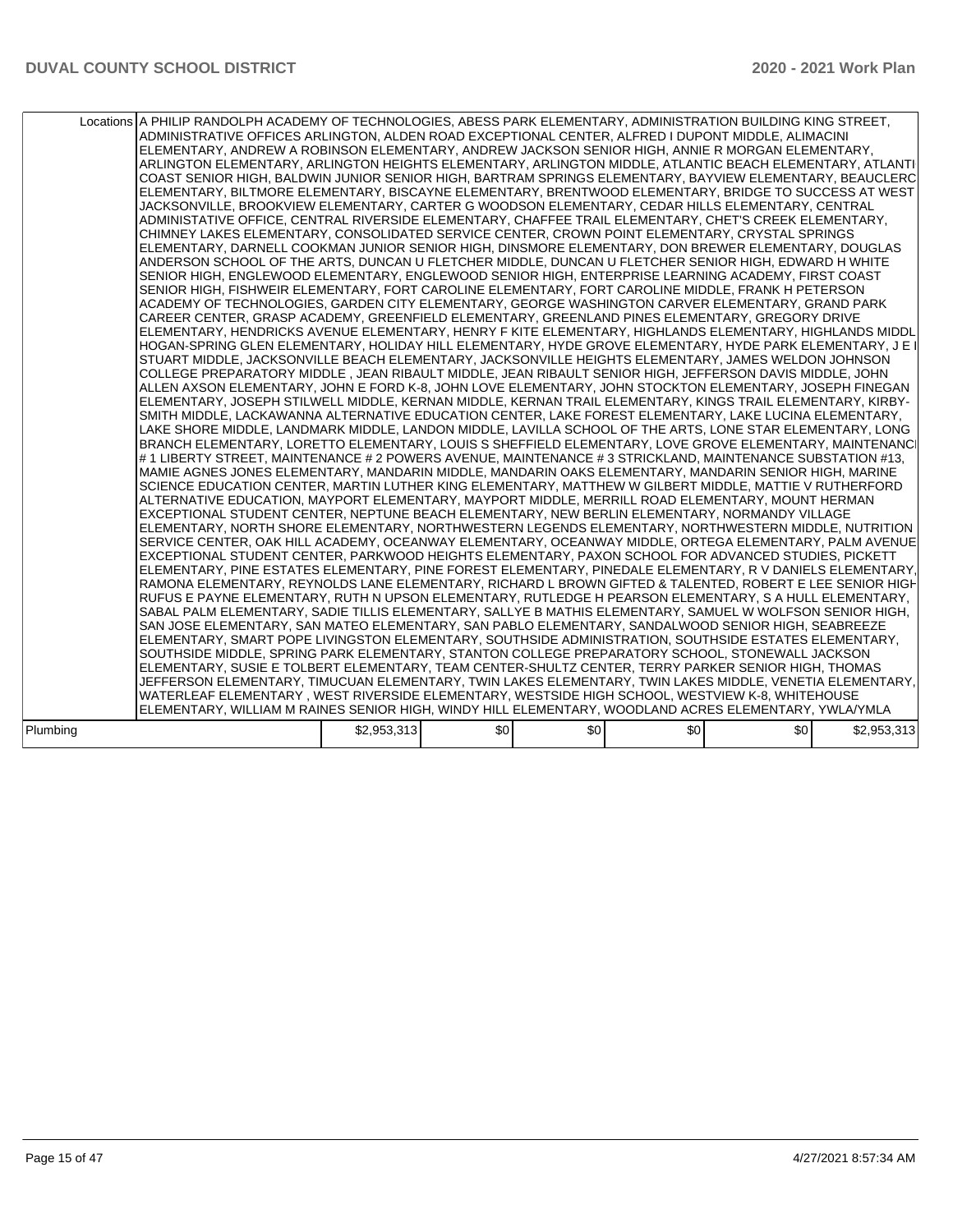|                    | Locations A PHILIP RANDOLPH ACADEMY OF TECHNOLOGIES, ABESS PARK ELEMENTARY, ADMINISTRATION BUILDING KING STREET,<br>ADMINISTRATIVE OFFICES ARLINGTON, ALDEN ROAD EXCEPTIONAL CENTER, ALFRED I DUPONT MIDDLE, ALIMACINI<br>ELEMENTARY, ANDREW A ROBINSON ELEMENTARY, ANDREW JACKSON SENIOR HIGH, ANNIE R MORGAN ELEMENTARY,<br>ARLINGTON ELEMENTARY, ARLINGTON HEIGHTS ELEMENTARY, ARLINGTON MIDDLE, ATLANTIC BEACH ELEMENTARY, ATLANTI<br>COAST SENIOR HIGH, BALDWIN JUNIOR SENIOR HIGH, BARTRAM SPRINGS ELEMENTARY, BAYVIEW ELEMENTARY, BEAUCLERC<br>ELEMENTARY, BILTMORE ELEMENTARY, BISCAYNE ELEMENTARY, BRENTWOOD ELEMENTARY, BRIDGE TO SUCCESS AT WEST<br>JACKSONVILLE, BROOKVIEW ELEMENTARY, CARTER G WOODSON ELEMENTARY, CEDAR HILLS ELEMENTARY, CENTRAL<br>ADMINISTATIVE OFFICE, CENTRAL RIVERSIDE ELEMENTARY, CHAFFEE TRAIL ELEMENTARY, CHET'S CREEK ELEMENTARY,<br>CHIMNEY LAKES ELEMENTARY, CONSOLIDATED SERVICE CENTER, CROWN POINT ELEMENTARY, CRYSTAL SPRINGS<br>ELEMENTARY, DARNELL COOKMAN JUNIOR SENIOR HIGH, DINSMORE ELEMENTARY, DON BREWER ELEMENTARY, DOUGLAS<br>ANDERSON SCHOOL OF THE ARTS, DUNCAN U FLETCHER MIDDLE, DUNCAN U FLETCHER SENIOR HIGH, EDWARD H WHITE<br>SENIOR HIGH, ENGLEWOOD ELEMENTARY, ENGLEWOOD SENIOR HIGH, ENTERPRISE LEARNING ACADEMY, FIRST COAST<br>SENIOR HIGH, FISHWEIR ELEMENTARY, FORT CAROLINE ELEMENTARY, FORT CAROLINE MIDDLE, FRANK H PETERSON<br>ACADEMY OF TECHNOLOGIES, GARDEN CITY ELEMENTARY, GEORGE WASHINGTON CARVER ELEMENTARY, GRAND PARK<br>CAREER CENTER, GRASP ACADEMY, GREENFIELD ELEMENTARY, GREENLAND PINES ELEMENTARY, GREGORY DRIVE<br>ELEMENTARY, HENDRICKS AVENUE ELEMENTARY, HENRY F KITE ELEMENTARY, HIGHLANDS ELEMENTARY, HIGHLANDS MIDDL<br>HOGAN-SPRING GLEN ELEMENTARY, HOLIDAY HILL ELEMENTARY, HYDE GROVE ELEMENTARY, HYDE PARK ELEMENTARY, J E I<br>STUART MIDDLE, JACKSONVILLE BEACH ELEMENTARY, JACKSONVILLE HEIGHTS ELEMENTARY, JAMES WELDON JOHNSON<br>COLLEGE PREPARATORY MIDDLE , JEAN RIBAULT MIDDLE, JEAN RIBAULT SENIOR HIGH, JEFFERSON DAVIS MIDDLE, JOHN<br>ALLEN AXSON ELEMENTARY, JOHN E FORD K-8, JOHN LOVE ELEMENTARY, JOHN STOCKTON ELEMENTARY, JOSEPH FINEGAN<br>ELEMENTARY, JOSEPH STILWELL MIDDLE, KERNAN MIDDLE, KERNAN TRAIL ELEMENTARY, KINGS TRAIL ELEMENTARY, KIRBY-<br>SMITH MIDDLE, LACKAWANNA ALTERNATIVE EDUCATION CENTER, LAKE FOREST ELEMENTARY, LAKE LUCINA ELEMENTARY,<br>LAKE SHORE MIDDLE, LANDMARK MIDDLE, LANDON MIDDLE, LAVILLA SCHOOL OF THE ARTS, LONE STAR ELEMENTARY, LONG<br>BRANCH ELEMENTARY, LORETTO ELEMENTARY, LOUIS S SHEFFIELD ELEMENTARY, LOVE GROVE ELEMENTARY, MAINTENANCI<br># 1 LIBERTY STREET, MAINTENANCE # 2 POWERS AVENUE, MAINTENANCE # 3 STRICKLAND, MAINTENANCE SUBSTATION #13,<br>MAMIE AGNES JONES ELEMENTARY, MANDARIN MIDDLE, MANDARIN OAKS ELEMENTARY, MANDARIN SENIOR HIGH, MARINE<br>SCIENCE EDUCATION CENTER, MARTIN LUTHER KING ELEMENTARY, MATTHEW W GILBERT MIDDLE, MATTIE V RUTHERFORD<br>ALTERNATIVE EDUCATION, MAYPORT ELEMENTARY, MAYPORT MIDDLE, MERRILL ROAD ELEMENTARY, MOUNT HERMAN<br>EXCEPTIONAL STUDENT CENTER, NEPTUNE BEACH ELEMENTARY, NEW BERLIN ELEMENTARY, NORMANDY VILLAGE<br>ELEMENTARY, NORTH SHORE ELEMENTARY, NORTHWESTERN LEGENDS ELEMENTARY, NORTHWESTERN MIDDLE, NUTRITION<br>SERVICE CENTER, OAK HILL ACADEMY, OCEANWAY ELEMENTARY, OCEANWAY MIDDLE, ORTEGA ELEMENTARY, PALM AVENUE<br>EXCEPTIONAL STUDENT CENTER, PARKWOOD HEIGHTS ELEMENTARY, PAXON SCHOOL FOR ADVANCED STUDIES, PICKETT<br>ELEMENTARY, PINE ESTATES ELEMENTARY, PINE FOREST ELEMENTARY, PINEDALE ELEMENTARY, R V DANIELS ELEMENTARY,<br>RAMONA ELEMENTARY, REYNOLDS LANE ELEMENTARY, RICHARD L BROWN GIFTED & TALENTED, ROBERT E LEE SENIOR HIGH<br>RUFUS E PAYNE ELEMENTARY, RUTH N UPSON ELEMENTARY, RUTLEDGE H PEARSON ELEMENTARY, S A HULL ELEMENTARY,<br>SABAL PALM ELEMENTARY, SADIE TILLIS ELEMENTARY, SALLYE B MATHIS ELEMENTARY, SAMUEL W WOLFSON SENIOR HIGH,<br>SAN JOSE ELEMENTARY, SAN MATEO ELEMENTARY, SAN PABLO ELEMENTARY, SANDALWOOD SENIOR HIGH, SEABREEZE<br>ELEMENTARY, SMART POPE LIVINGSTON ELEMENTARY, SOUTHSIDE ADMINISTRATION, SOUTHSIDE ESTATES ELEMENTARY,<br>SOUTHSIDE MIDDLE, SPRING PARK ELEMENTARY, STANTON COLLEGE PREPARATORY SCHOOL, STONEWALL JACKSON<br>ELEMENTARY, SUSIE E TOLBERT ELEMENTARY, TEAM CENTER-SHULTZ CENTER, TERRY PARKER SENIOR HIGH, THOMAS<br>JEFFERSON ELEMENTARY, TIMUCUAN ELEMENTARY, TWIN LAKES ELEMENTARY, TWIN LAKES MIDDLE, VENETIA ELEMENTARY,<br>WATERLEAF ELEMENTARY , WEST RIVERSIDE ELEMENTARY, WESTSIDE HIGH SCHOOL, WESTVIEW K-8, WHITEHOUSE<br>ELEMENTARY, WILLIAM M RAINES SENIOR HIGH, WINDY HILL ELEMENTARY, WOODLAND ACRES ELEMENTARY, YWLA/YMLA |             |     |     |     |     |             |
|--------------------|------------------------------------------------------------------------------------------------------------------------------------------------------------------------------------------------------------------------------------------------------------------------------------------------------------------------------------------------------------------------------------------------------------------------------------------------------------------------------------------------------------------------------------------------------------------------------------------------------------------------------------------------------------------------------------------------------------------------------------------------------------------------------------------------------------------------------------------------------------------------------------------------------------------------------------------------------------------------------------------------------------------------------------------------------------------------------------------------------------------------------------------------------------------------------------------------------------------------------------------------------------------------------------------------------------------------------------------------------------------------------------------------------------------------------------------------------------------------------------------------------------------------------------------------------------------------------------------------------------------------------------------------------------------------------------------------------------------------------------------------------------------------------------------------------------------------------------------------------------------------------------------------------------------------------------------------------------------------------------------------------------------------------------------------------------------------------------------------------------------------------------------------------------------------------------------------------------------------------------------------------------------------------------------------------------------------------------------------------------------------------------------------------------------------------------------------------------------------------------------------------------------------------------------------------------------------------------------------------------------------------------------------------------------------------------------------------------------------------------------------------------------------------------------------------------------------------------------------------------------------------------------------------------------------------------------------------------------------------------------------------------------------------------------------------------------------------------------------------------------------------------------------------------------------------------------------------------------------------------------------------------------------------------------------------------------------------------------------------------------------------------------------------------------------------------------------------------------------------------------------------------------------------------------------------------------------------------------------------------------------------------------------------------------------------------------------------------------------------------------------------------------------------------------------------------------------------------------------------------------------------------------------------------------------------------------------------------------------------------------------------------------------------------------------------------------------------------------------------------------------------------------------------------------------------------------------------------------------------------------------------------------------------------------------------------------------------------------------------------------------------------------------------------------------------------------------------------------------------------------------------------------------------------------------------------------------------------------------------------------------------------------------------------------------------------|-------------|-----|-----|-----|-----|-------------|
| Window Replacement |                                                                                                                                                                                                                                                                                                                                                                                                                                                                                                                                                                                                                                                                                                                                                                                                                                                                                                                                                                                                                                                                                                                                                                                                                                                                                                                                                                                                                                                                                                                                                                                                                                                                                                                                                                                                                                                                                                                                                                                                                                                                                                                                                                                                                                                                                                                                                                                                                                                                                                                                                                                                                                                                                                                                                                                                                                                                                                                                                                                                                                                                                                                                                                                                                                                                                                                                                                                                                                                                                                                                                                                                                                                                                                                                                                                                                                                                                                                                                                                                                                                                                                                                                                                                                                                                                                                                                                                                                                                                                                                                                                                                                                                                                    | \$1,515,788 | \$0 | \$0 | \$0 | \$0 | \$1,515,788 |
|                    |                                                                                                                                                                                                                                                                                                                                                                                                                                                                                                                                                                                                                                                                                                                                                                                                                                                                                                                                                                                                                                                                                                                                                                                                                                                                                                                                                                                                                                                                                                                                                                                                                                                                                                                                                                                                                                                                                                                                                                                                                                                                                                                                                                                                                                                                                                                                                                                                                                                                                                                                                                                                                                                                                                                                                                                                                                                                                                                                                                                                                                                                                                                                                                                                                                                                                                                                                                                                                                                                                                                                                                                                                                                                                                                                                                                                                                                                                                                                                                                                                                                                                                                                                                                                                                                                                                                                                                                                                                                                                                                                                                                                                                                                                    |             |     |     |     |     |             |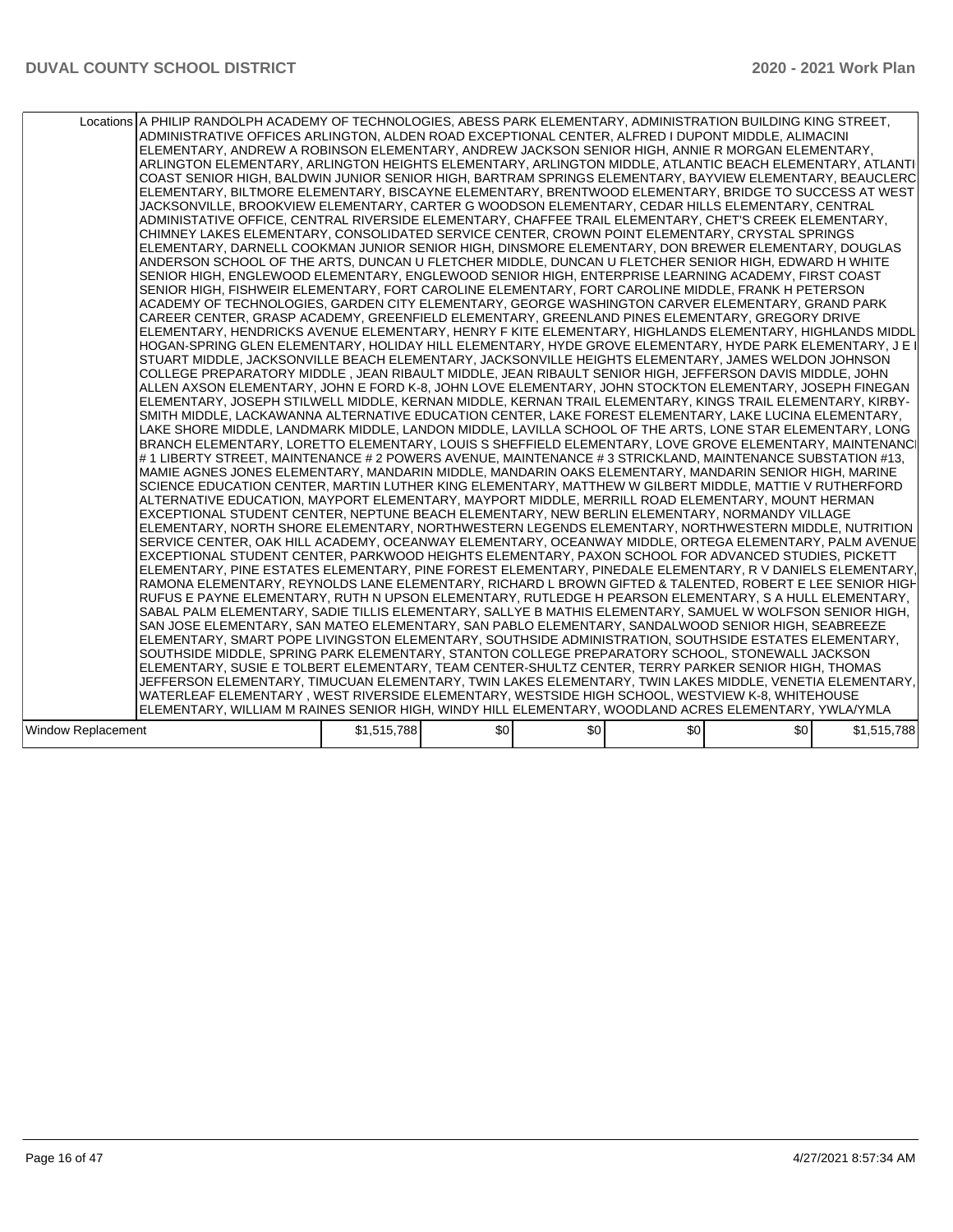|            | Locations A PHILIP RANDOLPH ACADEMY OF TECHNOLOGIES, ABESS PARK ELEMENTARY, ADMINISTRATION BUILDING KING STREET,<br>ADMINISTRATIVE OFFICES ARLINGTON, ALDEN ROAD EXCEPTIONAL CENTER, ALFRED I DUPONT MIDDLE, ALIMACINI<br>ELEMENTARY, ANDREW A ROBINSON ELEMENTARY, ANDREW JACKSON SENIOR HIGH, ANNIE R MORGAN ELEMENTARY,<br>ARLINGTON ELEMENTARY, ARLINGTON HEIGHTS ELEMENTARY, ARLINGTON MIDDLE, ATLANTIC BEACH ELEMENTARY, ATLANTI<br>ICOAST SENIOR HIGH. BALDWIN JUNIOR SENIOR HIGH. BARTRAM SPRINGS ELEMENTARY. BAYVIEW ELEMENTARY. BEAUCLERCI<br>ELEMENTARY, BILTMORE ELEMENTARY, BISCAYNE ELEMENTARY, BRENTWOOD ELEMENTARY, BRIDGE TO SUCCESS AT WEST<br>JACKSONVILLE, BROOKVIEW ELEMENTARY, CARTER G WOODSON ELEMENTARY, CEDAR HILLS ELEMENTARY, CENTRAL<br>ADMINISTATIVE OFFICE, CENTRAL RIVERSIDE ELEMENTARY, CHAFFEE TRAIL ELEMENTARY, CHET'S CREEK ELEMENTARY,<br>CHIMNEY LAKES ELEMENTARY, CONSOLIDATED SERVICE CENTER, CROWN POINT ELEMENTARY, CRYSTAL SPRINGS<br>ELEMENTARY, DARNELL COOKMAN JUNIOR SENIOR HIGH, DINSMORE ELEMENTARY, DON BREWER ELEMENTARY, DOUGLAS<br>ANDERSON SCHOOL OF THE ARTS, DUNCAN U FLETCHER MIDDLE, DUNCAN U FLETCHER SENIOR HIGH, EDWARD H WHITE<br>SENIOR HIGH, ENGLEWOOD ELEMENTARY, ENGLEWOOD SENIOR HIGH, ENTERPRISE LEARNING ACADEMY, FIRST COAST<br>ISENIOR HIGH. FISHWEIR ELEMENTARY. FORT CAROLINE ELEMENTARY. FORT CAROLINE MIDDLE. FRANK H PETERSON<br>ACADEMY OF TECHNOLOGIES, GARDEN CITY ELEMENTARY, GEORGE WASHINGTON CARVER ELEMENTARY, GRAND PARK<br>CAREER CENTER, GRASP ACADEMY, GREENFIELD ELEMENTARY, GREENLAND PINES ELEMENTARY, GREGORY DRIVE<br>ELEMENTARY, HENDRICKS AVENUE ELEMENTARY, HENRY F KITE ELEMENTARY, HIGHLANDS ELEMENTARY, HIGHLANDS MIDDL<br>HOGAN-SPRING GLEN ELEMENTARY, HOLIDAY HILL ELEMENTARY, HYDE GROVE ELEMENTARY, HYDE PARK ELEMENTARY, J E I<br>STUART MIDDLE, JACKSONVILLE BEACH ELEMENTARY, JACKSONVILLE HEIGHTS ELEMENTARY, JAMES WELDON JOHNSON<br>COLLEGE PREPARATORY MIDDLE , JEAN RIBAULT MIDDLE, JEAN RIBAULT SENIOR HIGH, JEFFERSON DAVIS MIDDLE, JOHN<br>ALLEN AXSON ELEMENTARY, JOHN E FORD K-8, JOHN LOVE ELEMENTARY, JOHN STOCKTON ELEMENTARY, JOSEPH FINEGAN<br>ELEMENTARY, JOSEPH STILWELL MIDDLE, KERNAN MIDDLE, KERNAN TRAIL ELEMENTARY, KINGS TRAIL ELEMENTARY, KIRBY-<br>SMITH MIDDLE, LACKAWANNA ALTERNATIVE EDUCATION CENTER, LAKE FOREST ELEMENTARY, LAKE LUCINA ELEMENTARY,<br>LAKE SHORE MIDDLE, LANDMARK MIDDLE, LANDON MIDDLE, LAVILLA SCHOOL OF THE ARTS, LONE STAR ELEMENTARY, LONG<br>BRANCH ELEMENTARY, LORETTO ELEMENTARY, LOUIS S SHEFFIELD ELEMENTARY, LOVE GROVE ELEMENTARY, MAINTENANCI<br># 1 LIBERTY STREET, MAINTENANCE # 2 POWERS AVENUE, MAINTENANCE # 3 STRICKLAND, MAINTENANCE SUBSTATION #13,<br>MAMIE AGNES JONES ELEMENTARY, MANDARIN MIDDLE, MANDARIN OAKS ELEMENTARY, MANDARIN SENIOR HIGH, MARINE<br>SCIENCE EDUCATION CENTER, MARTIN LUTHER KING ELEMENTARY, MATTHEW W GILBERT MIDDLE, MATTIE V RUTHERFORD<br>ALTERNATIVE EDUCATION, MAYPORT ELEMENTARY, MAYPORT MIDDLE, MERRILL ROAD ELEMENTARY, MOUNT HERMAN<br>EXCEPTIONAL STUDENT CENTER, NEPTUNE BEACH ELEMENTARY, NEW BERLIN ELEMENTARY, NORMANDY VILLAGE<br>ELEMENTARY, NORTH SHORE ELEMENTARY, NORTHWESTERN LEGENDS ELEMENTARY, NORTHWESTERN MIDDLE, NUTRITION<br>SERVICE CENTER, OAK HILL ACADEMY, OCEANWAY ELEMENTARY, OCEANWAY MIDDLE, ORTEGA ELEMENTARY, PALM AVENUE<br>EXCEPTIONAL STUDENT CENTER, PARKWOOD HEIGHTS ELEMENTARY, PAXON SCHOOL FOR ADVANCED STUDIES, PICKETT<br>ELEMENTARY, PINE ESTATES ELEMENTARY, PINE FOREST ELEMENTARY, PINEDALE ELEMENTARY, R V DANIELS ELEMENTARY,<br>RAMONA ELEMENTARY, REYNOLDS LANE ELEMENTARY, RICHARD L BROWN GIFTED & TALENTED, ROBERT E LEE SENIOR HIGH<br>IRUFUS E PAYNE ELEMENTARY. RUTH N UPSON ELEMENTARY. RUTLEDGE H PEARSON ELEMENTARY. S A HULL ELEMENTARY.<br>SABAL PALM ELEMENTARY, SADIE TILLIS ELEMENTARY, SALLYE B MATHIS ELEMENTARY, SAMUEL W WOLFSON SENIOR HIGH,<br>SAN JOSE ELEMENTARY, SAN MATEO ELEMENTARY, SAN PABLO ELEMENTARY, SANDALWOOD SENIOR HIGH, SEABREEZE<br>ELEMENTARY, SMART POPE LIVINGSTON ELEMENTARY, SOUTHSIDE ADMINISTRATION, SOUTHSIDE ESTATES ELEMENTARY,<br>SOUTHSIDE MIDDLE, SPRING PARK ELEMENTARY, STANTON COLLEGE PREPARATORY SCHOOL, STONEWALL JACKSON<br>ELEMENTARY, SUSIE E TOLBERT ELEMENTARY, TEAM CENTER-SHULTZ CENTER, TERRY PARKER SENIOR HIGH, THOMAS<br>JEFFERSON ELEMENTARY, TIMUCUAN ELEMENTARY, TWIN LAKES ELEMENTARY, TWIN LAKES MIDDLE, VENETIA ELEMENTARY,<br>WATERLEAF ELEMENTARY , WEST RIVERSIDE ELEMENTARY, WESTSIDE HIGH SCHOOL, WESTVIEW K-8, WHITEHOUSE<br>ELEMENTARY, WILLIAM M RAINES SENIOR HIGH, WINDY HILL ELEMENTARY, WOODLAND ACRES ELEMENTARY, YWLA/YMLA |          |     |     |     |     |          |
|------------|----------------------------------------------------------------------------------------------------------------------------------------------------------------------------------------------------------------------------------------------------------------------------------------------------------------------------------------------------------------------------------------------------------------------------------------------------------------------------------------------------------------------------------------------------------------------------------------------------------------------------------------------------------------------------------------------------------------------------------------------------------------------------------------------------------------------------------------------------------------------------------------------------------------------------------------------------------------------------------------------------------------------------------------------------------------------------------------------------------------------------------------------------------------------------------------------------------------------------------------------------------------------------------------------------------------------------------------------------------------------------------------------------------------------------------------------------------------------------------------------------------------------------------------------------------------------------------------------------------------------------------------------------------------------------------------------------------------------------------------------------------------------------------------------------------------------------------------------------------------------------------------------------------------------------------------------------------------------------------------------------------------------------------------------------------------------------------------------------------------------------------------------------------------------------------------------------------------------------------------------------------------------------------------------------------------------------------------------------------------------------------------------------------------------------------------------------------------------------------------------------------------------------------------------------------------------------------------------------------------------------------------------------------------------------------------------------------------------------------------------------------------------------------------------------------------------------------------------------------------------------------------------------------------------------------------------------------------------------------------------------------------------------------------------------------------------------------------------------------------------------------------------------------------------------------------------------------------------------------------------------------------------------------------------------------------------------------------------------------------------------------------------------------------------------------------------------------------------------------------------------------------------------------------------------------------------------------------------------------------------------------------------------------------------------------------------------------------------------------------------------------------------------------------------------------------------------------------------------------------------------------------------------------------------------------------------------------------------------------------------------------------------------------------------------------------------------------------------------------------------------------------------------------------------------------------------------------------------------------------------------------------------------------------------------------------------------------------------------------------------------------------------------------------------------------------------------------------------------------------------------------------------------------------------------------------------------------------------------------------------------------------------------------------------------------------|----------|-----|-----|-----|-----|----------|
| Demolition |                                                                                                                                                                                                                                                                                                                                                                                                                                                                                                                                                                                                                                                                                                                                                                                                                                                                                                                                                                                                                                                                                                                                                                                                                                                                                                                                                                                                                                                                                                                                                                                                                                                                                                                                                                                                                                                                                                                                                                                                                                                                                                                                                                                                                                                                                                                                                                                                                                                                                                                                                                                                                                                                                                                                                                                                                                                                                                                                                                                                                                                                                                                                                                                                                                                                                                                                                                                                                                                                                                                                                                                                                                                                                                                                                                                                                                                                                                                                                                                                                                                                                                                                                                                                                                                                                                                                                                                                                                                                                                                                                                                                                                                                                        | \$10,000 | \$0 | \$0 | \$0 | \$0 | \$10,000 |
|            |                                                                                                                                                                                                                                                                                                                                                                                                                                                                                                                                                                                                                                                                                                                                                                                                                                                                                                                                                                                                                                                                                                                                                                                                                                                                                                                                                                                                                                                                                                                                                                                                                                                                                                                                                                                                                                                                                                                                                                                                                                                                                                                                                                                                                                                                                                                                                                                                                                                                                                                                                                                                                                                                                                                                                                                                                                                                                                                                                                                                                                                                                                                                                                                                                                                                                                                                                                                                                                                                                                                                                                                                                                                                                                                                                                                                                                                                                                                                                                                                                                                                                                                                                                                                                                                                                                                                                                                                                                                                                                                                                                                                                                                                                        |          |     |     |     |     |          |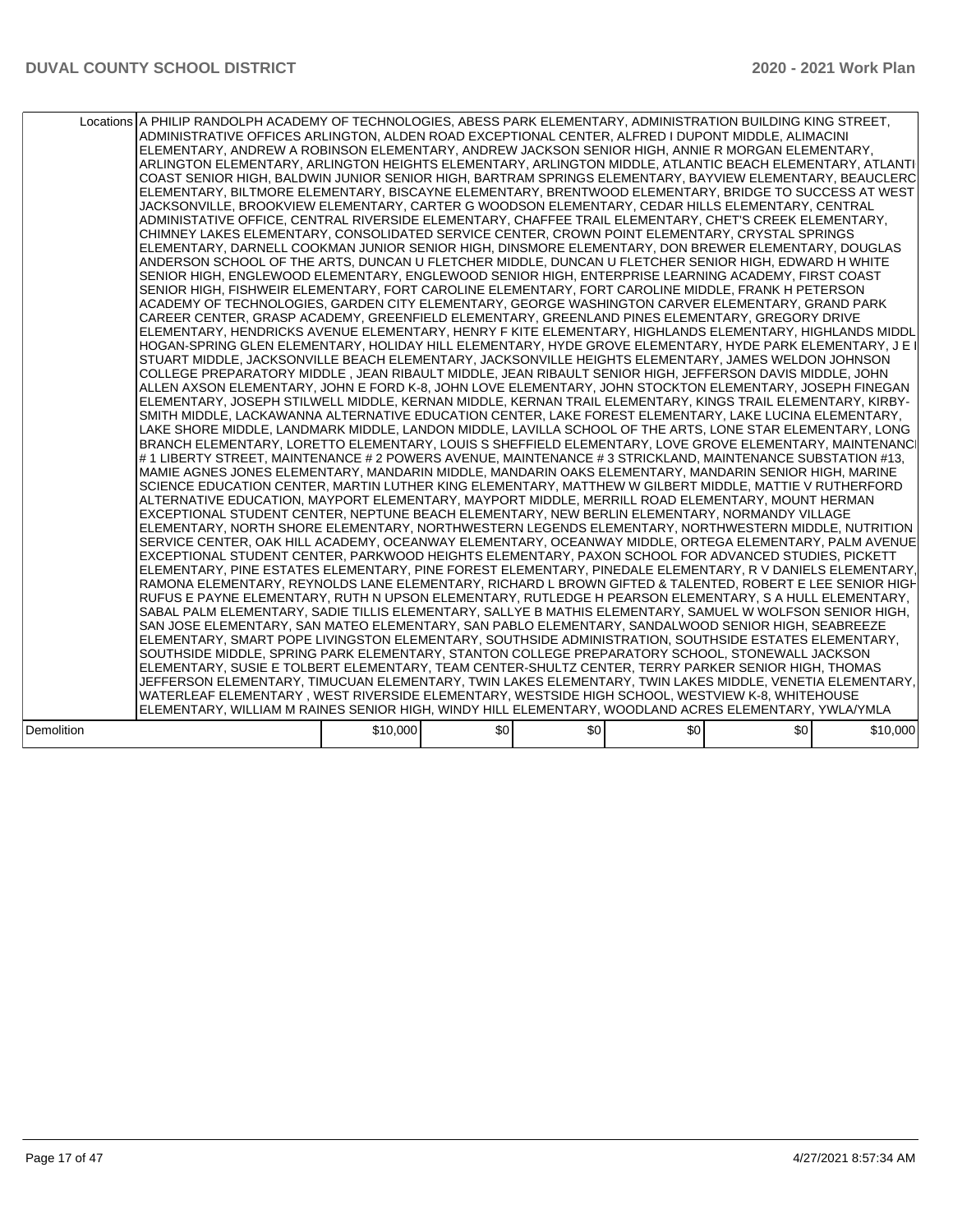|                   | Locations A PHILIP RANDOLPH ACADEMY OF TECHNOLOGIES, ABESS PARK ELEMENTARY, ADMINISTRATION BUILDING KING STREET,<br>ADMINISTRATIVE OFFICES ARLINGTON, ALDEN ROAD EXCEPTIONAL CENTER, ALFRED I DUPONT MIDDLE, ALIMACINI<br>ELEMENTARY, ANDREW A ROBINSON ELEMENTARY, ANDREW JACKSON SENIOR HIGH, ANNIE R MORGAN ELEMENTARY,<br>ARLINGTON ELEMENTARY, ARLINGTON HEIGHTS ELEMENTARY, ARLINGTON MIDDLE, ATLANTIC BEACH ELEMENTARY, ATLANTI<br>COAST SENIOR HIGH, BALDWIN JUNIOR SENIOR HIGH, BARTRAM SPRINGS ELEMENTARY, BAYVIEW ELEMENTARY, BEAUCLERC<br>ELEMENTARY, BILTMORE ELEMENTARY, BISCAYNE ELEMENTARY, BRENTWOOD ELEMENTARY, BRIDGE TO SUCCESS AT WEST<br>JACKSONVILLE, BROOKVIEW ELEMENTARY, CARTER G WOODSON ELEMENTARY, CEDAR HILLS ELEMENTARY, CENTRAL<br>ADMINISTATIVE OFFICE, CENTRAL RIVERSIDE ELEMENTARY, CHAFFEE TRAIL ELEMENTARY, CHET'S CREEK ELEMENTARY,<br>CHIMNEY LAKES ELEMENTARY, CONSOLIDATED SERVICE CENTER, CROWN POINT ELEMENTARY, CRYSTAL SPRINGS<br>ELEMENTARY, DARNELL COOKMAN JUNIOR SENIOR HIGH, DINSMORE ELEMENTARY, DON BREWER ELEMENTARY, DOUGLAS<br>ANDERSON SCHOOL OF THE ARTS, DUNCAN U FLETCHER MIDDLE, DUNCAN U FLETCHER SENIOR HIGH, EDWARD H WHITE<br>SENIOR HIGH, ENGLEWOOD ELEMENTARY, ENGLEWOOD SENIOR HIGH, ENTERPRISE LEARNING ACADEMY, FIRST COAST<br>SENIOR HIGH, FISHWEIR ELEMENTARY, FORT CAROLINE ELEMENTARY, FORT CAROLINE MIDDLE, FRANK H PETERSON<br>ACADEMY OF TECHNOLOGIES, GARDEN CITY ELEMENTARY, GEORGE WASHINGTON CARVER ELEMENTARY, GRAND PARK<br>CAREER CENTER, GRASP ACADEMY, GREENFIELD ELEMENTARY, GREENLAND PINES ELEMENTARY, GREGORY DRIVE<br>ELEMENTARY, HENDRICKS AVENUE ELEMENTARY, HENRY F KITE ELEMENTARY, HIGHLANDS ELEMENTARY, HIGHLANDS MIDDL<br>HOGAN-SPRING GLEN ELEMENTARY, HOLIDAY HILL ELEMENTARY, HYDE GROVE ELEMENTARY, HYDE PARK ELEMENTARY, J E I<br>STUART MIDDLE, JACKSONVILLE BEACH ELEMENTARY, JACKSONVILLE HEIGHTS ELEMENTARY, JAMES WELDON JOHNSON<br>COLLEGE PREPARATORY MIDDLE , JEAN RIBAULT MIDDLE, JEAN RIBAULT SENIOR HIGH, JEFFERSON DAVIS MIDDLE, JOHN<br>ALLEN AXSON ELEMENTARY, JOHN E FORD K-8, JOHN LOVE ELEMENTARY, JOHN STOCKTON ELEMENTARY, JOSEPH FINEGAN<br>ELEMENTARY, JOSEPH STILWELL MIDDLE, KERNAN MIDDLE, KERNAN TRAIL ELEMENTARY, KINGS TRAIL ELEMENTARY, KIRBY-<br>SMITH MIDDLE. LACKAWANNA ALTERNATIVE EDUCATION CENTER. LAKE FOREST ELEMENTARY. LAKE LUCINA ELEMENTARY.<br>LAKE SHORE MIDDLE, LANDMARK MIDDLE, LANDON MIDDLE, LAVILLA SCHOOL OF THE ARTS, LONE STAR ELEMENTARY, LONG<br>BRANCH ELEMENTARY, LORETTO ELEMENTARY, LOUIS S SHEFFIELD ELEMENTARY, LOVE GROVE ELEMENTARY, MAINTENANCI<br># 1 LIBERTY STREET, MAINTENANCE # 2 POWERS AVENUE, MAINTENANCE # 3 STRICKLAND, MAINTENANCE SUBSTATION #13,<br>MAMIE AGNES JONES ELEMENTARY, MANDARIN MIDDLE, MANDARIN OAKS ELEMENTARY, MANDARIN SENIOR HIGH, MARINE<br>SCIENCE EDUCATION CENTER, MARTIN LUTHER KING ELEMENTARY, MATTHEW W GILBERT MIDDLE, MATTIE V RUTHERFORD<br>ALTERNATIVE EDUCATION, MAYPORT ELEMENTARY, MAYPORT MIDDLE, MERRILL ROAD ELEMENTARY, MOUNT HERMAN<br>EXCEPTIONAL STUDENT CENTER, NEPTUNE BEACH ELEMENTARY, NEW BERLIN ELEMENTARY, NORMANDY VILLAGE<br>ELEMENTARY, NORTH SHORE ELEMENTARY, NORTHWESTERN LEGENDS ELEMENTARY, NORTHWESTERN MIDDLE, NUTRITION<br>SERVICE CENTER, OAK HILL ACADEMY, OCEANWAY ELEMENTARY, OCEANWAY MIDDLE, ORTEGA ELEMENTARY, PALM AVENUE<br>EXCEPTIONAL STUDENT CENTER, PARKWOOD HEIGHTS ELEMENTARY, PAXON SCHOOL FOR ADVANCED STUDIES, PICKETT<br>ELEMENTARY, PINE ESTATES ELEMENTARY, PINE FOREST ELEMENTARY, PINEDALE ELEMENTARY, R V DANIELS ELEMENTARY,<br>RAMONA ELEMENTARY, REYNOLDS LANE ELEMENTARY, RICHARD L BROWN GIFTED & TALENTED, ROBERT E LEE SENIOR HIGH<br>RUFUS E PAYNE ELEMENTARY, RUTH N UPSON ELEMENTARY, RUTLEDGE H PEARSON ELEMENTARY, S A HULL ELEMENTARY,<br>SABAL PALM ELEMENTARY. SADIE TILLIS ELEMENTARY. SALLYE B MATHIS ELEMENTARY. SAMUEL W WOLFSON SENIOR HIGH.<br>SAN JOSE ELEMENTARY, SAN MATEO ELEMENTARY, SAN PABLO ELEMENTARY, SANDALWOOD SENIOR HIGH, SEABREEZE<br>ELEMENTARY, SMART POPE LIVINGSTON ELEMENTARY, SOUTHSIDE ADMINISTRATION, SOUTHSIDE ESTATES ELEMENTARY,<br>SOUTHSIDE MIDDLE, SPRING PARK ELEMENTARY, STANTON COLLEGE PREPARATORY SCHOOL, STONEWALL JACKSON<br>ELEMENTARY, SUSIE E TOLBERT ELEMENTARY, TEAM CENTER-SHULTZ CENTER, TERRY PARKER SENIOR HIGH, THOMAS<br>JEFFERSON ELEMENTARY, TIMUCUAN ELEMENTARY, TWIN LAKES ELEMENTARY, TWIN LAKES MIDDLE, VENETIA ELEMENTARY,<br>WATERLEAF ELEMENTARY , WEST RIVERSIDE ELEMENTARY, WESTSIDE HIGH SCHOOL, WESTVIEW K-8, WHITEHOUSE<br>ELEMENTARY, WILLIAM M RAINES SENIOR HIGH, WINDY HILL ELEMENTARY, WOODLAND ACRES ELEMENTARY, YWLA/YMLA |          |     |     |     |     |          |
|-------------------|------------------------------------------------------------------------------------------------------------------------------------------------------------------------------------------------------------------------------------------------------------------------------------------------------------------------------------------------------------------------------------------------------------------------------------------------------------------------------------------------------------------------------------------------------------------------------------------------------------------------------------------------------------------------------------------------------------------------------------------------------------------------------------------------------------------------------------------------------------------------------------------------------------------------------------------------------------------------------------------------------------------------------------------------------------------------------------------------------------------------------------------------------------------------------------------------------------------------------------------------------------------------------------------------------------------------------------------------------------------------------------------------------------------------------------------------------------------------------------------------------------------------------------------------------------------------------------------------------------------------------------------------------------------------------------------------------------------------------------------------------------------------------------------------------------------------------------------------------------------------------------------------------------------------------------------------------------------------------------------------------------------------------------------------------------------------------------------------------------------------------------------------------------------------------------------------------------------------------------------------------------------------------------------------------------------------------------------------------------------------------------------------------------------------------------------------------------------------------------------------------------------------------------------------------------------------------------------------------------------------------------------------------------------------------------------------------------------------------------------------------------------------------------------------------------------------------------------------------------------------------------------------------------------------------------------------------------------------------------------------------------------------------------------------------------------------------------------------------------------------------------------------------------------------------------------------------------------------------------------------------------------------------------------------------------------------------------------------------------------------------------------------------------------------------------------------------------------------------------------------------------------------------------------------------------------------------------------------------------------------------------------------------------------------------------------------------------------------------------------------------------------------------------------------------------------------------------------------------------------------------------------------------------------------------------------------------------------------------------------------------------------------------------------------------------------------------------------------------------------------------------------------------------------------------------------------------------------------------------------------------------------------------------------------------------------------------------------------------------------------------------------------------------------------------------------------------------------------------------------------------------------------------------------------------------------------------------------------------------------------------------------------------------------------------------|----------|-----|-----|-----|-----|----------|
| Security Upgrades |                                                                                                                                                                                                                                                                                                                                                                                                                                                                                                                                                                                                                                                                                                                                                                                                                                                                                                                                                                                                                                                                                                                                                                                                                                                                                                                                                                                                                                                                                                                                                                                                                                                                                                                                                                                                                                                                                                                                                                                                                                                                                                                                                                                                                                                                                                                                                                                                                                                                                                                                                                                                                                                                                                                                                                                                                                                                                                                                                                                                                                                                                                                                                                                                                                                                                                                                                                                                                                                                                                                                                                                                                                                                                                                                                                                                                                                                                                                                                                                                                                                                                                                                                                                                                                                                                                                                                                                                                                                                                                                                                                                                                                                                                    | \$50,000 | \$0 | \$0 | \$0 | \$0 | \$50,000 |
|                   |                                                                                                                                                                                                                                                                                                                                                                                                                                                                                                                                                                                                                                                                                                                                                                                                                                                                                                                                                                                                                                                                                                                                                                                                                                                                                                                                                                                                                                                                                                                                                                                                                                                                                                                                                                                                                                                                                                                                                                                                                                                                                                                                                                                                                                                                                                                                                                                                                                                                                                                                                                                                                                                                                                                                                                                                                                                                                                                                                                                                                                                                                                                                                                                                                                                                                                                                                                                                                                                                                                                                                                                                                                                                                                                                                                                                                                                                                                                                                                                                                                                                                                                                                                                                                                                                                                                                                                                                                                                                                                                                                                                                                                                                                    |          |     |     |     |     |          |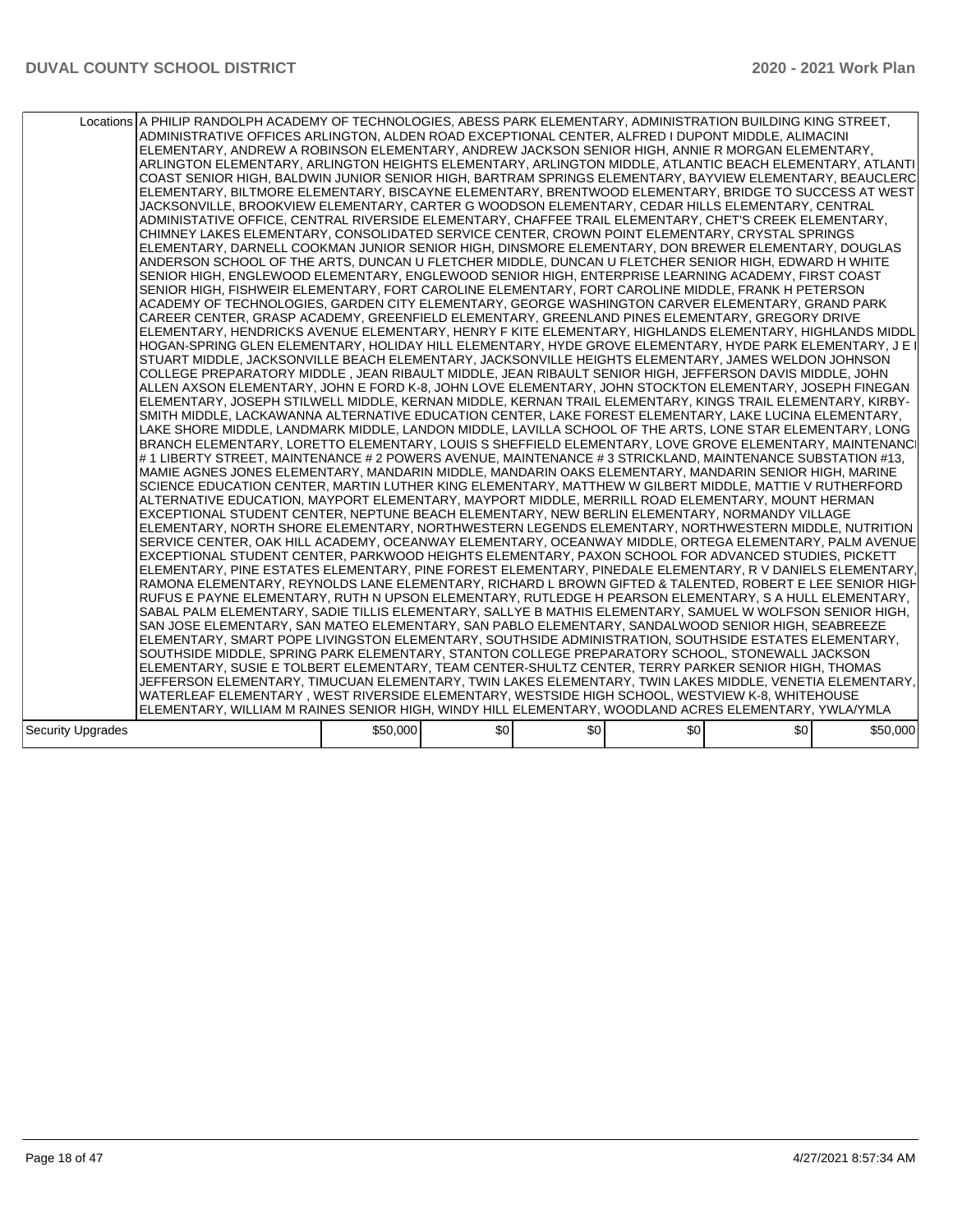| ADMINISTRATIVE OFFICES ARLINGTON, ALDEN ROAD EXCEPTIONAL CENTER, ALFRED I DUPONT MIDDLE, ALIMACINI<br>ELEMENTARY, ANDREW A ROBINSON ELEMENTARY, ANDREW JACKSON SENIOR HIGH, ANNIE R MORGAN ELEMENTARY,<br> ARLINGTON ELEMENTARY, ARLINGTON HEIGHTS ELEMENTARY, ARLINGTON MIDDLE, ATLANTIC BEACH ELEMENTARY, ATLANTI<br>COAST SENIOR HIGH, BALDWIN JUNIOR SENIOR HIGH, BARTRAM SPRINGS ELEMENTARY, BAYVIEW ELEMENTARY, BEAUCLERC<br>ELEMENTARY, BILTMORE ELEMENTARY, BISCAYNE ELEMENTARY, BRENTWOOD ELEMENTARY, BRIDGE TO SUCCESS AT WEST<br>JACKSONVILLE, BROOKVIEW ELEMENTARY, CARTER G WOODSON ELEMENTARY, CEDAR HILLS ELEMENTARY, CENTRAL<br>ADMINISTATIVE OFFICE, CENTRAL RIVERSIDE ELEMENTARY, CHAFFEE TRAIL ELEMENTARY, CHET'S CREEK ELEMENTARY,<br>CHIMNEY LAKES ELEMENTARY, CONSOLIDATED SERVICE CENTER, CROWN POINT ELEMENTARY, CRYSTAL SPRINGS<br>ELEMENTARY, DARNELL COOKMAN JUNIOR SENIOR HIGH, DINSMORE ELEMENTARY, DON BREWER ELEMENTARY, DOUGLAS<br>ANDERSON SCHOOL OF THE ARTS. DUNCAN U FLETCHER MIDDLE. DUNCAN U FLETCHER SENIOR HIGH. EDWARD H WHITE<br>SENIOR HIGH, ENGLEWOOD ELEMENTARY, ENGLEWOOD SENIOR HIGH, ENTERPRISE LEARNING ACADEMY, FIRST COAST<br>SENIOR HIGH, FISHWEIR ELEMENTARY, FORT CAROLINE ELEMENTARY, FORT CAROLINE MIDDLE, FRANK H PETERSON<br>ACADEMY OF TECHNOLOGIES, GARDEN CITY ELEMENTARY, GEORGE WASHINGTON CARVER ELEMENTARY, GRAND PARK<br>CAREER CENTER, GRASP ACADEMY, GREENFIELD ELEMENTARY, GREENLAND PINES ELEMENTARY, GREGORY DRIVE<br>ELEMENTARY, HENDRICKS AVENUE ELEMENTARY, HENRY F KITE ELEMENTARY, HIGHLANDS ELEMENTARY, HIGHLANDS MIDDL<br>HOGAN-SPRING GLEN ELEMENTARY, HOLIDAY HILL ELEMENTARY, HYDE GROVE ELEMENTARY, HYDE PARK ELEMENTARY, J E I<br>STUART MIDDLE, JACKSONVILLE BEACH ELEMENTARY, JACKSONVILLE HEIGHTS ELEMENTARY, JAMES WELDON JOHNSON<br>COLLEGE PREPARATORY MIDDLE , JEAN RIBAULT MIDDLE, JEAN RIBAULT SENIOR HIGH, JEFFERSON DAVIS MIDDLE, JOHN<br>ALLEN AXSON ELEMENTARY, JOHN E FORD K-8, JOHN LOVE ELEMENTARY, JOHN STOCKTON ELEMENTARY, JOSEPH FINEGAN<br>ELEMENTARY, JOSEPH STILWELL MIDDLE, KERNAN MIDDLE, KERNAN TRAIL ELEMENTARY, KINGS TRAIL ELEMENTARY, KIRBY-<br>SMITH MIDDLE, LACKAWANNA ALTERNATIVE EDUCATION CENTER, LAKE FOREST ELEMENTARY, LAKE LUCINA ELEMENTARY,<br>LAKE SHORE MIDDLE, LANDMARK MIDDLE, LANDON MIDDLE, LAVILLA SCHOOL OF THE ARTS, LONE STAR ELEMENTARY, LONG<br>BRANCH ELEMENTARY, LORETTO ELEMENTARY, LOUIS S SHEFFIELD ELEMENTARY, LOVE GROVE ELEMENTARY, MAINTENANCI<br># 1 LIBERTY STREET, MAINTENANCE # 2 POWERS AVENUE, MAINTENANCE # 3 STRICKLAND, MAINTENANCE SUBSTATION #13,<br>MAMIE AGNES JONES ELEMENTARY, MANDARIN MIDDLE, MANDARIN OAKS ELEMENTARY, MANDARIN SENIOR HIGH, MARINE<br>SCIENCE EDUCATION CENTER, MARTIN LUTHER KING ELEMENTARY, MATTHEW W GILBERT MIDDLE, MATTIE V RUTHERFORD<br>ALTERNATIVE EDUCATION, MAYPORT ELEMENTARY, MAYPORT MIDDLE, MERRILL ROAD ELEMENTARY, MOUNT HERMAN<br>EXCEPTIONAL STUDENT CENTER, NEPTUNE BEACH ELEMENTARY, NEW BERLIN ELEMENTARY, NORMANDY VILLAGE<br>IELEMENTARY. NORTH SHORE ELEMENTARY. NORTHWESTERN LEGENDS ELEMENTARY. NORTHWESTERN MIDDLE. NUTRITION<br>SERVICE CENTER, OAK HILL ACADEMY, OCEANWAY ELEMENTARY, OCEANWAY MIDDLE, ORTEGA ELEMENTARY, PALM AVENUE<br>EXCEPTIONAL STUDENT CENTER, PARKWOOD HEIGHTS ELEMENTARY, PAXON SCHOOL FOR ADVANCED STUDIES, PICKETT<br>ELEMENTARY, PINE ESTATES ELEMENTARY, PINE FOREST ELEMENTARY, PINEDALE ELEMENTARY, R V DANIELS ELEMENTARY,<br>RAMONA ELEMENTARY, REYNOLDS LANE ELEMENTARY, RICHARD L BROWN GIFTED & TALENTED, ROBERT E LEE SENIOR HIGH<br>IRUFUS E PAYNE ELEMENTARY, RUTH N UPSON ELEMENTARY, RUTLEDGE H PEARSON ELEMENTARY, S A HULL ELEMENTARY,<br>SABAL PALM ELEMENTARY, SADIE TILLIS ELEMENTARY, SALLYE B MATHIS ELEMENTARY, SAMUEL W WOLFSON SENIOR HIGH,<br>SAN JOSE ELEMENTARY, SAN MATEO ELEMENTARY, SAN PABLO ELEMENTARY, SANDALWOOD SENIOR HIGH, SEABREEZE<br>ELEMENTARY, SMART POPE LIVINGSTON ELEMENTARY, SOUTHSIDE ADMINISTRATION, SOUTHSIDE ESTATES ELEMENTARY,<br>SOUTHSIDE MIDDLE, SPRING PARK ELEMENTARY, STANTON COLLEGE PREPARATORY SCHOOL, STONEWALL JACKSON<br>ELEMENTARY, SUSIE E TOLBERT ELEMENTARY, TEAM CENTER-SHULTZ CENTER, TERRY PARKER SENIOR HIGH, THOMAS<br>JEFFERSON ELEMENTARY, TIMUCUAN ELEMENTARY, TWIN LAKES ELEMENTARY, TWIN LAKES MIDDLE, VENETIA ELEMENTARY,<br>WATERLEAF ELEMENTARY , WEST RIVERSIDE ELEMENTARY, WESTSIDE HIGH SCHOOL, WESTVIEW K-8, WHITEHOUSE<br>ELEMENTARY, WILLIAM M RAINES SENIOR HIGH, WINDY HILL ELEMENTARY, WOODLAND ACRES ELEMENTARY, YWLAYMLA<br>\$24,845,810<br>Total:<br>\$24,798,007<br>\$24,889,275<br>\$24,808,722<br>\$28,675,024 | Locations A PHILIP RANDOLPH ACADEMY OF TECHNOLOGIES, ABESS PARK ELEMENTARY, ADMINISTRATION BUILDING KING STREET, |  |  |               |
|------------------------------------------------------------------------------------------------------------------------------------------------------------------------------------------------------------------------------------------------------------------------------------------------------------------------------------------------------------------------------------------------------------------------------------------------------------------------------------------------------------------------------------------------------------------------------------------------------------------------------------------------------------------------------------------------------------------------------------------------------------------------------------------------------------------------------------------------------------------------------------------------------------------------------------------------------------------------------------------------------------------------------------------------------------------------------------------------------------------------------------------------------------------------------------------------------------------------------------------------------------------------------------------------------------------------------------------------------------------------------------------------------------------------------------------------------------------------------------------------------------------------------------------------------------------------------------------------------------------------------------------------------------------------------------------------------------------------------------------------------------------------------------------------------------------------------------------------------------------------------------------------------------------------------------------------------------------------------------------------------------------------------------------------------------------------------------------------------------------------------------------------------------------------------------------------------------------------------------------------------------------------------------------------------------------------------------------------------------------------------------------------------------------------------------------------------------------------------------------------------------------------------------------------------------------------------------------------------------------------------------------------------------------------------------------------------------------------------------------------------------------------------------------------------------------------------------------------------------------------------------------------------------------------------------------------------------------------------------------------------------------------------------------------------------------------------------------------------------------------------------------------------------------------------------------------------------------------------------------------------------------------------------------------------------------------------------------------------------------------------------------------------------------------------------------------------------------------------------------------------------------------------------------------------------------------------------------------------------------------------------------------------------------------------------------------------------------------------------------------------------------------------------------------------------------------------------------------------------------------------------------------------------------------------------------------------------------------------------------------------------------------------------------------------------------------------------------------------------------------------------------------------------------------------------------------------------------------------------------------------------------------------------------------------------------------------------------------------------------------------------------------------------------------------------------------------------------------------------------------------------------------------------------------------------------------------------------------------------------------------------------------------------|------------------------------------------------------------------------------------------------------------------|--|--|---------------|
|                                                                                                                                                                                                                                                                                                                                                                                                                                                                                                                                                                                                                                                                                                                                                                                                                                                                                                                                                                                                                                                                                                                                                                                                                                                                                                                                                                                                                                                                                                                                                                                                                                                                                                                                                                                                                                                                                                                                                                                                                                                                                                                                                                                                                                                                                                                                                                                                                                                                                                                                                                                                                                                                                                                                                                                                                                                                                                                                                                                                                                                                                                                                                                                                                                                                                                                                                                                                                                                                                                                                                                                                                                                                                                                                                                                                                                                                                                                                                                                                                                                                                                                                                                                                                                                                                                                                                                                                                                                                                                                                                                                                                                                            |                                                                                                                  |  |  |               |
|                                                                                                                                                                                                                                                                                                                                                                                                                                                                                                                                                                                                                                                                                                                                                                                                                                                                                                                                                                                                                                                                                                                                                                                                                                                                                                                                                                                                                                                                                                                                                                                                                                                                                                                                                                                                                                                                                                                                                                                                                                                                                                                                                                                                                                                                                                                                                                                                                                                                                                                                                                                                                                                                                                                                                                                                                                                                                                                                                                                                                                                                                                                                                                                                                                                                                                                                                                                                                                                                                                                                                                                                                                                                                                                                                                                                                                                                                                                                                                                                                                                                                                                                                                                                                                                                                                                                                                                                                                                                                                                                                                                                                                                            |                                                                                                                  |  |  |               |
|                                                                                                                                                                                                                                                                                                                                                                                                                                                                                                                                                                                                                                                                                                                                                                                                                                                                                                                                                                                                                                                                                                                                                                                                                                                                                                                                                                                                                                                                                                                                                                                                                                                                                                                                                                                                                                                                                                                                                                                                                                                                                                                                                                                                                                                                                                                                                                                                                                                                                                                                                                                                                                                                                                                                                                                                                                                                                                                                                                                                                                                                                                                                                                                                                                                                                                                                                                                                                                                                                                                                                                                                                                                                                                                                                                                                                                                                                                                                                                                                                                                                                                                                                                                                                                                                                                                                                                                                                                                                                                                                                                                                                                                            |                                                                                                                  |  |  |               |
|                                                                                                                                                                                                                                                                                                                                                                                                                                                                                                                                                                                                                                                                                                                                                                                                                                                                                                                                                                                                                                                                                                                                                                                                                                                                                                                                                                                                                                                                                                                                                                                                                                                                                                                                                                                                                                                                                                                                                                                                                                                                                                                                                                                                                                                                                                                                                                                                                                                                                                                                                                                                                                                                                                                                                                                                                                                                                                                                                                                                                                                                                                                                                                                                                                                                                                                                                                                                                                                                                                                                                                                                                                                                                                                                                                                                                                                                                                                                                                                                                                                                                                                                                                                                                                                                                                                                                                                                                                                                                                                                                                                                                                                            |                                                                                                                  |  |  |               |
|                                                                                                                                                                                                                                                                                                                                                                                                                                                                                                                                                                                                                                                                                                                                                                                                                                                                                                                                                                                                                                                                                                                                                                                                                                                                                                                                                                                                                                                                                                                                                                                                                                                                                                                                                                                                                                                                                                                                                                                                                                                                                                                                                                                                                                                                                                                                                                                                                                                                                                                                                                                                                                                                                                                                                                                                                                                                                                                                                                                                                                                                                                                                                                                                                                                                                                                                                                                                                                                                                                                                                                                                                                                                                                                                                                                                                                                                                                                                                                                                                                                                                                                                                                                                                                                                                                                                                                                                                                                                                                                                                                                                                                                            |                                                                                                                  |  |  |               |
|                                                                                                                                                                                                                                                                                                                                                                                                                                                                                                                                                                                                                                                                                                                                                                                                                                                                                                                                                                                                                                                                                                                                                                                                                                                                                                                                                                                                                                                                                                                                                                                                                                                                                                                                                                                                                                                                                                                                                                                                                                                                                                                                                                                                                                                                                                                                                                                                                                                                                                                                                                                                                                                                                                                                                                                                                                                                                                                                                                                                                                                                                                                                                                                                                                                                                                                                                                                                                                                                                                                                                                                                                                                                                                                                                                                                                                                                                                                                                                                                                                                                                                                                                                                                                                                                                                                                                                                                                                                                                                                                                                                                                                                            |                                                                                                                  |  |  |               |
|                                                                                                                                                                                                                                                                                                                                                                                                                                                                                                                                                                                                                                                                                                                                                                                                                                                                                                                                                                                                                                                                                                                                                                                                                                                                                                                                                                                                                                                                                                                                                                                                                                                                                                                                                                                                                                                                                                                                                                                                                                                                                                                                                                                                                                                                                                                                                                                                                                                                                                                                                                                                                                                                                                                                                                                                                                                                                                                                                                                                                                                                                                                                                                                                                                                                                                                                                                                                                                                                                                                                                                                                                                                                                                                                                                                                                                                                                                                                                                                                                                                                                                                                                                                                                                                                                                                                                                                                                                                                                                                                                                                                                                                            |                                                                                                                  |  |  |               |
|                                                                                                                                                                                                                                                                                                                                                                                                                                                                                                                                                                                                                                                                                                                                                                                                                                                                                                                                                                                                                                                                                                                                                                                                                                                                                                                                                                                                                                                                                                                                                                                                                                                                                                                                                                                                                                                                                                                                                                                                                                                                                                                                                                                                                                                                                                                                                                                                                                                                                                                                                                                                                                                                                                                                                                                                                                                                                                                                                                                                                                                                                                                                                                                                                                                                                                                                                                                                                                                                                                                                                                                                                                                                                                                                                                                                                                                                                                                                                                                                                                                                                                                                                                                                                                                                                                                                                                                                                                                                                                                                                                                                                                                            |                                                                                                                  |  |  |               |
|                                                                                                                                                                                                                                                                                                                                                                                                                                                                                                                                                                                                                                                                                                                                                                                                                                                                                                                                                                                                                                                                                                                                                                                                                                                                                                                                                                                                                                                                                                                                                                                                                                                                                                                                                                                                                                                                                                                                                                                                                                                                                                                                                                                                                                                                                                                                                                                                                                                                                                                                                                                                                                                                                                                                                                                                                                                                                                                                                                                                                                                                                                                                                                                                                                                                                                                                                                                                                                                                                                                                                                                                                                                                                                                                                                                                                                                                                                                                                                                                                                                                                                                                                                                                                                                                                                                                                                                                                                                                                                                                                                                                                                                            |                                                                                                                  |  |  |               |
|                                                                                                                                                                                                                                                                                                                                                                                                                                                                                                                                                                                                                                                                                                                                                                                                                                                                                                                                                                                                                                                                                                                                                                                                                                                                                                                                                                                                                                                                                                                                                                                                                                                                                                                                                                                                                                                                                                                                                                                                                                                                                                                                                                                                                                                                                                                                                                                                                                                                                                                                                                                                                                                                                                                                                                                                                                                                                                                                                                                                                                                                                                                                                                                                                                                                                                                                                                                                                                                                                                                                                                                                                                                                                                                                                                                                                                                                                                                                                                                                                                                                                                                                                                                                                                                                                                                                                                                                                                                                                                                                                                                                                                                            |                                                                                                                  |  |  |               |
|                                                                                                                                                                                                                                                                                                                                                                                                                                                                                                                                                                                                                                                                                                                                                                                                                                                                                                                                                                                                                                                                                                                                                                                                                                                                                                                                                                                                                                                                                                                                                                                                                                                                                                                                                                                                                                                                                                                                                                                                                                                                                                                                                                                                                                                                                                                                                                                                                                                                                                                                                                                                                                                                                                                                                                                                                                                                                                                                                                                                                                                                                                                                                                                                                                                                                                                                                                                                                                                                                                                                                                                                                                                                                                                                                                                                                                                                                                                                                                                                                                                                                                                                                                                                                                                                                                                                                                                                                                                                                                                                                                                                                                                            |                                                                                                                  |  |  |               |
|                                                                                                                                                                                                                                                                                                                                                                                                                                                                                                                                                                                                                                                                                                                                                                                                                                                                                                                                                                                                                                                                                                                                                                                                                                                                                                                                                                                                                                                                                                                                                                                                                                                                                                                                                                                                                                                                                                                                                                                                                                                                                                                                                                                                                                                                                                                                                                                                                                                                                                                                                                                                                                                                                                                                                                                                                                                                                                                                                                                                                                                                                                                                                                                                                                                                                                                                                                                                                                                                                                                                                                                                                                                                                                                                                                                                                                                                                                                                                                                                                                                                                                                                                                                                                                                                                                                                                                                                                                                                                                                                                                                                                                                            |                                                                                                                  |  |  |               |
|                                                                                                                                                                                                                                                                                                                                                                                                                                                                                                                                                                                                                                                                                                                                                                                                                                                                                                                                                                                                                                                                                                                                                                                                                                                                                                                                                                                                                                                                                                                                                                                                                                                                                                                                                                                                                                                                                                                                                                                                                                                                                                                                                                                                                                                                                                                                                                                                                                                                                                                                                                                                                                                                                                                                                                                                                                                                                                                                                                                                                                                                                                                                                                                                                                                                                                                                                                                                                                                                                                                                                                                                                                                                                                                                                                                                                                                                                                                                                                                                                                                                                                                                                                                                                                                                                                                                                                                                                                                                                                                                                                                                                                                            |                                                                                                                  |  |  |               |
|                                                                                                                                                                                                                                                                                                                                                                                                                                                                                                                                                                                                                                                                                                                                                                                                                                                                                                                                                                                                                                                                                                                                                                                                                                                                                                                                                                                                                                                                                                                                                                                                                                                                                                                                                                                                                                                                                                                                                                                                                                                                                                                                                                                                                                                                                                                                                                                                                                                                                                                                                                                                                                                                                                                                                                                                                                                                                                                                                                                                                                                                                                                                                                                                                                                                                                                                                                                                                                                                                                                                                                                                                                                                                                                                                                                                                                                                                                                                                                                                                                                                                                                                                                                                                                                                                                                                                                                                                                                                                                                                                                                                                                                            |                                                                                                                  |  |  |               |
|                                                                                                                                                                                                                                                                                                                                                                                                                                                                                                                                                                                                                                                                                                                                                                                                                                                                                                                                                                                                                                                                                                                                                                                                                                                                                                                                                                                                                                                                                                                                                                                                                                                                                                                                                                                                                                                                                                                                                                                                                                                                                                                                                                                                                                                                                                                                                                                                                                                                                                                                                                                                                                                                                                                                                                                                                                                                                                                                                                                                                                                                                                                                                                                                                                                                                                                                                                                                                                                                                                                                                                                                                                                                                                                                                                                                                                                                                                                                                                                                                                                                                                                                                                                                                                                                                                                                                                                                                                                                                                                                                                                                                                                            |                                                                                                                  |  |  |               |
|                                                                                                                                                                                                                                                                                                                                                                                                                                                                                                                                                                                                                                                                                                                                                                                                                                                                                                                                                                                                                                                                                                                                                                                                                                                                                                                                                                                                                                                                                                                                                                                                                                                                                                                                                                                                                                                                                                                                                                                                                                                                                                                                                                                                                                                                                                                                                                                                                                                                                                                                                                                                                                                                                                                                                                                                                                                                                                                                                                                                                                                                                                                                                                                                                                                                                                                                                                                                                                                                                                                                                                                                                                                                                                                                                                                                                                                                                                                                                                                                                                                                                                                                                                                                                                                                                                                                                                                                                                                                                                                                                                                                                                                            |                                                                                                                  |  |  |               |
|                                                                                                                                                                                                                                                                                                                                                                                                                                                                                                                                                                                                                                                                                                                                                                                                                                                                                                                                                                                                                                                                                                                                                                                                                                                                                                                                                                                                                                                                                                                                                                                                                                                                                                                                                                                                                                                                                                                                                                                                                                                                                                                                                                                                                                                                                                                                                                                                                                                                                                                                                                                                                                                                                                                                                                                                                                                                                                                                                                                                                                                                                                                                                                                                                                                                                                                                                                                                                                                                                                                                                                                                                                                                                                                                                                                                                                                                                                                                                                                                                                                                                                                                                                                                                                                                                                                                                                                                                                                                                                                                                                                                                                                            |                                                                                                                  |  |  |               |
|                                                                                                                                                                                                                                                                                                                                                                                                                                                                                                                                                                                                                                                                                                                                                                                                                                                                                                                                                                                                                                                                                                                                                                                                                                                                                                                                                                                                                                                                                                                                                                                                                                                                                                                                                                                                                                                                                                                                                                                                                                                                                                                                                                                                                                                                                                                                                                                                                                                                                                                                                                                                                                                                                                                                                                                                                                                                                                                                                                                                                                                                                                                                                                                                                                                                                                                                                                                                                                                                                                                                                                                                                                                                                                                                                                                                                                                                                                                                                                                                                                                                                                                                                                                                                                                                                                                                                                                                                                                                                                                                                                                                                                                            |                                                                                                                  |  |  |               |
|                                                                                                                                                                                                                                                                                                                                                                                                                                                                                                                                                                                                                                                                                                                                                                                                                                                                                                                                                                                                                                                                                                                                                                                                                                                                                                                                                                                                                                                                                                                                                                                                                                                                                                                                                                                                                                                                                                                                                                                                                                                                                                                                                                                                                                                                                                                                                                                                                                                                                                                                                                                                                                                                                                                                                                                                                                                                                                                                                                                                                                                                                                                                                                                                                                                                                                                                                                                                                                                                                                                                                                                                                                                                                                                                                                                                                                                                                                                                                                                                                                                                                                                                                                                                                                                                                                                                                                                                                                                                                                                                                                                                                                                            |                                                                                                                  |  |  |               |
|                                                                                                                                                                                                                                                                                                                                                                                                                                                                                                                                                                                                                                                                                                                                                                                                                                                                                                                                                                                                                                                                                                                                                                                                                                                                                                                                                                                                                                                                                                                                                                                                                                                                                                                                                                                                                                                                                                                                                                                                                                                                                                                                                                                                                                                                                                                                                                                                                                                                                                                                                                                                                                                                                                                                                                                                                                                                                                                                                                                                                                                                                                                                                                                                                                                                                                                                                                                                                                                                                                                                                                                                                                                                                                                                                                                                                                                                                                                                                                                                                                                                                                                                                                                                                                                                                                                                                                                                                                                                                                                                                                                                                                                            |                                                                                                                  |  |  |               |
|                                                                                                                                                                                                                                                                                                                                                                                                                                                                                                                                                                                                                                                                                                                                                                                                                                                                                                                                                                                                                                                                                                                                                                                                                                                                                                                                                                                                                                                                                                                                                                                                                                                                                                                                                                                                                                                                                                                                                                                                                                                                                                                                                                                                                                                                                                                                                                                                                                                                                                                                                                                                                                                                                                                                                                                                                                                                                                                                                                                                                                                                                                                                                                                                                                                                                                                                                                                                                                                                                                                                                                                                                                                                                                                                                                                                                                                                                                                                                                                                                                                                                                                                                                                                                                                                                                                                                                                                                                                                                                                                                                                                                                                            |                                                                                                                  |  |  |               |
|                                                                                                                                                                                                                                                                                                                                                                                                                                                                                                                                                                                                                                                                                                                                                                                                                                                                                                                                                                                                                                                                                                                                                                                                                                                                                                                                                                                                                                                                                                                                                                                                                                                                                                                                                                                                                                                                                                                                                                                                                                                                                                                                                                                                                                                                                                                                                                                                                                                                                                                                                                                                                                                                                                                                                                                                                                                                                                                                                                                                                                                                                                                                                                                                                                                                                                                                                                                                                                                                                                                                                                                                                                                                                                                                                                                                                                                                                                                                                                                                                                                                                                                                                                                                                                                                                                                                                                                                                                                                                                                                                                                                                                                            |                                                                                                                  |  |  |               |
|                                                                                                                                                                                                                                                                                                                                                                                                                                                                                                                                                                                                                                                                                                                                                                                                                                                                                                                                                                                                                                                                                                                                                                                                                                                                                                                                                                                                                                                                                                                                                                                                                                                                                                                                                                                                                                                                                                                                                                                                                                                                                                                                                                                                                                                                                                                                                                                                                                                                                                                                                                                                                                                                                                                                                                                                                                                                                                                                                                                                                                                                                                                                                                                                                                                                                                                                                                                                                                                                                                                                                                                                                                                                                                                                                                                                                                                                                                                                                                                                                                                                                                                                                                                                                                                                                                                                                                                                                                                                                                                                                                                                                                                            |                                                                                                                  |  |  |               |
|                                                                                                                                                                                                                                                                                                                                                                                                                                                                                                                                                                                                                                                                                                                                                                                                                                                                                                                                                                                                                                                                                                                                                                                                                                                                                                                                                                                                                                                                                                                                                                                                                                                                                                                                                                                                                                                                                                                                                                                                                                                                                                                                                                                                                                                                                                                                                                                                                                                                                                                                                                                                                                                                                                                                                                                                                                                                                                                                                                                                                                                                                                                                                                                                                                                                                                                                                                                                                                                                                                                                                                                                                                                                                                                                                                                                                                                                                                                                                                                                                                                                                                                                                                                                                                                                                                                                                                                                                                                                                                                                                                                                                                                            |                                                                                                                  |  |  |               |
|                                                                                                                                                                                                                                                                                                                                                                                                                                                                                                                                                                                                                                                                                                                                                                                                                                                                                                                                                                                                                                                                                                                                                                                                                                                                                                                                                                                                                                                                                                                                                                                                                                                                                                                                                                                                                                                                                                                                                                                                                                                                                                                                                                                                                                                                                                                                                                                                                                                                                                                                                                                                                                                                                                                                                                                                                                                                                                                                                                                                                                                                                                                                                                                                                                                                                                                                                                                                                                                                                                                                                                                                                                                                                                                                                                                                                                                                                                                                                                                                                                                                                                                                                                                                                                                                                                                                                                                                                                                                                                                                                                                                                                                            |                                                                                                                  |  |  |               |
|                                                                                                                                                                                                                                                                                                                                                                                                                                                                                                                                                                                                                                                                                                                                                                                                                                                                                                                                                                                                                                                                                                                                                                                                                                                                                                                                                                                                                                                                                                                                                                                                                                                                                                                                                                                                                                                                                                                                                                                                                                                                                                                                                                                                                                                                                                                                                                                                                                                                                                                                                                                                                                                                                                                                                                                                                                                                                                                                                                                                                                                                                                                                                                                                                                                                                                                                                                                                                                                                                                                                                                                                                                                                                                                                                                                                                                                                                                                                                                                                                                                                                                                                                                                                                                                                                                                                                                                                                                                                                                                                                                                                                                                            |                                                                                                                  |  |  |               |
|                                                                                                                                                                                                                                                                                                                                                                                                                                                                                                                                                                                                                                                                                                                                                                                                                                                                                                                                                                                                                                                                                                                                                                                                                                                                                                                                                                                                                                                                                                                                                                                                                                                                                                                                                                                                                                                                                                                                                                                                                                                                                                                                                                                                                                                                                                                                                                                                                                                                                                                                                                                                                                                                                                                                                                                                                                                                                                                                                                                                                                                                                                                                                                                                                                                                                                                                                                                                                                                                                                                                                                                                                                                                                                                                                                                                                                                                                                                                                                                                                                                                                                                                                                                                                                                                                                                                                                                                                                                                                                                                                                                                                                                            |                                                                                                                  |  |  |               |
|                                                                                                                                                                                                                                                                                                                                                                                                                                                                                                                                                                                                                                                                                                                                                                                                                                                                                                                                                                                                                                                                                                                                                                                                                                                                                                                                                                                                                                                                                                                                                                                                                                                                                                                                                                                                                                                                                                                                                                                                                                                                                                                                                                                                                                                                                                                                                                                                                                                                                                                                                                                                                                                                                                                                                                                                                                                                                                                                                                                                                                                                                                                                                                                                                                                                                                                                                                                                                                                                                                                                                                                                                                                                                                                                                                                                                                                                                                                                                                                                                                                                                                                                                                                                                                                                                                                                                                                                                                                                                                                                                                                                                                                            |                                                                                                                  |  |  |               |
|                                                                                                                                                                                                                                                                                                                                                                                                                                                                                                                                                                                                                                                                                                                                                                                                                                                                                                                                                                                                                                                                                                                                                                                                                                                                                                                                                                                                                                                                                                                                                                                                                                                                                                                                                                                                                                                                                                                                                                                                                                                                                                                                                                                                                                                                                                                                                                                                                                                                                                                                                                                                                                                                                                                                                                                                                                                                                                                                                                                                                                                                                                                                                                                                                                                                                                                                                                                                                                                                                                                                                                                                                                                                                                                                                                                                                                                                                                                                                                                                                                                                                                                                                                                                                                                                                                                                                                                                                                                                                                                                                                                                                                                            |                                                                                                                  |  |  |               |
|                                                                                                                                                                                                                                                                                                                                                                                                                                                                                                                                                                                                                                                                                                                                                                                                                                                                                                                                                                                                                                                                                                                                                                                                                                                                                                                                                                                                                                                                                                                                                                                                                                                                                                                                                                                                                                                                                                                                                                                                                                                                                                                                                                                                                                                                                                                                                                                                                                                                                                                                                                                                                                                                                                                                                                                                                                                                                                                                                                                                                                                                                                                                                                                                                                                                                                                                                                                                                                                                                                                                                                                                                                                                                                                                                                                                                                                                                                                                                                                                                                                                                                                                                                                                                                                                                                                                                                                                                                                                                                                                                                                                                                                            |                                                                                                                  |  |  |               |
|                                                                                                                                                                                                                                                                                                                                                                                                                                                                                                                                                                                                                                                                                                                                                                                                                                                                                                                                                                                                                                                                                                                                                                                                                                                                                                                                                                                                                                                                                                                                                                                                                                                                                                                                                                                                                                                                                                                                                                                                                                                                                                                                                                                                                                                                                                                                                                                                                                                                                                                                                                                                                                                                                                                                                                                                                                                                                                                                                                                                                                                                                                                                                                                                                                                                                                                                                                                                                                                                                                                                                                                                                                                                                                                                                                                                                                                                                                                                                                                                                                                                                                                                                                                                                                                                                                                                                                                                                                                                                                                                                                                                                                                            |                                                                                                                  |  |  |               |
|                                                                                                                                                                                                                                                                                                                                                                                                                                                                                                                                                                                                                                                                                                                                                                                                                                                                                                                                                                                                                                                                                                                                                                                                                                                                                                                                                                                                                                                                                                                                                                                                                                                                                                                                                                                                                                                                                                                                                                                                                                                                                                                                                                                                                                                                                                                                                                                                                                                                                                                                                                                                                                                                                                                                                                                                                                                                                                                                                                                                                                                                                                                                                                                                                                                                                                                                                                                                                                                                                                                                                                                                                                                                                                                                                                                                                                                                                                                                                                                                                                                                                                                                                                                                                                                                                                                                                                                                                                                                                                                                                                                                                                                            |                                                                                                                  |  |  |               |
|                                                                                                                                                                                                                                                                                                                                                                                                                                                                                                                                                                                                                                                                                                                                                                                                                                                                                                                                                                                                                                                                                                                                                                                                                                                                                                                                                                                                                                                                                                                                                                                                                                                                                                                                                                                                                                                                                                                                                                                                                                                                                                                                                                                                                                                                                                                                                                                                                                                                                                                                                                                                                                                                                                                                                                                                                                                                                                                                                                                                                                                                                                                                                                                                                                                                                                                                                                                                                                                                                                                                                                                                                                                                                                                                                                                                                                                                                                                                                                                                                                                                                                                                                                                                                                                                                                                                                                                                                                                                                                                                                                                                                                                            |                                                                                                                  |  |  |               |
|                                                                                                                                                                                                                                                                                                                                                                                                                                                                                                                                                                                                                                                                                                                                                                                                                                                                                                                                                                                                                                                                                                                                                                                                                                                                                                                                                                                                                                                                                                                                                                                                                                                                                                                                                                                                                                                                                                                                                                                                                                                                                                                                                                                                                                                                                                                                                                                                                                                                                                                                                                                                                                                                                                                                                                                                                                                                                                                                                                                                                                                                                                                                                                                                                                                                                                                                                                                                                                                                                                                                                                                                                                                                                                                                                                                                                                                                                                                                                                                                                                                                                                                                                                                                                                                                                                                                                                                                                                                                                                                                                                                                                                                            |                                                                                                                  |  |  |               |
|                                                                                                                                                                                                                                                                                                                                                                                                                                                                                                                                                                                                                                                                                                                                                                                                                                                                                                                                                                                                                                                                                                                                                                                                                                                                                                                                                                                                                                                                                                                                                                                                                                                                                                                                                                                                                                                                                                                                                                                                                                                                                                                                                                                                                                                                                                                                                                                                                                                                                                                                                                                                                                                                                                                                                                                                                                                                                                                                                                                                                                                                                                                                                                                                                                                                                                                                                                                                                                                                                                                                                                                                                                                                                                                                                                                                                                                                                                                                                                                                                                                                                                                                                                                                                                                                                                                                                                                                                                                                                                                                                                                                                                                            |                                                                                                                  |  |  |               |
|                                                                                                                                                                                                                                                                                                                                                                                                                                                                                                                                                                                                                                                                                                                                                                                                                                                                                                                                                                                                                                                                                                                                                                                                                                                                                                                                                                                                                                                                                                                                                                                                                                                                                                                                                                                                                                                                                                                                                                                                                                                                                                                                                                                                                                                                                                                                                                                                                                                                                                                                                                                                                                                                                                                                                                                                                                                                                                                                                                                                                                                                                                                                                                                                                                                                                                                                                                                                                                                                                                                                                                                                                                                                                                                                                                                                                                                                                                                                                                                                                                                                                                                                                                                                                                                                                                                                                                                                                                                                                                                                                                                                                                                            |                                                                                                                  |  |  |               |
|                                                                                                                                                                                                                                                                                                                                                                                                                                                                                                                                                                                                                                                                                                                                                                                                                                                                                                                                                                                                                                                                                                                                                                                                                                                                                                                                                                                                                                                                                                                                                                                                                                                                                                                                                                                                                                                                                                                                                                                                                                                                                                                                                                                                                                                                                                                                                                                                                                                                                                                                                                                                                                                                                                                                                                                                                                                                                                                                                                                                                                                                                                                                                                                                                                                                                                                                                                                                                                                                                                                                                                                                                                                                                                                                                                                                                                                                                                                                                                                                                                                                                                                                                                                                                                                                                                                                                                                                                                                                                                                                                                                                                                                            |                                                                                                                  |  |  |               |
|                                                                                                                                                                                                                                                                                                                                                                                                                                                                                                                                                                                                                                                                                                                                                                                                                                                                                                                                                                                                                                                                                                                                                                                                                                                                                                                                                                                                                                                                                                                                                                                                                                                                                                                                                                                                                                                                                                                                                                                                                                                                                                                                                                                                                                                                                                                                                                                                                                                                                                                                                                                                                                                                                                                                                                                                                                                                                                                                                                                                                                                                                                                                                                                                                                                                                                                                                                                                                                                                                                                                                                                                                                                                                                                                                                                                                                                                                                                                                                                                                                                                                                                                                                                                                                                                                                                                                                                                                                                                                                                                                                                                                                                            |                                                                                                                  |  |  | \$128,016,838 |

## **Local 1.50 Mill Expenditure For Maintenance, Repair and Renovation**

Anticipated expenditures expected from local funding sources over the years covered by the current work plan.

| Item                                      | 2020 - 2021<br><b>Actual Budget</b> | 2021 - 2022<br>Projected | 2022 - 2023<br>Projected | 2023 - 2024<br>Projected | 2024 - 2025<br>Projected | Total         |
|-------------------------------------------|-------------------------------------|--------------------------|--------------------------|--------------------------|--------------------------|---------------|
| Remaining Maint and Repair from 1.5 Mills | \$24,798,007                        | \$24,845,810             | \$24,889,275             | \$24,808,722             | \$28,675,024             | \$128,016,838 |
| Maintenance/Repair Salaries               | \$0                                 | \$0                      | \$0                      | \$0                      | \$0                      | \$0           |
| School Bus Purchases                      | \$0                                 | \$0                      | \$0                      | \$0                      | \$0                      | \$0           |
| <b>Other Vehicle Purchases</b>            | \$1,000,000                         | \$1,000,000              | \$1,000,000              | \$1,000,000              | \$1,000,000              | \$5,000,000   |
| Capital Outlay Equipment                  | \$750,000                           | \$750,000                | \$750,000                | \$750,000                | \$750,000                | \$3,750,000   |
| <b>Rent/Lease Payments</b>                | \$0                                 | \$0                      | \$0                      | \$0                      | \$0                      | \$0           |
| <b>COP Debt Service</b>                   | \$29,186,966                        | \$29,204,860             | \$29,112,725             | \$29,068,372             | \$25,529,538             | \$142,102,461 |
| Rent/Lease Relocatables                   | \$0                                 | \$0                      | \$0                      | \$0                      | \$0                      | \$0           |
| <b>Environmental Problems</b>             | \$0 <sub>1</sub>                    | \$0                      | \$0                      | \$0                      | \$0                      | \$0           |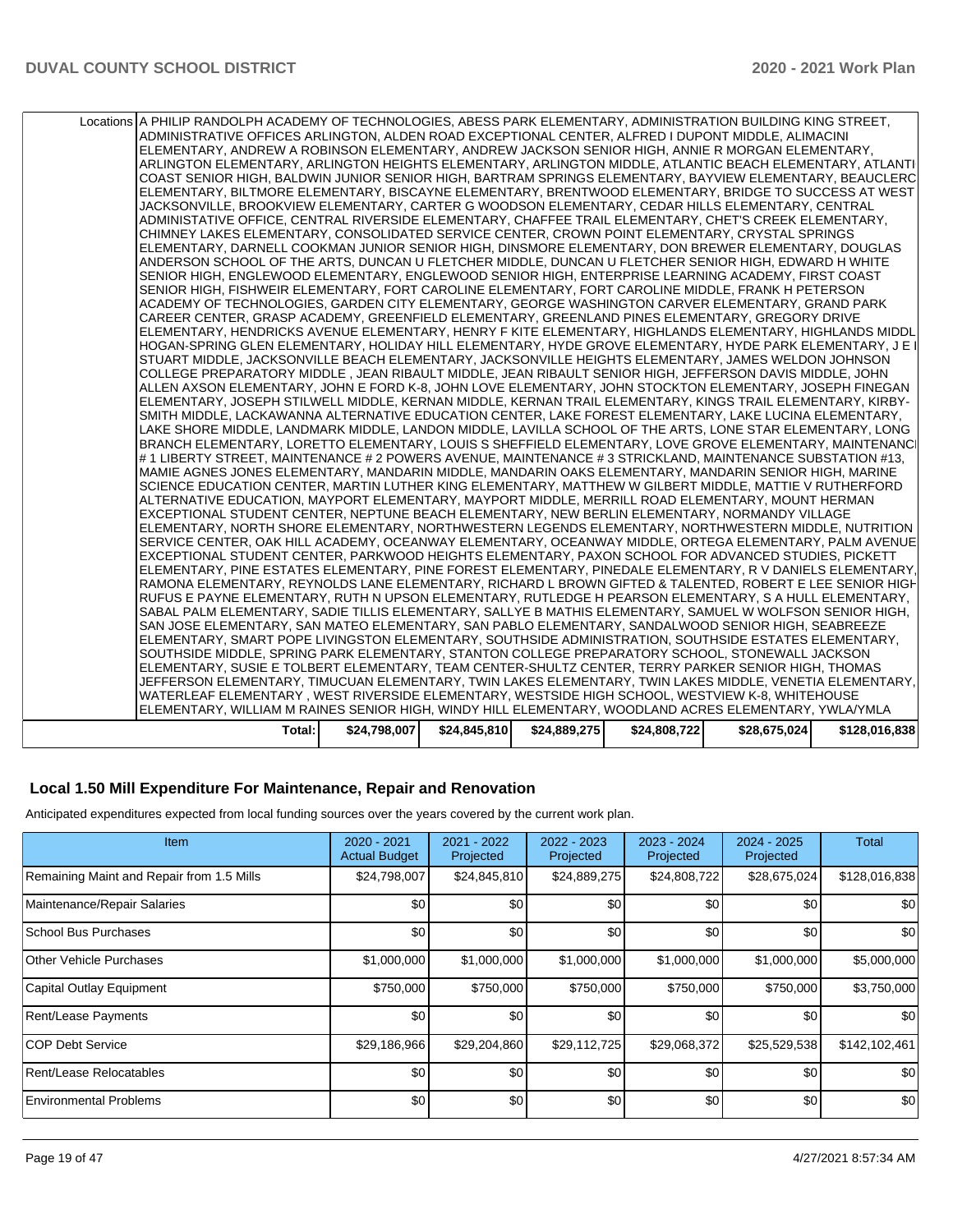| s.1011.14 Debt Service                                       | \$0          | \$0          | \$0          | \$0          | \$0          | \$0           |
|--------------------------------------------------------------|--------------|--------------|--------------|--------------|--------------|---------------|
| Special Facilities Construction Account                      | \$0          | \$0          | \$0          | \$0          | \$0          | \$0           |
| Premiums for Property Casualty Insurance - 1011.71<br>(4a,b) | \$2,600,000  | \$2,600,000  | \$2,600,000  | \$2,600,000  | \$2,600,000  | \$13,000,000  |
| Qualified School Construction Bonds (QSCB)                   | \$0          | \$0          | \$0          | \$0          | \$0          | \$0           |
| Qualified Zone Academy Bonds (QZAB)                          | \$0          | \$0          | \$0          | \$0          | \$0          | \$0           |
| Replacement Equipment Inventory                              | \$350,000    | \$350,000    | \$350,000    | \$350,000    | \$350,000    | \$1,750,000   |
| Minor Maintenance Transfer                                   | \$13,000,000 | \$13,000,000 | \$13,000,000 | \$13,000,000 | \$13,000,000 | \$65,000,000  |
| Transportation                                               | \$9,000,000  | \$9,000,000  | \$9,000,000  | \$9,000,000  | \$9,000,000  | \$45,000,000  |
| Charter School Capital Outlay- PECO                          | \$8,815,453  | \$8,815,453  | \$8,815,453  | \$8,815,453  | \$8,815,453  | \$44,077,265  |
| New FFE for Schools                                          | \$300,000    | \$300,000    | \$300,000    | \$300,000    | \$300,000    | \$1,500,000   |
| CO&DS Projects                                               | \$4,490,258  | \$4,490,258  | \$4,490,258  | \$4,490,258  | \$4,490,258  | \$22,451,290  |
| Maintenance Equipment                                        | \$300,000    | \$300,000    | \$300,000    | \$300,000    | \$300,000    | \$1,500,000   |
| Consolidated Services Equipment                              | \$100,000    | \$100,000    | \$100,000    | \$100,000    | \$100,000    | \$500,000     |
| <b>Vocational Equipment</b>                                  | \$300,000    | \$300,000    | \$300,000    | \$300,000    | \$300,000    | \$1,500,000   |
| <b>Emergency Radios</b>                                      | \$250,000    | \$262,500    | \$275,625    | \$389,406    | \$303,877    | \$1,481,408   |
| <b>Local Expenditure Totals:</b>                             | \$95,240,684 | \$95,318,881 | \$95,283,336 | \$95,272,211 | \$95,514,150 | \$476,629,262 |

# **Revenue**

## **1.50 Mill Revenue Source**

Schedule of Estimated Capital Outlay Revenue from each currently approved source which is estimated to be available for expenditures on the projects included in the tentative district facilities work program. All amounts are NET after considering carryover balances, interest earned, new COP's, 1011.14 and 1011.15 loans, etc. Districts cannot use 1.5-Mill funds for salaries except for those explicitly associated with maintenance/repair projects. (1011.71 (5), F.S.)

| <b>Item</b>                                                                         | Fund | $2020 - 2021$<br><b>Actual Value</b> | 2021 - 2022<br>Projected | $2022 - 2023$<br>Projected | $2023 - 2024$<br>Projected | $2024 - 2025$<br>Projected | Total             |
|-------------------------------------------------------------------------------------|------|--------------------------------------|--------------------------|----------------------------|----------------------------|----------------------------|-------------------|
| (1) Non-exempt property<br>lassessed valuation                                      |      | \$79,583,630,855                     | \$85,242,200,000         | \$90,731,600,000           | \$96,388,200,000           | \$102,251,300,000          | \$454,196,930,855 |
| $(2)$ The Millage projected for<br>discretionary capital outlay per<br>ls.1011.71   |      | 1.50 <sub>1</sub>                    | 1.50                     | 1.50                       | 1.50                       | 1.50                       |                   |
| $(3)$ Full value of the 1.50-Mill<br>discretionary capital outlay per<br>ls.1011.71 |      | \$133,700,500                        | \$143.206.896            | \$152,429,088              | \$161,932,176              | \$171,782,184              | \$763.050.844     |
| (4) Value of the portion of the 1.50<br>-Mill ACTUALLY levied                       | 370  | \$114,600,428                        | \$122.748.768            | \$130,653,504              | \$138,799,008              | \$147.241.872              | \$654.043.580     |
| $(5)$ Difference of lines $(3)$ and $(4)$                                           |      | \$19,100,072                         | \$20,458,128             | \$21,775,584               | \$23,133,168               | \$24,540,312               | \$109,007,264     |

## **PECO Revenue Source**

The figure in the row designated "PECO Maintenance" will be subtracted from funds available for new construction because PECO maintenance dollars cannot be used for new construction.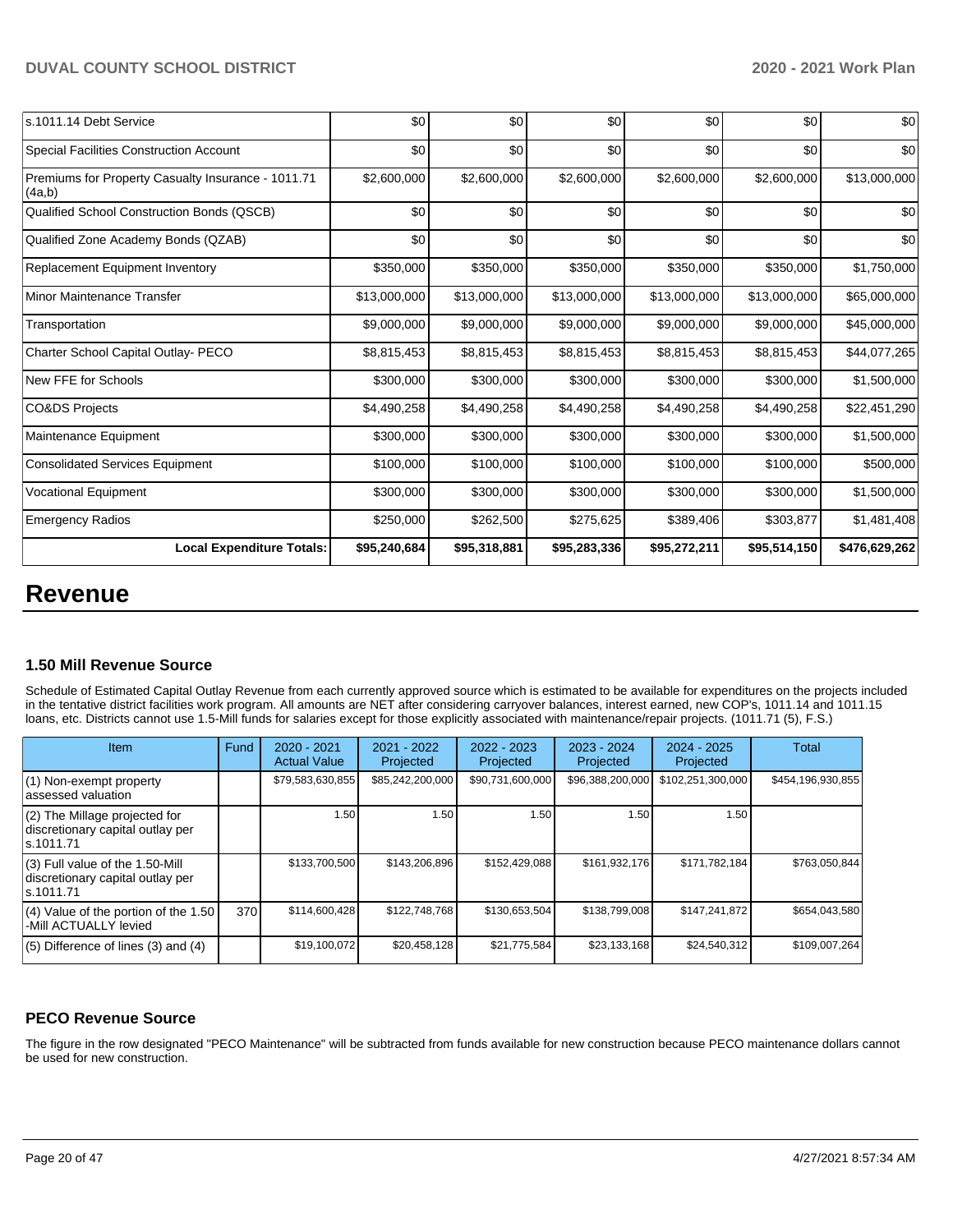| <b>Item</b>                          | Fund | 2020 - 2021<br><b>Actual Budget</b> | 2021 - 2022<br>Projected | 2022 - 2023<br>Projected | 2023 - 2024<br>Projected | 2024 - 2025<br>Projected | Total |
|--------------------------------------|------|-------------------------------------|--------------------------|--------------------------|--------------------------|--------------------------|-------|
| <b>PECO New Construction</b>         | 340  | <b>\$01</b>                         | \$0                      | \$0 <sub>1</sub>         | \$0 <sub>1</sub>         | \$0                      | \$0   |
| <b>PECO Maintenance Expenditures</b> |      | \$0 <sub>1</sub>                    | \$0 <sub>1</sub>         | \$0 <sub>1</sub>         | \$0                      | \$0 <sub>1</sub>         | \$0   |
|                                      |      | \$0                                 | \$0                      | \$0                      | \$0                      | \$0                      | \$0   |

### **CO & DS Revenue Source**

Revenue from Capital Outlay and Debt Service funds.

| <b>Item</b>                               | Fund | $2020 - 2021$<br><b>Actual Budget</b> | $2021 - 2022$<br>Projected | 2022 - 2023<br>Projected | $2023 - 2024$<br>Projected | $2024 - 2025$<br>Projected | Total        |
|-------------------------------------------|------|---------------------------------------|----------------------------|--------------------------|----------------------------|----------------------------|--------------|
| ICO & DS Cash Flow-through<br>Distributed | 360  | \$4.364.350                           | \$4,364,350                | \$4.364.350              | \$4,364,350                | \$4,364,350                | \$21,821,750 |
| ICO & DS Interest on<br>Undistributed CO  | 360  | \$125.908                             | \$125,908                  | \$125.908                | \$125.908                  | \$125.908                  | \$629,540    |
|                                           |      | \$4,490,258                           | \$4.490.258                | \$4,490,258              | \$4,490,258                | \$4.490.258                | \$22,451,290 |

### **Fair Share Revenue Source**

Nothing reported for this section. All legally binding commitments for proportionate fair-share mitigation for impacts on public school facilities must be included in the 5-year district work program.

## **Sales Surtax Referendum**

Specific information about any referendum for a 1-cent or ½-cent surtax referendum during the previous year.

No **Did the school district hold a surtax referendum during the past fiscal year 2019 - 2020?**

#### **Additional Revenue Source**

Any additional revenue sources

| <b>Item</b>                                                                                     | $2020 - 2021$<br><b>Actual Value</b> | $2021 - 2022$<br>Projected | 2022 - 2023<br>Projected | 2023 - 2024<br>Projected | $2024 - 2025$<br>Projected | Total |
|-------------------------------------------------------------------------------------------------|--------------------------------------|----------------------------|--------------------------|--------------------------|----------------------------|-------|
| Proceeds from a s.1011.14/15 F.S. Loans                                                         | \$0 <sub>1</sub>                     | \$0 <sub>1</sub>           | \$0                      |                          | \$0                        | \$0   |
| District Bonds - Voted local bond<br>referendum proceeds per s.9, Art VII<br>State Constitution | \$0                                  | \$0 <sub>1</sub>           | \$0                      | \$0                      | \$0                        | \$0   |
| Proceeds from Special Act Bonds                                                                 | \$0                                  | \$0 <sub>1</sub>           | \$0                      | \$0                      | \$0                        | \$0   |
| Estimated Revenue from CO & DS Bond<br> Sale                                                    | \$0                                  | \$0 <sub>1</sub>           | \$0                      | \$0                      | \$0                        | \$0   |
| Proceeds from Voted Capital<br>Improvements millage                                             | \$0 <sub>1</sub>                     | \$0 <sub>1</sub>           | \$0                      | \$0                      | \$0                        | \$0   |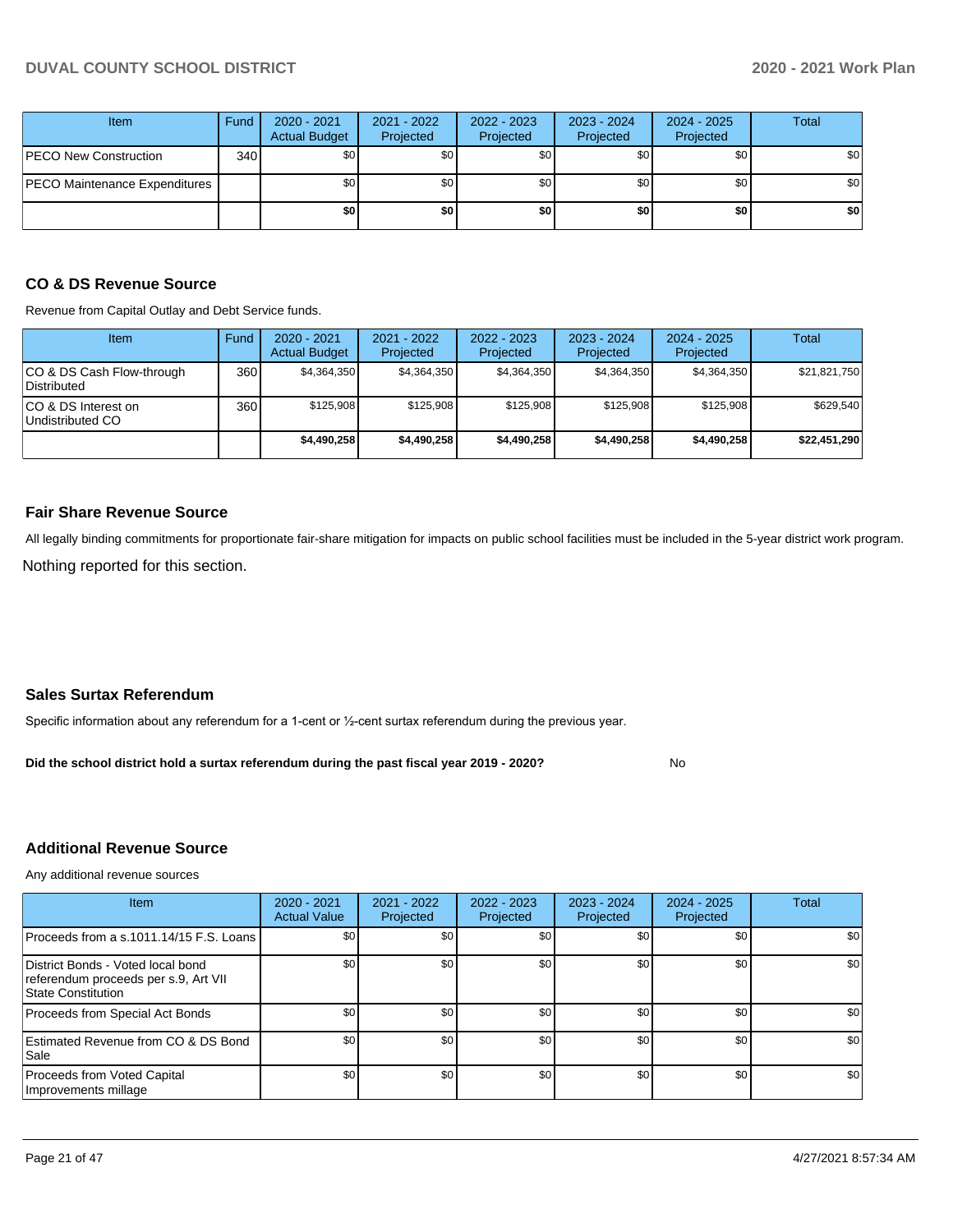| Other Revenue for Other Capital Projects                                                                                  | \$0         | \$0         | \$0         | \$0         | \$0         | \$0          |
|---------------------------------------------------------------------------------------------------------------------------|-------------|-------------|-------------|-------------|-------------|--------------|
| Proceeds from 1/2 cent sales surtax<br>authorized by school board                                                         | \$0         | \$0         | \$0         | \$0         | \$0         | \$0          |
| Proceeds from local governmental<br>infrastructure sales surtax                                                           | \$0         | \$0         | \$0         | \$0         | \$0         | \$0          |
| Proceeds from Certificates of<br>Participation (COP's) Sale                                                               | \$0         | \$0         | \$0         | \$0         | \$0         | \$0          |
| Classrooms First Bond proceeds amount<br>authorized in FY 1997-98                                                         | \$0         | \$0         | \$0         | \$0         | \$0         | \$0          |
| <b>Classrooms for Kids</b>                                                                                                | \$0         | \$0         | \$0         | \$0         | \$0         | \$0          |
| <b>District Equity Recognition</b>                                                                                        | \$0         | \$0         | \$0         | \$0         | \$0         | \$0          |
| <b>Federal Grants</b>                                                                                                     | \$0         | \$0         | \$0         | \$0         | \$0         | \$0          |
| Proportionate share mitigation (actual<br>cash revenue only, not in kind donations)                                       | \$0         | \$0         | \$0         | \$0         | \$0         | \$0          |
| Impact fees received                                                                                                      | \$0         | \$0         | \$0         | \$0         | \$0         | \$0          |
| Private donations                                                                                                         | \$0         | \$0         | \$0         | \$0         | \$0         | \$0          |
| Grants from local governments or not-for-<br>profit organizations                                                         | \$0         | \$0         | \$0         | \$0         | \$0         | \$0          |
| Interest, Including Profit On Investment                                                                                  | \$800,000   | \$808,000   | \$816,000   | \$824,241   | \$832,483   | \$4,080,724  |
| Revenue from Bonds pledging proceeds<br>from 1 cent or 1/2 cent Sales Surtax                                              | \$0         | \$0         | \$0         | \$0         | \$0         | \$0          |
| <b>Total Fund Balance Carried Forward</b>                                                                                 | \$0         | \$0         | \$0         | \$0         | \$0         | \$0          |
| General Capital Outlay Obligated Fund<br><b>Balance Carried Forward From Total</b><br><b>Fund Balance Carried Forward</b> | \$0         | \$0         | \$0         | \$0         | \$0         | \$0          |
| Special Facilities Construction Account                                                                                   | \$0         | \$0         | \$0         | \$0         | \$0         | \$0          |
| One Cent - 1/2 Cent Sales Surtax Debt<br>Service From Total Fund Balance Carried<br>Forward                               | \$0         | \$0         | \$0         | \$0         | \$0         | \$0          |
| Capital Outlay Projects Funds Balance<br>Carried Forward From Total Fund<br><b>Balance Carried Forward</b>                | \$0         | \$0         | \$0         | \$0         | \$0         | \$0          |
| <b>Charter School PECO</b>                                                                                                | \$8,815,453 | \$8,815,453 | \$8,815,453 | \$8,815,453 | \$8,815,453 | \$44,077,265 |
| <b>Subtotal</b>                                                                                                           | \$9,615,453 | \$9,623,453 | \$9,631,453 | \$9,639,694 | \$9,647,936 | \$48,157,989 |

## **Total Revenue Summary**

| <b>Item Name</b>                                              | $2020 - 2021$<br><b>Budget</b> | $2021 - 2022$<br>Projected | 2022 - 2023<br>Projected | $2023 - 2024$<br>Projected | $2024 - 2025$<br>Projected | <b>Five Year Total</b> |
|---------------------------------------------------------------|--------------------------------|----------------------------|--------------------------|----------------------------|----------------------------|------------------------|
| Local 1.5 Mill Discretionary Capital Outlay<br><b>Revenue</b> | \$114,600,428                  | \$122.748.768              | \$130,653,504            | \$138,799,008              | \$147,241,872              | \$654,043,580          |
| PECO and 1.5 Mill Maint and Other 1.5<br>Mill Expenditures    | (\$95,240,684)                 | (S95,318,881)              | (\$95,283,336)           | (\$95,272,211)             | (S95, 514, 150)            | (\$476,629,262)        |
| <b>PECO Maintenance Revenue</b>                               | \$0                            | \$0 <sub>1</sub>           | \$0                      | \$0                        | \$0                        | \$0                    |
| Available 1.50 Mill for New<br>  Construction                 | \$19,359,744                   | \$27.429.887               | \$35,370,168             | \$43,526,797               | \$51,727,722               | \$177,414,318          |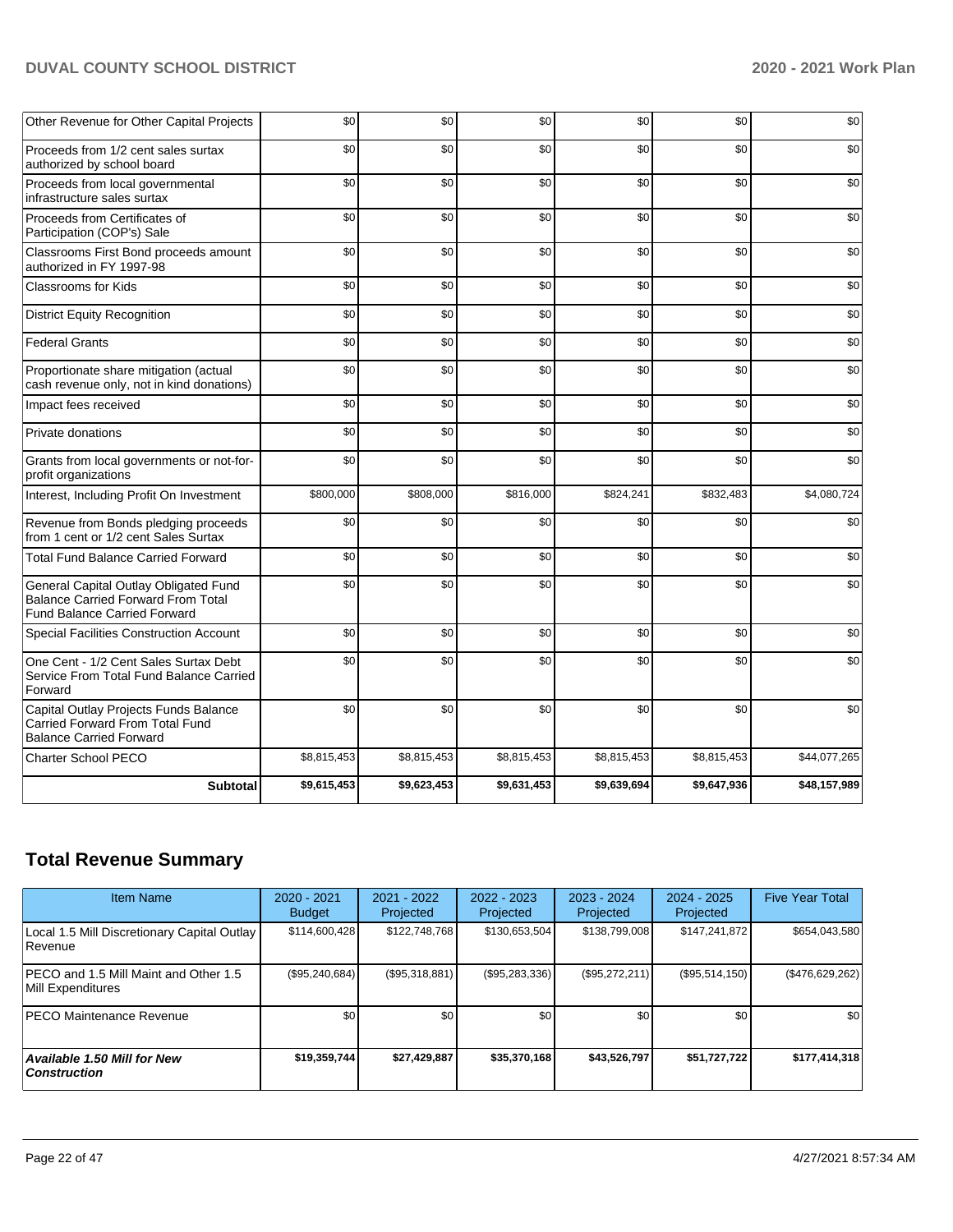| <b>Item Name</b>                     | 2020 - 2021<br><b>Budget</b> | 2021 - 2022<br>Projected | 2022 - 2023<br>Projected | 2023 - 2024<br>Projected | 2024 - 2025<br>Projected | <b>Five Year Total</b> |
|--------------------------------------|------------------------------|--------------------------|--------------------------|--------------------------|--------------------------|------------------------|
| ICO & DS Revenue                     | \$4,490,258                  | \$4,490,258              | \$4,490,258              | \$4,490,258              | \$4,490,258              | \$22,451,290           |
| <b>PECO New Construction Revenue</b> | \$0                          | \$0                      | \$0                      | \$0                      | \$0                      | \$0                    |
| <b>Other/Additional Revenue</b>      | \$9,615,453                  | \$9,623,453              | \$9,631,453              | \$9,639,694              | \$9,647,936              | \$48,157,989           |
| <b>Total Additional Revenue</b>      | \$14,105,711                 | \$14,113,711             | \$14,121,711             | \$14,129,952             | \$14,138,194             | \$70,609,279           |
| <b>Total Available Revenue</b>       | \$33,465,455                 | \$41,543,598             | \$49,491,879             | \$57,656,749             | \$65,865,916             | \$248,023,597          |

# **Project Schedules**

### **Capacity Project Schedules**

A schedule of capital outlay projects necessary to ensure the availability of satisfactory classrooms for the projected student enrollment in K-12 programs.

Nothing reported for this section.

Nothing reported for this section.

### **Other Project Schedules**

Major renovations, remodeling, and additions of capital outlay projects that do not add capacity to schools.

| <b>Project Description</b> | Location               | $2020 - 2021$<br><b>Actual Budget</b> | 2021 - 2022<br>Projected | 2022 - 2023<br>Projected | 2023 - 2024<br>Projected | $2024 - 2025$<br>Projected | <b>Total</b>     | Funded |
|----------------------------|------------------------|---------------------------------------|--------------------------|--------------------------|--------------------------|----------------------------|------------------|--------|
| K-5 Prototype Design       | Location not specified | \$3,000,000                           | \$3,000,000              | \$0                      | \$0                      | \$0                        | \$6,000,000 Yes  |        |
| Renovation and Repair      | Location not specified | \$2,000,000                           | \$5,000,000              | \$10,000,000             | \$15,000,000             | \$15,000,000               | \$47,000,000 Yes |        |
| Safety and Security        | Location not specified | \$1.849.448                           | \$6.997.788              | \$12,902.524             | \$16,048,028             | \$24,490,892               | \$62,288,680 Yes |        |
| Safety to Life - Other     | Location not specified | \$400,000                             | \$400,000                | \$400,000                | \$400,000                | \$400,000                  | \$2,000,000 Yes  |        |
| <b>ADA Requirements</b>    | Location not specified | \$109,000                             | \$50,000                 | \$50,000                 | \$50,000                 | \$50,000                   | \$309,000 Yes    |        |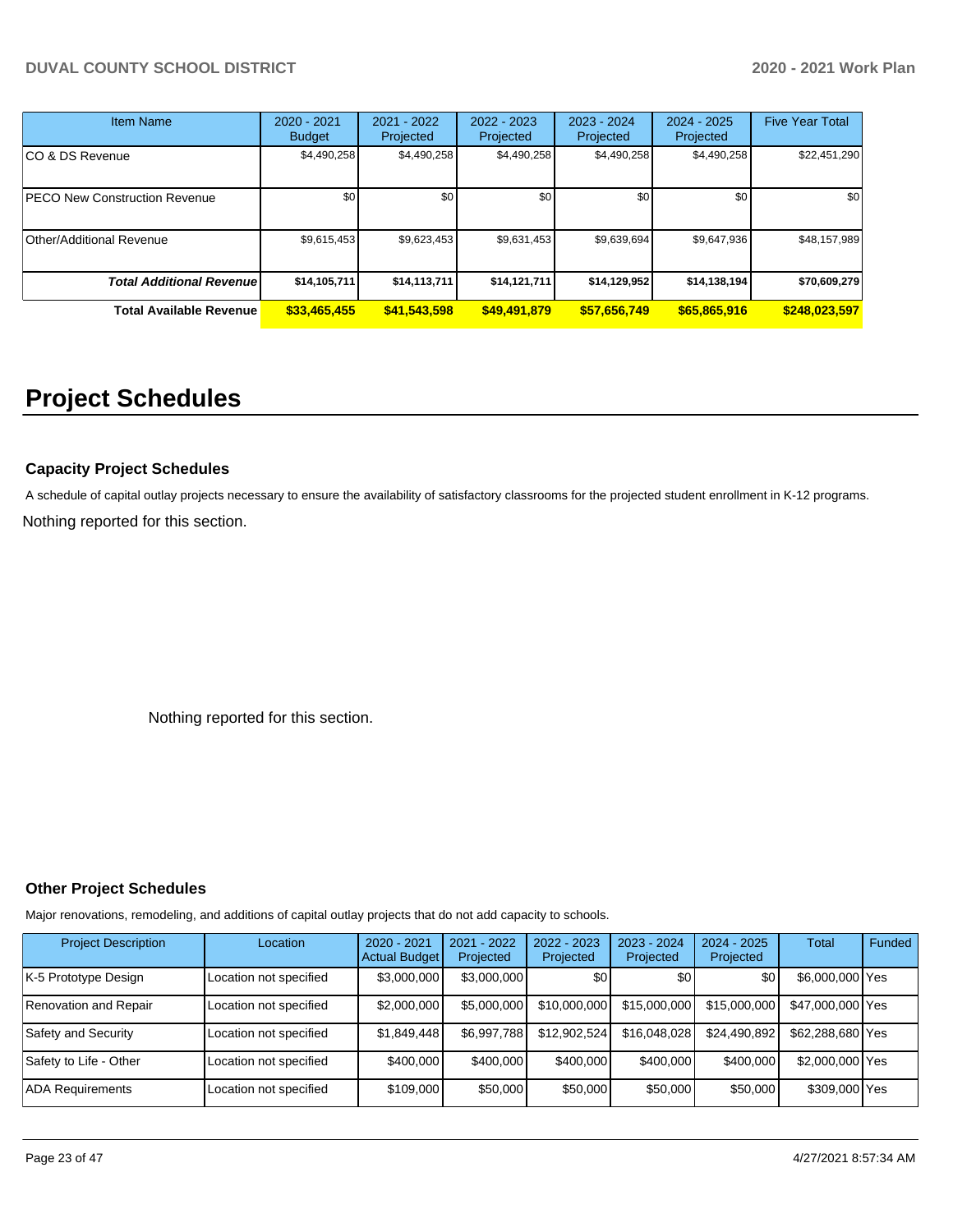|                            |                        | \$33,465,455 | \$41.543.598 | \$49.491.879 | \$57.656.749 |           | \$65.865.916 \$248.023.597     |  |
|----------------------------|------------------------|--------------|--------------|--------------|--------------|-----------|--------------------------------|--|
| Portables/Covered Walkways | Location not specified | \$300,000    | \$300,000    | \$300,000    | \$300,000    | \$300,000 | \$1,500,000 Yes                |  |
| Technology                 | Location not specified | \$25.707.007 | \$25.695.810 | \$25,739,355 | \$25,758,721 |           | \$25.525.024 \$128.425.917 Yes |  |
| Playgrounds                | Location not specified | \$100,000    | \$100,000    | \$100,000    | \$100,000    | \$100,000 | \$500,000 Yes                  |  |

## **Additional Project Schedules**

Any projects that are not identified in the last approved educational plant survey.

Nothing reported for this section.

### **Non Funded Growth Management Project Schedules**

Schedule indicating which projects, due to planned development, that CANNOT be funded from current revenues projected over the next five years.

Nothing reported for this section.

# **Tracking**

### **Capacity Tracking**

| Location                                                                  | $2020 -$<br>2021 Satis.<br>Stu. Sta. | Actual<br>$2020 -$<br><b>2021 FISH</b><br>Capacity | Actual<br>$2019 -$<br>2020<br><b>COFTE</b> | # Class<br><b>Rooms</b> | Actual<br>Average<br>$2020 -$<br>2021 Class<br><b>Size</b> | Actual<br>$2020 -$<br>2021<br><b>Utilization</b> | <b>New</b><br>Stu.<br>Capacity | <b>New</b><br>Rooms to<br>be<br>Added/Re<br>moved | Projected<br>$2024 -$<br>2025<br><b>COFTE</b> | Projected<br>$2024 -$<br>2025<br><b>Utilization</b> | Projected<br>$2024 -$<br>2025 Class<br><b>Size</b> |
|---------------------------------------------------------------------------|--------------------------------------|----------------------------------------------------|--------------------------------------------|-------------------------|------------------------------------------------------------|--------------------------------------------------|--------------------------------|---------------------------------------------------|-----------------------------------------------|-----------------------------------------------------|----------------------------------------------------|
| IMATTIE V<br><b>IRUTHERFORD</b><br><b>ALTERNATIVE</b><br><b>EDUCATION</b> | 399                                  | 399                                                | 82                                         | 18                      | 5                                                          | 20.00 %                                          | $\Omega$                       |                                                   | 80                                            | 20.00 %                                             |                                                    |
| WEST RIVERSIDE<br><b>IELEMENTARY</b>                                      | 420                                  | 420                                                | 275                                        | 22                      | 12                                                         | 65.00 %                                          | $\Omega$                       |                                                   | 279                                           | 66.00 %                                             | 13                                                 |
| <b>GRAND PARK CAREER</b><br><b>ICENTER</b>                                | 570                                  | 570                                                | 124                                        | 24                      | 5 <sup>1</sup>                                             | 22.00 %                                          | $\Omega$                       | $\Omega$                                          | 128                                           | 22.00 %                                             | 5 <sup>5</sup>                                     |
| <b>BRENTWOOD</b><br><b>IELEMENTARY</b>                                    | 378                                  | 378                                                | 315                                        | 19                      | 17                                                         | 83.00 %                                          | 0                              | $\Omega$                                          | 297                                           | 79.00 %                                             | 16                                                 |
| <b>ORTEGA ELEMENTARY</b>                                                  | 346                                  | 346                                                | 325                                        | 17                      | 19                                                         | 94.00 %                                          | $\Omega$                       | 0                                                 | 300                                           | 87.00 %                                             | 18                                                 |
| <b>CENTRAL RIVERSIDE</b><br><b>IELEMENTARY</b>                            | 426                                  | 426                                                | 371                                        | 23                      | 16 <sup>1</sup>                                            | 87.00 %                                          | 0                              | $\Omega$                                          | 370                                           | 87.00 %                                             | 16                                                 |
| ISTONEWALL JACKSON<br><b>ELEMENTARY</b>                                   | 342                                  | 342                                                | 274                                        | 17                      | 16 <sup>1</sup>                                            | 80.00 %                                          | $\Omega$                       | $\Omega$                                          | 275                                           | 80.00 %                                             | 16                                                 |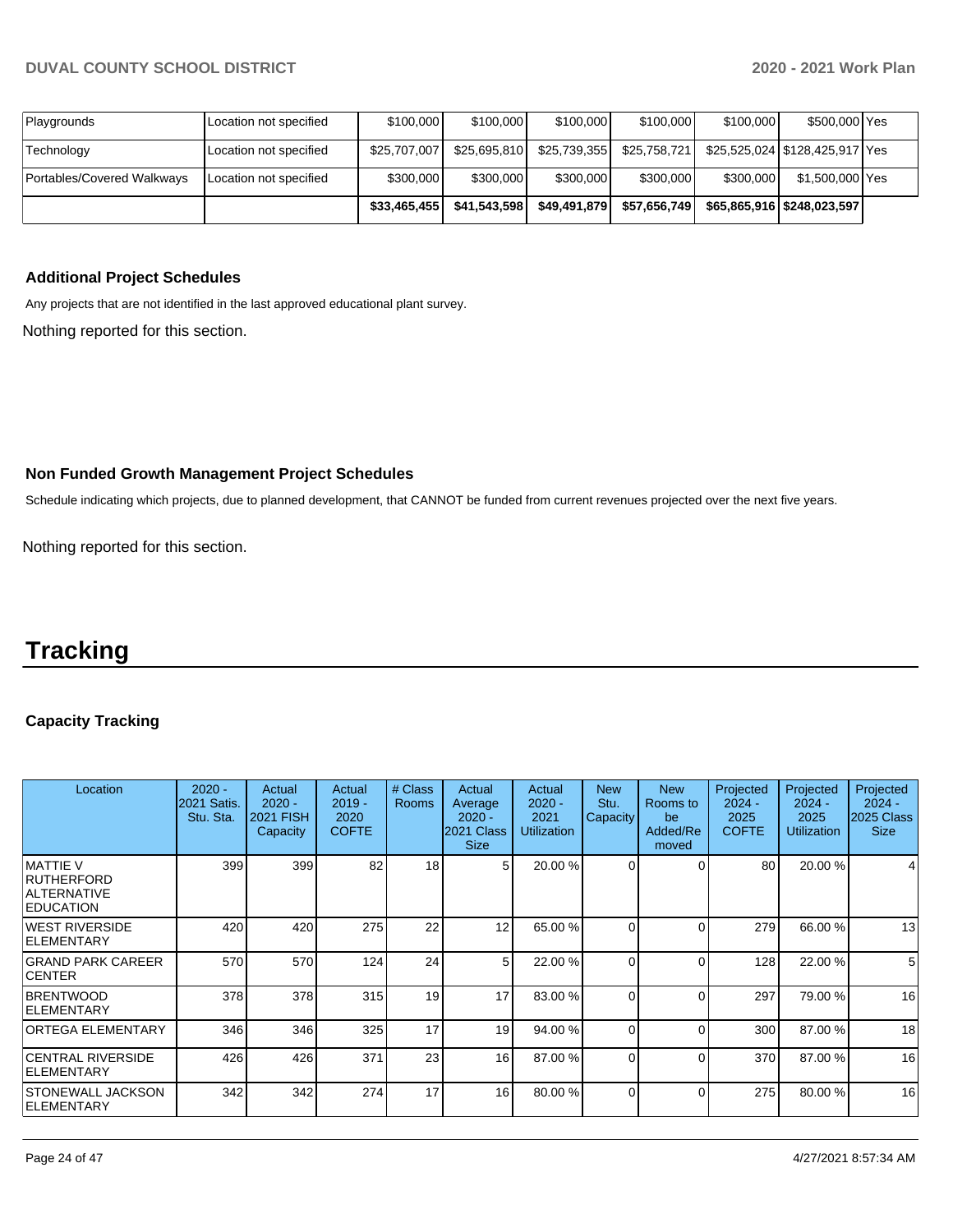| MAYPORT<br><b>ELEMENTARY</b>                                      | 808   | 808   | 525   | 40              | 13             | 65.00 % | $\Omega$    | $\Omega$    | 510   | 63.00 % | 13             |
|-------------------------------------------------------------------|-------|-------|-------|-----------------|----------------|---------|-------------|-------------|-------|---------|----------------|
| <b>MERRILL ROAD</b><br><b>ELEMENTARY</b>                          | 851   | 851   | 571   | 45              | 13             | 67.00%  | $\Omega$    | $\Omega$    | 534   | 63.00 % | 12             |
| <b>JACKSONVILLE</b><br><b>HEIGHTS ELEMENTARY</b>                  | 916   | 916   | 590   | 48              | 12             | 64.00%  | 0           | $\Omega$    | 496   | 54.00 % | 10             |
| <b>BEAUCLERC</b><br><b>ELEMENTARY</b>                             | 1,041 | 1,041 | 812   | 54              | 15             | 78.00 % | $\Omega$    | $\mathbf 0$ | 750   | 72.00 % | 14             |
| <b>CHIMNEY LAKES</b><br><b>ELEMENTARY</b>                         | 1,030 | 1,030 | 1,073 | 56              | 19             | 104.00% | $\Omega$    | $\Omega$    | 1,037 | 101.00% | 19             |
| LONE STAR<br><b>ELEMENTARY</b>                                    | 669   | 669   | 452   | 34              | 13             | 68.00 % | 0           | $\mathbf 0$ | 390   | 58.00 % | 11             |
| <b>NORMANDY VILLAGE</b><br><b>ELEMENTARY</b>                      | 658   | 658   | 387   | 34              | 11             | 59.00 % | $\Omega$    | $\mathbf 0$ | 390   | 59.00 % | 11             |
| <b>GREENFIELD</b><br><b>ELEMENTARY</b>                            | 592   | 592   | 585   | 30              | 20             | 99.00 % | 0           | $\Omega$    | 531   | 90.00 % | 18             |
| <b>DUNCAN U FLETCHER</b><br><b>SENIOR HIGH</b>                    | 2,159 | 2,051 | 1,985 | 89              | 22             | 97.00 % | 0           | $\mathbf 0$ | 2,020 | 98.00 % | 23             |
| SAMUEL W WOLFSON<br><b>SENIOR HIGH</b>                            | 1,424 | 1,281 | 741   | 57              | 13             | 58.00 % | $\Omega$    | $\mathbf 0$ | 820   | 64.00 % | 14             |
| <b>SEABREEZE</b><br><b>ELEMENTARY</b>                             | 588   | 588   | 526   | 30              | 18             | 89.00 % | $\Omega$    | $\Omega$    | 499   | 85.00 % | 17             |
| <b>CRYSTAL SPRINGS</b><br><b>ELEMENTARY</b>                       | 1,225 | 1,225 | 1,012 | 62              | 16             | 83.00 % | $\mathbf 0$ | $\mathbf 0$ | 920   | 75.00 % | 15             |
| <b>HYDE GROVE</b><br><b>ELEMENTARY</b>                            | 690   | 690   | 438   | 35              | 13             | 63.00 % | $\Omega$    | $\mathbf 0$ | 481   | 70.00 % | 14             |
| <b>GRASP ACADEMY</b>                                              | 471   | 423   | 302   | 23              | 13             | 71.00%  | 0           | $\Omega$    | 294   | 70.00 % | 13             |
| <b>JEFFERSON DAVIS</b><br><b>MIDDLE</b>                           | 1,598 | 1,438 | 960   | 67              | 14             | 67.00 % | 0           | $\Omega$    | 950   | 66.00 % | 14             |
| <b>SAN MATEO</b><br><b>ELEMENTARY</b>                             | 667   | 667   | 591   | 33              | 18             | 89.00 % | $\mathbf 0$ | $\mathbf 0$ | 582   | 87.00 % | 18             |
| <b>JOSEPH STILWELL</b><br><b>MIDDLE</b>                           | 1,171 | 1,053 | 734   | 53              | 14             | 70.00 % | $\Omega$    | $\mathbf 0$ | 630   | 60.00 % | 12             |
| <b>MARTIN LUTHER KING</b><br><b>ELEMENTARY</b>                    | 703   | 703   | 337   | 37              | 9              | 48.00 % | 0           | $\Omega$    | 350   | 50.00 % | 9 <sup>1</sup> |
| <b>PARKWOOD HEIGHTS</b><br><b>ELEMENTARY</b>                      | 473   | 473   | 302   | 24              | 13             | 64.00 % | $\mathbf 0$ | $\mathbf 0$ | 290   | 61.00 % | 12             |
| HOLIDAY HILL<br><b>ELEMENTARY</b>                                 | 660   | 660   | 532   | 37              | 14             | 81.00%  | $\Omega$    | $\Omega$    | 511   | 77.00 % | 14             |
| OAK HILL ACADEMY                                                  | 758   | 758   | 203   | 39              | 5              | 27.00 % | 0           | 0           | 200   | 26.00 % | 5              |
| <b>SOUTHSIDE MIDDLE</b>                                           | 1,086 | 977   | 949   | 48              | 20             | 97.00 % | $\mathbf 0$ | 0           | 955   | 98.00 % | 20             |
| <b>JEAN RIBAULT MIDDLE</b>                                        | 1,157 | 1,041 | 741   | 51              | 15             | 71.00 % | $\mathbf 0$ | 0           | 720   | 69.00%  | 14             |
| ARLINGTON MIDDLE                                                  | 1,088 | 979   | 747   | 51              | 15             | 76.00 % | $\mathbf 0$ | 0           | 760   | 78.00 % | 15             |
| <b>PALM AVENUE</b><br><b>EXCEPTIONAL</b><br><b>STUDENT CENTER</b> | 209   | 209   | 160   | 18              | 9 <sub>l</sub> | 77.00 % | 0           | 0           | 160   | 77.00 % | 9              |
| <b>REYNOLDS LANE</b><br>ELEMENTARY                                | 518   | 518   | 272   | 27              | 10             | 52.00 % | $\Omega$    | 0           | 254   | 49.00 % | 9              |
| KINGS TRAIL<br>ELEMENTARY                                         | 571   | 571   | 393   | 29              | 14             | 69.00 % | $\Omega$    | $\mathbf 0$ | 320   | 56.00 % | 11             |
| <b>PICKETT ELEMENTARY</b>                                         | 341   | 341   | 195   | 18 <sup>1</sup> | 11             | 57.00 % | $\mathbf 0$ | $\mathbf 0$ | 190   | 56.00 % | 11             |
| <b>BROOKVIEW</b><br><b>ELEMENTARY</b>                             | 593   | 593   | 503   | 30              | 17             | 85.00 % | 0           | $\Omega$    | 493   | 83.00 % | 16             |
| J E B STUART MIDDLE                                               | 1,144 | 1,029 | 764   | 51              | 15             | 74.00 % | 0           | 0           | 730   | 71.00 % | 14             |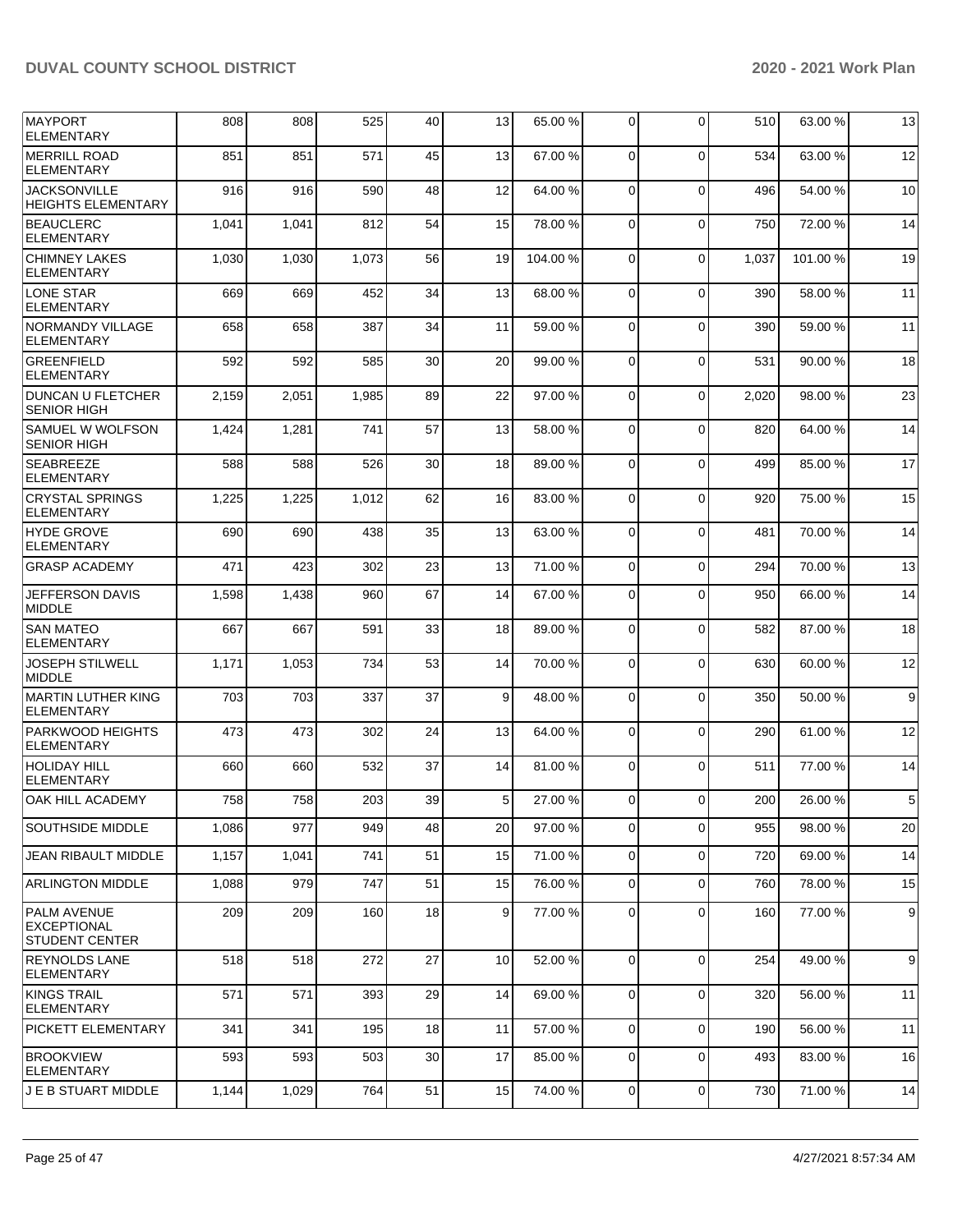| <b>RUFUS E PAYNE</b><br><b>ELEMENTARY</b>                           | 677   | 677   | 254   | 34 | 7  | 37.00 %  | $\Omega$    | $\Omega$       | 230      | 34.00 %  | $\overline{7}$ |
|---------------------------------------------------------------------|-------|-------|-------|----|----|----------|-------------|----------------|----------|----------|----------------|
| <b>IMOUNT HERMAN</b><br><b>EXCEPTIONAL</b><br><b>STUDENT CENTER</b> | 247   | 247   | 140   | 24 | 6  | 57.00%   | $\Omega$    | $\Omega$       | 120      | 49.00 %  | 5              |
| <b>WILLIAM M RAINES</b><br><b>SENIOR HIGH</b>                       | 1,913 | 1,817 | 1,415 | 78 | 18 | 78.00 %  | $\Omega$    | $\Omega$       | 1,483    | 82.00 %  | 19             |
| CARTER G WOODSON<br><b>ELEMENTARY</b>                               | 618   | 618   | 389   | 31 | 13 | 63.00 %  | $\Omega$    | $\Omega$       | 273      | 44.00 %  | 9              |
| <b>YWLA/YMLA</b>                                                    | 1,392 | 1,252 | 513   | 63 | 8  | 41.00%   | 0           | $\Omega$       | 447      | 36.00 %  | $\overline{7}$ |
| S A HULL ELEMENTARY                                                 | 433   | 433   | 222   | 22 | 10 | 51.00 %  | 0           | $\Omega$       | 218      | 50.00 %  | 10             |
| <b>STANTON COLLEGE</b><br><b>PREPARATORY</b><br><b>SCHOOL</b>       | 1,723 | 1,636 | 1,553 | 64 | 24 | 95.00 %  | 0           | $\Omega$       | 1,550    | 95.00 %  | 24             |
| JOHN E FORD K-8                                                     | 757   | 681   | 639   | 40 | 16 | 94.00 %  | 0           | $\Omega$       | 640      | 94.00 %  | 16             |
| NORTHWESTERN<br><b>MIDDLE</b>                                       | 767   | 690   | 237   | 39 | 6  | 34.00 %  | 0           | $\mathbf 0$    | $\Omega$ | 0.00%    | $\mathbf 0$    |
| <b>GEORGE WASHINGTON</b><br><b>CARVER ELEMENTARY</b>                | 598   | 598   | 310   | 29 | 11 | 52.00 %  | $\Omega$    | $\mathbf 0$    | 265      | 44.00 %  | 9              |
| <b>PINE FOREST</b><br><b>ELEMENTARY</b>                             | 491   | 491   | 426   | 25 | 17 | 87.00 %  | 0           | $\Omega$       | 425      | 87.00 %  | 17             |
| <b>RV DANIELS</b><br><b>ELEMENTARY</b>                              | 422   | 422   | 368   | 23 | 16 | 87.00 %  | $\mathbf 0$ | $\mathbf 0$    | 339      | 80.00 %  | 15             |
| <b>BRIDGE TO SUCCESS</b><br><b>AT WEST</b><br><b>JACKSONVILLE</b>   | 495   | 445   | 611   | 25 | 24 | 137.00 % | 0           | $\Omega$       | 611      | 137.00 % | 24             |
| <b>JACKSONVILLE BEACH</b><br><b>ELEMENTARY</b>                      | 591   | 591   | 596   | 31 | 19 | 101.00%  | $\Omega$    | $\Omega$       | 590      | 100.00 % | 19             |
| DARNELL COOKMAN<br><b>JUNIOR SENIOR HIGH</b>                        | 1,404 | 1,263 | 1,133 | 54 | 21 | 90.00 %  | 0           | $\mathbf 0$    | 1,158    | 92.00 %  | 21             |
| MATTHEW W GILBERT<br>MIDDLE                                         | 875   | 787   | 628   | 38 | 17 | 80.00 %  | $\Omega$    | $\Omega$       | 630      | 80.00 %  | 17             |
| <b>RICHARD L BROWN</b><br><b>GIFTED &amp; TALENTED</b>              | 725   | 725   | 338   | 36 | 9  | 47.00 %  | 0           | $\Omega$       | 318      | 44.00 %  | 9              |
| <b>SMART POPE</b><br><b>LIVINGSTON</b><br><b>ELEMENTARY</b>         | 852   | 852   | 386   | 47 | 8  | 45.00 %  | $\Omega$    | $\Omega$       | 400      | 47.00 %  | 9              |
| HIGHLANDS<br><b>ELEMENTARY</b>                                      | 536   | 536   | 411   | 28 | 15 | 77.00 %  | $\Omega$    | $\Omega$       | 422      | 79.00 %  | 15             |
| LONG BRANCH<br><b>ELEMENTARY</b>                                    | 407   | 407   | 124   | 21 | 6  | 31.00 %  | 0           | $\overline{0}$ | 230      | 57.00 %  | 11             |
| DOUGLAS ANDERSON<br><b>SCHOOL OF THE ARTS</b>                       | 1,489 | 1,340 | 1,170 | 57 | 21 | 87.00 %  | $\mathbf 0$ | $\mathbf 0$    | 1,127    | 84.00 %  | 20             |
| <b>SADIE TILLIS</b><br>ELEMENTARY                                   | 493   | 493   | 432   | 26 | 17 | 88.00 %  | $\mathbf 0$ | $\mathbf 0$    | 420      | 85.00 %  | 16             |
| NORTHWESTERN<br>LEGENDS ELEMENTARY                                  | 562   | 562   | 326   | 27 | 12 | 58.00 %  | $\mathbf 0$ | $\mathbf 0$    | 380      | 68.00 %  | 14             |
| <b>SUSIE E TOLBERT</b><br> ELEMENTARY                               | 548   | 548   | 333   | 26 | 13 | 61.00%   | 0           | $\mathbf 0$    | 323      | 59.00 %  | 12             |
| PINEDALE<br>ELEMENTARY                                              | 828   | 828   | 469   | 45 | 10 | 57.00 %  | $\mathbf 0$ | $\mathbf 0$    | 458      | 55.00 %  | 10             |
| WINDY HILL<br><b>ELEMENTARY</b>                                     | 652   | 652   | 497   | 34 | 15 | 76.00 %  | $\mathbf 0$ | $\Omega$       | 482      | 74.00 %  | 14             |
| <b>RUTLEDGE H PEARSON</b><br><b>ELEMENTARY</b>                      | 469   | 469   | 216   | 24 | 9  | 46.00 %  | $\mathbf 0$ | $\mathbf 0$    | 195      | 42.00 %  | 8              |
| JEAN RIBAULT SENIOR<br>HIGH                                         | 1,772 | 1,683 | 1,199 | 72 | 17 | 71.00%   | 0           | 0              | 1,200    | 71.00%   | 17             |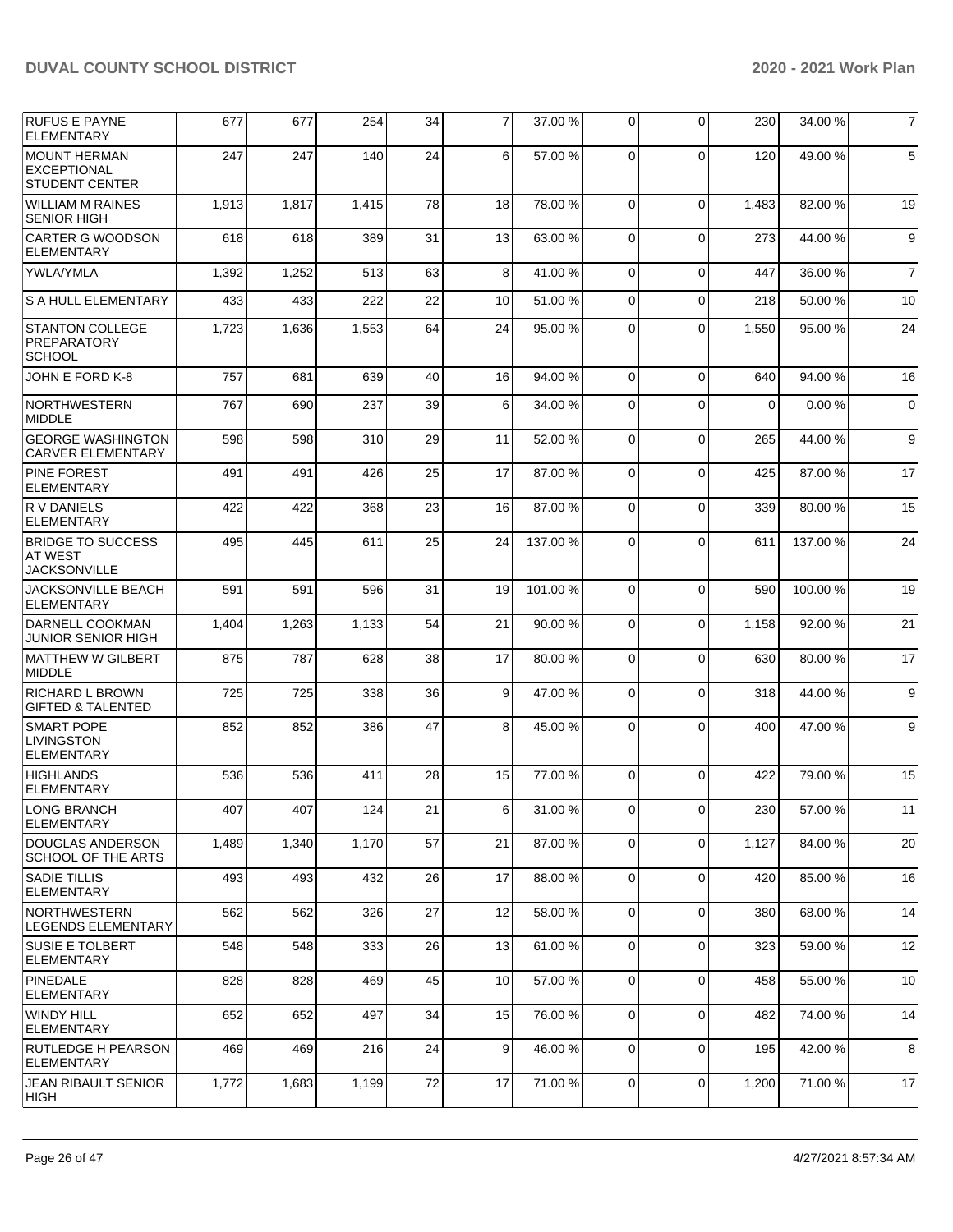| <b>CEDAR HILLS</b><br><b>ELEMENTARY</b>                      | 647   | 647   | 508   | 33 | 15          | 79.00 %  | 0              | $\Omega$       | 434      | 67.00 %  | 13          |
|--------------------------------------------------------------|-------|-------|-------|----|-------------|----------|----------------|----------------|----------|----------|-------------|
| <b>TIMUCUAN</b><br><b>ELEMENTARY</b>                         | 639   | 639   | 441   | 33 | 13          | 69.00 %  | $\mathbf 0$    | $\Omega$       | 455      | 71.00 %  | 14          |
| <b>ENGLEWOOD</b><br><b>ELEMENTARY</b>                        | 444   | 444   | 525   | 22 | 24          | 118.00%  | $\mathbf 0$    | $\Omega$       | 475      | 107.00%  | 22          |
| <b>JOHN STOCKTON</b><br>ELEMENTARY                           | 516   | 516   | 458   | 26 | 18          | 89.00 %  | 0              | $\Omega$       | 430      | 83.00 %  | 17          |
| <b>WOODLAND ACRES</b><br><b>ELEMENTARY</b>                   | 820   | 820   | 564   | 45 | 13          | 69.00 %  | $\mathbf 0$    | $\Omega$       | 548      | 67.00 %  | 12          |
| <b>ENGLEWOOD SENIOR</b><br><b>HIGH</b>                       | 1,963 | 1,864 | 1,883 | 79 | 24          | 101.00%  | $\mathbf 0$    | $\Omega$       | 1,850    | 99.00 %  | 23          |
| <b>SALLYE B MATHIS</b><br><b>ELEMENTARY</b>                  | 606   | 606   | 417   | 31 | 13          | 69.00 %  | 0              | $\Omega$       | 392      | 65.00 %  | 13          |
| <b>JAMES WELDON</b><br>JOHNSON COLLEGE<br>PREPARATORY MIDDLE | 1,064 | 957   | 985   | 52 | 19          | 103.00 % | $\Omega$       | $\Omega$       | 1,000    | 104.00 % | 19          |
| <b>SAN PABLO</b><br><b>ELEMENTARY</b>                        | 513   | 513   | 459   | 26 | 18          | 89.00 %  | $\Omega$       | $\Omega$       | 450      | 88.00 %  | 17          |
| <b>LOVE GROVE</b><br><b>ELEMENTARY</b>                       | 606   | 606   | 412   | 33 | 12          | 68.00 %  | $\mathbf 0$    | $\Omega$       | 374      | 62.00 %  | 11          |
| <b>SAN JOSE</b><br><b>ELEMENTARY</b>                         | 850   | 850   | 717   | 43 | 17          | 84.00 %  | 0              | $\Omega$       | 730      | 86.00%   | 17          |
| <b>BAYVIEW ELEMENTARY</b>                                    | 479   | 479   | 357   | 25 | 14          | 75.00 %  | $\mathbf 0$    | $\Omega$       | 328      | 68.00 %  | 13          |
| <b>LAKE LUCINA</b><br><b>ELEMENTARY</b>                      | 487   | 487   | 295   | 25 | 12          | 61.00 %  | 0              | $\Omega$       | 300      | 62.00 %  | 12          |
| <b>TERRY PARKER SENIOR</b><br><b>HIGH</b>                    | 1,965 | 1,866 | 1,493 | 83 | 18          | 80.00 %  | $\mathbf 0$    | $\Omega$       | 1,520    | 81.00 %  | 18          |
| <b>LAKE FOREST</b><br><b>ELEMENTARY</b>                      | 529   | 529   | 0     | 28 | $\mathbf 0$ | 0.00%    | 0              | $\Omega$       | $\Omega$ | 0.00%    | $\mathbf 0$ |
| <b>PAXON SCHOOL FOR</b><br><b>ADVANCED STUDIES</b>           | 1,600 | 1,520 | 1,419 | 66 | 22          | 93.00 %  | $\mathbf 0$    | $\Omega$       | 1,380    | 91.00 %  | 21          |
| <b>SOUTHSIDE ESTATES</b><br><b>ELEMENTARY</b>                | 647   | 647   | 497   | 35 | 14          | 77.00 %  | $\mathbf 0$    | $\Omega$       | 485      | 75.00 %  | 14          |
| <b>HYDE PARK</b><br><b>ELEMENTARY</b>                        | 541   | 541   | 242   | 28 | 9           | 45.00 %  | 0              | $\Omega$       | 240      | 44.00 %  | 9           |
| <b>BILTMORE</b><br><b>ELEMENTARY</b>                         | 523   | 523   | 289   | 29 | 10          | 55.00 %  | $\mathbf 0$    | $\Omega$       | 254      | 49.00 %  | 9           |
| <b>RAMONA ELEMENTARY</b>                                     | 509   | 509   | 354   | 26 | 14          | 69.00 %  | 0              | $\Omega$       | 331      | 65.00 %  | 13          |
| VENETIA ELEMENTARY                                           | 468   | 468   | 445   | 24 | 19          | 95.00 %  | $\overline{0}$ | $\overline{0}$ | 432      | 92.00 %  | 18          |
| LAKE SHORE MIDDLE                                            | 1,476 | 1,328 | 990   | 64 | 15          | 75.00 %  | $\overline{0}$ | $\Omega$       | 1,000    | 75.00 %  | 16          |
| <b>NORTH SHORE</b><br><b>ELEMENTARY</b>                      | 1,329 | 1,329 | 730   | 61 | 12          | 55.00 %  | 0              | $\mathbf 0$    | 700      | 53.00 %  | 11          |
| <b>HENDRICKS AVENUE</b><br><b>ELEMENTARY</b>                 | 659   | 659   | 664   | 35 | 19          | 101.00%  | 0              | $\mathbf 0$    | 630      | 96.00 %  | 18          |
| <b>SPRING PARK</b><br><b>ELEMENTARY</b>                      | 504   | 504   | 437   | 26 | 17          | 87.00 %  | $\mathbf 0$    | $\mathbf 0$    | 451      | 89.00 %  | 17          |
| <b>JOHN LOVE</b><br><b>ELEMENTARY</b>                        | 294   | 294   | 171   | 15 | 11          | 58.00 %  | $\mathbf 0$    | $\mathbf 0$    | 0        | 0.00%    | 0           |
| <b>GARDEN CITY</b><br>ELEMENTARY                             | 606   | 606   | 462   | 29 | 16          | 76.00 %  | 0              | $\Omega$       | 387      | 64.00 %  | 13          |
| <b>OCEANWAY MIDDLE</b>                                       | 1,122 | 1,009 | 1,073 | 49 | 22          | 106.00%  | $\overline{0}$ | $\mathbf 0$    | 1,050    | 104.00%  | 21          |
| <b>DUNCAN U FLETCHER</b><br>MIDDLE                           | 1,379 | 1,241 | 1,296 | 58 | 22          | 104.00%  | 0              | 0              | 1,260    | 102.00%  | 22          |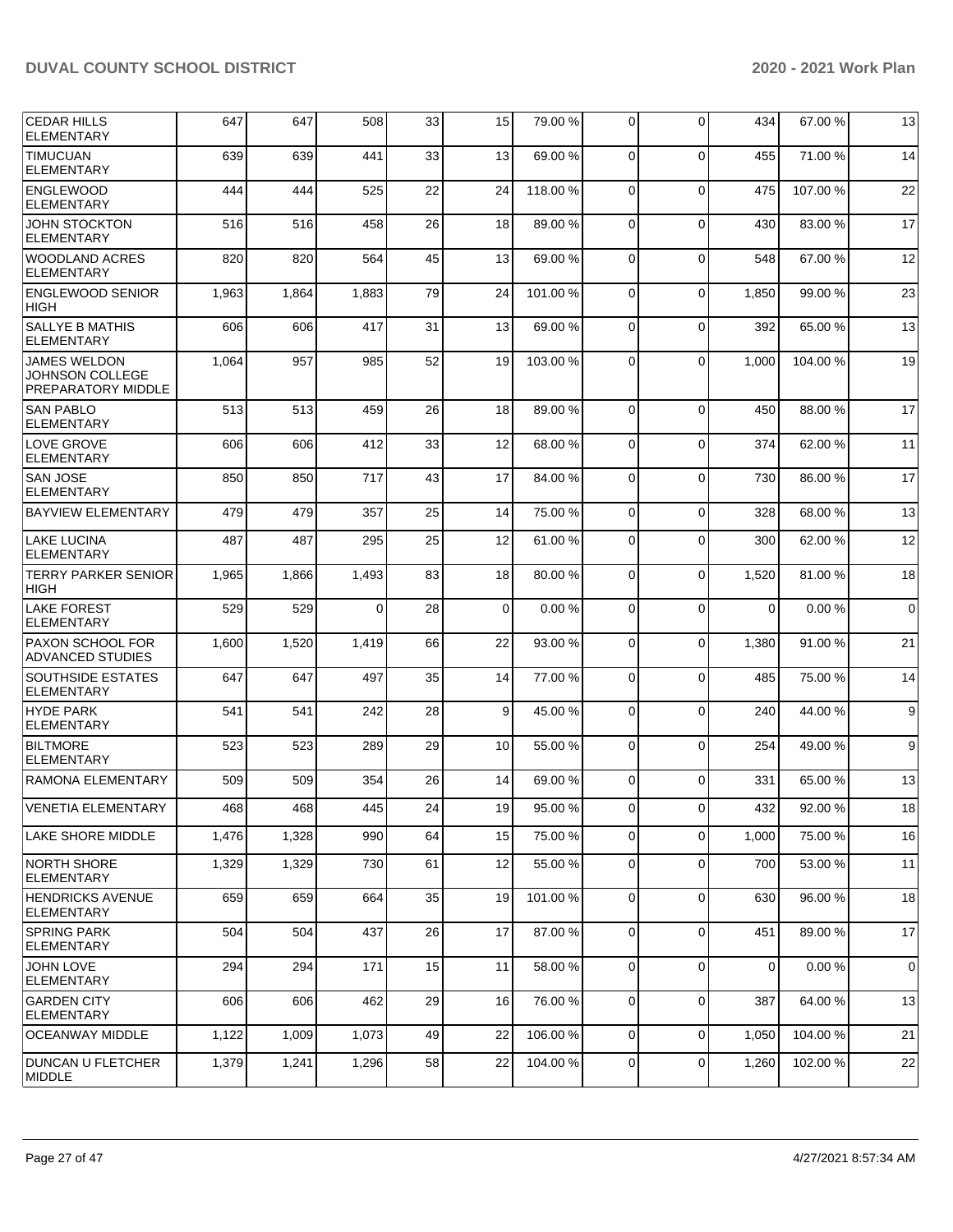| HOGAN-SPRING GLEN<br><b>ELEMENTARY</b>        | 472   | 472   | 371   | 24  | 15 | 79.00 %  | $\Omega$       | $\Omega$    | 435   | 92.00 %  | 18 |
|-----------------------------------------------|-------|-------|-------|-----|----|----------|----------------|-------------|-------|----------|----|
| <b>ATLANTIC BEACH</b><br><b>ELEMENTARY</b>    | 583   | 583   | 509   | 29  | 18 | 87.00%   | $\Omega$       | $\Omega$    | 495   | 85.00 %  | 17 |
| ALFRED I DUPONT<br><b>MIDDLE</b>              | 1,191 | 1,071 | 833   | 55  | 15 | 78.00 %  | $\mathbf 0$    | $\mathbf 0$ | 780   | 73.00 %  | 14 |
| HENRY F KITE<br><b>ELEMENTARY</b>             | 337   | 337   | 299   | 18  | 17 | 89.00 %  | $\Omega$       | $\mathbf 0$ | 280   | 83.00 %  | 16 |
| <b>BALDWIN JUNIOR</b><br><b>SENIOR HIGH</b>   | 1,115 | 1,003 | 1,285 | 48  | 27 | 128.00%  | $\Omega$       | $\Omega$    | 1,293 | 129.00%  | 27 |
| <b>DINSMORE</b><br><b>ELEMENTARY</b>          | 683   | 683   | 547   | 33  | 17 | 80.00 %  | $\mathbf 0$    | 0           | 545   | 80.00 %  | 17 |
| <b>ARLINGTON</b><br><b>ELEMENTARY</b>         | 331   | 331   | 237   | 17  | 14 | 71.00 %  | $\Omega$       | $\mathbf 0$ | 225   | 68.00 %  | 13 |
| <b>THOMAS JEFFERSON</b><br><b>ELEMENTARY</b>  | 537   | 537   | 489   | 28  | 17 | 91.00 %  | $\Omega$       | $\Omega$    | 488   | 91.00 %  | 17 |
| <b>WHITEHOUSE</b><br><b>ELEMENTARY</b>        | 508   | 508   | 430   | 26  | 17 | 85.00 %  | $\mathbf 0$    | $\mathbf 0$ | 419   | 82.00 %  | 16 |
| <b>CHAFFEE TRAIL</b><br><b>ELEMENTARY</b>     | 808   | 808   | 732   | 43  | 17 | 91.00%   | $\Omega$       | $\mathbf 0$ | 727   | 90.00 %  | 17 |
| <b>WESTVIEW K-8</b>                           | 1,665 | 1,498 | 1,204 | 78  | 15 | 80.00%   | $\Omega$       | 0           | 1,198 | 80.00 %  | 15 |
| <b>BARTRAM SPRINGS</b><br><b>ELEMENTARY</b>   | 964   | 964   | 1,020 | 51  | 20 | 106.00%  | $\Omega$       | $\Omega$    | 1,020 | 106.00 % | 20 |
| <b>ATLANTIC COAST</b><br><b>SENIOR HIGH</b>   | 2,572 | 2,443 | 2,264 | 93  | 24 | 93.00 %  | $\mathbf 0$    | 0           | 2,311 | 95.00 %  | 25 |
| <b>WATERLEAF</b><br><b>ELEMENTARY</b>         | 862   | 862   | 736   | 46  | 16 | 85.00 %  | $\Omega$       | $\Omega$    | 722   | 84.00 %  | 16 |
| <b>ANDREW JACKSON</b><br><b>SENIOR HIGH</b>   | 1,357 | 1,221 | 787   | 55  | 14 | 64.00 %  | $\Omega$       | $\Omega$    | 966   | 79.00 %  | 18 |
| <b>KERNAN MIDDLE</b>                          | 1,279 | 1,151 | 1,214 | 56  | 22 | 105.00%  | $\overline{0}$ | $\Omega$    | 1,200 | 104.00%  | 21 |
| <b>DON BREWER</b><br><b>ELEMENTARY</b>        | 673   | 673   | 455   | 36  | 13 | 68.00 %  | $\mathbf 0$    | $\Omega$    | 389   | 58.00 %  | 11 |
| <b>OCEANWAY</b><br><b>ELEMENTARY</b>          | 680   | 680   | 625   | 36  | 17 | 92.00 %  | $\Omega$       | $\mathbf 0$ | 600   | 88.00 %  | 17 |
| <b>BISCAYNE</b><br><b>ELEMENTARY</b>          | 667   | 667   | 703   | 35  | 20 | 105.00 % | $\Omega$       | $\Omega$    | 660   | 99.00 %  | 19 |
| JOHN ALLEN AXSON<br><b>ELEMENTARY</b>         | 570   | 570   | 457   | 29  | 16 | 80.00 %  | $\mathbf 0$    | $\Omega$    | 545   | 96.00 %  | 19 |
| <b>NEW BERLIN</b><br>ELEMENTARY               | 1,296 | 1,296 | 1,225 | 65  | 19 | 95.00 %  | $\Omega$       | $\Omega$    | 1,295 | 100.00%  | 20 |
| <b>CHET'S CREEK</b><br><b>ELEMENTARY</b>      | 1,026 | 1,026 | 1,225 | 54  | 23 | 119.00 % | $\Omega$       | $\Omega$    | 1,200 | 117.00 % | 22 |
| <b>TWIN LAKES</b><br><b>ELEMENTARY</b>        | 1,014 | 1,014 | 929   | 52  | 18 | 92.00 %  | $\overline{0}$ | 0           | 923   | 91.00%   | 18 |
| <b>ENTERPRISE LEARNING</b><br><b>ACADEMY</b>  | 896   | 896   | 783   | 47  | 17 | 87.00 %  | $\Omega$       | 0           | 719   | 80.00%   | 15 |
| TWIN LAKES MIDDLE                             | 1,625 | 1,462 | 1,232 | 67  | 18 | 84.00 %  | $\overline{0}$ | 0           | 1,203 | 82.00 %  | 18 |
| LAVILLA SCHOOL OF<br><b>THE ARTS</b>          | 877   | 789   | 998   | 38  | 26 | 126.00 % | $\Omega$       | $\Omega$    | 998   | 126.00 % | 26 |
| <b>KERNAN TRAIL</b><br>ELEMENTARY             | 663   | 663   | 689   | 35  | 20 | 104.00%  | $\overline{0}$ | 0           | 654   | 99.00 %  | 19 |
| MANDARIN SENIOR<br> HIGH                      | 2,636 | 2,504 | 2,314 | 106 | 22 | 92.00 %  | $\Omega$       | 0           | 2,350 | 94.00 %  | 22 |
| <b>ANDREW A ROBINSON</b><br><b>ELEMENTARY</b> | 990   | 990   | 677   | 52  | 13 | 68.00 %  | $\overline{0}$ | 0           | 596   | 60.00 %  | 11 |
| <b>FIRST COAST SENIOR</b><br>∣HIGH            | 2,329 | 2,212 | 2,032 | 96  | 21 | 92.00 %  | $\overline{0}$ | 0           | 2,168 | 98.00 %  | 23 |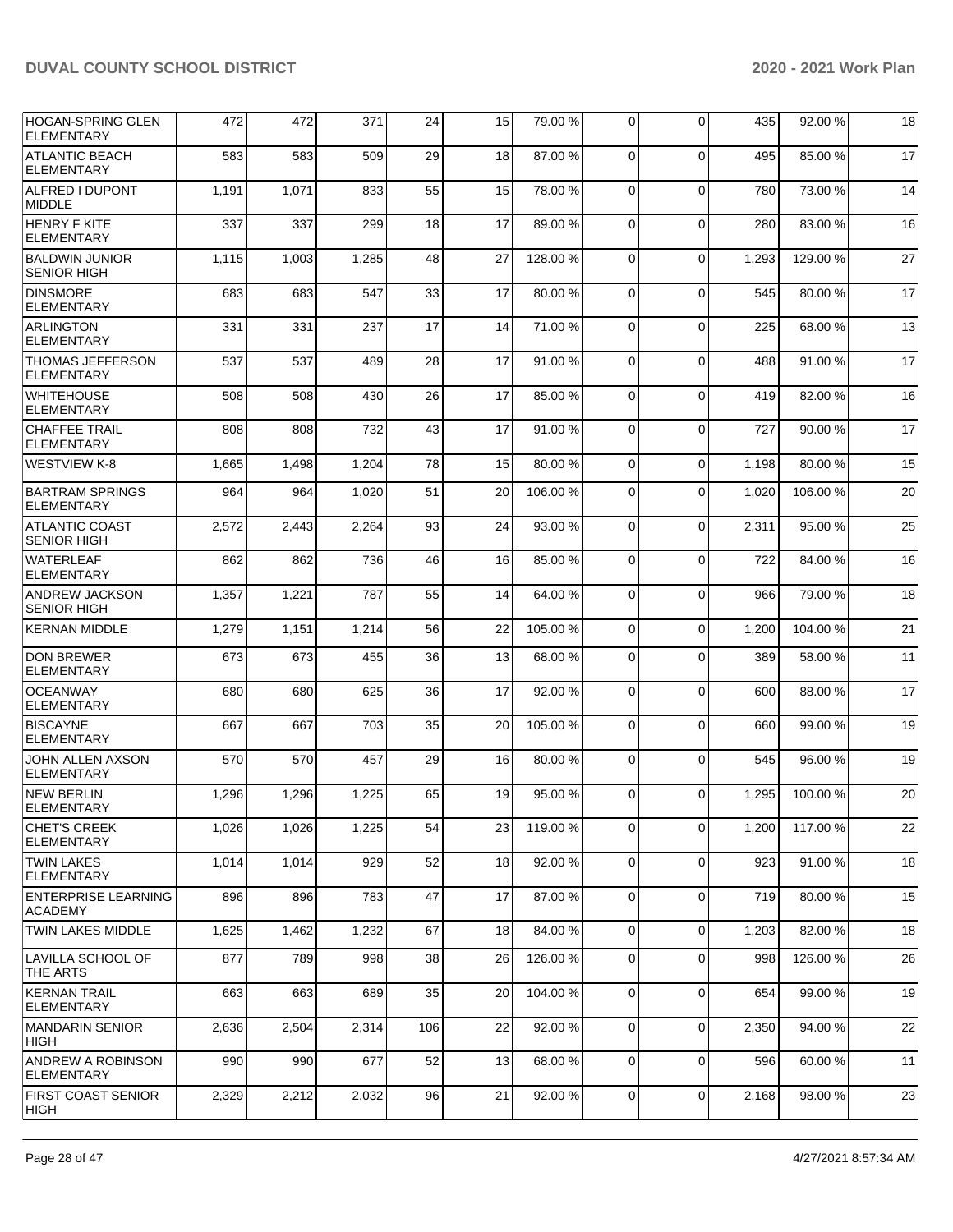| IFRANK H PETERSON<br><b>ACADEMY OF</b><br><b>TECHNOLOGIES</b> | 1,377 | 1,239 | 1,175 | 63  | 19             | 95.00 %  | $\Omega$       | $\Omega$       | 1,214 | 98.00 % | 19             |
|---------------------------------------------------------------|-------|-------|-------|-----|----------------|----------|----------------|----------------|-------|---------|----------------|
| A PHILIP RANDOLPH<br><b>ACADEMY OF</b><br>TECHNOLOGIES        | 1,347 | 1,212 | 435   | 61  | $\overline{7}$ | 36.00 %  | $\Omega$       | $\Omega$       | 430   | 35.00 % | $\overline{7}$ |
| <b>ABESS PARK</b><br><b>ELEMENTARY</b>                        | 830   | 830   | 611   | 44  | 14             | 74.00 %  | $\Omega$       | $\Omega$       | 584   | 70.00 % | 13             |
| <b>ALDEN ROAD</b><br><b>EXCEPTIONAL CENTER</b>                | 198   | 198   | 178   | 19  | 9              | 90.00 %  | $\Omega$       | $\Omega$       | 174   | 88.00 % | 9              |
| <b>IMAYPORT MIDDLE</b>                                        | 1,116 | 1,004 | 776   | 50  | 16             | 77.00 %  | $\Omega$       | $\Omega$       | 780   | 78.00 % | 16             |
| <b>LANDMARK MIDDLE</b>                                        | 1,851 | 1,665 | 1,324 | 80  | 17             | 80.00 %  | $\Omega$       | $\Omega$       | 1,200 | 72.00 % | 15             |
| <b>ALIMACINI</b><br><b>ELEMENTARY</b>                         | 942   | 942   | 864   | 52  | 17             | 92.00 %  | $\Omega$       | $\Omega$       | 812   | 86.00 % | 16             |
| <b>MANDARIN OAKS</b><br><b>ELEMENTARY</b>                     | 1,072 | 1,072 | 1,070 | 57  | 19             | 100.00%  | $\Omega$       | $\mathbf 0$    | 1,064 | 99.00 % | 19             |
| <b>MANDARIN MIDDLE</b>                                        | 1,795 | 1,615 | 1,381 | 76  | 18             | 86.00 %  | 0              | $\Omega$       | 1,250 | 77.00 % | 16             |
| <b>CROWN POINT</b><br><b>ELEMENTARY</b>                       | 1,104 | 1,104 | 903   | 57  | 16             | 82.00 %  | $\Omega$       | $\Omega$       | 809   | 73.00 % | 14             |
| <b>NEPTUNE BEACH</b><br><b>ELEMENTARY</b>                     | 1,033 | 1,033 | 862   | 54  | 16             | 83.00 %  | $\Omega$       | $\Omega$       | 862   | 83.00 % | 16             |
| <b>JOSEPH FINEGAN</b><br><b>ELEMENTARY</b>                    | 658   | 658   | 337   | 32  | 11             | 51.00 %  | $\Omega$       | $\Omega$       | 330   | 50.00 % | 10             |
| <b>EDWARD H WHITE</b><br><b>SENIOR HIGH</b>                   | 2,181 | 2,071 | 1,418 | 91  | 16             | 68.00 %  | $\Omega$       | $\Omega$       | 1,519 | 73.00 % | 17             |
| <b>GREENLAND PINES</b><br><b>ELEMENTARY</b>                   | 957   | 957   | 739   | 52  | 14             | 77.00 %  | $\Omega$       | $\Omega$       | 690   | 72.00 % | 13             |
| <b>PINE ESTATES</b><br><b>ELEMENTARY</b>                      | 354   | 354   | 218   | 17  | 13             | 62.00%   | $\Omega$       | $\mathbf 0$    | 200   | 56.00 % | 12             |
| <b>SABAL PALM</b><br><b>ELEMENTARY</b>                        | 1,154 | 1,154 | 926   | 62  | 15             | 80.00%   | $\Omega$       | $\Omega$       | 905   | 78.00 % | 15             |
| <b>ARLINGTON HEIGHTS</b><br><b>ELEMENTARY</b>                 | 437   | 437   | 289   | 22  | 13             | 66.00 %  | $\Omega$       | $\Omega$       | 271   | 62.00 % | 12             |
| <b>WESTSIDE HIGH</b><br><b>SCHOOL</b>                         | 1,880 | 1,786 | 1,457 | 80  | 18             | 82.00 %  | $\Omega$       | 0              | 1,476 | 83.00 % | 18             |
| <b>LOUIS S SHEFFIELD</b><br><b>ELEMENTARY</b>                 | 942   | 942   | 774   | 45  | 17             | 82.00 %  | $\Omega$       | $\Omega$       | 680   | 72.00 % | 15             |
| <b>GREGORY DRIVE</b><br><b>ELEMENTARY</b>                     | 852   | 852   | 593   | 42  | 14             | 70.00 %  | $\Omega$       | $\Omega$       | 514   | 60.00 % | 12             |
| HIGHLANDS MIDDLE                                              | 1,190 | 1,071 | 889   | 54  | 16             | 83.00 %  | $\overline{0}$ | $\overline{0}$ | 751   | 70.00 % | 14             |
| <b>IMARINE SCIENCE</b><br><b>EDUCATION CENTER</b>             | 197   | 197   | 57    | 8   | $\overline{7}$ | 29.00 %  | 0              | $\Omega$       | 50    | 25.00 % | 6              |
| ROBERT E LEE SENIOR<br>HIGH                                   | 1,942 | 1,844 | 1,567 | 76  | 21             | 85.00 %  | 0              | $\mathbf 0$    | 1,573 | 85.00 % | 21             |
| <b>FORT CAROLINE</b><br>ELEMENTARY                            | 680   | 680   | 588   | 34  | 17             | 86.00 %  | $\mathbf 0$    | $\mathbf 0$    | 532   | 78.00 % | 16             |
| MAMIE AGNES JONES<br>ELEMENTARY                               | 455   | 455   | 344   | 25  | 14             | 76.00 %  | 0              | $\mathbf 0$    | 337   | 74.00 % | 13             |
| SANDALWOOD SENIOR<br> HIGH                                    | 2,962 | 2,813 | 2,530 | 123 | 21             | 90.00 %  | 0              | $\mathbf 0$    | 2,574 | 92.00 % | 21             |
| <b>FORT CAROLINE</b><br><b>MIDDLE</b>                         | 977   | 879   | 717   | 42  | 17             | 82.00 %  | $\mathbf 0$    | $\Omega$       | 650   | 74.00 % | 15             |
| <b>RUTH N UPSON</b><br>ELEMENTARY                             | 506   | 506   | 382   | 25  | 15             | 76.00 %  | 0              | $\mathbf 0$    | 365   | 72.00 % | 15             |
| <b>FISHWEIR</b><br>ELEMENTARY                                 | 411   | 411   | 433   | 23  | 19             | 105.00 % | 0              | $\mathbf 0$    | 444   | 108.00% | 19             |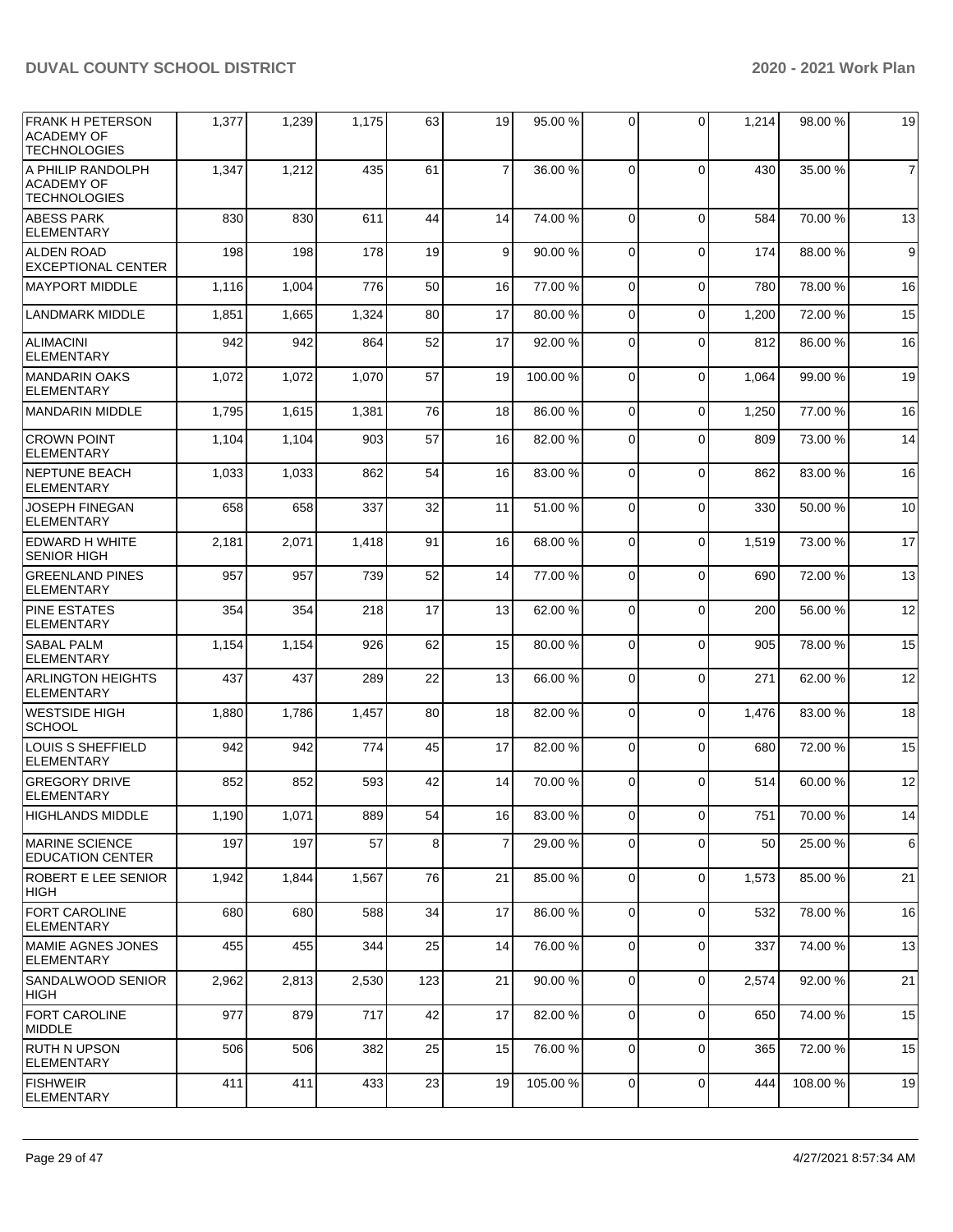| <b>ANNIE R MORGAN</b><br><b>IELEMENTARY</b> | 4791    | 479     | 295     | 25 I            | 12              | 62.00 %  |   | 276     | 58.00 %  | 11 |
|---------------------------------------------|---------|---------|---------|-----------------|-----------------|----------|---|---------|----------|----|
| KIRBY-SMITH MIDDLE                          | 951     | 855     | 826     | 42 <sub>1</sub> | 20              | 97.00 %  |   | 850     | 99.00 %  | 20 |
| <b>ILORETTO ELEMENTARY</b>                  | .208    | 1.208   | 992     | 63              | 16              | 82.00 %  |   | 950     | 79.00 %  | 15 |
| LANDON MIDDLE                               | 820     | 738     | 858     | 36 <sub>l</sub> | 24 <sub>l</sub> | 116.00 % |   | 875     | 119.00 % | 24 |
|                                             | 141,325 | 135.633 | 108,173 | 6.662           | 16              | 79.75 %  | 0 | 105.711 | 77.94 %  | 16 |

The COFTE Projected Total (105,711) for 2024 - 2025 must match the Official Forecasted COFTE Total (105,711 ) for 2024 - 2025 before this section can be completed. In the event that the COFTE Projected Total does not match the Official forecasted COFTE, then the Balanced Projected COFTE Table should be used to balance COFTE.

| Projected COFTE for 2024 - 2025 |         | <b>Grade Level Type</b> | <b>Balanced Projected</b><br>COFTE for 2024 - 2025 |  |  |
|---------------------------------|---------|-------------------------|----------------------------------------------------|--|--|
| Elementary (PK-3)               | 36,904  |                         |                                                    |  |  |
| Middle (4-8)                    | 38,166  |                         |                                                    |  |  |
|                                 |         | Elementary (PK-3)       | $\overline{0}$                                     |  |  |
| High (9-12)                     | 30,641  |                         |                                                    |  |  |
|                                 |         | Middle (4-8)            | $\overline{0}$                                     |  |  |
|                                 | 105,711 |                         |                                                    |  |  |
|                                 |         | High (9-12)             | $\overline{0}$                                     |  |  |
|                                 |         |                         |                                                    |  |  |
|                                 |         |                         | 105,711                                            |  |  |

#### **Relocatable Replacement**

Number of relocatable classrooms clearly identified and scheduled for replacement in the school board adopted financially feasible 5-year district work program.

| Location                                 | 2021<br>$2020 -$ | $-2022$<br>2021 | $2022 - 2023$ | $2023 - 2024$ | 2024 - 2025 | Year 5 Total |
|------------------------------------------|------------------|-----------------|---------------|---------------|-------------|--------------|
| <b>Total Relocatable Replacements: I</b> |                  |                 |               |               |             | 0            |

## **Charter Schools Tracking**

Information regarding the use of charter schools.

| Location-Type                         | # Relocatable<br>units or<br>permanent<br>classrooms | Owner      | <b>Year Started or</b><br><b>Scheduled</b> | <b>Student</b><br><b>Stations</b> | <b>Students</b><br>Enrolled | Years in<br>Contract | <b>Total Charter</b><br><b>Students</b><br>projected for<br>2024 - 2025 |
|---------------------------------------|------------------------------------------------------|------------|--------------------------------------------|-----------------------------------|-----------------------------|----------------------|-------------------------------------------------------------------------|
| Mycro School                          |                                                      | 5 STATE    | 2012                                       | 150                               | 207                         |                      | 285                                                                     |
| San Jose Preparatory                  |                                                      | 20 PRIVATE | 2013                                       | 500                               | 259                         |                      | 400                                                                     |
| San Jose Academy                      |                                                      | 20 PRIVATE | 2013                                       | 500                               | 160                         |                      | 300                                                                     |
| <b>River City Science Innovations</b> |                                                      | 34 PRIVATE | 2013                                       | 680                               | 596                         |                      | 850                                                                     |
| Seaside Community                     |                                                      | 14 PRIVATE | 2012                                       | 300                               | 273                         | 8                    | 546                                                                     |
| Duval Charter at Westside             |                                                      | 52 PRIVATE | 2013                                       | 1,300                             | 953                         | 8                    | 1,100                                                                   |
| Fla Virtural Academy @ Duval          |                                                      | 10 PRIVATE | 2013                                       | 789                               | 1,607                       |                      | 789                                                                     |
| Duval Charter @ Mandarin              |                                                      | 56 PRIVATE | 2014                                       | 1,075                             | 899                         |                      | 1,025                                                                   |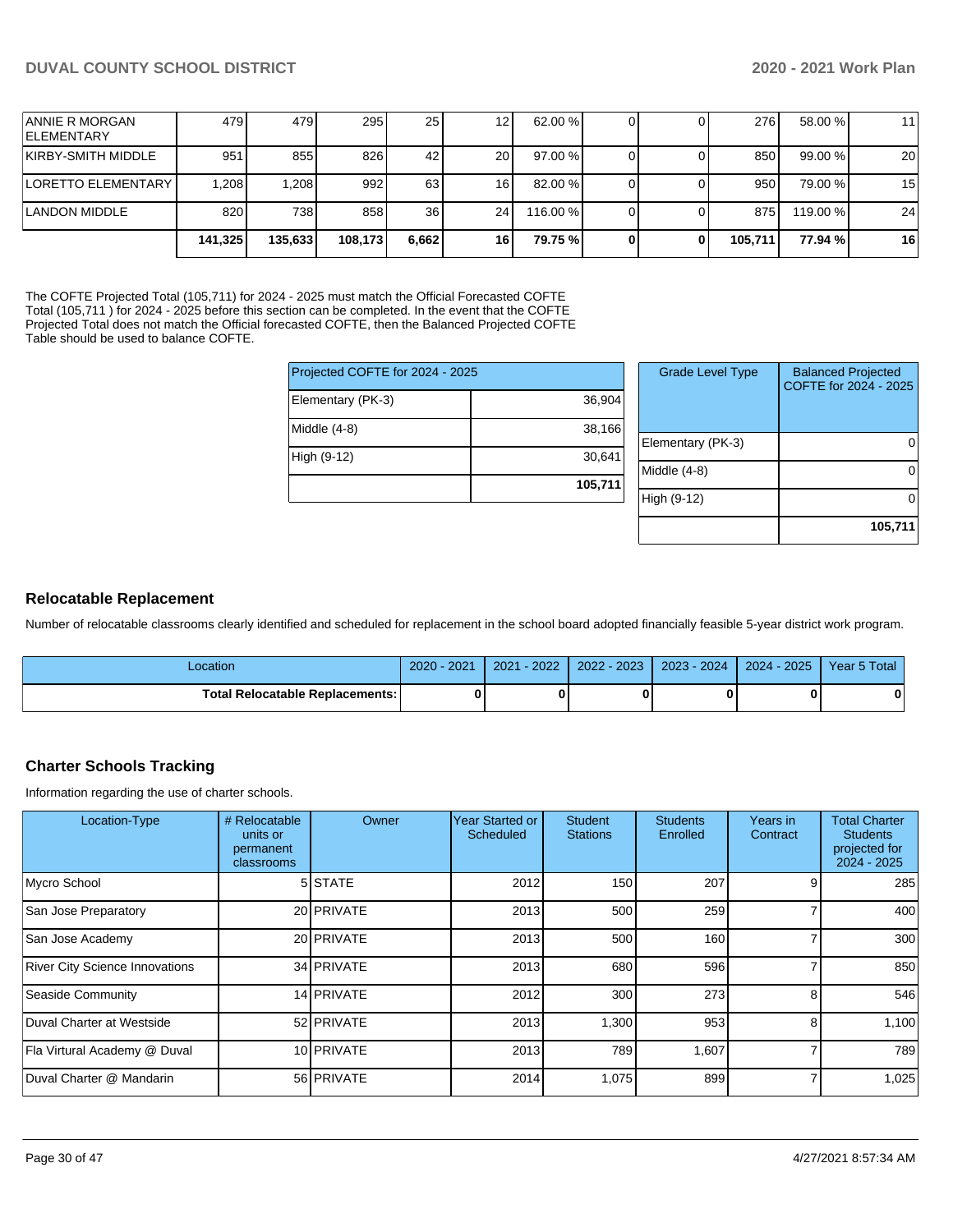| Duval Charter @ Southside                          |     | 57 PRIVATE | 2014 | 1,368  | 1,072  | $\overline{7}$          | 1,018  |
|----------------------------------------------------|-----|------------|------|--------|--------|-------------------------|--------|
| Duval Charter @ Coastal                            |     | 57 PRIVATE | 2017 | 1,000  | 1,100  | 4                       | 1,145  |
| Seaside Charter K-8                                |     | 10 PRIVATE | 2017 | 600    | 470    | 4                       | 500    |
| Biscayne High School                               |     | 6 PRIVATE  | 2013 | 200    | 140    | 8                       | 225    |
| River City Science Academy<br>Middle/High          |     | 60 PRIVATE | 2007 | 1,400  | 949    | 14                      | 1,150  |
| Bridgeprep Academy                                 |     | 16 PRIVATE | 2017 | 500    | 541    | 4                       | 750    |
| Duval Charter at Flagler                           |     | 36 PRIVATE | 2015 | 1,000  | 950    | 6                       | 1,145  |
| River City Science Academy -<br>Mandarin           |     | 50 PRIVATE | 2016 | 1,000  | 897    | 5                       | 850    |
| SOS Academy                                        |     | 12 PRIVATE | 1997 | 264    | 138    | 24                      | 264    |
| Wayman Academy of the Arts<br>Elem.                |     | 18 PRIVATE | 2000 | 462    | 206    | 21                      | 350    |
| <b>SAL Tech</b>                                    |     | 12 PRIVATE | 2003 | 260    | 123    | 17                      | 400    |
| River City Science Academy (K-5)                   |     | 33 PRIVATE | 2010 | 660    | 582    | 11                      | 600    |
| Global Outreach                                    |     | 49 PRIVATE | 2009 | 805    | 1,091  | 11                      | 805    |
| <b>Tiger Academy</b>                               |     | 12 PRIVATE | 2009 | 232    | 214    | 12                      | 228    |
| Somerset Academy-Eagle (K-5)                       |     | 14 PRIVATE | 2010 | 280    | 268    | 11                      | 180    |
| Somerset Academy-Middle (6-8)                      |     | 12 PRIVATE | 2010 | 264    | 166    | 11                      | 198    |
| Lone Star High                                     |     | 6 PRIVATE  | 2011 | 200    | 1,164  | 10                      | 230    |
| KIPP Voice/Impact K-8                              |     | 32 PRIVATE | 2010 | 1,200  | 1,648  | 10                      | 928    |
| Duval Charter Scholars Academy                     |     | 38 PRIVATE | 2010 | 623    | 584    | 11                      | 681    |
| Duval Charter High At<br>Baymeadows                |     | 23 PRIVATE | 2011 | 500    | 564    | 10                      | 575    |
| Duval Charter At Baymeadows K-<br>8                |     | 55 PRIVATE | 2011 | 1,200  | 1,312  | 10                      | 1,200  |
| <b>Waverly Academy</b>                             |     | 18 PRIVATE | 2011 | 264    | 99     | 10                      | 150    |
| Seacoast Charter Academy                           |     | 30 PRIVATE | 2011 | 528    | 432    | 10                      | 580    |
| Seaside Charter - North Campus                     |     | 10 PRIVATE | 2019 | 200    | 196    | $\overline{\mathbf{c}}$ | 400    |
| Global Outreach High School                        |     | 10 PRIVATE | 2019 | 300    | 186    | 1                       | 300    |
| Seventh Generation Classical<br>Academy - Mandarin |     | 5 PRIVATE  | 2020 | 60     | 15     | 1                       | 100    |
| Jacksonvile Classical Academy                      |     | 25 PRIVATE | 2020 | 600    | 449    | $\mathbf{1}$            | 600    |
|                                                    | 917 |            |      | 21,264 | 20,510 |                         | 20,847 |

## **Special Purpose Classrooms Tracking**

The number of classrooms that will be used for certain special purposes in the current year, by facility and type of classroom, that the district will, 1), not use for educational purposes, and 2), the co-teaching classrooms that are not open plan classrooms and will be used for educational purposes.

| School                      | School Type | $\parallel$ # of Elementary $\parallel$ # of Middle 4-8 $\parallel$ # of High 9-12<br>LK-3 Classrooms L | <b>Classrooms</b> | <b>Classrooms</b> | # of $ESE$<br><b>Classrooms</b> | $#$ of Combo<br><b>Classrooms</b> | Total<br>Classrooms |
|-----------------------------|-------------|---------------------------------------------------------------------------------------------------------|-------------------|-------------------|---------------------------------|-----------------------------------|---------------------|
| <b>IBISCAYNE ELEMENTARY</b> | Educational |                                                                                                         |                   |                   |                                 |                                   | ີ<br>J.             |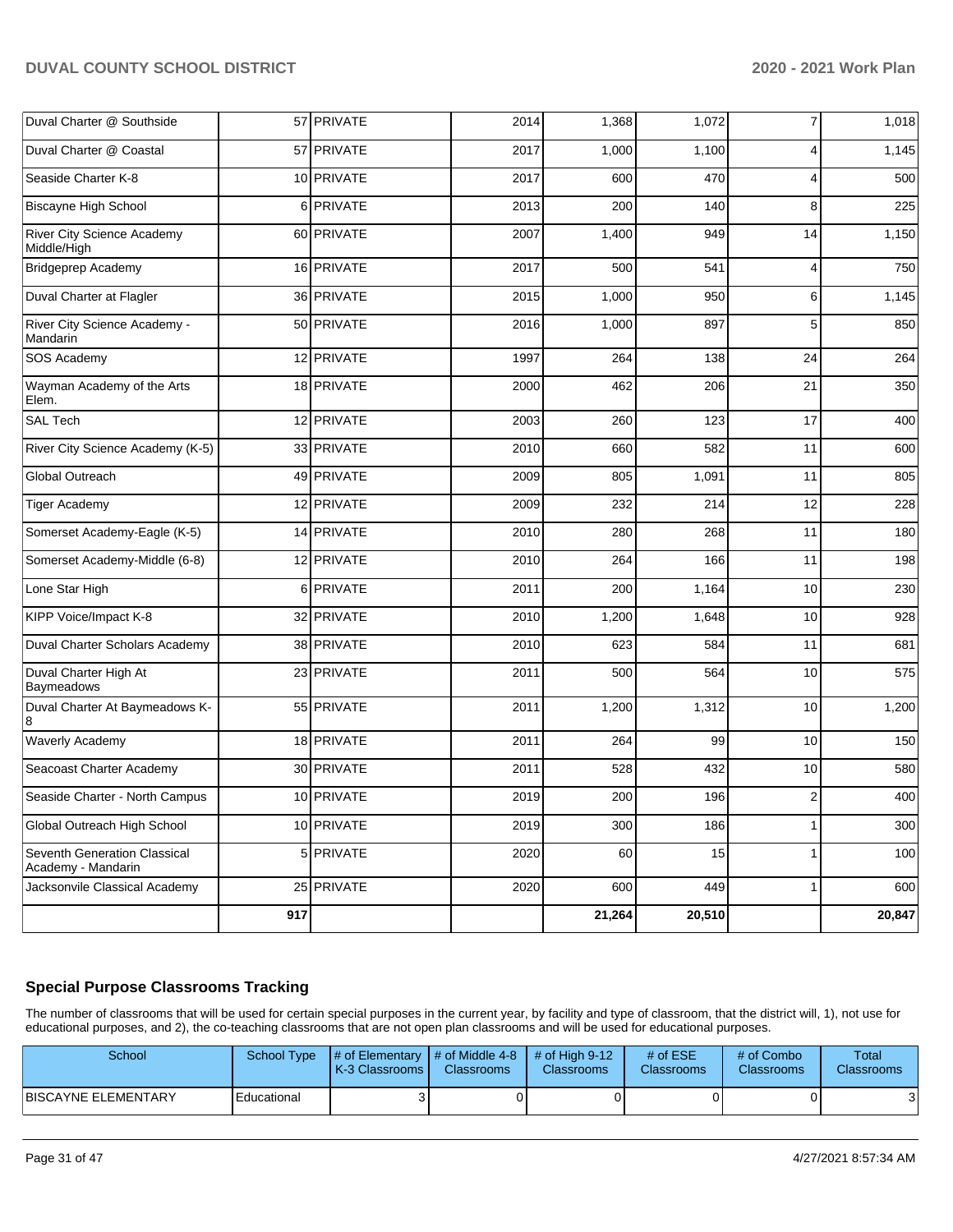| <b>TWIN LAKES ELEMENTARY</b>                      | Educational | 4                       | 4              | $\Omega$    | 0              | 0        | 8              |
|---------------------------------------------------|-------------|-------------------------|----------------|-------------|----------------|----------|----------------|
| <b>JACKSONVILLE HEIGHTS</b><br><b>ELEMENTARY</b>  | Educational |                         | 0              | $\Omega$    | $\Omega$       | $\Omega$ | $\mathbf 1$    |
| CHIMNEY LAKES ELEMENTARY                          | Educational | 4                       | 0              | $\Omega$    | 0              | 0        | 4              |
| DUNCAN U FLETCHER SENIOR<br>HIGH                  | Educational | 0                       | $\Omega$       |             | 0              | 0        | $\mathbf{1}$   |
| <b>SEABREEZE ELEMENTARY</b>                       | Educational | 3                       |                | $\Omega$    | 0              | 0        | 4              |
| <b>SAN MATEO ELEMENTARY</b>                       | Educational | 8                       | $\Omega$       | $\Omega$    | 0              | 0        | 8              |
| JOSEPH STILWELL MIDDLE                            | Educational | 0                       | 6              | $\Omega$    | 0              | 0        | 6              |
| <b>HOLIDAY HILL ELEMENTARY</b>                    | Educational | 6                       | 0              | $\Omega$    | 0              | 0        | 6              |
| JACKSONVILLE BEACH<br><b>ELEMENTARY</b>           | Educational |                         | $\Omega$       | $\Omega$    | 0              | 0        | $\mathbf{1}$   |
| J E B STUART MIDDLE                               | Educational | 0                       | 2              | $\Omega$    | 0              | 0        | $\overline{c}$ |
| <b>SADIE TILLIS ELEMENTARY</b>                    | Educational | 2                       | 0              | $\Omega$    | 0              | 0        | 2              |
| <b>WINDY HILL ELEMENTARY</b>                      | Educational | 2                       | 0              | $\Omega$    | 0              | 0        | $\overline{c}$ |
| <b>RUTLEDGE H PEARSON</b><br><b>ELEMENTARY</b>    | Educational | 4                       | 5              | $\Omega$    | $\Omega$       | 0        | 9              |
| JOHN STOCKTON ELEMENTARY                          | Educational | 1                       | 0              | $\Omega$    | 0              | 0        | $\mathbf{1}$   |
| <b>WOODLAND ACRES</b><br><b>ELEMENTARY</b>        | Educational | 5                       |                | $\Omega$    | 0              | 0        | 6              |
| <b>BAYVIEW ELEMENTARY</b>                         | Educational | 2                       | 0              | $\Omega$    | 0              | 0        | $\overline{2}$ |
| <b>LORETTO ELEMENTARY</b>                         | Educational |                         | 0              | $\Omega$    | 0              | 0        | $\mathbf{1}$   |
| <b>RUTH N UPSON ELEMENTARY</b>                    | Educational |                         | $\Omega$       | $\Omega$    | 0              | 0        | $\mathbf{1}$   |
| <b>NEW BERLIN ELEMENTARY</b>                      | Educational | 4                       | $\Omega$       | $\Omega$    | 0              | 0        | 4              |
| <b>KERNAN TRAIL ELEMENTARY</b>                    | Educational | 2                       | 2              | $\Omega$    | 0              | 0        | 4              |
| <b>GREENLAND PINES</b><br><b>ELEMENTARY</b>       | Educational | $\overline{2}$          |                | $\Omega$    | 0              | 0        | 3              |
| <b>CROWN POINT ELEMENTARY</b>                     | Educational | 6                       | 3              | $\Omega$    | 0              | 0        | 9              |
| <b>SABAL PALM ELEMENTARY</b>                      | Educational | 2                       | 0              | $\Omega$    | $\Omega$       | 0        | 2              |
| <b>LOUIS S SHEFFIELD</b><br><b>ELEMENTARY</b>     | Educational | 1                       | 0              | $\Omega$    | $\overline{0}$ | 0        | $\mathbf 1$    |
| <b>PICKETT ELEMENTARY</b>                         | Educational | $\mathbf{1}$            | 0              | $\mathbf 0$ | $\overline{0}$ | 0        | $\mathbf{1}$   |
| <b>BROOKVIEW ELEMENTARY</b>                       | Educational | $\overline{\mathbf{c}}$ | 0              | $\Omega$    | 0              | 0        | $\overline{2}$ |
| MAMIE AGNES JONES<br><b>ELEMENTARY</b>            | Educational | $\overline{2}$          | $\overline{2}$ | $\mathbf 0$ | 0              | 0        | 4              |
| JOHN E FORD K-8                                   | Educational | 0                       | 2              | $\Omega$    | 0              | 0        | $\overline{c}$ |
| <b>SAN PABLO ELEMENTARY</b>                       | Educational | 4                       | 0              | $\Omega$    | 0              | 0        | 4              |
| <b>SAN JOSE ELEMENTARY</b>                        | Educational | 1                       | 0              | $\Omega$    | 0              | 0        | $\mathbf{1}$   |
| RICHARD L BROWN GIFTED &<br><b>TALENTED</b>       | Educational | 7                       | 7              | $\Omega$    | 0              | 0        | 14             |
| <b>SMART POPE LIVINGSTON</b><br><b>ELEMENTARY</b> | Educational | 1                       | 0              | $\Omega$    | $\mathbf 0$    | 0        | $\mathbf{1}$   |
| <b>SOUTHSIDE ESTATES</b><br>ELEMENTARY            | Educational | $\mathbf{1}$            | 0              | $\mathbf 0$ | $\overline{0}$ | 0        | $\mathbf{1}$   |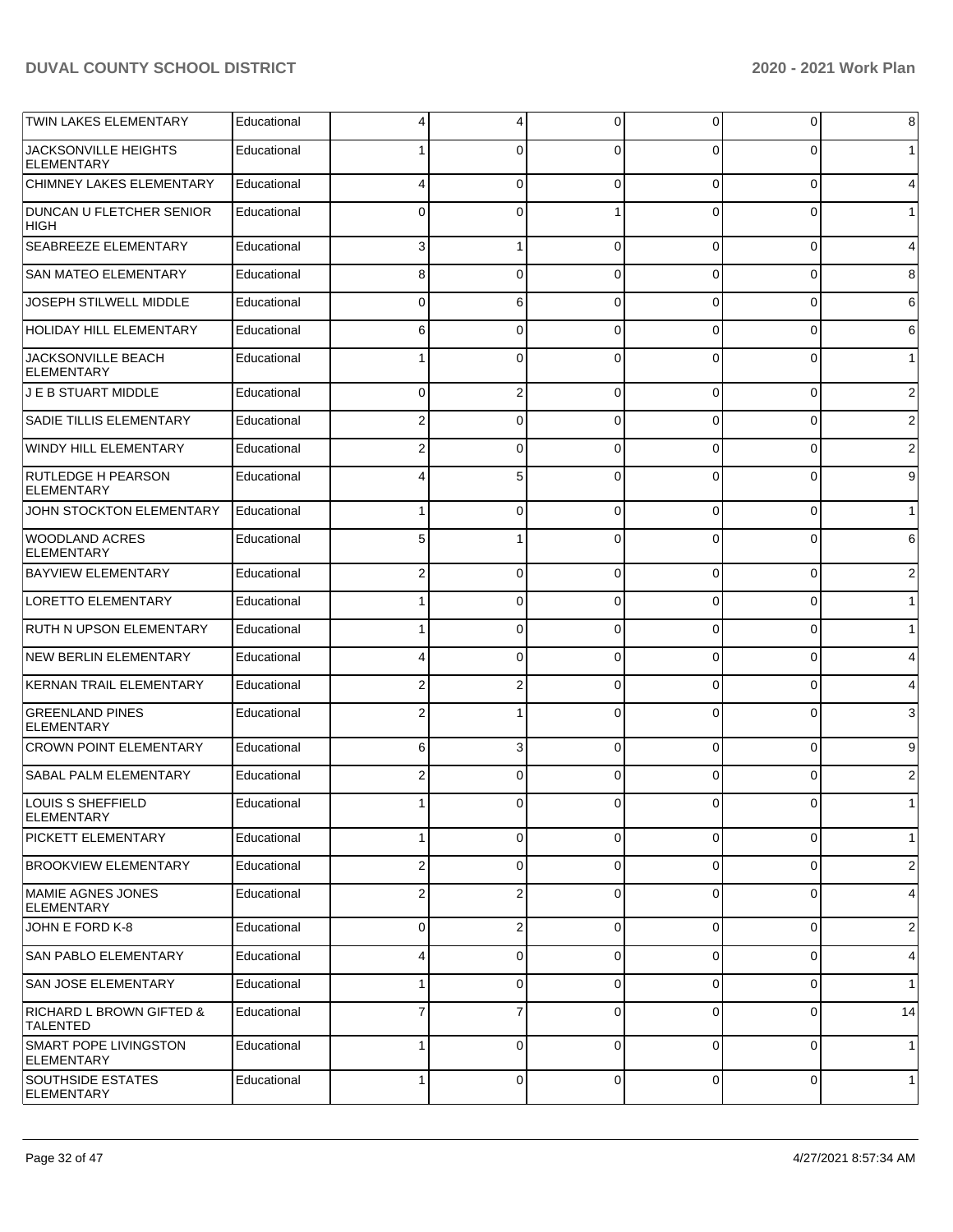| LAKE SHORE MIDDLE                             | Educational |    | 10  |  | 10 <sup>1</sup> |
|-----------------------------------------------|-------------|----|-----|--|-----------------|
| <b>HENDRICKS AVENUE</b><br><b>IELEMENTARY</b> | Educational |    |     |  | 5               |
| <b>JOHN LOVE ELEMENTARY</b>                   | Educational |    |     |  |                 |
| <b>IDUNCAN U FLETCHER MIDDLE</b>              | Educational |    | 10. |  | 10 l            |
| HOGAN-SPRING GLEN<br><b>IELEMENTARY</b>       | Educational |    |     |  |                 |
| BARTRAM SPRINGS<br><b>IELEMENTARY</b>         | Educational |    |     |  |                 |
| WATERLEAF ELEMENTARY                          | Educational |    |     |  |                 |
| <b>Total Educational Classrooms:</b>          |             | 95 | 59  |  | 155             |

| School                                           | <b>School Type</b> | # of Elementary<br>K-3 Classrooms | # of Middle 4-8<br>Classrooms | # of High 9-12<br><b>Classrooms</b> | # of ESE<br><b>Classrooms</b> | # of Combo<br><b>Classrooms</b> | <b>Total</b><br><b>Classrooms</b> |
|--------------------------------------------------|--------------------|-----------------------------------|-------------------------------|-------------------------------------|-------------------------------|---------------------------------|-----------------------------------|
| <b>BISCAYNE ELEMENTARY</b>                       | Co-Teaching        | 3                                 | $\Omega$                      | $\Omega$                            | $\Omega$                      | 0                               | $\overline{3}$                    |
| <b>CHET'S CREEK ELEMENTARY</b>                   | Co-Teaching        | 22                                |                               | $\Omega$                            | $\Omega$                      | 0                               | 23                                |
| <b>JACKSONVILLE HEIGHTS</b><br><b>ELEMENTARY</b> | Co-Teaching        | $\mathbf{1}$                      | $\Omega$                      | $\Omega$                            | $\Omega$                      | 0                               | 1                                 |
| CHIMNEY LAKES ELEMENTARY                         | Co-Teaching        | 6                                 | 1                             | $\Omega$                            | $\Omega$                      | 0                               | $\overline{7}$                    |
| <b>SEABREEZE ELEMENTARY</b>                      | Co-Teaching        | 3                                 |                               | $\Omega$                            | $\Omega$                      | $\overline{0}$                  | $\overline{4}$                    |
| <b>SAN MATEO ELEMENTARY</b>                      | Co-Teaching        | 9                                 | $\Omega$                      | $\Omega$                            | $\Omega$                      | $\overline{0}$                  | $9\,$                             |
| HOLIDAY HILL ELEMENTARY                          | Co-Teaching        | 8                                 | $\Omega$                      | $\Omega$                            | $\Omega$                      | 0                               | $\bf8$                            |
| <b>JACKSONVILLE BEACH</b><br><b>ELEMENTARY</b>   | Co-Teaching        |                                   | $\Omega$                      | $\Omega$                            | $\Omega$                      | 0                               | 1                                 |
| J E B STUART MIDDLE                              | Co-Teaching        | $\Omega$                          | $\overline{2}$                | $\Omega$                            | $\Omega$                      | 0                               | $\overline{2}$                    |
| <b>SADIE TILLIS ELEMENTARY</b>                   | Co-Teaching        | $\overline{2}$                    | $\Omega$                      | $\Omega$                            | $\Omega$                      | $\overline{0}$                  | $\overline{2}$                    |
| WINDY HILL ELEMENTARY                            | Co-Teaching        | $\overline{2}$                    | $\Omega$                      | $\Omega$                            | $\Omega$                      | 0                               | $\overline{2}$                    |
| JOHN STOCKTON ELEMENTARY                         | Co-Teaching        |                                   | $\Omega$                      | $\Omega$                            | $\Omega$                      | 0                               | 1                                 |
| <b>WOODLAND ACRES</b><br><b>ELEMENTARY</b>       | Co-Teaching        | 5                                 |                               | $\Omega$                            | 0                             | 0                               | $6 \mid$                          |
| <b>BAYVIEW ELEMENTARY</b>                        | Co-Teaching        | $\overline{2}$                    | $\Omega$                      | $\Omega$                            | $\Omega$                      | $\overline{0}$                  | $\overline{2}$                    |
| LORETTO ELEMENTARY                               | Co-Teaching        |                                   | $\Omega$                      | $\Omega$                            | $\Omega$                      | $\overline{0}$                  | 1                                 |
| NEW BERLIN ELEMENTARY                            | Co-Teaching        | 3                                 | $\Omega$                      | $\Omega$                            | $\Omega$                      | $\Omega$                        | $\mathbf{3}$                      |
| MANDARIN OAKS ELEMENTARY                         | Co-Teaching        | 4                                 | $\Omega$                      | $\Omega$                            | 0                             | 0                               | $\overline{4}$                    |
| KERNAN TRAIL ELEMENTARY                          | Co-Teaching        | $\overline{2}$                    | $\overline{2}$                | $\Omega$                            | 0                             | 0                               | $\overline{4}$                    |
| <b>GREGORY DRIVE ELEMENTARY</b>                  | Co-Teaching        | 1                                 | $\Omega$                      | $\Omega$                            | $\Omega$                      | $\Omega$                        | 1                                 |
| <b>CROWN POINT ELEMENTARY</b>                    | Co-Teaching        | $\Omega$                          | 5                             | $\Omega$                            | $\Omega$                      | $\overline{0}$                  | $5\phantom{.0}$                   |
| NEPTUNE BEACH ELEMENTARY                         | Co-Teaching        | 4                                 | $\Omega$                      | $\Omega$                            | $\Omega$                      | 0                               | $\overline{4}$                    |
| <b>SABAL PALM ELEMENTARY</b>                     | Co-Teaching        | $\overline{2}$                    | $\Omega$                      | $\Omega$                            | $\Omega$                      | $\Omega$                        | $\overline{2}$                    |
| LOUIS S SHEFFIELD<br><b>ELEMENTARY</b>           | Co-Teaching        | 1                                 | $\Omega$                      | $\Omega$                            | $\Omega$                      | 0                               | 1                                 |
| <b>PICKETT ELEMENTARY</b>                        | Co-Teaching        |                                   | U                             | $\Omega$                            | $\Omega$                      | 0                               | 1                                 |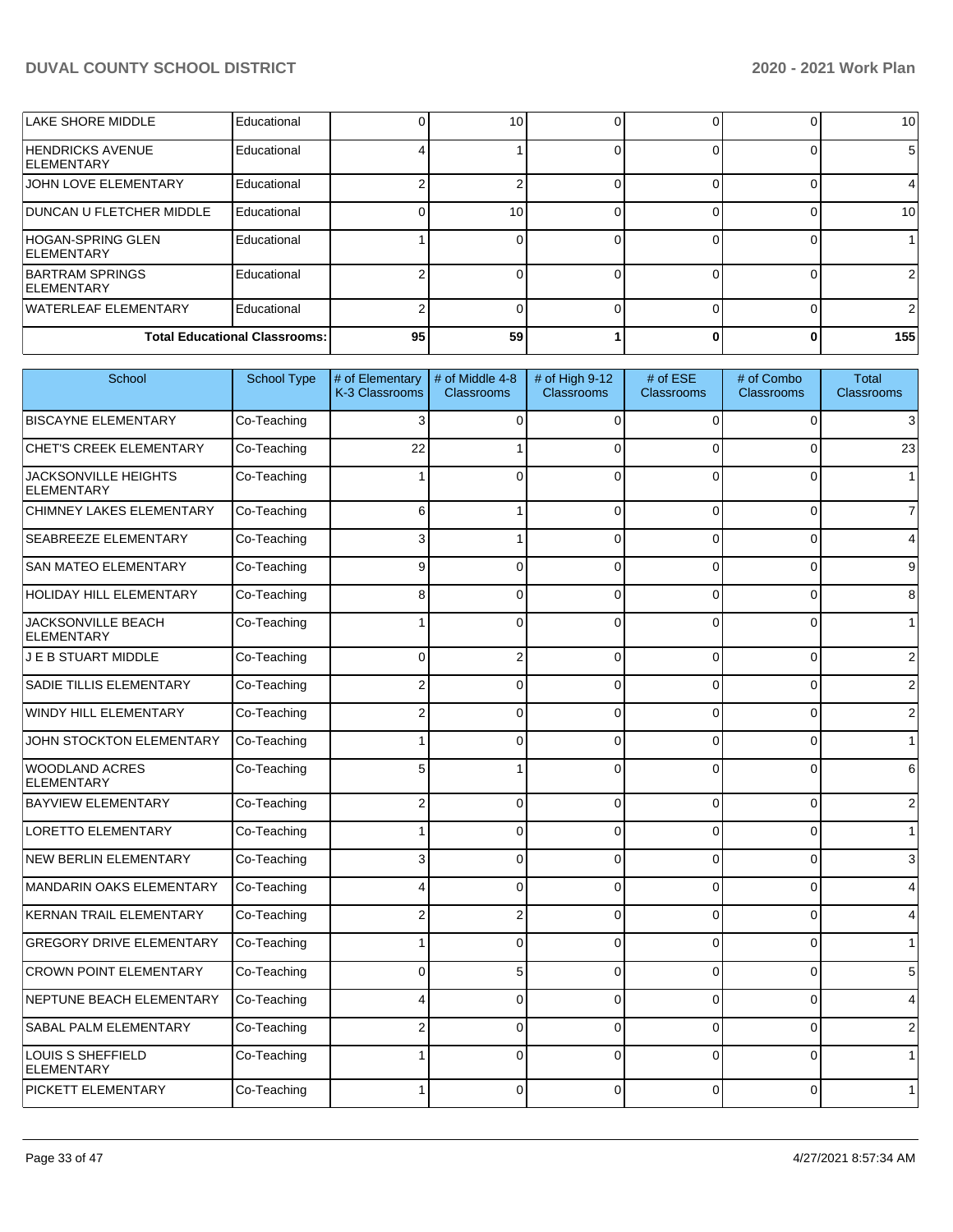| <b>IMAMIE AGNES JONES</b><br><b>IELEMENTARY</b>        | Co-Teaching                          |                  |    |              |          | 0            |                 |
|--------------------------------------------------------|--------------------------------------|------------------|----|--------------|----------|--------------|-----------------|
| JOHN E FORD K-8                                        | Co-Teaching                          |                  |    | $\Omega$     |          | $\Omega$     | $\overline{2}$  |
| <b>SAN PABLO ELEMENTARY</b>                            | Co-Teaching                          |                  |    | 0            |          | 0            |                 |
| <b>RICHARD L BROWN GIFTED &amp;</b><br><b>TALENTED</b> | Co-Teaching                          |                  |    |              |          | 0            |                 |
| <b>SOUTHSIDE ESTATES</b><br><b>IELEMENTARY</b>         | Co-Teaching                          |                  |    | ∩            | $\Omega$ | 0            | $\overline{2}$  |
| <b>HENDRICKS AVENUE</b><br><b>IELEMENTARY</b>          | Co-Teaching                          |                  |    |              |          | $\Omega$     | $5\overline{)}$ |
| DUNCAN U FLETCHER MIDDLE                               | Co-Teaching                          |                  | 10 | ∩            |          | 0            | 10              |
| BARTRAM SPRINGS<br><b>IELEMENTARY</b>                  | Co-Teaching                          |                  |    | ∩            |          | $\Omega$     | $\overline{2}$  |
| WATERLEAF ELEMENTARY                                   | Co-Teaching                          |                  |    | $\Omega$     |          | 0            | $\overline{4}$  |
|                                                        | <b>Total Co-Teaching Classrooms:</b> | 100 <sup>1</sup> | 31 | <sup>0</sup> | ŋ        | $\mathbf{0}$ | 131             |

#### **Infrastructure Tracking**

**Necessary offsite infrastructure requirements resulting from expansions or new schools. This section should include infrastructure information related to capacity project schedules and other project schedules (Section 4).** 

Not Specified

**Proposed location of planned facilities, whether those locations are consistent with the comprehensive plans of all affected local governments, and recommendations for infrastructure and other improvements to land adjacent to existing facilities. Provisions of 1013.33(12), (13) and (14) and 1013.36 must be addressed for new facilities planned within the 1st three years of the plan (Section 5).** 

Not Specified

**Consistent with Comp Plan?** No

### **Net New Classrooms**

The number of classrooms, by grade level and type of construction, that were added during the last fiscal year.

| List the net new classrooms added in the 2019 - 2020 fiscal year. |                              |                                                                                                                                                         |                              | List the net new classrooms to be added in the 2020 - 2021 fiscal<br>year. |                                                                        |                          |                                |                        |
|-------------------------------------------------------------------|------------------------------|---------------------------------------------------------------------------------------------------------------------------------------------------------|------------------------------|----------------------------------------------------------------------------|------------------------------------------------------------------------|--------------------------|--------------------------------|------------------------|
|                                                                   |                              | "Classrooms" is defined as capacity carrying classrooms that are added to increase<br>capacity to enable the district to meet the Class Size Amendment. |                              |                                                                            | Totals for fiscal year 2020 - 2021 should match totals in Section 15A. |                          |                                |                        |
| Location                                                          | $2019 - 2020$ #<br>Permanent | $2019 - 2020$ #<br><b>Modular</b>                                                                                                                       | 2019 - 2020 #<br>Relocatable | $2019 - 2020$<br>Total                                                     | $2020 - 2021$ #<br><b>Permanent</b>                                    | 2020 - 2021 #<br>Modular | $2020 - 2021$ #<br>Relocatable | $2020 - 2021$<br>Total |
| Elementary (PK-3)                                                 |                              |                                                                                                                                                         |                              |                                                                            |                                                                        |                          |                                |                        |
| Middle (4-8)                                                      |                              |                                                                                                                                                         |                              |                                                                            |                                                                        |                          |                                |                        |
| High (9-12)                                                       |                              |                                                                                                                                                         |                              |                                                                            |                                                                        |                          |                                |                        |
|                                                                   |                              |                                                                                                                                                         |                              |                                                                            |                                                                        |                          |                                | 0                      |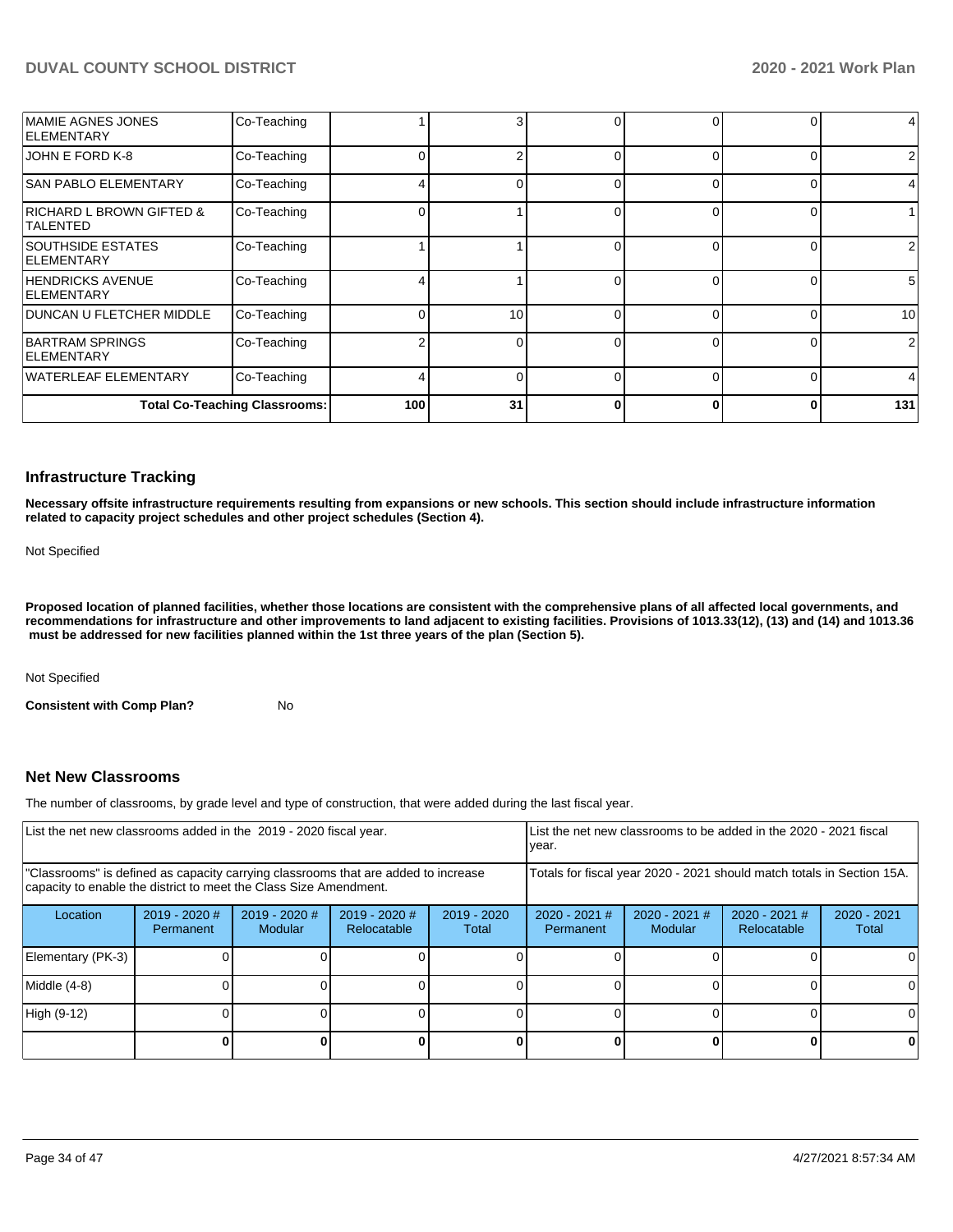### **Relocatable Student Stations**

Number of students that will be educated in relocatable units, by school, in the current year, and the projected number of students for each of the years in the workplan.

| <b>Site</b>                       | 2020 - 2021    | 2021 - 2022 | 2022 - 2023 | 2023 - 2024 | 2024 - 2025 | 5 Year Average |
|-----------------------------------|----------------|-------------|-------------|-------------|-------------|----------------|
| CENTRAL RIVERSIDE ELEMENTARY      | $\overline{0}$ | 0           | 0           | 0           | 0           | 0              |
| <b>RUTH N UPSON ELEMENTARY</b>    | $\Omega$       | $\mathbf 0$ | $\Omega$    | $\Omega$    | $\Omega$    | $\mathbf 0$    |
| NEW BERLIN ELEMENTARY             | 200            | 200         | 200         | 200         | 200         | 200            |
| CHAFFEE TRAIL ELEMENTARY          | 0              | 0           | $\mathbf 0$ | 0           | 0           | $\mathbf 0$    |
| <b>WEST RIVERSIDE ELEMENTARY</b>  | $\overline{0}$ | 0           | 0           | $\Omega$    | 0           | 0              |
| MANDARIN OAKS ELEMENTARY          | 0              | 0           | 0           | $\Omega$    | 0           | $\mathbf 0$    |
| KERNAN TRAIL ELEMENTARY           | 18             | 18          | 18          | 18          | 18          | 18             |
| <b>KERNAN MIDDLE</b>              | $\overline{0}$ | 0           | $\mathbf 0$ | $\Omega$    | 0           | $\mathbf 0$    |
| <b>DON BREWER ELEMENTARY</b>      | $\overline{0}$ | 0           | 0           | $\Omega$    | 0           | $\mathbf 0$    |
| OCEANWAY ELEMENTARY               | $\overline{0}$ | 0           | 0           | $\Omega$    | 0           | $\mathbf 0$    |
| <b>GREENLAND PINES ELEMENTARY</b> | $\overline{0}$ | $\mathbf 0$ | $\Omega$    | $\Omega$    | 0           | $\mathbf 0$    |
| PINE ESTATES ELEMENTARY           | 40             | 40          | 40          | 40          | 40          | 40             |
| ALDEN ROAD EXCEPTIONAL CENTER     | 30             | 30          | 30          | 30          | 30          | 30             |
| <b>MAYPORT MIDDLE</b>             | $\overline{0}$ | 0           | $\mathbf 0$ | $\Omega$    | 0           | $\mathbf 0$    |
| SMART POPE LIVINGSTON ELEMENTARY  | $\overline{0}$ | 0           | 0           | $\Omega$    | 0           | 0              |
| <b>LAKE FOREST ELEMENTARY</b>     | $\overline{0}$ | $\mathbf 0$ | 0           | $\Omega$    | 0           | $\mathbf 0$    |
| PAXON SCHOOL FOR ADVANCED STUDIES | 75             | 75          | 75          | 75          | 75          | 75             |
| SOUTHSIDE ESTATES ELEMENTARY      | 0              | 0           | 0           | $\Omega$    | 0           | $\mathbf 0$    |
| <b>HYDE PARK ELEMENTARY</b>       | $\overline{0}$ | 0           | $\Omega$    | $\Omega$    | 0           | $\mathbf 0$    |
| <b>BILTMORE ELEMENTARY</b>        | 98             | 98          | 98          | 98          | 98          | 98             |
| RAMONA ELEMENTARY                 | 36             | 36          | 36          | 36          | 36          | 36             |
| VENETIA ELEMENTARY                | 36             | 36          | 36          | 36          | 36          | 36             |
| <b>LAKE SHORE MIDDLE</b>          | 365            | 365         | 365         | 365         | 365         | 365            |
| NORTH SHORE ELEMENTARY            | $\overline{0}$ | 0           | 0           | 0           | 0           | 0              |
| HENDRICKS AVENUE ELEMENTARY       | 153            | 153         | 153         | 153         | 153         | 153            |
| <b>SPRING PARK ELEMENTARY</b>     | $\overline{0}$ | 0           | 0           | 0           | 0           | $\mathbf 0$    |
| JOHN LOVE ELEMENTARY              | $\overline{0}$ | $\mathbf 0$ | $\mathbf 0$ | $\Omega$    | 0           | $\mathbf 0$    |
| <b>GARDEN CITY ELEMENTARY</b>     | 128            | 128         | 128         | 128         | 128         | 128            |
| <b>OCEANWAY MIDDLE</b>            | $\overline{0}$ | 0           | 0           | 0           | 0           | $\mathbf 0$    |
| DUNCAN U FLETCHER MIDDLE          | $\overline{0}$ | 0           | 0           | 0           | 0           | 0              |
| HOGAN-SPRING GLEN ELEMENTARY      | $\overline{0}$ | 0           | 0           | 0           | 0           | $\mathbf 0$    |
| ATLANTIC BEACH ELEMENTARY         | $\overline{0}$ | 0           | 0           | 0           | 0           | 0              |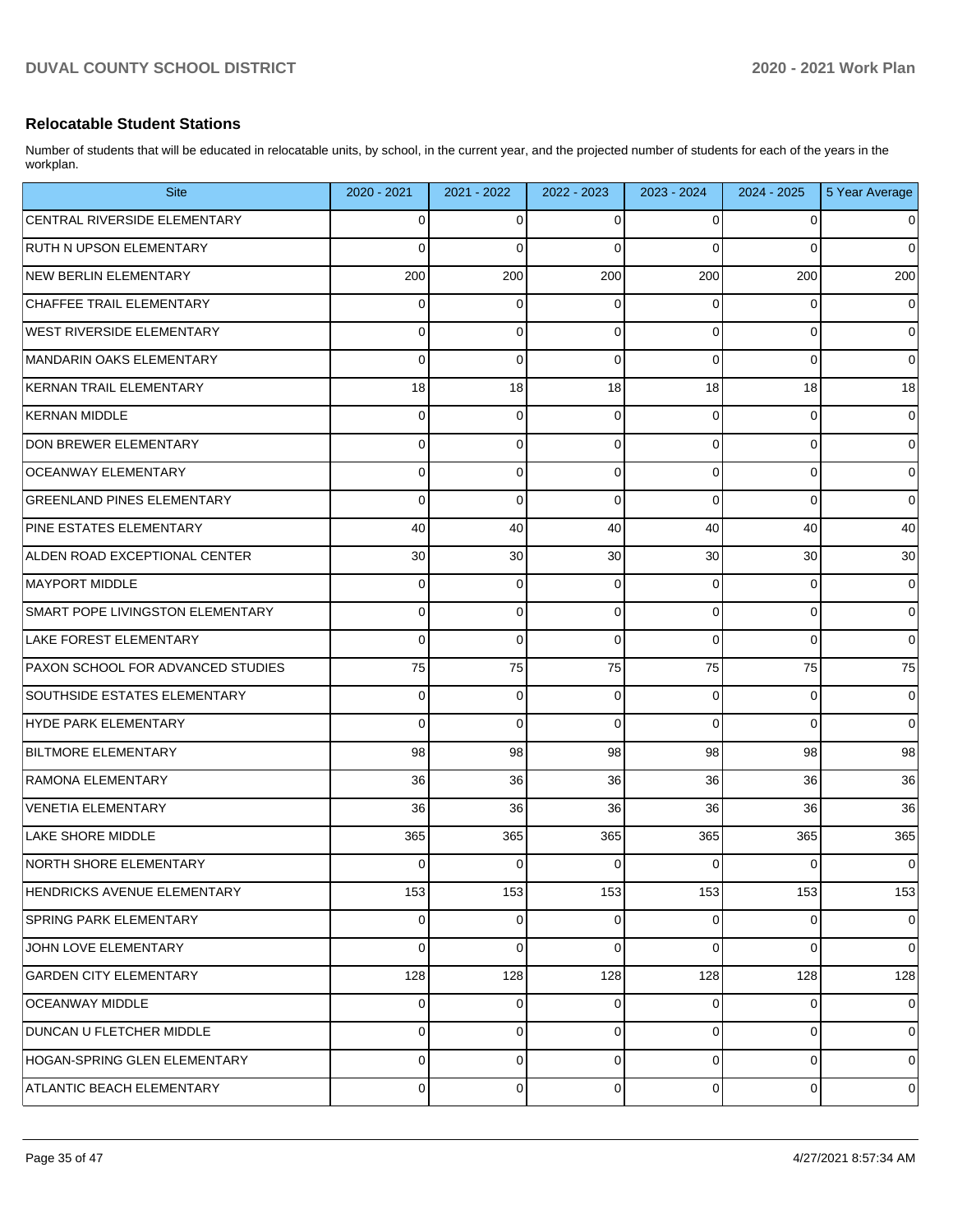| ALFRED I DUPONT MIDDLE                                    | 0           | $\overline{0}$ | 0        | 0        | $\overline{0}$  | $\mathbf 0$    |
|-----------------------------------------------------------|-------------|----------------|----------|----------|-----------------|----------------|
| IWESTVIEW K-8                                             | $\Omega$    | $\Omega$       | $\Omega$ | $\Omega$ | $\Omega$        | $\Omega$       |
| BARTRAM SPRINGS ELEMENTARY                                | 102         | 102            | 102      | 102      | 102             | 102            |
| ATLANTIC COAST SENIOR HIGH                                | $\Omega$    | $\mathbf 0$    | $\Omega$ | $\Omega$ | $\overline{0}$  | $\overline{0}$ |
| WATERLEAF ELEMENTARY                                      | $\Omega$    | $\mathbf 0$    | $\Omega$ | $\Omega$ | $\Omega$        | $\overline{0}$ |
| MERRILL ROAD ELEMENTARY                                   | $\Omega$    | $\Omega$       | $\Omega$ | $\Omega$ | $\Omega$        | $\Omega$       |
| JACKSONVILLE HEIGHTS ELEMENTARY                           | 126         | 126            | 126      | 126      | 126             | 126            |
| BEAUCLERC ELEMENTARY                                      | 40          | 40             | 40       | 40       | 40              | 40             |
| <b>CHIMNEY LAKES ELEMENTARY</b>                           | 84          | 84             | 84       | 84       | 84              | 84             |
| <b>BISCAYNE ELEMENTARY</b>                                | $\Omega$    | $\mathbf 0$    | $\Omega$ | $\Omega$ | $\Omega$        | $\overline{0}$ |
| MATTIE V RUTHERFORD ALTERNATIVE<br><b>EDUCATION</b>       | 47          | 47             | 47       | 47       | 47              | 47             |
| <b>WHITEHOUSE ELEMENTARY</b>                              | 90          | 90             | 90       | 90       | 90              | 90             |
| <b>TWIN LAKES MIDDLE</b>                                  | 0           | $\mathbf 0$    | $\Omega$ | $\Omega$ | $\mathbf 0$     | $\overline{0}$ |
| LAVILLA SCHOOL OF THE ARTS                                | $\mathbf 0$ | $\mathbf 0$    | $\Omega$ | $\Omega$ | $\mathbf 0$     | $\overline{0}$ |
| ABESS PARK ELEMENTARY                                     | 0           | $\mathbf 0$    | $\Omega$ | $\Omega$ | $\Omega$        | $\overline{0}$ |
| <b>CHET'S CREEK ELEMENTARY</b>                            | 196         | 240            | 240      | 240      | 240             | 231            |
| <b>TWIN LAKES ELEMENTARY</b>                              | 176         | 176            | 176      | 176      | 176             | 176            |
| ENTERPRISE LEARNING ACADEMY                               | 66          | 66             | 66       | 66       | 66              | 66             |
| ANDREW A ROBINSON ELEMENTARY                              | 0           | $\mathbf 0$    | $\Omega$ | $\Omega$ | $\Omega$        | $\overline{0}$ |
| <b>FIRST COAST SENIOR HIGH</b>                            | 175         | 175            | 175      | 175      | 175             | 175            |
| <b>FRANK H PETERSON ACADEMY OF</b><br><b>TECHNOLOGIES</b> | $\Omega$    | $\mathbf 0$    | $\Omega$ | $\Omega$ | $\Omega$        | $\overline{0}$ |
| A PHILIP RANDOLPH ACADEMY OF<br><b>TECHNOLOGIES</b>       | $\Omega$    | $\mathbf 0$    | $\Omega$ | $\Omega$ | $\Omega$        | $\overline{0}$ |
| <b>CEDAR HILLS ELEMENTARY</b>                             | 88          | 88             | 88       | 88       | 88              | 88             |
| <b>TERRY PARKER SENIOR HIGH</b>                           | 245         | 245            | 245      | 245      | 245             | 245            |
| <b>ENGLEWOOD ELEMENTARY</b>                               | 0           | $\pmb{0}$      | 0        | 0        | $\pmb{0}$       | $\mathbf 0$    |
| JOHN STOCKTON ELEMENTARY                                  | 90          | 90             | 90       | 90       | 90 <sub>1</sub> | 90             |
| <b>WOODLAND ACRES ELEMENTARY</b>                          | 0           | $\overline{0}$ | $\Omega$ | 0        | $\overline{0}$  | $\mathbf 0$    |
| <b>ENGLEWOOD SENIOR HIGH</b>                              | 25          | 25             | 25       | 25       | 25              | 25             |
| SALLYE B MATHIS ELEMENTARY                                | 0           | $\overline{0}$ | 0        | 0        | $\overline{0}$  | $\mathbf 0$    |
| <b>DINSMORE ELEMENTARY</b>                                | 0           | $\overline{0}$ | $\Omega$ | 0        | $\overline{0}$  | $\mathbf 0$    |
| ARLINGTON ELEMENTARY                                      | $\Omega$    | $\overline{0}$ | $\Omega$ | $\Omega$ | $\overline{0}$  | $\overline{0}$ |
| THOMAS JEFFERSON ELEMENTARY                               | 87          | 87             | 87       | 87       | 87              | 87             |
| JOHN ALLEN AXSON ELEMENTARY                               | 0           | $\overline{0}$ | $\Omega$ | 0        | $\overline{0}$  | $\mathbf 0$    |
| <b>BAYVIEW ELEMENTARY</b>                                 | 44          | 44             | 44       | 44       | 44              | 44             |
| LAKE LUCINA ELEMENTARY                                    | 40          | 40             | 40       | 40       | 40              | 40             |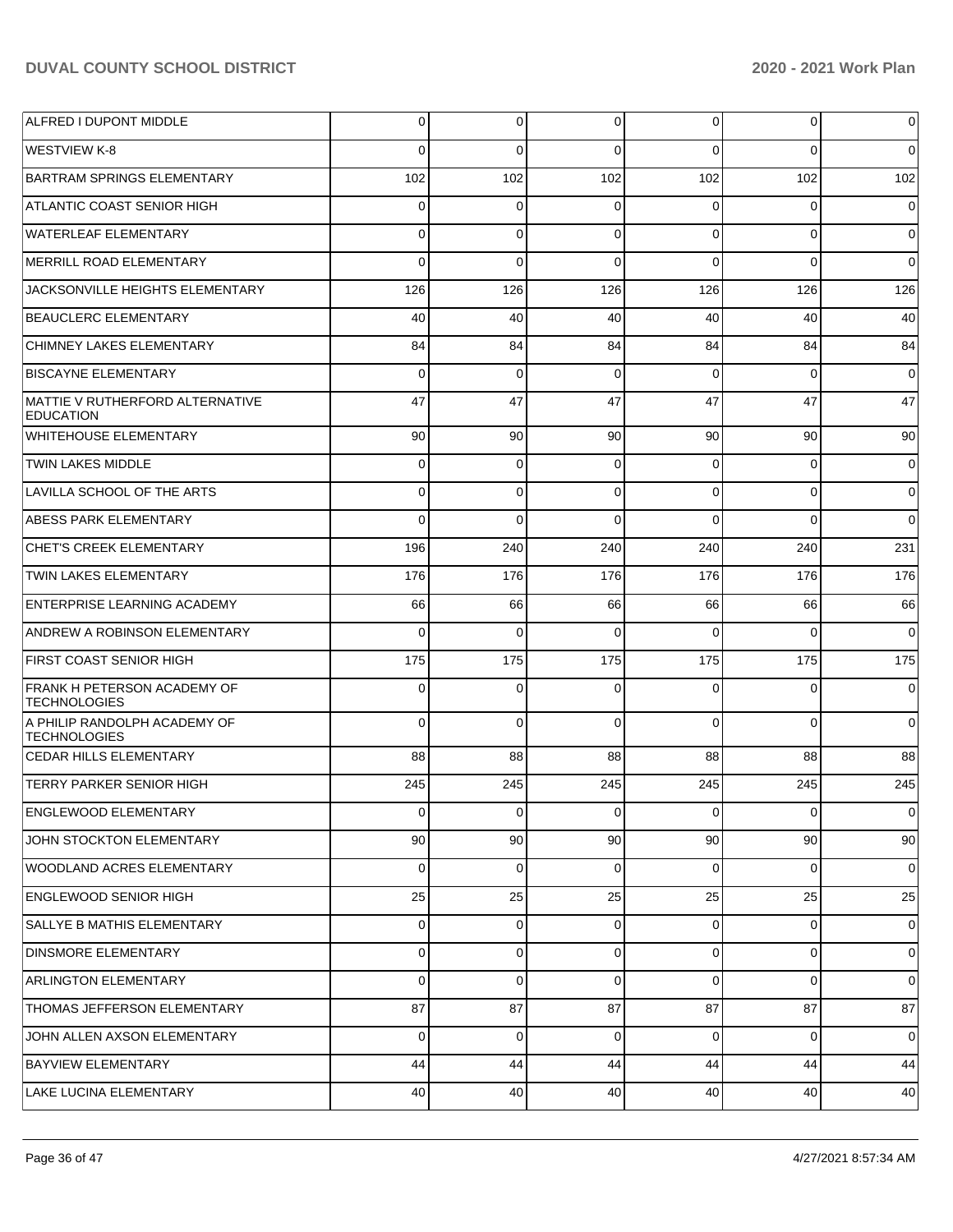| <b>LANDON MIDDLE</b>                   | $\overline{0}$ | $\overline{0}$ | $\overline{0}$ | $\overline{0}$ | $\overline{0}$ | $\mathbf 0$    |
|----------------------------------------|----------------|----------------|----------------|----------------|----------------|----------------|
| MARINE SCIENCE EDUCATION CENTER        | $\Omega$       | 0              | $\Omega$       | $\Omega$       | $\overline{0}$ | $\overline{0}$ |
| ROBERT E LEE SENIOR HIGH               | $\Omega$       | $\Omega$       | $\Omega$       | $\Omega$       | $\Omega$       | $\overline{0}$ |
| ANDREW JACKSON SENIOR HIGH             | 25             | 25             | 25             | 25             | 25             | 25             |
| <b>HENRY F KITE ELEMENTARY</b>         | $\Omega$       | $\Omega$       | $\Omega$       | $\Omega$       | $\Omega$       | $\overline{0}$ |
| <b>BALDWIN JUNIOR SENIOR HIGH</b>      | 138            | 138            | 138            | 138            | 138            | 138            |
| <b>FISHWEIR ELEMENTARY</b>             | 18             | 18             | 18             | 18             | 18             | 18             |
| ANNIE R MORGAN ELEMENTARY              | 36             | <b>36</b>      | 36             | 36             | 36             | 36             |
| KIRBY-SMITH MIDDLE                     | $\Omega$       | $\Omega$       | $\Omega$       | $\Omega$       | $\Omega$       | $\overline{0}$ |
| <b>LORETTO ELEMENTARY</b>              | 254            | 254            | 254            | 254            | 254            | 254            |
| <b>GRAND PARK CAREER CENTER</b>        | 300            | 300            | 300            | 300            | 300            | 300            |
| <b>BRENTWOOD ELEMENTARY</b>            | $\Omega$       | $\Omega$       | $\Omega$       | $\Omega$       | $\Omega$       | $\overline{0}$ |
| <b>ORTEGA ELEMENTARY</b>               | 120            | 120            | 120            | 120            | 120            | 120            |
| MANDARIN MIDDLE                        | $\Omega$       | $\Omega$       | $\Omega$       | $\Omega$       | $\Omega$       | $\overline{0}$ |
| MANDARIN SENIOR HIGH                   | 475            | 475            | 475            | 475            | 475            | 475            |
| <b>GREENFIELD ELEMENTARY</b>           | 84             | 84             | 84             | 84             | 84             | 84             |
| DUNCAN U FLETCHER SENIOR HIGH          | 225            | 225            | 225            | 225            | 225            | 225            |
| SAMUEL W WOLFSON SENIOR HIGH           | 25             | 25             | 25             | 25             | 25             | 25             |
| <b>SEABREEZE ELEMENTARY</b>            | 108            | 108            | 108            | 108            | 108            | 108            |
| <b>CRYSTAL SPRINGS ELEMENTARY</b>      | 72             | 72             | 72             | 72             | 72             | 72             |
| MAYPORT ELEMENTARY                     | $\Omega$       | $\mathbf 0$    | $\Omega$       | $\Omega$       | $\Omega$       | $\overline{0}$ |
| <b>GRASP ACADEMY</b>                   | $\Omega$       | $\mathbf 0$    | $\Omega$       | $\Omega$       | $\overline{0}$ | $\overline{0}$ |
| JEFFERSON DAVIS MIDDLE                 | $\Omega$       | $\Omega$       | $\Omega$       | $\Omega$       | $\Omega$       | $\Omega$       |
| <b>SAN MATEO ELEMENTARY</b>            | 212            | 212            | 212            | 212            | 212            | 212            |
| JOSEPH STILWELL MIDDLE                 | $\Omega$       | $\Omega$       | $\Omega$       | $\Omega$       | $\Omega$       | $\overline{0}$ |
| MARTIN LUTHER KING ELEMENTARY          | 36             | 36             | 36             | 36             | 36             | 36             |
| NORMANDY VILLAGE ELEMENTARY            | 51             | 51             | 51             | 51             | 51             | 51             |
| <b>HOLIDAY HILL ELEMENTARY</b>         | 98             | 98             | 98             | 98             | 98             | 98             |
| OAK HILL ACADEMY                       | $\Omega$       | $\overline{0}$ | $\Omega$       | $\Omega$       | $\overline{0}$ | $\overline{0}$ |
| SOUTHSIDE MIDDLE                       | $\Omega$       | $\overline{0}$ | $\Omega$       | $\Omega$       | $\overline{0}$ | $\mathbf 0$    |
| <b>JEAN RIBAULT MIDDLE</b>             | $\Omega$       | $\overline{0}$ | $\Omega$       | $\Omega$       | $\overline{0}$ | $\overline{0}$ |
| <b>ARLINGTON MIDDLE</b>                | $\Omega$       | $\Omega$       | $\Omega$       | $\Omega$       | $\overline{0}$ | $\overline{0}$ |
| HYDE GROVE ELEMENTARY                  | 216            | 216            | 216            | 216            | 216            | 216            |
| SUSIE E TOLBERT ELEMENTARY             | $\mathbf 0$    | $\overline{0}$ | $\Omega$       | $\Omega$       | $\overline{0}$ | $\mathbf 0$    |
| BRIDGE TO SUCCESS AT WEST JACKSONVILLE | $\Omega$       | $\overline{0}$ | $\Omega$       | $\Omega$       | $\overline{0}$ | $\overline{0}$ |
| JACKSONVILLE BEACH ELEMENTARY          | $\mathbf 0$    | $\mathbf 0$    | 0              | $\mathbf 0$    | $\overline{0}$ | $\mathbf 0$    |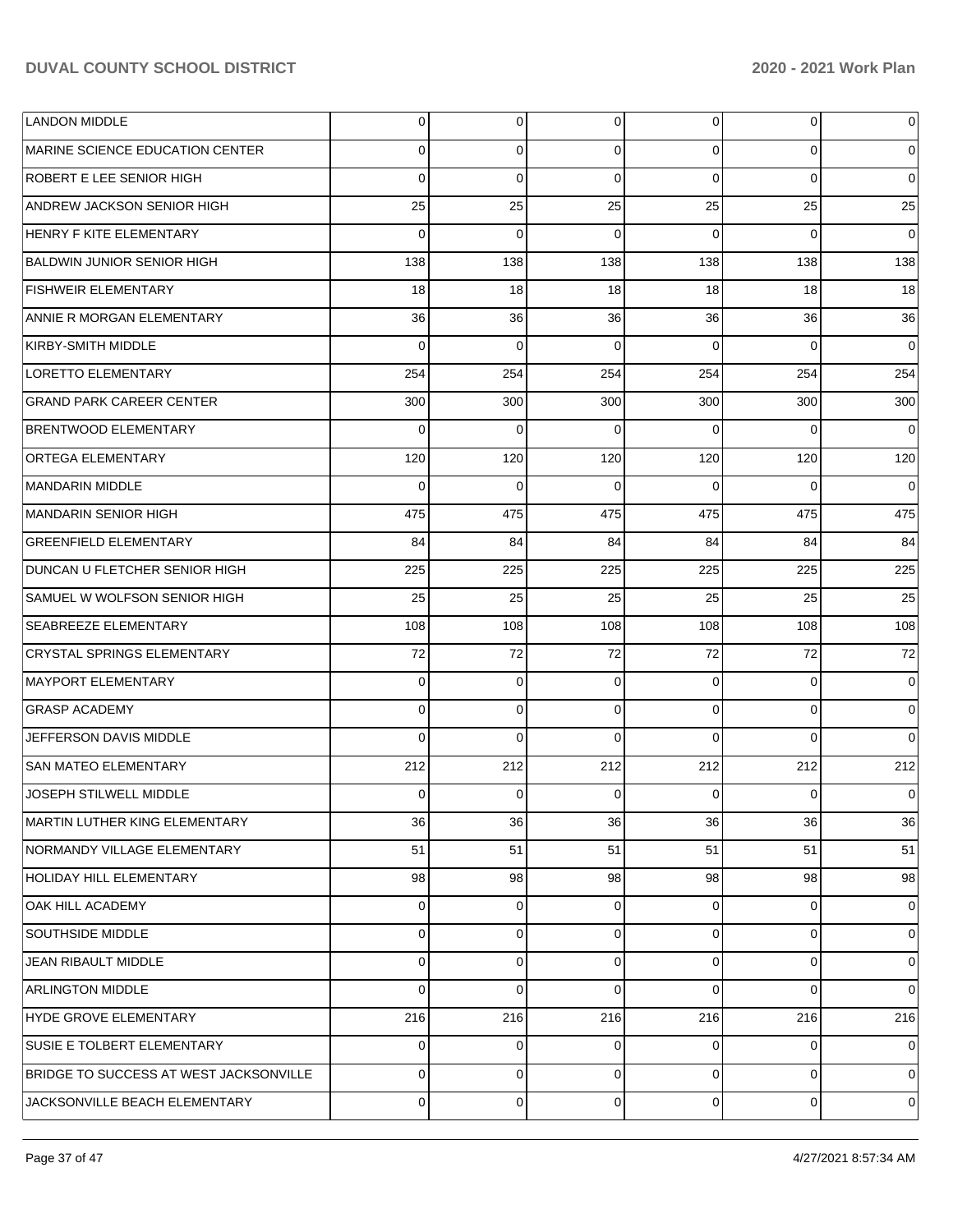| DARNELL COOKMAN JUNIOR SENIOR HIGH                        | 164            | 164         | 164            | 164            | 164            | 164            |
|-----------------------------------------------------------|----------------|-------------|----------------|----------------|----------------|----------------|
| J E B STUART MIDDLE                                       | 0              | 0           | 0              | 0              | 0              | 0              |
| PARKWOOD HEIGHTS ELEMENTARY                               | $\Omega$       | $\mathbf 0$ | $\mathbf 0$    | $\Omega$       | $\Omega$       | $\mathbf 0$    |
| <b>TIMUCUAN ELEMENTARY</b>                                | 61             | 61          | 61             | 61             | 61             | 61             |
| HIGHLANDS ELEMENTARY                                      | $\overline{0}$ | 0           | 0              | 0              | $\mathbf 0$    | 0              |
| LONG BRANCH ELEMENTARY                                    | $\overline{0}$ | 0           | $\mathbf 0$    | 0              | $\mathbf 0$    | 0              |
| DOUGLAS ANDERSON SCHOOL OF THE ARTS                       | $\overline{0}$ | 0           | $\mathbf 0$    | 0              | $\mathbf 0$    | 0              |
| <b>SADIE TILLIS ELEMENTARY</b>                            | $\overline{0}$ | 0           | $\mathbf 0$    | 0              | $\mathbf 0$    | 0              |
| NORTHWESTERN LEGENDS ELEMENTARY                           | $\overline{0}$ | 0           | $\mathbf 0$    | 0              | $\mathbf 0$    | $\mathbf 0$    |
| JAMES WELDON JOHNSON COLLEGE<br><b>PREPARATORY MIDDLE</b> | $\overline{0}$ | $\mathbf 0$ | $\mathbf 0$    | $\Omega$       | $\Omega$       | 0              |
| <b>PINEDALE ELEMENTARY</b>                                | $\Omega$       | $\Omega$    | $\Omega$       | $\Omega$       | $\Omega$       | $\mathbf 0$    |
| <b>WINDY HILL ELEMENTARY</b>                              | 136            | 136         | 136            | 136            | 136            | 136            |
| <b>RUTLEDGE H PEARSON ELEMENTARY</b>                      | $\Omega$       | $\Omega$    | $\Omega$       | $\Omega$       | $\Omega$       | $\mathbf 0$    |
| JEAN RIBAULT SENIOR HIGH                                  | 25             | 25          | 25             | 25             | 25             | 25             |
| <b>LANDMARK MIDDLE</b>                                    | $\mathbf 0$    | $\mathbf 0$ | $\Omega$       | $\Omega$       | $\mathbf 0$    | 0              |
| <b>ALIMACINI ELEMENTARY</b>                               | $\Omega$       | $\Omega$    | $\Omega$       | $\Omega$       | $\Omega$       | $\mathbf 0$    |
| <b>GREGORY DRIVE ELEMENTARY</b>                           | 46             | 46          | 46             | 46             | 46             | 46             |
| <b>HIGHLANDS MIDDLE</b>                                   | $\Omega$       | $\Omega$    | $\Omega$       | $\Omega$       | $\Omega$       | $\mathbf 0$    |
| <b>CROWN POINT ELEMENTARY</b>                             | 36             | 36          | 36             | 36             | 36             | 36             |
| NEPTUNE BEACH ELEMENTARY                                  | $\overline{0}$ | 0           | 0              | $\Omega$       | $\mathbf 0$    | 0              |
| JOSEPH FINEGAN ELEMENTARY                                 | $\Omega$       | $\mathbf 0$ | $\Omega$       | $\Omega$       | $\Omega$       | $\mathbf 0$    |
| EDWARD H WHITE SENIOR HIGH                                | 49             | 49          | 49             | 49             | 49             | 49             |
| SANDALWOOD SENIOR HIGH                                    | 500            | 500         | 500            | 500            | 500            | 500            |
| <b>FORT CAROLINE MIDDLE</b>                               | $\Omega$       | $\Omega$    | $\Omega$       | $\Omega$       | $\Omega$       | 0              |
| SABAL PALM ELEMENTARY                                     | 36             | 36          | 36             | 36             | 36             | 36             |
| <b>ARLINGTON HEIGHTS ELEMENTARY</b>                       | $\Omega$       | 0           | $\Omega$       | $\Omega$       | $\Omega$       | 0              |
| <b>WESTSIDE HIGH SCHOOL</b>                               | 350            | 350         | 350            | 350            | 350            | 350            |
| LOUIS S SHEFFIELD ELEMENTARY                              | 348            | 348         | 348            | 348            | 348            | 348            |
| PICKETT ELEMENTARY                                        | $\overline{0}$ | 0           | $\overline{0}$ | $\overline{0}$ | 0              | $\overline{0}$ |
| <b>BROOKVIEW ELEMENTARY</b>                               | $\overline{0}$ | 0           | 0              | $\overline{0}$ | $\mathbf 0$    | 0              |
| LONE STAR ELEMENTARY                                      | 54             | $\mathbf 0$ | $\overline{0}$ | $\overline{0}$ | $\mathbf 0$    | 11             |
| STONEWALL JACKSON ELEMENTARY                              | $\overline{0}$ | 0           | $\Omega$       | $\Omega$       | $\mathbf 0$    | 0              |
| FORT CAROLINE ELEMENTARY                                  | 134            | 134         | 134            | 134            | 134            | 134            |
| MAMIE AGNES JONES ELEMENTARY                              | $\overline{0}$ | $\mathbf 0$ | 0              | $\overline{0}$ | 0              | $\overline{0}$ |
| YWLA/YMLA                                                 | $\overline{0}$ | 0           | $\mathbf 0$    | $\overline{0}$ | $\overline{0}$ | $\overline{0}$ |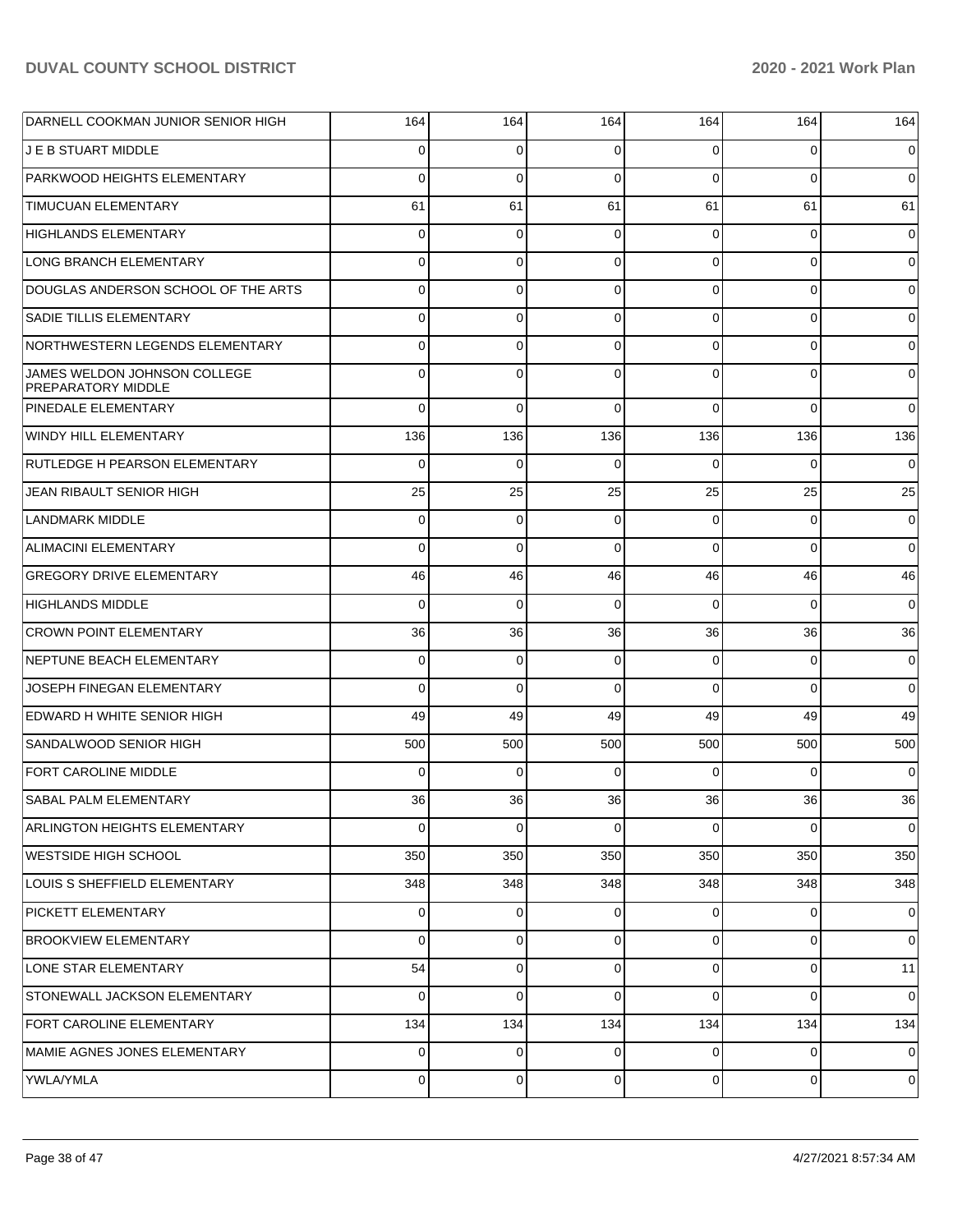| PALM AVENUE EXCEPTIONAL STUDENT CENTER<br>59<br>59<br>59<br>59<br>59<br><b>REYNOLDS LANE ELEMENTARY</b><br>$\Omega$<br>$\Omega$<br>$\Omega$<br>$\Omega$<br>$\Omega$<br>KINGS TRAIL ELEMENTARY<br>72<br>72<br>72<br>72<br>72<br>PINE FOREST ELEMENTARY<br>22<br>22<br>22<br>22<br>22<br>R V DANIELS ELEMENTARY<br>0<br>$\Omega$<br>$\overline{0}$<br>0<br>0<br><b>RUFUS E PAYNE ELEMENTARY</b><br>$\overline{0}$<br>$\Omega$<br>0<br>$\Omega$<br>$\Omega$<br>MOUNT HERMAN EXCEPTIONAL STUDENT<br>$\Omega$<br>$\Omega$<br>$\Omega$<br>$\Omega$<br>$\Omega$<br><b>CENTER</b><br>WILLIAM M RAINES SENIOR HIGH<br>$\Omega$<br>$\Omega$<br>$\Omega$<br>$\Omega$<br>$\Omega$<br>CARTER G WOODSON ELEMENTARY<br>$\Omega$<br>$\Omega$<br>$\Omega$<br>0<br>$\Omega$<br>STANTON COLLEGE PREPARATORY SCHOOL<br>197<br>197<br>197<br>197<br>197<br>JOHN E FORD K-8<br>$\overline{0}$<br>$\Omega$<br>0<br>$\Omega$<br>0<br>NORTHWESTERN MIDDLE<br>$\Omega$<br>$\Omega$<br>$\Omega$<br>$\Omega$<br>0<br><b>GEORGE WASHINGTON CARVER ELEMENTARY</b><br>$\Omega$<br>$\Omega$<br>$\Omega$<br>$\Omega$<br>0<br><b>SAN PABLO ELEMENTARY</b><br>80<br>80<br>80<br>80<br>80<br>LOVE GROVE ELEMENTARY<br>$\Omega$<br>$\Omega$<br>$\Omega$<br>$\Omega$<br>$\Omega$<br><b>SAN JOSE ELEMENTARY</b><br>212<br>212<br>212<br>212<br>212<br>MATTHEW W GILBERT MIDDLE<br>$\Omega$<br>$\Omega$<br>$\Omega$<br>$\Omega$<br>0<br>RICHARD L BROWN GIFTED & TALENTED<br>$\Omega$<br>$\Omega$<br>$\Omega$<br>$\Omega$<br>0<br>Totals for DUVAL COUNTY SCHOOL DISTRICT<br>7,974<br>7,964<br>7,964<br>7,964<br>Total students in relocatables by year.<br>7,964<br>Total number of COFTE students projected by year.<br>107,117<br>105,711<br>107,726<br>107,588<br>106,484<br>Percent in relocatables by year.<br>7%<br>7%<br>7%<br>7%<br>8 % | <b>S A HULL ELEMENTARY</b> | 0 | 0 | $\Omega$ | $\Omega$ | $\overline{0}$ | $\overline{0}$ |
|----------------------------------------------------------------------------------------------------------------------------------------------------------------------------------------------------------------------------------------------------------------------------------------------------------------------------------------------------------------------------------------------------------------------------------------------------------------------------------------------------------------------------------------------------------------------------------------------------------------------------------------------------------------------------------------------------------------------------------------------------------------------------------------------------------------------------------------------------------------------------------------------------------------------------------------------------------------------------------------------------------------------------------------------------------------------------------------------------------------------------------------------------------------------------------------------------------------------------------------------------------------------------------------------------------------------------------------------------------------------------------------------------------------------------------------------------------------------------------------------------------------------------------------------------------------------------------------------------------------------------------------------------------------------------------------------------------------------------------------------------------------------------------------------------------|----------------------------|---|---|----------|----------|----------------|----------------|
|                                                                                                                                                                                                                                                                                                                                                                                                                                                                                                                                                                                                                                                                                                                                                                                                                                                                                                                                                                                                                                                                                                                                                                                                                                                                                                                                                                                                                                                                                                                                                                                                                                                                                                                                                                                                          |                            |   |   |          |          |                | 59             |
|                                                                                                                                                                                                                                                                                                                                                                                                                                                                                                                                                                                                                                                                                                                                                                                                                                                                                                                                                                                                                                                                                                                                                                                                                                                                                                                                                                                                                                                                                                                                                                                                                                                                                                                                                                                                          |                            |   |   |          |          |                | $\overline{0}$ |
|                                                                                                                                                                                                                                                                                                                                                                                                                                                                                                                                                                                                                                                                                                                                                                                                                                                                                                                                                                                                                                                                                                                                                                                                                                                                                                                                                                                                                                                                                                                                                                                                                                                                                                                                                                                                          |                            |   |   |          |          |                | 72             |
|                                                                                                                                                                                                                                                                                                                                                                                                                                                                                                                                                                                                                                                                                                                                                                                                                                                                                                                                                                                                                                                                                                                                                                                                                                                                                                                                                                                                                                                                                                                                                                                                                                                                                                                                                                                                          |                            |   |   |          |          |                | 22             |
|                                                                                                                                                                                                                                                                                                                                                                                                                                                                                                                                                                                                                                                                                                                                                                                                                                                                                                                                                                                                                                                                                                                                                                                                                                                                                                                                                                                                                                                                                                                                                                                                                                                                                                                                                                                                          |                            |   |   |          |          |                | $\overline{0}$ |
|                                                                                                                                                                                                                                                                                                                                                                                                                                                                                                                                                                                                                                                                                                                                                                                                                                                                                                                                                                                                                                                                                                                                                                                                                                                                                                                                                                                                                                                                                                                                                                                                                                                                                                                                                                                                          |                            |   |   |          |          |                | $\overline{0}$ |
|                                                                                                                                                                                                                                                                                                                                                                                                                                                                                                                                                                                                                                                                                                                                                                                                                                                                                                                                                                                                                                                                                                                                                                                                                                                                                                                                                                                                                                                                                                                                                                                                                                                                                                                                                                                                          |                            |   |   |          |          |                | $\overline{0}$ |
|                                                                                                                                                                                                                                                                                                                                                                                                                                                                                                                                                                                                                                                                                                                                                                                                                                                                                                                                                                                                                                                                                                                                                                                                                                                                                                                                                                                                                                                                                                                                                                                                                                                                                                                                                                                                          |                            |   |   |          |          |                | $\Omega$       |
|                                                                                                                                                                                                                                                                                                                                                                                                                                                                                                                                                                                                                                                                                                                                                                                                                                                                                                                                                                                                                                                                                                                                                                                                                                                                                                                                                                                                                                                                                                                                                                                                                                                                                                                                                                                                          |                            |   |   |          |          |                | $\overline{0}$ |
|                                                                                                                                                                                                                                                                                                                                                                                                                                                                                                                                                                                                                                                                                                                                                                                                                                                                                                                                                                                                                                                                                                                                                                                                                                                                                                                                                                                                                                                                                                                                                                                                                                                                                                                                                                                                          |                            |   |   |          |          |                | 197            |
|                                                                                                                                                                                                                                                                                                                                                                                                                                                                                                                                                                                                                                                                                                                                                                                                                                                                                                                                                                                                                                                                                                                                                                                                                                                                                                                                                                                                                                                                                                                                                                                                                                                                                                                                                                                                          |                            |   |   |          |          |                | $\overline{0}$ |
|                                                                                                                                                                                                                                                                                                                                                                                                                                                                                                                                                                                                                                                                                                                                                                                                                                                                                                                                                                                                                                                                                                                                                                                                                                                                                                                                                                                                                                                                                                                                                                                                                                                                                                                                                                                                          |                            |   |   |          |          |                | $\overline{0}$ |
|                                                                                                                                                                                                                                                                                                                                                                                                                                                                                                                                                                                                                                                                                                                                                                                                                                                                                                                                                                                                                                                                                                                                                                                                                                                                                                                                                                                                                                                                                                                                                                                                                                                                                                                                                                                                          |                            |   |   |          |          |                | $\overline{0}$ |
|                                                                                                                                                                                                                                                                                                                                                                                                                                                                                                                                                                                                                                                                                                                                                                                                                                                                                                                                                                                                                                                                                                                                                                                                                                                                                                                                                                                                                                                                                                                                                                                                                                                                                                                                                                                                          |                            |   |   |          |          |                | 80             |
|                                                                                                                                                                                                                                                                                                                                                                                                                                                                                                                                                                                                                                                                                                                                                                                                                                                                                                                                                                                                                                                                                                                                                                                                                                                                                                                                                                                                                                                                                                                                                                                                                                                                                                                                                                                                          |                            |   |   |          |          |                | $\Omega$       |
|                                                                                                                                                                                                                                                                                                                                                                                                                                                                                                                                                                                                                                                                                                                                                                                                                                                                                                                                                                                                                                                                                                                                                                                                                                                                                                                                                                                                                                                                                                                                                                                                                                                                                                                                                                                                          |                            |   |   |          |          |                | 212            |
|                                                                                                                                                                                                                                                                                                                                                                                                                                                                                                                                                                                                                                                                                                                                                                                                                                                                                                                                                                                                                                                                                                                                                                                                                                                                                                                                                                                                                                                                                                                                                                                                                                                                                                                                                                                                          |                            |   |   |          |          |                | $\overline{0}$ |
|                                                                                                                                                                                                                                                                                                                                                                                                                                                                                                                                                                                                                                                                                                                                                                                                                                                                                                                                                                                                                                                                                                                                                                                                                                                                                                                                                                                                                                                                                                                                                                                                                                                                                                                                                                                                          |                            |   |   |          |          |                | $\Omega$       |
|                                                                                                                                                                                                                                                                                                                                                                                                                                                                                                                                                                                                                                                                                                                                                                                                                                                                                                                                                                                                                                                                                                                                                                                                                                                                                                                                                                                                                                                                                                                                                                                                                                                                                                                                                                                                          |                            |   |   |          |          |                |                |
|                                                                                                                                                                                                                                                                                                                                                                                                                                                                                                                                                                                                                                                                                                                                                                                                                                                                                                                                                                                                                                                                                                                                                                                                                                                                                                                                                                                                                                                                                                                                                                                                                                                                                                                                                                                                          |                            |   |   |          |          |                | 7,966          |
|                                                                                                                                                                                                                                                                                                                                                                                                                                                                                                                                                                                                                                                                                                                                                                                                                                                                                                                                                                                                                                                                                                                                                                                                                                                                                                                                                                                                                                                                                                                                                                                                                                                                                                                                                                                                          |                            |   |   |          |          |                | 106,925        |
|                                                                                                                                                                                                                                                                                                                                                                                                                                                                                                                                                                                                                                                                                                                                                                                                                                                                                                                                                                                                                                                                                                                                                                                                                                                                                                                                                                                                                                                                                                                                                                                                                                                                                                                                                                                                          |                            |   |   |          |          |                | 7 %            |

## **Leased Facilities Tracking**

Exising leased facilities and plans for the acquisition of leased facilities, including the number of classrooms and student stations, as reported in the educational plant survey, that are planned in that location at the end of the five year workplan.

| Location                                   | # of Leased<br>Classrooms 2020 -<br>2021 | <b>FISH Student</b><br><b>Stations</b> | Owner | # of Leased<br>Classrooms 2024 -<br>2025 | <b>FISH Student</b><br><b>Stations</b> |
|--------------------------------------------|------------------------------------------|----------------------------------------|-------|------------------------------------------|----------------------------------------|
| IMATTIE V RUTHERFORD ALTERNATIVE EDUCATION |                                          |                                        |       |                                          |                                        |
| <b>IWEST RIVERSIDE ELEMENTARY</b>          |                                          |                                        |       |                                          |                                        |
| IGRAND PARK CAREER CENTER                  |                                          |                                        |       |                                          |                                        |
| <b>BRENTWOOD ELEMENTARY</b>                |                                          |                                        |       |                                          |                                        |
| <b>ORTEGA ELEMENTARY</b>                   |                                          |                                        |       |                                          |                                        |
| <b>CENTRAL RIVERSIDE ELEMENTARY</b>        |                                          |                                        |       |                                          |                                        |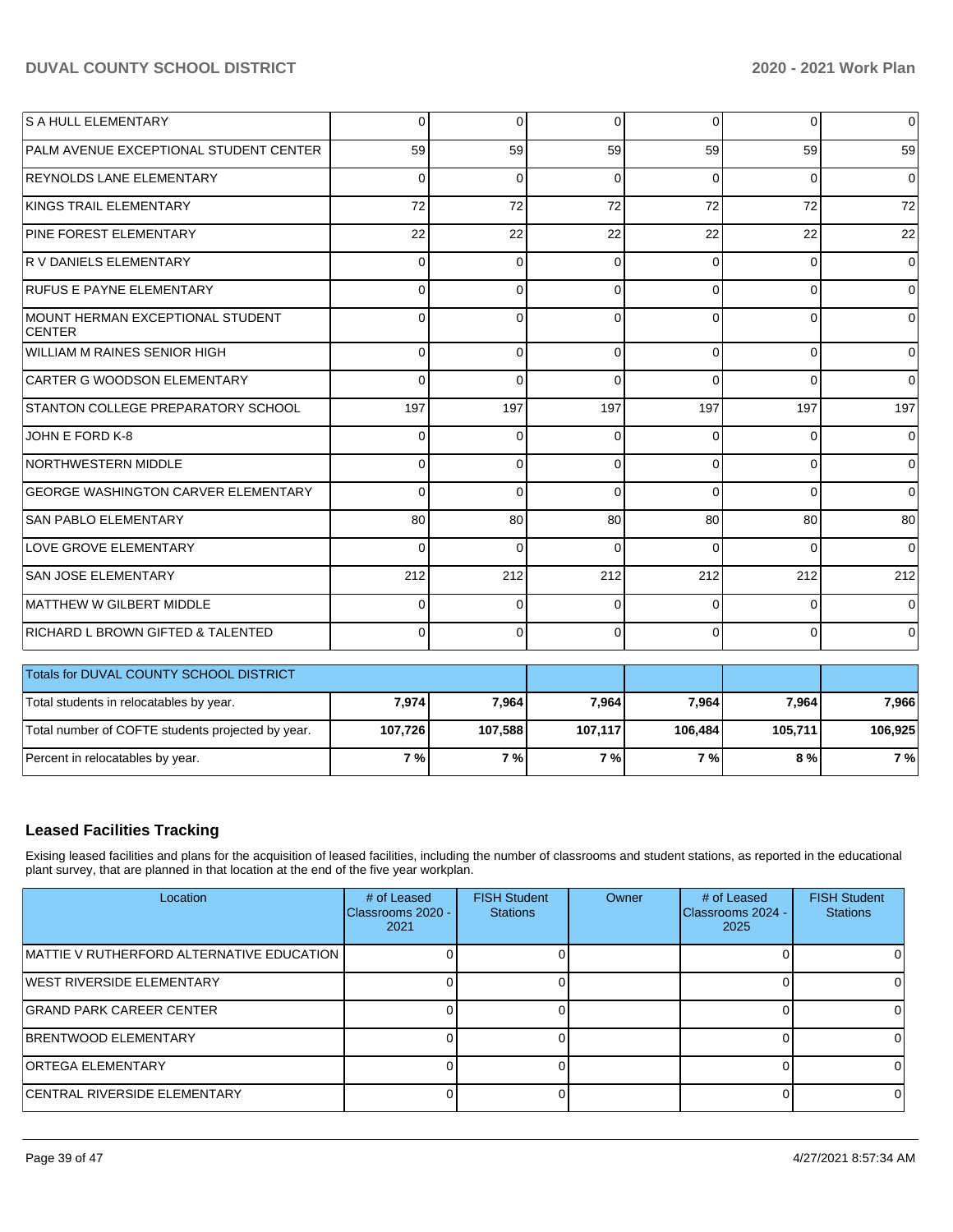| RUTH N UPSON ELEMENTARY           | $\overline{0}$ | 0              | 0 | 0           |
|-----------------------------------|----------------|----------------|---|-------------|
| <b>FISHWEIR ELEMENTARY</b>        | 0              | 0              | 0 | 0           |
| ANNIE R MORGAN ELEMENTARY         | $\Omega$       | 0              | 0 | 0           |
| KIRBY-SMITH MIDDLE                | $\Omega$       | $\Omega$       | 0 | 0           |
| LORETTO ELEMENTARY                | $\Omega$       | $\Omega$       | 0 | 0           |
| <b>LANDON MIDDLE</b>              | $\Omega$       | 0              | 0 | 0           |
| MARINE SCIENCE EDUCATION CENTER   | $\Omega$       | 0              | 0 |             |
| ROBERT E LEE SENIOR HIGH          | $\Omega$       | $\Omega$       | 0 | 0           |
| ANDREW JACKSON SENIOR HIGH        | $\Omega$       | 0              | 0 |             |
| <b>HENRY F KITE ELEMENTARY</b>    | $\Omega$       | 0              | 0 | 0           |
| <b>BALDWIN JUNIOR SENIOR HIGH</b> | $\Omega$       | 0              | 0 | 0           |
| <b>DINSMORE ELEMENTARY</b>        | $\Omega$       | 0              | 0 | 0           |
| <b>ARLINGTON ELEMENTARY</b>       | $\Omega$       | 0              | 0 |             |
| THOMAS JEFFERSON ELEMENTARY       | $\Omega$       | 0              | 0 | 0           |
| WHITEHOUSE ELEMENTARY             | $\Omega$       | 0              | 0 | 0           |
| <b>GARDEN CITY ELEMENTARY</b>     | $\Omega$       | 0              | 0 | 0           |
| <b>OCEANWAY MIDDLE</b>            | $\Omega$       | 0              | 0 |             |
| DUNCAN U FLETCHER MIDDLE          | $\Omega$       | $\mathbf 0$    | 0 | 0           |
| HOGAN-SPRING GLEN ELEMENTARY      | $\Omega$       | 0              | 0 |             |
| <b>ATLANTIC BEACH ELEMENTARY</b>  | $\Omega$       | 0              | 0 | 0           |
| ALFRED I DUPONT MIDDLE            | $\Omega$       | 0              | 0 | 0           |
| <b>VENETIA ELEMENTARY</b>         | $\Omega$       | $\Omega$       | 0 | 0           |
| LAKE SHORE MIDDLE                 | $\Omega$       | 0              | 0 |             |
| NORTH SHORE ELEMENTARY            | $\Omega$       | $\Omega$       | 0 | 0           |
| HENDRICKS AVENUE ELEMENTARY       | n              | 0              | 0 |             |
| SPRING PARK ELEMENTARY            | $\overline{0}$ | $\overline{0}$ | 0 | 0           |
| JOHN LOVE ELEMENTARY              | 0              | $\Omega$       | 0 | 0           |
| LAKE FOREST ELEMENTARY            | $\Omega$       | $\Omega$       | 0 | 0           |
| PAXON SCHOOL FOR ADVANCED STUDIES | $\Omega$       | $\Omega$       | 0 | 0           |
| SOUTHSIDE ESTATES ELEMENTARY      | $\Omega$       | $\Omega$       | 0 | 0           |
| HYDE PARK ELEMENTARY              | 0              | $\Omega$       | 0 | 0           |
| <b>BILTMORE ELEMENTARY</b>        | $\Omega$       | $\Omega$       | 0 | 0           |
| RAMONA ELEMENTARY                 | $\Omega$       | $\Omega$       | 0 | 0           |
| SAN PABLO ELEMENTARY              | $\Omega$       | $\Omega$       | 0 | 0           |
| LOVE GROVE ELEMENTARY             | $\Omega$       | $\Omega$       | 0 | 0           |
| SAN JOSE ELEMENTARY               | 0              | 0              | 0 | $\mathbf 0$ |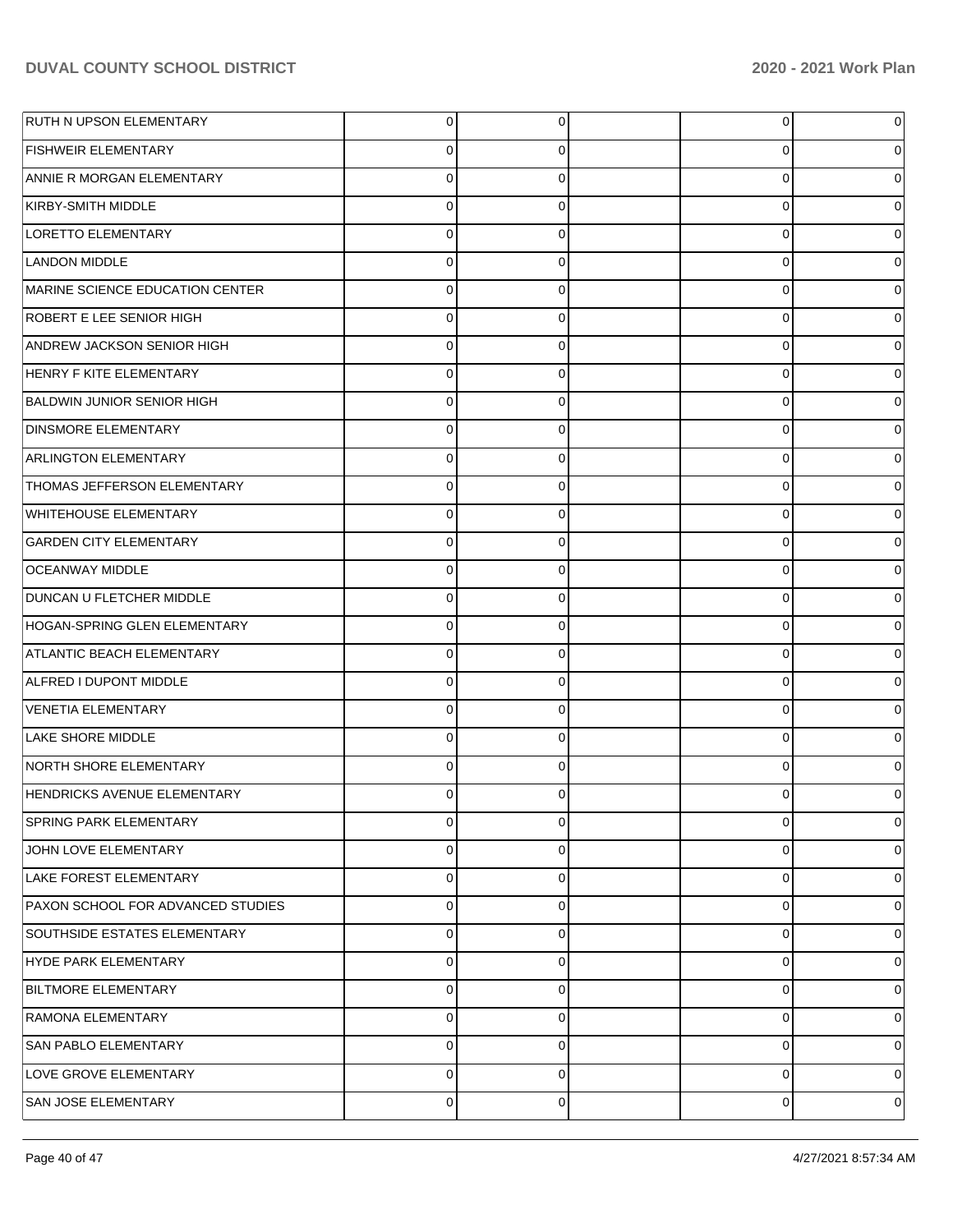| <b>BAYVIEW ELEMENTARY</b>                                 | 0           | 0        | 0           | 0           |
|-----------------------------------------------------------|-------------|----------|-------------|-------------|
| <b>LAKE LUCINA ELEMENTARY</b>                             | 0           | 0        | 0           | 0           |
| <b>TERRY PARKER SENIOR HIGH</b>                           | $\Omega$    | $\Omega$ | $\mathbf 0$ | 0           |
| <b>ENGLEWOOD ELEMENTARY</b>                               | $\Omega$    | 0        | $\mathbf 0$ | 0           |
| JOHN STOCKTON ELEMENTARY                                  | $\Omega$    | $\Omega$ | $\mathbf 0$ | 0           |
| <b>WOODLAND ACRES ELEMENTARY</b>                          | $\Omega$    | 0        | 0           | 0           |
| <b>ENGLEWOOD SENIOR HIGH</b>                              | $\Omega$    | $\Omega$ | $\mathbf 0$ | 0           |
| <b>SALLYE B MATHIS ELEMENTARY</b>                         | $\Omega$    | 0        | 0           | 0           |
| JAMES WELDON JOHNSON COLLEGE<br><b>PREPARATORY MIDDLE</b> | $\Omega$    | 0        | $\Omega$    | 0           |
| <b>PINEDALE ELEMENTARY</b>                                | $\Omega$    | $\Omega$ | 0           | 0           |
| WINDY HILL ELEMENTARY                                     | 0           | 0        | 0           |             |
| RUTLEDGE H PEARSON ELEMENTARY                             | 0           | 0        | 0           | 0           |
| JEAN RIBAULT SENIOR HIGH                                  | 0           | 0        | 0           |             |
| <b>CEDAR HILLS ELEMENTARY</b>                             | $\Omega$    | 0        | 0           | 0           |
| <b>TIMUCUAN ELEMENTARY</b>                                | 0           | 0        | 0           |             |
| <b>HIGHLANDS ELEMENTARY</b>                               | 0           | 0        | 0           | 0           |
| LONG BRANCH ELEMENTARY                                    | 0           | 0        | 0           | 0           |
| DOUGLAS ANDERSON SCHOOL OF THE ARTS                       | 0           | 0        | 0           | 0           |
| SADIE TILLIS ELEMENTARY                                   | $\Omega$    | 0        | 0           |             |
| NORTHWESTERN LEGENDS ELEMENTARY                           | $\mathbf 0$ | 0        | 0           | 0           |
| SUSIE E TOLBERT ELEMENTARY                                | 0           | 0        | 0           | 0           |
| BRIDGE TO SUCCESS AT WEST JACKSONVILLE                    | 0           | 0        | 0           | 0           |
| JACKSONVILLE BEACH ELEMENTARY                             | $\Omega$    | 0        | 0           |             |
| DARNELL COOKMAN JUNIOR SENIOR HIGH                        | $\Omega$    | 0        | 0           |             |
| MATTHEW W GILBERT MIDDLE                                  | C           | 0        | 0           | 0           |
| RICHARD L BROWN GIFTED & TALENTED                         | $\mathbf 0$ | 0        | 0           | $\mathbf 0$ |
| SMART POPE LIVINGSTON ELEMENTARY                          | 0           | 0        | 0           | 0           |
| STANTON COLLEGE PREPARATORY SCHOOL                        | 0           | 0        | 0           | 0           |
| JOHN E FORD K-8                                           | 0           | 0        | 0           | 0           |
| NORTHWESTERN MIDDLE                                       | $\mathbf 0$ | 0        | 0           | 0           |
| <b>GEORGE WASHINGTON CARVER ELEMENTARY</b>                | 0           | 0        | 0           | 0           |
| PINE FOREST ELEMENTARY                                    | 0           | 0        | 0           | 0           |
| R V DANIELS ELEMENTARY                                    | 0           | 0        | 0           | 0           |
| <b>RUFUS E PAYNE ELEMENTARY</b>                           | 0           | 0        | 0           | 0           |
| MOUNT HERMAN EXCEPTIONAL STUDENT CENTER                   | 0           | 0        | $\mathbf 0$ | 0           |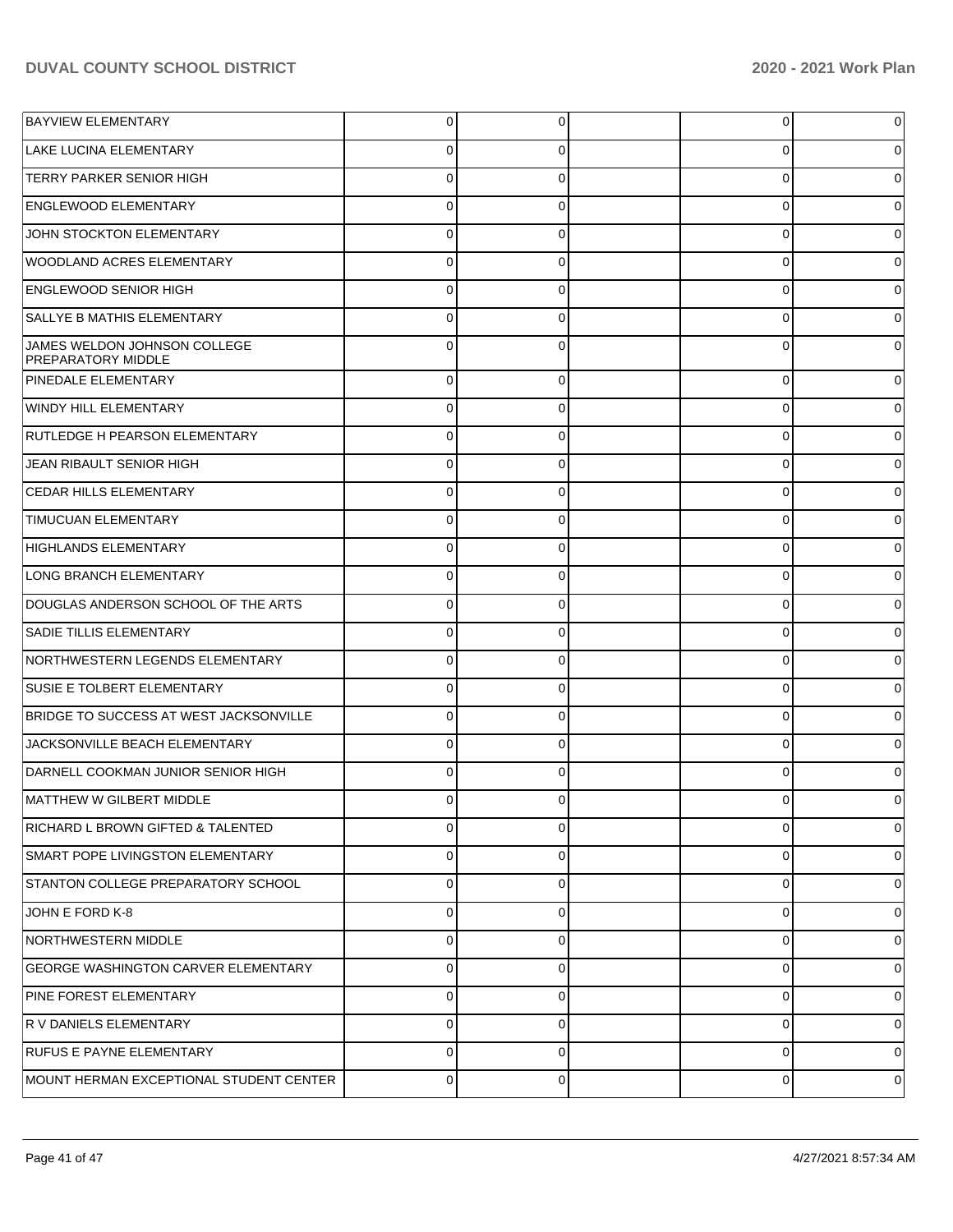| <b>WILLIAM M RAINES SENIOR HIGH</b>    | $\overline{0}$ | 0              | 0           | 0           |
|----------------------------------------|----------------|----------------|-------------|-------------|
| CARTER G WOODSON ELEMENTARY            | $\mathbf 0$    | 0              | 0           | 0           |
| YWLA/YMLA                              | $\mathbf 0$    | $\mathbf 0$    | 0           | 0           |
| S A HULL ELEMENTARY                    | $\mathbf 0$    | 0              | 0           | 0           |
| PALM AVENUE EXCEPTIONAL STUDENT CENTER | $\mathbf 0$    | 0              | 0           | 0           |
| REYNOLDS LANE ELEMENTARY               | $\mathbf 0$    | 0              | 0           | 0           |
| KINGS TRAIL ELEMENTARY                 | $\mathbf 0$    | 0              | 0           | 0           |
| PICKETT ELEMENTARY                     | $\mathbf 0$    | 0              | 0           | 0           |
| <b>BROOKVIEW ELEMENTARY</b>            | $\mathbf 0$    | 0              | 0           | 0           |
| J E B STUART MIDDLE                    | $\mathbf 0$    | 0              | 0           | 0           |
| PARKWOOD HEIGHTS ELEMENTARY            | $\mathbf 0$    | 0              | 0           | 0           |
| HOLIDAY HILL ELEMENTARY                | $\mathbf 0$    | 0              | 0           | 0           |
| OAK HILL ACADEMY                       | $\mathbf 0$    | 0              | 0           | 0           |
| <b>SOUTHSIDE MIDDLE</b>                | $\mathbf 0$    | 0              | 0           | 0           |
| JEAN RIBAULT MIDDLE                    | $\mathbf 0$    | 0              | 0           | 0           |
| <b>ARLINGTON MIDDLE</b>                | $\mathbf 0$    | 0              | 0           | 0           |
| HYDE GROVE ELEMENTARY                  | $\mathbf 0$    | 0              | 0           | 0           |
| <b>GRASP ACADEMY</b>                   | $\mathbf 0$    | 0              | 0           | 0           |
| JEFFERSON DAVIS MIDDLE                 | $\mathbf 0$    | 0              | 0           | 0           |
| <b>SAN MATEO ELEMENTARY</b>            | $\mathbf 0$    | 0              | 0           | 0           |
| JOSEPH STILWELL MIDDLE                 | $\mathbf 0$    | 0              | 0           | 0           |
| MARTIN LUTHER KING ELEMENTARY          | $\mathbf 0$    | 0              | 0           | 0           |
| NORMANDY VILLAGE ELEMENTARY            | $\mathbf 0$    | 0              | 0           | 0           |
| <b>GREENFIELD ELEMENTARY</b>           | $\mathbf 0$    | 0              | 0           | 0           |
| <b>DUNCAN U FLETCHER SENIOR HIGH</b>   | 0              | 0              | U           |             |
| SAMUEL W WOLFSON SENIOR HIGH           | $\overline{0}$ | $\overline{0}$ | 0           | 0           |
| SEABREEZE ELEMENTARY                   | $\mathbf 0$    | 0              | 0           | 0           |
| CRYSTAL SPRINGS ELEMENTARY             | $\mathbf 0$    | $\mathbf 0$    | $\mathbf 0$ | 0           |
| MAYPORT ELEMENTARY                     | $\mathbf 0$    | 0              | 0           | $\mathbf 0$ |
| MERRILL ROAD ELEMENTARY                | $\mathbf 0$    | $\mathbf 0$    | 0           | 0           |
| JACKSONVILLE HEIGHTS ELEMENTARY        | $\mathbf 0$    | 0              | $\mathbf 0$ | 0           |
| BEAUCLERC ELEMENTARY                   | $\mathbf 0$    | $\mathbf 0$    | $\mathbf 0$ | 0           |
| CHIMNEY LAKES ELEMENTARY               | $\mathbf 0$    | 0              | 0           | $\mathbf 0$ |
| LONE STAR ELEMENTARY                   | $\mathbf 0$    | $\mathbf 0$    | 0           | 0           |
| STONEWALL JACKSON ELEMENTARY           | $\mathbf 0$    | 0              | $\mathbf 0$ | 0           |
| FORT CAROLINE ELEMENTARY               | $\pmb{0}$      | 0              | 0           | 0           |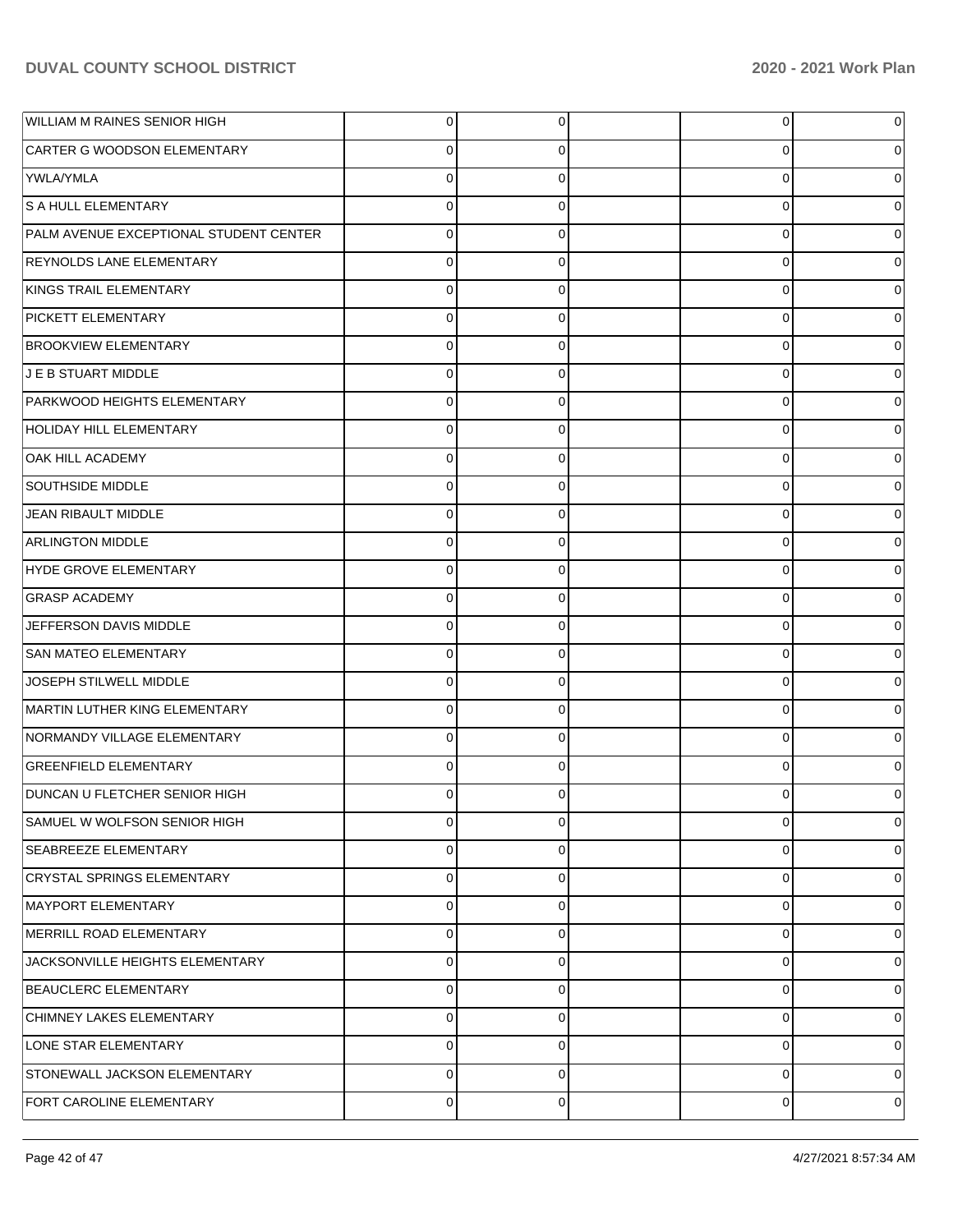| MAMIE AGNES JONES ELEMENTARY                    |             | 0        | $\overline{0}$ | 0              |
|-------------------------------------------------|-------------|----------|----------------|----------------|
| SANDALWOOD SENIOR HIGH                          |             | 0        | 0              | 0              |
| <b>FORT CAROLINE MIDDLE</b>                     | 0           | 0        | 0              | 0              |
| <b>SABAL PALM ELEMENTARY</b>                    | 0           | 0        | 0              | 0              |
| <b>ARLINGTON HEIGHTS ELEMENTARY</b>             | 0           | 0        | 0              | 0              |
| WESTSIDE HIGH SCHOOL                            | 0           | 0        | 0              | 0              |
| LOUIS S SHEFFIELD ELEMENTARY                    | 0           | 0        | $\mathbf 0$    | 0              |
| <b>GREGORY DRIVE ELEMENTARY</b>                 | 0           | 0        | 0              | 0              |
| HIGHLANDS MIDDLE                                | 0           | 0        | 0              | 0              |
| <b>CROWN POINT ELEMENTARY</b>                   | 0           | 0        | 0              | 0              |
| NEPTUNE BEACH ELEMENTARY                        | 0           | 0        | 0              | 0              |
| JOSEPH FINEGAN ELEMENTARY                       | 0           | 0        | 0              | 0              |
| EDWARD H WHITE SENIOR HIGH                      | 0           | 0        | $\mathbf 0$    | 0              |
| <b>GREENLAND PINES ELEMENTARY</b>               | 0           | 0        | 0              | 0              |
| <b>PINE ESTATES ELEMENTARY</b>                  | 0           | 0        | 0              | 0              |
| ALDEN ROAD EXCEPTIONAL CENTER                   | 0           | 0        | 0              | 0              |
| MAYPORT MIDDLE                                  | 0           | 0        | 0              | 0              |
| LANDMARK MIDDLE                                 | 0           | 0        | 0              | 0              |
| ALIMACINI ELEMENTARY                            | 0           | 0        | $\mathbf 0$    | 0              |
| MANDARIN OAKS ELEMENTARY                        | 0           | 0        | 0              | 0              |
| MANDARIN MIDDLE                                 | 0           | 0        | 0              | 0              |
| MANDARIN SENIOR HIGH                            | 0           | 0        | 0              | 0              |
| ANDREW A ROBINSON ELEMENTARY                    | 0           | 0        | 0              | 0              |
| <b>FIRST COAST SENIOR HIGH</b>                  | 0           | 0        | 0              | 0              |
| <b>FRANK H PETERSON ACADEMY OF TECHNOLOGIES</b> | 0           |          | 0              |                |
| A PHILIP RANDOLPH ACADEMY OF TECHNOLOGIES       | 0           | 0        | $\overline{0}$ | $\overline{0}$ |
| ABESS PARK ELEMENTARY                           | $\Omega$    | 0        | 0              | 0              |
| CHET'S CREEK ELEMENTARY                         | $\mathbf 0$ | $\Omega$ | 0              | 0              |
| TWIN LAKES ELEMENTARY                           | 0           | $\Omega$ | $\mathbf 0$    | 0              |
| <b>ENTERPRISE LEARNING ACADEMY</b>              | $\mathbf 0$ | $\Omega$ | $\mathbf 0$    | 0              |
| <b>TWIN LAKES MIDDLE</b>                        | $\Omega$    | 0        | $\mathbf 0$    | 0              |
| LAVILLA SCHOOL OF THE ARTS                      | 0           | $\Omega$ | $\mathbf 0$    | 0              |
| KERNAN TRAIL ELEMENTARY                         | 0           | 0        | 0              | 0              |
| <b>KERNAN MIDDLE</b>                            | 0           | $\Omega$ | $\mathbf 0$    | 0              |
| <b>DON BREWER ELEMENTARY</b>                    | 0           | 0        | $\mathbf 0$    | 0              |
| <b>OCEANWAY ELEMENTARY</b>                      | 0           | 0        | 0              | 0              |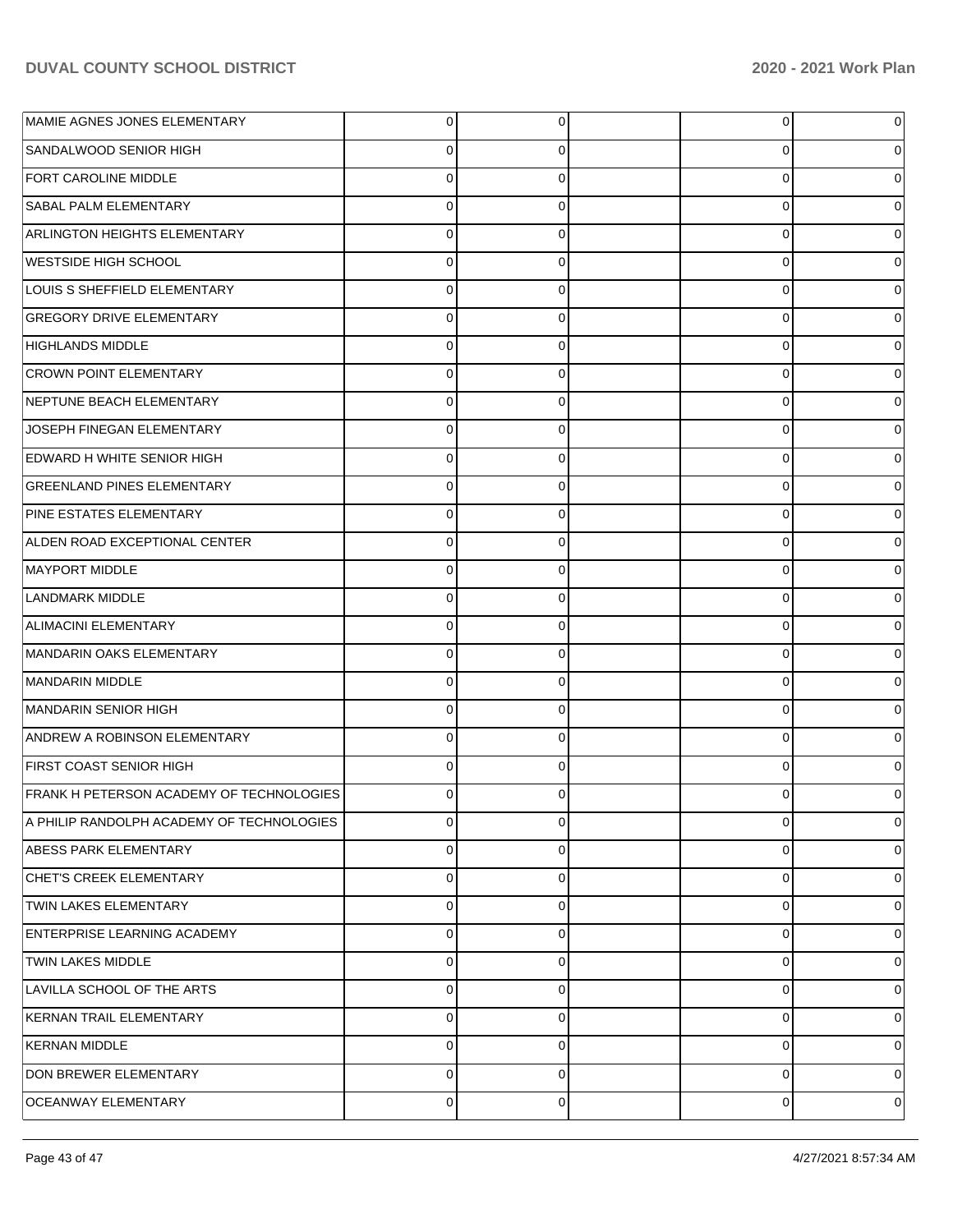| <b>BISCAYNE ELEMENTARY</b>      |  |  |  |
|---------------------------------|--|--|--|
| JOHN ALLEN AXSON ELEMENTARY     |  |  |  |
| <b>INEW BERLIN ELEMENTARY</b>   |  |  |  |
| <b>CHAFFEE TRAIL ELEMENTARY</b> |  |  |  |
| WESTVIEW K-8                    |  |  |  |
| BARTRAM SPRINGS ELEMENTARY      |  |  |  |
| ATLANTIC COAST SENIOR HIGH      |  |  |  |
| WATERLEAF ELEMENTARY            |  |  |  |
|                                 |  |  |  |

#### **Failed Standard Relocatable Tracking**

Relocatable units currently reported by school, from FISH, and the number of relocatable units identified as 'Failed Standards'.

Nothing reported for this section.

# **Planning**

#### **Class Size Reduction Planning**

**Plans approved by the school board that reduce the need for permanent student stations such as acceptable school capacity levels, redistricting, busing, year-round schools, charter schools, magnet schools, public-private partnerships, multitrack scheduling, grade level organization, block scheduling, or other alternatives.**

The Duval County School Board is exploring several possible solutions for the deduction of permanent student stations.

1. Magnet Schools: The magnet program began in 1991 and offers approximately 84 programs with over 22,000 enrolled students at various schools. Dedicated Magnet Schools in underutilized areas help reduce the need for permanent student stations in the over utilized areas.

2.Charter Schools: The District reviews new charter applications annually to help reduce the need for the District to provide permanent capacity.

3. Boundary Changes: the District considers boundary changes to reduce overcrowding and utilize available seats in other locations on a regular basis.

Consideration is given to this option every year following the offical 20 day enrollment count.

4. Portable Relocation: The District reviews the current location of portables in relation to the school utilization. Satisfactory portables are moved from under utilized to over utilized schools.

5. A Community Engagement process called ACE (Academic and Community Excellence) to involve stakeholders to help the District form long range facilities plans to include consolidations, boundary changes and facility conditions to balance enrollment throughout the District.

## **School Closure Planning**

**Plans for the closure of any school, including plans for disposition of the facility or usage of facility space, and anticipated revenues.** 

The District closed John Love Elementary No. 73 at the end of the 2020 school year and converted Northwestern Middle No. 155 to Northwestern Legends Elementary No. 124, moving the former St. Clair Evans students to the new school. Please refer to the Class Size Reduction Planning above for closure planning. There is a School Board Policy in place for the disposition of any closed facilities. The School Board has approved a Districtwide Master Plan and a local option 1/2 cent sales tax ballot measure set for vote on November 3, 2020.

# **Long Range Planning**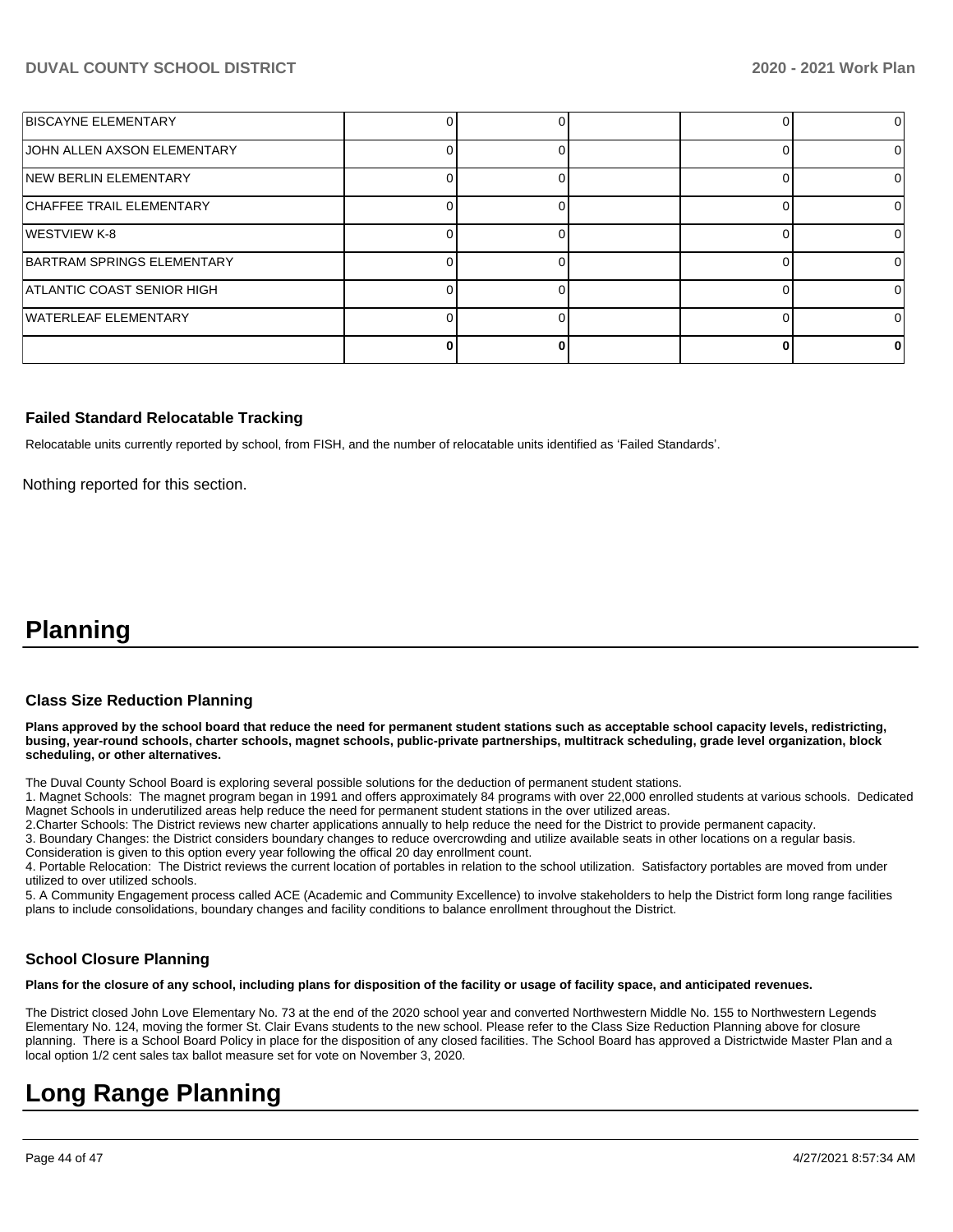### **Ten-Year Maintenance**

District projects and locations regarding the projected need for major renovation, repair, and maintenance projects within the district in years 6-10 beyond the projects plans detailed in the five years covered by the work plan.

| Project                                                    | 2024 - 2025 / 2029 - 2030<br><b>Projected Cost</b> |
|------------------------------------------------------------|----------------------------------------------------|
| <b>PLAYGROUNDS</b>                                         | \$1,000,000                                        |
| <b>ADA REQUIREMENTS</b>                                    | \$1,450,000                                        |
| SAFETY TO LIFE                                             | \$10,000,000                                       |
| <b>TECHNOLOGY</b>                                          | \$128,425,517                                      |
| PORTABLES/COVERED WALKWAY                                  | \$1,500,000                                        |
| CAPITAL IMPROVEMENTS AT CURRENT<br>SCHOOLS AND NEW SCHOOLS | \$372,140,516                                      |
|                                                            | \$514,516,033                                      |

## **Ten-Year Capacity**

Schedule of capital outlay projects projected to ensure the availability of satisfactory student stations for the projected student enrollment in K-12 programs for the future 5 years beyond the 5-year district facilities work program.

Nothing reported for this section.

## **Ten-Year Planned Utilization**

Schedule of planned capital outlay projects identifying the standard grade groupings, capacities, and planned utilization rates of future educational facilities of the district for both permanent and relocatable facilities.

| Grade Level Projections         | <b>FISH</b><br><b>Student</b><br><b>Stations</b> | Actual 2019 -<br>2020 FISH<br>Capacity | Actual<br>$2019 -$<br>2020<br><b>COFTE</b> | Actual 2019 - 2020<br><b>Utilization</b> | Actual 2020 - 2021 / 2029 - 2030 new<br>Student Capacity to be added/removed | Projected 2029<br>2030 COFTE | Projected 2029 -<br>2030 Utilization |
|---------------------------------|--------------------------------------------------|----------------------------------------|--------------------------------------------|------------------------------------------|------------------------------------------------------------------------------|------------------------------|--------------------------------------|
| Elementary - District<br>Totals | 68,016                                           | 68,016                                 | 51,756.55                                  | 76.10 %                                  | $-1,400$                                                                     | 36,204                       | 54.35 %                              |
| Middle - District Totals        | 34.898                                           | 31.394                                 | 26.837.64                                  | 85.49 %                                  | $-500$                                                                       | 37.366                       | 120.95%                              |
| High - District Totals          | 36,591                                           | 34.403                                 | 28.839.45                                  | 83.83 %                                  | 300                                                                          | 30.102                       | 86.74 %                              |
| Other - ESE, etc                | 2.017                                            | 1.820                                  | 739.67                                     | 40.66 %                                  |                                                                              | 700 l                        | 38.46 %                              |
|                                 | 141,522                                          |                                        | 135,633 108,173.31                         | 79.75 %                                  | $-1,600$                                                                     | 104,372                      | 77.87 %                              |

**Combination schools are included with the middle schools for student stations, capacity, COFTE and utilization purposes because these facilities all have a 90% utilization factor. Use this space to explain or define the grade groupings for combination schools.**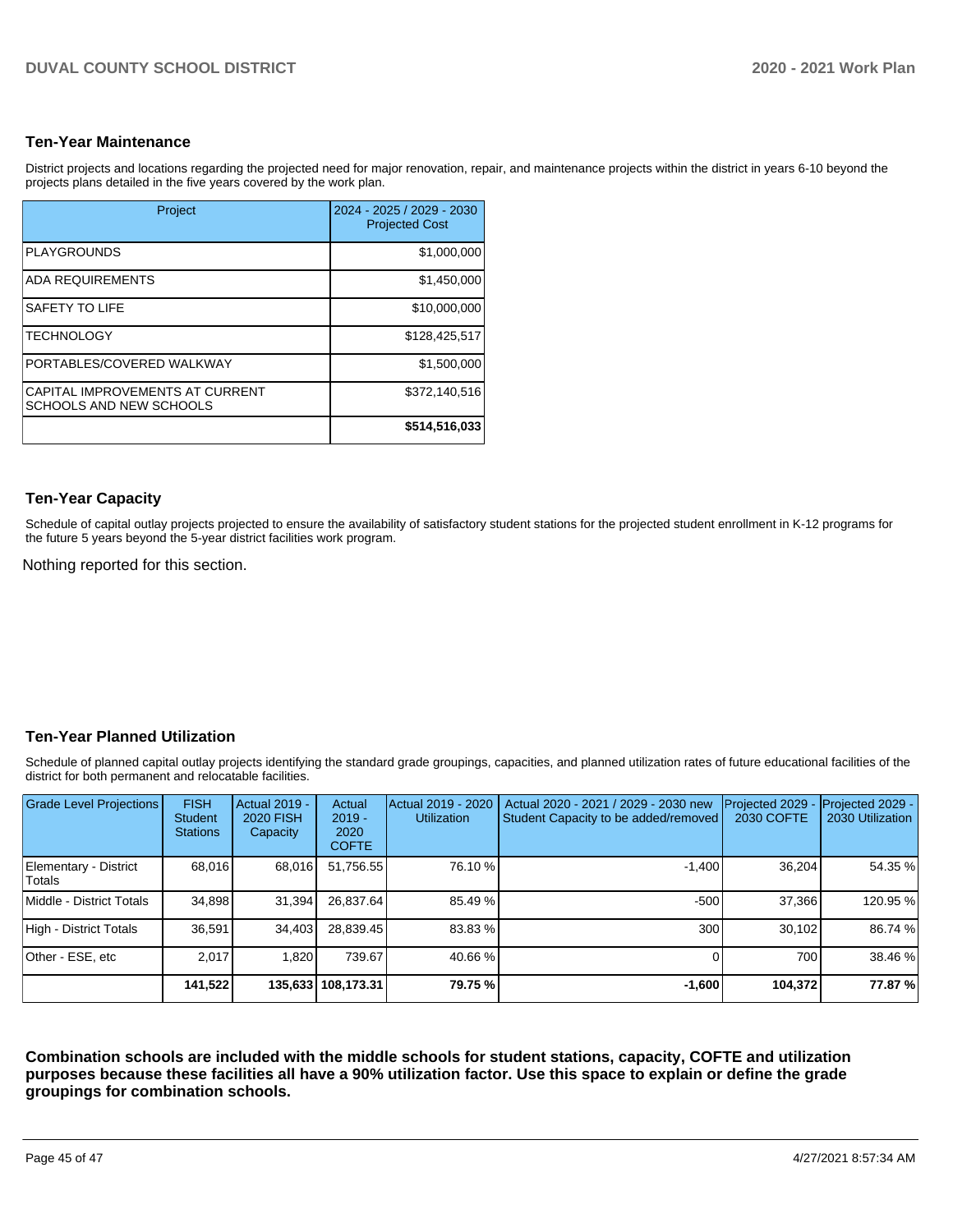No comments to report.

#### **Ten-Year Infrastructure Planning**

**Proposed Location of Planned New, Remodeled, or New Additions to Facilities in 06 thru 10 out years (Section 28).**

The District has approved a new Master Plan for the construction and consolidation of educational facilities. A local option 1/2 sales tax is set for vote by the citizens of Duval County on November 3, 2020.

#### Plans for closure of any school, including plans for disposition of the facility or usage of facility space, and anticipated revenues in the 06 thru 10 out **years (Section 29).**

The District has approved a new Master Plan for the construction and consolidation of educational facilities. A local option 1/2 sales tax is set for vote by the citizens of Duval County on November 3, 2020.

#### **Twenty-Year Maintenance**

District projects and locations regarding the projected need for major renovation, repair, and maintenance projects within the district in years 11-20 beyond the projects plans detailed in the five years covered by the work plan.

| Project                                                           | 2029 - 2030 / 2039 - 2040 Projected Cost |
|-------------------------------------------------------------------|------------------------------------------|
| CAPITAL IMPROVEMENTS AT CURRENT<br><b>SCHOOLS AND NEW SCHOOLS</b> | \$744,280,122                            |
| <b>PLAYGROUNDS</b>                                                | \$2,500,000                              |
| <b>ADA REQUIREMENTS</b>                                           | \$913,800                                |
| <b>SAFETY TO LIFE</b>                                             | \$4,000,000                              |
| <b>IMAJOR MAINTENANCE</b>                                         | \$248,233,834                            |
| <b>ITECHNOLOGY</b>                                                | \$256,851,834                            |
|                                                                   | \$1,256,779,590                          |

## **Twenty-Year Capacity**

Schedule of capital outlay projects projected to ensure the availability of satisfactory student stations for the projected student enrollment in K-12 programs for the future 11-20 years beyond the 5-year district facilities work program.

Nothing reported for this section.

#### **Twenty-Year Planned Utilization**

Schedule of planned capital outlay projects identifying the standard grade groupings, capacities, and planned utilization rates of future educational facilities of the district for both permanent and relocatable facilities.